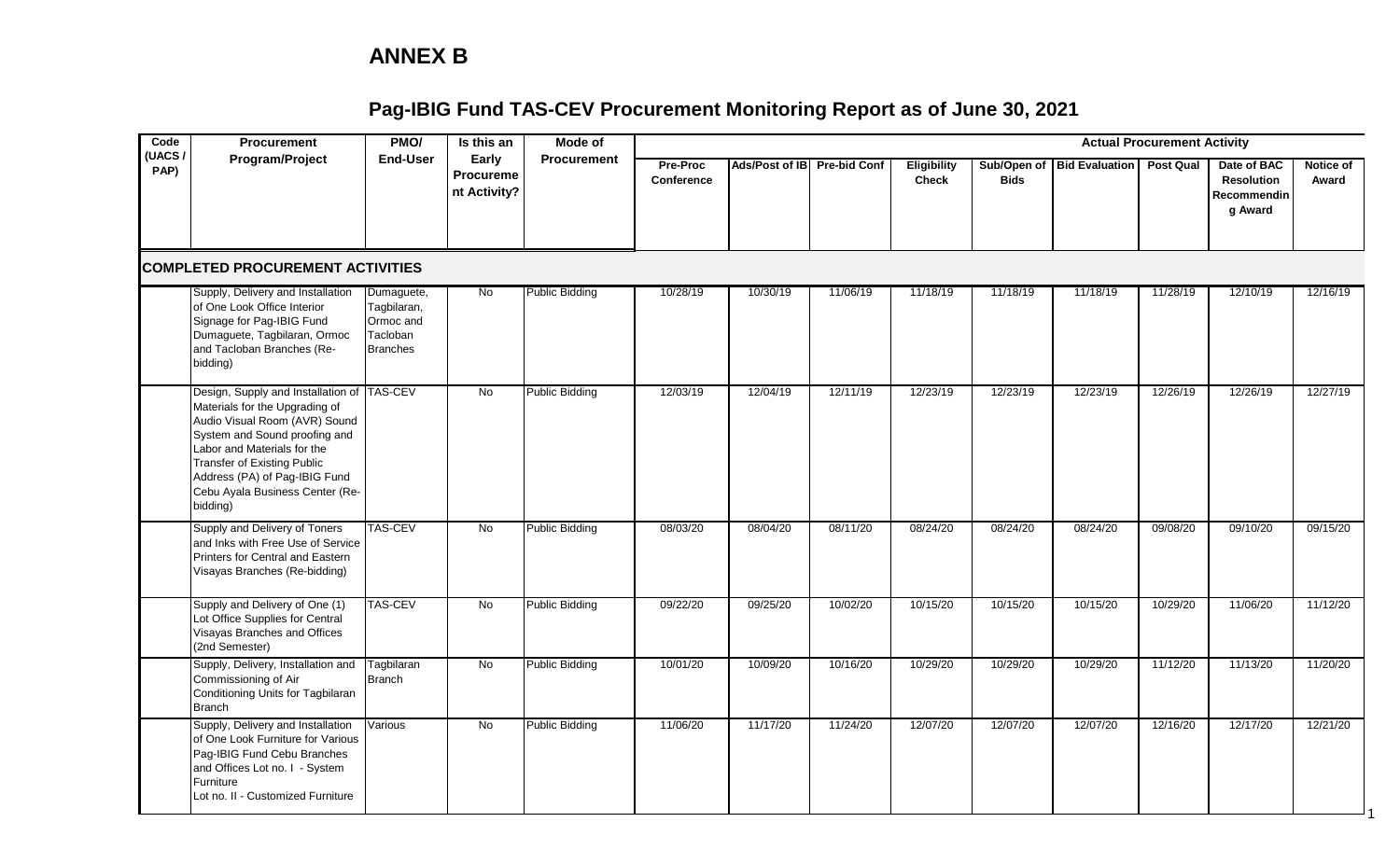| Code<br>(UACS/ | Procurement                                                                                                                                                                                                                             | PMO/                                                    | Is this an                         | Mode of               |                        |                             |          |                                    |             |                            | <b>Actual Procurement Activity</b> |                                                                   |                    |
|----------------|-----------------------------------------------------------------------------------------------------------------------------------------------------------------------------------------------------------------------------------------|---------------------------------------------------------|------------------------------------|-----------------------|------------------------|-----------------------------|----------|------------------------------------|-------------|----------------------------|------------------------------------|-------------------------------------------------------------------|--------------------|
| PAP)           | Program/Project                                                                                                                                                                                                                         | <b>End-User</b>                                         | Early<br>Procureme<br>nt Activity? | Procurement           | Pre-Proc<br>Conference | Ads/Post of IB Pre-bid Conf |          | <b>Eligibility</b><br><b>Check</b> | <b>Bids</b> | Sub/Open of Bid Evaluation | <b>Post Qual</b>                   | Date of BAC<br><b>Resolution</b><br><b>Recommendin</b><br>g Award | Notice of<br>Award |
|                | Labor and materials for the<br>warehouse improvements &<br>enclosure of office for R.O. and<br>warehouse men                                                                                                                            | <b>TAS-CEV</b>                                          | No                                 | <b>Public Bidding</b> | 11/24/20               | 12/02/20                    | 12/09/20 | 12/21/20                           | 12/21/20    | 12/21/20                   | 12/28/20                           | 12/29/20                                                          | 12/29/20           |
|                | Supply, Delivery, Installation and<br>Commissioning of Air<br>Conditioning Units for various Pag-Branches<br>IBIG Fund Calbayog and<br>Dumaguete Branches (Re-<br>bidding)<br>Lot No. I - Php 180,000.00<br>Lot No. II - Php 160,000.00 | Calbayog and<br>Dumaguete                               | <b>No</b>                          | <b>Public Bidding</b> | 11/25/20               | 11/26/20                    | 12/03/20 | 12/15/20                           | 12/15/20    | 12/15/20                   | 12/22/20                           | 12/23/20                                                          | 12/28/20           |
|                | Supply and Delivery of Various<br><b>Computer Supplies for Central</b><br>Visayas Branches and Offices (re-Branches/TAS-<br>bidding)                                                                                                    | Cebu<br>HBC/Cebu<br>CEV/Tagbilara<br>n and<br>Dumaguete | <b>No</b>                          | <b>Public Bidding</b> | 02/08/21               | 02/09/21                    | 02/16/21 | 03/01/21                           | 03/01/21    | 03/01/21                   | 03/09/21                           | 03/10/21                                                          | 03/12/21           |
|                | Supply and Delivery of Various<br>Office Supplies for Central<br>Visayas Branches and Offices (re-Branches/TAS-<br>bidding)                                                                                                             | Cebu<br>HBC/Cebu<br>CEV/Tagbilara<br>n and<br>Dumaguete | No                                 | <b>Public Bidding</b> | 02/08/21               | 02/09/21                    | 02/16/21 | 03/01/21                           | 03/01/21    | 03/01/21                   | 03/09/21                           | 03/10/21                                                          | 03/12/21           |
|                | Supply, Delivery, Installation and<br>Commissioning of 64 pcs, UPS<br>Batteries (re-bidding)                                                                                                                                            | <b>TAS</b>                                              | No                                 | <b>Public Bidding</b> | 02/19/21               | 03/03/21                    | 03/10/21 | 03/22/21                           | 03/22/21    | 03/22/21                   | 03/30/21                           | 03/30/21                                                          | 04/08/21           |
|                | Supply and Delivery of Various<br>COVID Related supplies for<br>Eastern Visayas Branches and<br>offices                                                                                                                                 | Eastern<br><b>Branches</b>                              | No                                 | <b>Public Bidding</b> | 03/02/21               | 03/04/21                    | 03/11/21 | 03/23/21                           | 03/23/21    | 03/23/21                   | 03/31/21                           | 03/31/21                                                          | 04/08/21           |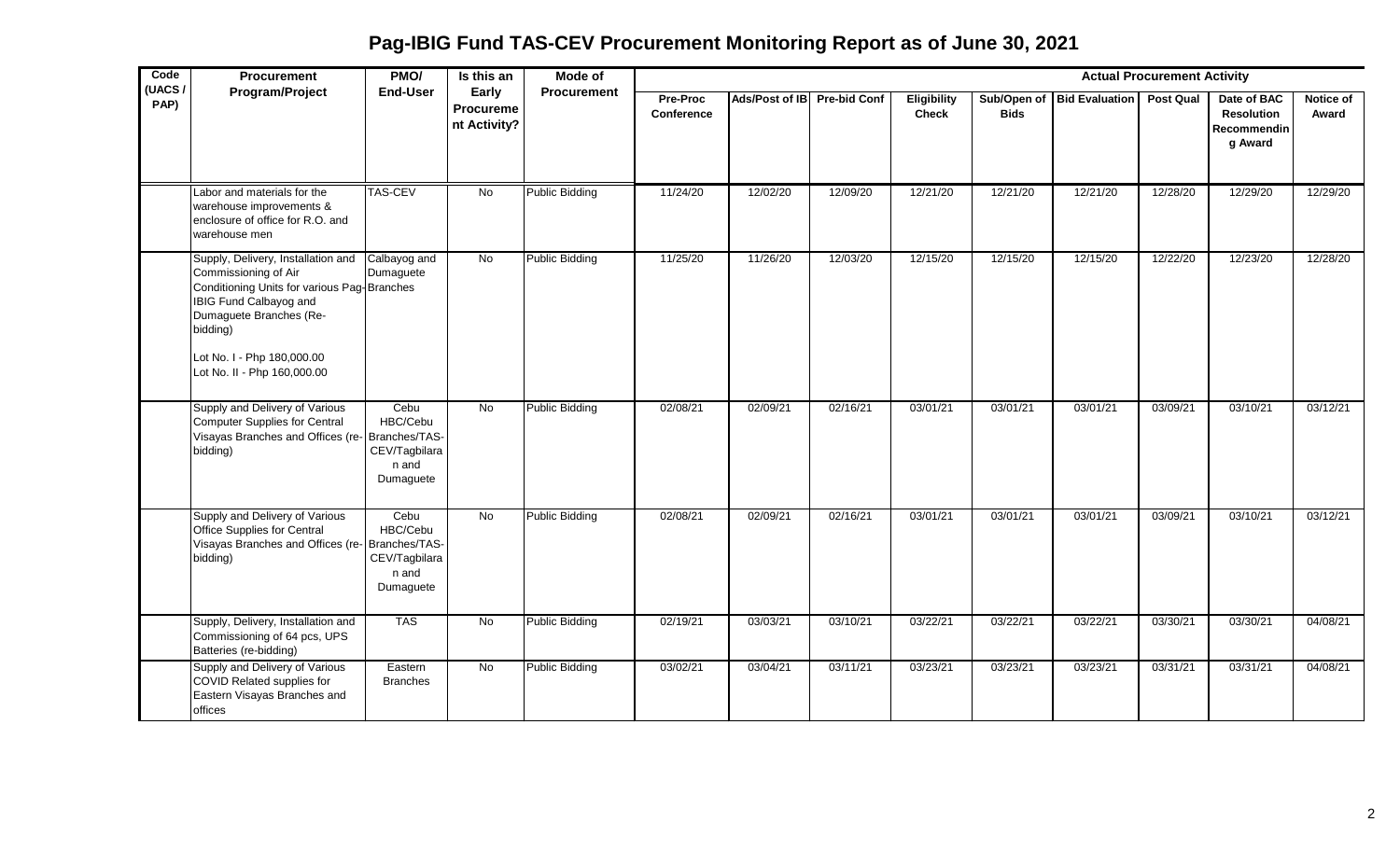**Pag-IBIG Fund TAS-CEV Procurement Monitoring Report as of June 30, 2021**

| Code<br>(UACS/ | Procurement                                                                                                                 | PMO/                                                                     | Is this an                         | Mode of                 |                        |                             |          |                             |             |                            | <b>Actual Procurement Activity</b> |                                                            |                    |
|----------------|-----------------------------------------------------------------------------------------------------------------------------|--------------------------------------------------------------------------|------------------------------------|-------------------------|------------------------|-----------------------------|----------|-----------------------------|-------------|----------------------------|------------------------------------|------------------------------------------------------------|--------------------|
| PAP)           | Program/Project                                                                                                             | <b>End-User</b>                                                          | Early<br>Procureme<br>nt Activity? | Procurement             | Pre-Proc<br>Conference | Ads/Post of IB Pre-bid Conf |          | Eligibility<br><b>Check</b> | <b>Bids</b> | Sub/Open of Bid Evaluation | <b>Post Qual</b>                   | Date of BAC<br><b>Resolution</b><br>Recommendin<br>g Award | Notice of<br>Award |
|                | Supply and Delivery of Various<br><b>COVID Related Supplies for</b><br>Central Visayas Branches and<br>Offices (re-bidding) | Cebu<br>HBC/Cebu<br>Branches/TAS-<br>CEV/Tagbilara<br>n and<br>Dumaguete | No                                 | <b>Public Bidding</b>   | 03/23/21               | 03/29/21                    | 04/05/21 | 04/19/21                    | 04/19/21    | 04/19/21                   | 04/29/21                           | 04/29/21                                                   | 04/30/21           |
|                |                                                                                                                             |                                                                          |                                    |                         |                        |                             |          |                             |             |                            |                                    |                                                            |                    |
|                | Various office and computer<br>supplies for 1st semester Y2021                                                              | <b>TAS</b>                                                               | No                                 | Nego (common use)       | N/A                    | N/A                         | N/A      | N/A                         | N/A         | N/A                        | N/A                                | N/A                                                        | N/A                |
|                | Various computer supplies for 1st Calbayog<br>semester Y2021 for Calbayog<br><b>Branch</b>                                  | Branch                                                                   | No                                 | Nego (common use)       | N/A                    | N/A                         | N/A      | N/A                         | N/A         | N/A                        | N/A                                | N/A                                                        | N/A                |
|                | Various office supplies for 1st<br>semester Y2021 for Calbayog<br><b>Branch</b>                                             | Calbayog<br>Branch                                                       | $\overline{N}$                     | Nego (common use)       | N/A                    | N/A                         | N/A      | N/A                         | N/A         | N/A                        | N/A                                | N/A                                                        | N/A                |
|                | Various office supplies for 1st<br>semester Y2021 for Ormoc<br><b>Branch</b>                                                | Ormoc Branch                                                             | No                                 | Nego (common use)       | N/A                    | N/A                         | N/A      | N/A                         | N/A         | N/A                        | N/A                                | N/A                                                        | N/A                |
|                |                                                                                                                             |                                                                          |                                    |                         |                        |                             |          |                             |             |                            |                                    |                                                            |                    |
|                | Various maintenance materials<br>supplies for Cebu Ayala Business<br>Center for 1st quarter Y2021                           | <b>TAS</b>                                                               | No                                 | Shopping (above<br>50k) | N/A                    | 01/23/21                    | N/A      | N/A                         | 01/29/21    | 01/29/21                   | 02/15/21                           | N/A                                                        | 02/15/21           |
|                | Various maintenance materials<br>supplies for Cebu Ayala Business<br>Center for 1st quarter Y2021                           | <b>TAS</b>                                                               | No                                 | Shopping (above<br>50k) | N/A                    | 01/23/21                    | N/A      | N/A                         | 01/29/21    | 01/29/21                   | 02/15/21                           | N/A                                                        | 02/15/21           |
|                | Various maintenance materials<br>supplies for Cebu Ayala Business<br>Center for 1st quarter Y2021                           | <b>TAS</b>                                                               | No                                 | Shopping (above<br>50k) | N/A                    | 01/23/21                    | N/A      | N/A                         | 01/29/21    | 01/29/21                   | 02/15/21                           | N/A                                                        | 02/15/21           |
|                | Various maintenance materials<br>supplies for Cebu Ayala Business<br>Center for 1st quarter Y2021                           | <b>TAS</b>                                                               | No.                                | Shopping (above<br>50k) | N/A                    | 01/23/21                    | N/A      | N/A                         | 01/29/21    | 01/29/21                   | 02/15/21                           | N/A                                                        | 02/15/21           |
|                | Various office supplies for 1st<br>semester Y2021 for Tacloban<br><b>Branch</b>                                             | Tacloban<br><b>Branch</b>                                                | No                                 | Shopping (above<br>50k) | N/A                    | 01/23/21                    | N/A      | N/A                         | 01/28/21    | 01/28/21                   | 02/01/21                           | N/A                                                        | 02/01/21           |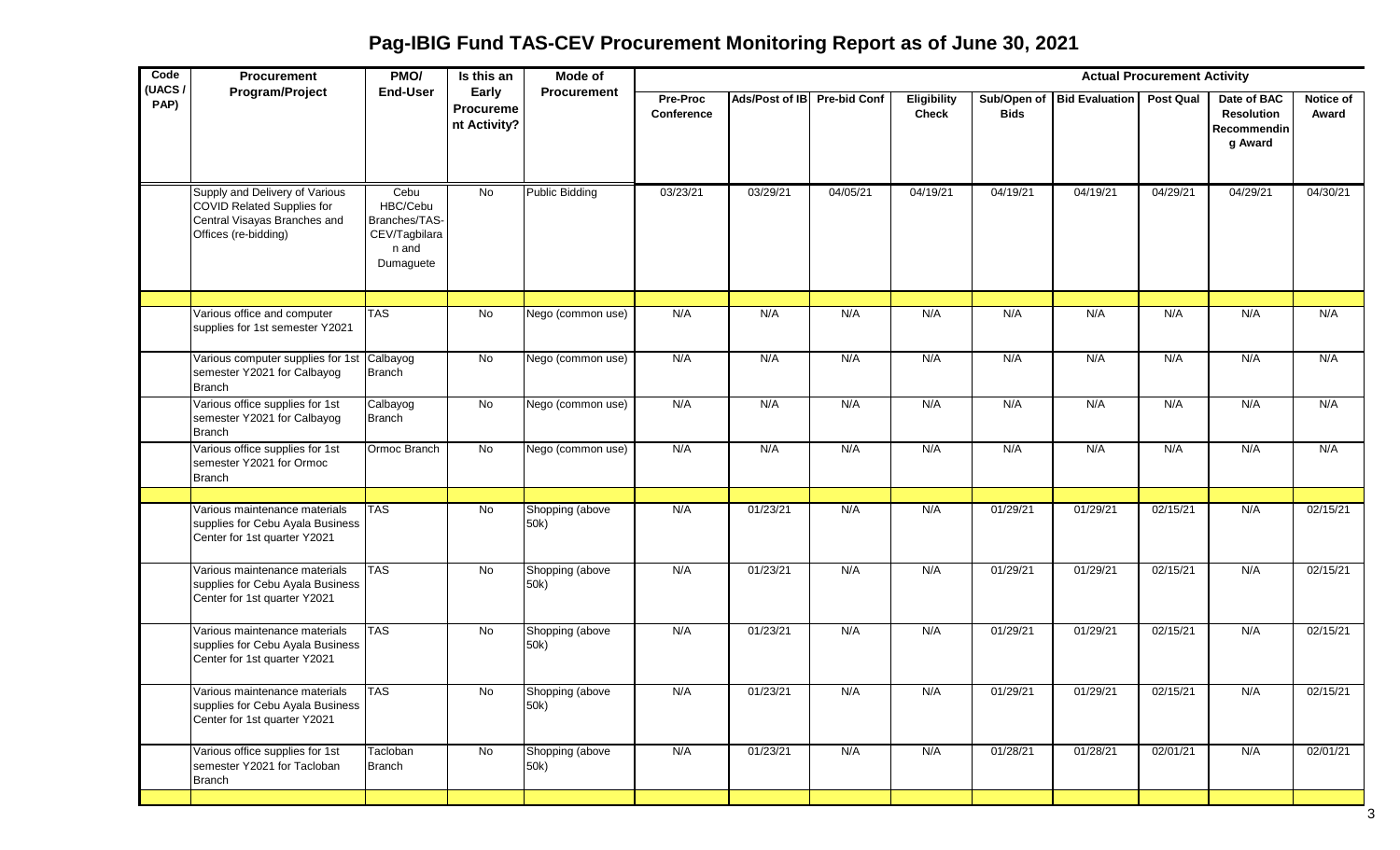| Code           | Procurement                                                                                                                       | PMO/                 | Is this an                         | Mode of                   |                               |                             |     |                             |                            |                       | <b>Actual Procurement Activity</b> |                                                            |                    |
|----------------|-----------------------------------------------------------------------------------------------------------------------------------|----------------------|------------------------------------|---------------------------|-------------------------------|-----------------------------|-----|-----------------------------|----------------------------|-----------------------|------------------------------------|------------------------------------------------------------|--------------------|
| (UACS/<br>PAP) | Program/Project                                                                                                                   | <b>End-User</b>      | Early<br>Procureme<br>nt Activity? | <b>Procurement</b>        | <b>Pre-Proc</b><br>Conference | Ads/Post of IB Pre-bid Conf |     | Eligibility<br><b>Check</b> | Sub/Open of<br><b>Bids</b> | <b>Bid Evaluation</b> | <b>Post Qual</b>                   | Date of BAC<br><b>Resolution</b><br>Recommendin<br>g Award | Notice of<br>Award |
|                |                                                                                                                                   |                      |                                    |                           |                               |                             |     |                             |                            |                       |                                    |                                                            |                    |
|                | Various computer supplies for 1st Tacloban<br>semester Y2021 for Tacloban<br><b>Branch</b>                                        | Branch               | $\overline{N}$                     | Shopping (others)         | N/A                           | N/A                         | N/A | N/A                         | 02/01/21                   | 02/01/21              | 02/05/21                           | N/A                                                        | 02/09/21           |
|                | Various office supplies for 1st<br>semester Y2021 for Ormoc<br><b>Branch</b>                                                      | Ormoc Branch         | No                                 | Shopping (others)         | N/A                           | N/A                         | N/A | N/A                         | 02/15/21                   | 02/16/21              | 02/16/21                           | N/A                                                        | 02/18/21           |
|                | Various office supplies for 1st<br>semester Y2021 for Ormoc<br><b>Branch</b>                                                      | Ormoc Branch         | No                                 | Shopping (others)         | N/A                           | N/A                         | N/A | N/A                         | 02/15/21                   | 02/16/21              | 02/16/21                           | N/A                                                        | 02/18/21           |
|                | Various office supplies for 1st<br>semester Y2021 for Calbayog<br><b>Branch</b>                                                   | Calbayog<br>Branch   | No                                 | Shopping (others)         | N/A                           | N/A                         | N/A | N/A                         | 02/16/21                   | 02/16/21              | 02/18/21                           | N/A                                                        | 02/19/21           |
|                | Various computer supplies for 1st Calbayog<br>semester Y2021 for Calbayog<br><b>Branch</b>                                        | Branch               | No                                 | Shopping (others)         | N/A                           | N/A                         | N/A | N/A                         | 02/16/21                   | 02/17/21              | 02/18/21                           | N/A                                                        | 02/19/21           |
|                | Various dot matrix printer ribbons Ormoc Branch<br>for Ormoc Branch for 1st<br>semester Y2021                                     |                      | No                                 | Shopping (others)         | N/A                           | N/A                         | N/A | N/A                         | 02/05/21                   | 02/05/21              | 02/08/21                           | N/A                                                        | 02/11/21           |
|                | Various office supplies for PVD<br>for 1st semester Y2021                                                                         | <b>PVD</b>           | No                                 | Shopping (others)         | N/A                           | N/A                         | N/A | N/A                         | 02/19/21                   | 02/19/21              | 02/22/21                           | N/A                                                        | 02/23/21           |
|                | Various office supplies for PVD<br>for 1st semester Y2021                                                                         | <b>PVD</b>           | No                                 | Shopping (others)         | N/A                           | N/A                         | N/A | N/A                         | 02/19/21                   | 02/19/21              | 02/22/21                           | N/A                                                        | 02/23/21           |
|                | Various office supplies for PVD<br>for 1st semester Y2021                                                                         | PVD                  | No                                 | Shopping (others)         | N/A                           | N/A                         | N/A | N/A                         | 02/19/21                   | 02/19/21              | 02/22/21                           | N/A                                                        | 02/23/21           |
|                | 80pcs. Flourescent Lamp, LED,<br>9W                                                                                               | Tagbilaran<br>Branch | No                                 | Shopping (others)         | N/A                           | N/A                         | N/A | N/A                         | 05/10/21                   | 05/11/21              | 05/11/21                           | N/A                                                        | 05/12/21           |
|                | 285,000 km maintenance check-<br>up of official vehicle, Toyota<br>Innova with plate no. SHP-107<br>assigned at Mandaue Branch    | Mandaue<br>Branch    | <b>No</b>                          | <b>Direct Contracting</b> | N/A                           | N/A                         | N/A | N/A                         | N/A                        | N/A                   | N/A                                | N/A                                                        | 01/08/21           |
|                | 130,000 km maintenance check-<br>up of official vehicle, Isuzu<br>Crosswind with plate no. SKC-434<br>assigned at TAS-CEV         | <b>TAS-CEV</b>       | No                                 | <b>Direct Contracting</b> | N/A                           | N/A                         | N/A | N/A                         | N/A                        | N/A                   | N/A                                | N/A                                                        | 02/17/21           |
|                | 10,000 km maintenance check-up TAS-CEV<br>of official vehicle, Nissan Urvan<br>NV350 with plate no. F1Q185<br>assigned at TAS-CEV |                      | $\overline{N}$                     | <b>Direct Contracting</b> | N/A                           | N/A                         | N/A | N/A                         | N/A                        | N/A                   | N/A                                | N/A                                                        | 01/14/21           |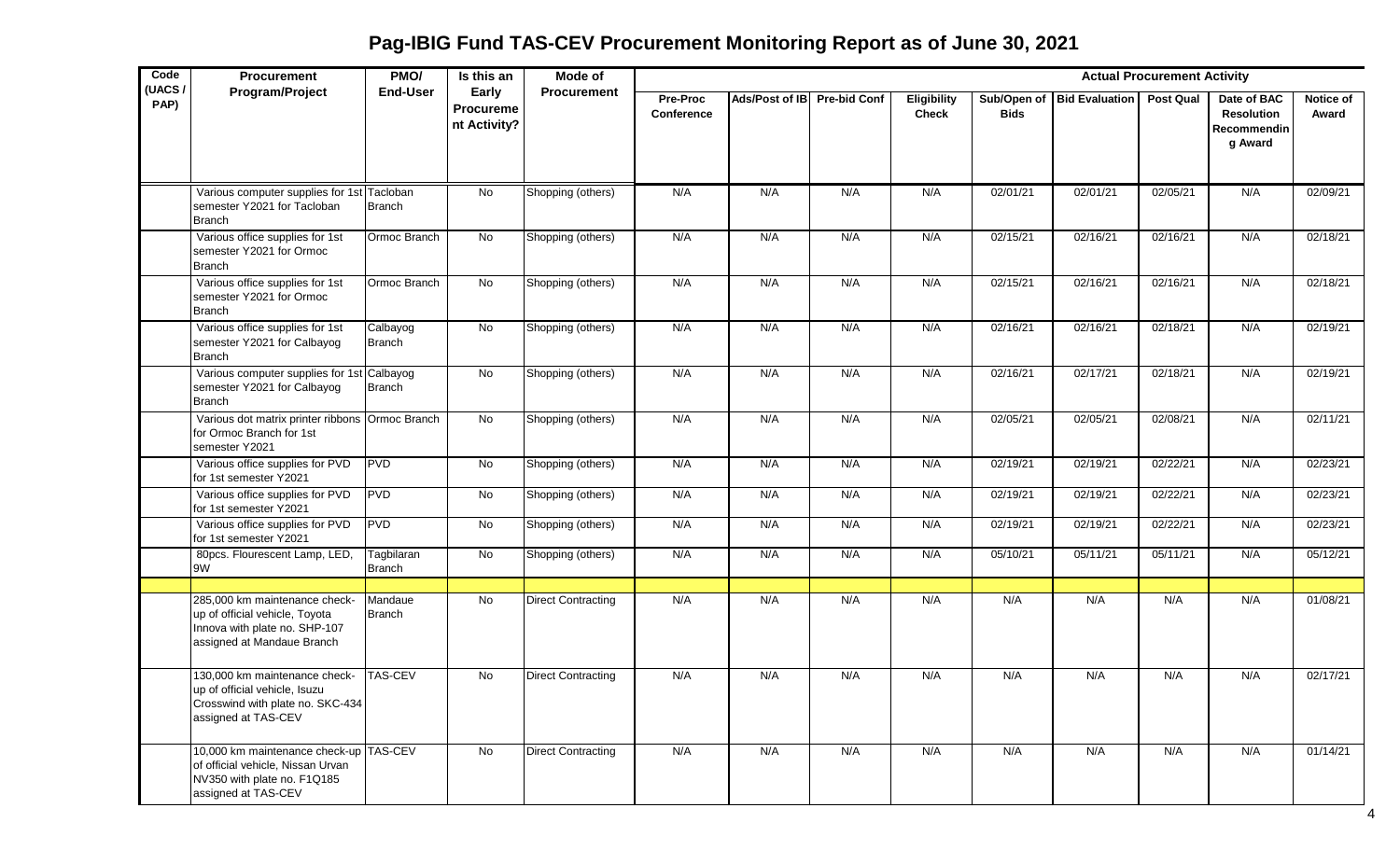**Pag-IBIG Fund TAS-CEV Procurement Monitoring Report as of June 30, 2021**

| Code<br>(UACS/ | Procurement                                                                                                                                                         | PMO/            | Is this an                                | Mode of                   |                               |                             |     |                                    |             |                            | <b>Actual Procurement Activity</b> |                                                            |                    |
|----------------|---------------------------------------------------------------------------------------------------------------------------------------------------------------------|-----------------|-------------------------------------------|---------------------------|-------------------------------|-----------------------------|-----|------------------------------------|-------------|----------------------------|------------------------------------|------------------------------------------------------------|--------------------|
| PAP)           | Program/Project                                                                                                                                                     | <b>End-User</b> | Early<br><b>Procureme</b><br>nt Activity? | Procurement               | <b>Pre-Proc</b><br>Conference | Ads/Post of IB Pre-bid Conf |     | <b>Eligibility</b><br><b>Check</b> | <b>Bids</b> | Sub/Open of Bid Evaluation | <b>Post Qual</b>                   | Date of BAC<br><b>Resolution</b><br>Recommendin<br>g Award | Notice of<br>Award |
|                | 125,000 km maintenance check-<br>up of official vehicle, Toyota<br>Innova with plate no. SKW-277<br>assigned at BDD                                                 | <b>BDD</b>      | $\overline{N}$                            | <b>Direct Contracting</b> | N/A                           | N/A                         | N/A | N/A                                | N/A         | N/A                        | N/A                                | N/A                                                        | 01/19/21           |
|                | 105,000 km maintenance check-<br>up of official vehicle, Toyota Hi-<br>ace Van with plate no. SKW-247<br>assigned at CASD                                           | CASD            | No                                        | <b>Direct Contracting</b> | N/A                           | N/A                         | N/A | N/A                                | N/A         | N/A                        | N/A                                | N/A                                                        | 01/14/21           |
|                | 380,000 km maintenance check-<br>up of official vehicle, Toyota<br>Innova with plate no. SHP-526<br>assigned at Toledo Branch                                       | Toledo Branch   | $\overline{N}$                            | <b>Direct Contracting</b> | N/A                           | N/A                         | N/A | N/A                                | N/A         | N/A                        | N/A                                | N/A                                                        | 02/15/21           |
|                | 4 tubes Riso Ink FII type, black<br>2 rolls Riso Master FII type 73 B4 Branch                                                                                       | Tacloban        | No                                        | <b>Direct Contracting</b> | N/A                           | N/A                         | N/A | N/A                                | N/A         | N/A                        | N/A                                | N/A                                                        | 01/26/21           |
|                | Various consumables for Duplo<br>machine for 1st semester Y2021                                                                                                     | Various         | No                                        | <b>Direct Contracting</b> | N/A                           | N/A                         | N/A | N/A                                | N/A         | N/A                        | N/A                                | N/A                                                        | 02/08/21           |
|                | 55,000 km maintenance check-up LOD<br>of official vehicle Isuzu MUX with<br>plate no. CR-0402 assigned at<br>LOD                                                    |                 | <b>No</b>                                 | <b>Direct Contracting</b> | N/A                           | N/A                         | N/A | N/A                                | N/A         | N/A                        | N/A                                | N/A                                                        | 02/10/21           |
|                | 140,000 km check-up,<br>replacement of filter, brake pad &<br>wiper rubber of official vehicle<br>Toyota Innova with plate no. SKW-<br>278 assigned at Ormoc Branch | Ormoc Branch    | No                                        | <b>Direct Contracting</b> | N/A                           | N/A                         | N/A | N/A                                | N/A         | N/A                        | N/A                                | N/A                                                        | 02/04/21           |
|                | 130,000 km mileage checkup and Tacloban<br>change oil of official vehicle,<br>Toyota Innova with plate no. SLF-<br>651 assigned at Tacloban Branch                  | <b>Branch</b>   | <b>No</b>                                 | <b>Direct Contracting</b> | N/A                           | N/A                         | N/A | N/A                                | N/A         | N/A                        | N/A                                | N/A                                                        | 02/11/21           |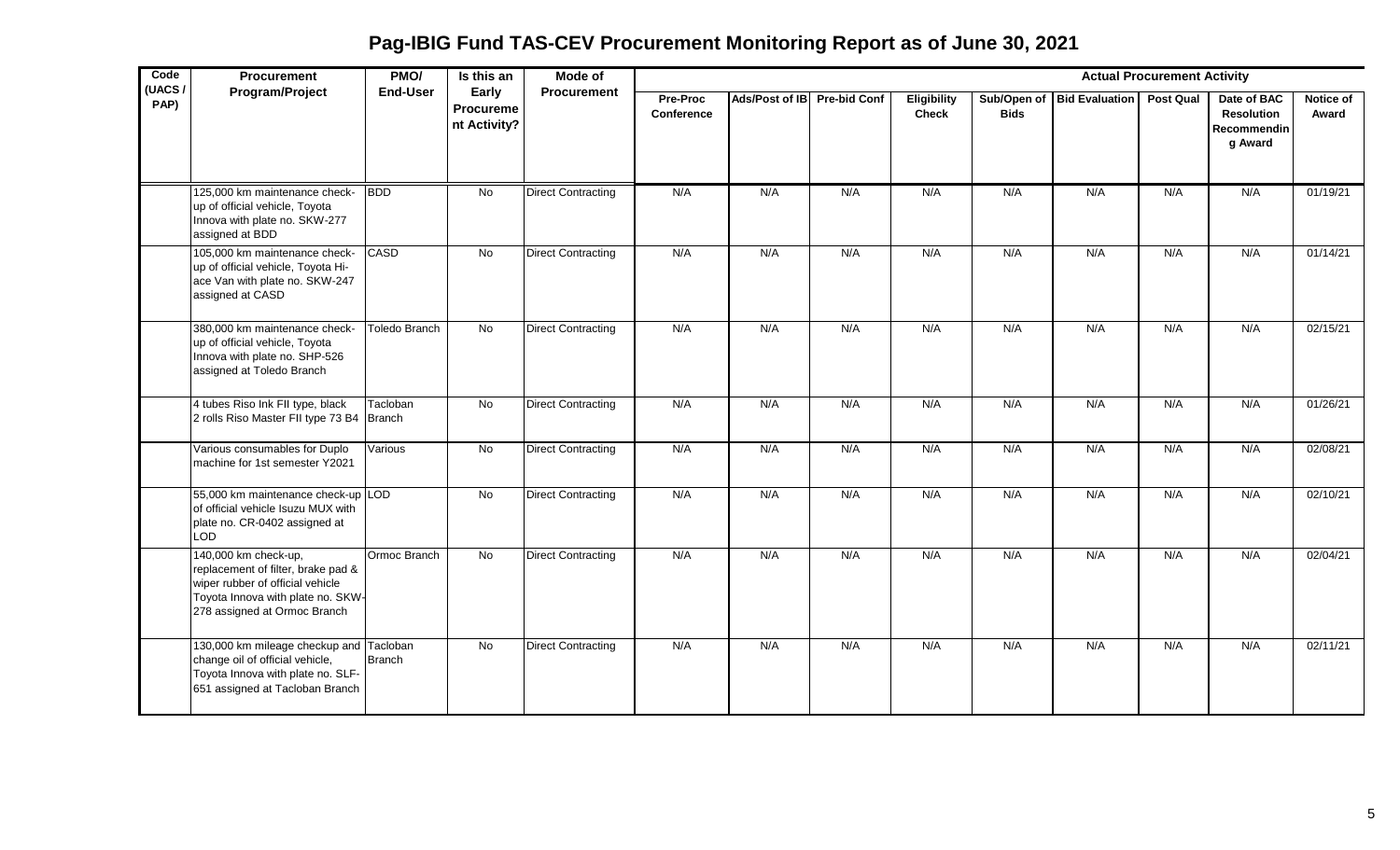**Pag-IBIG Fund TAS-CEV Procurement Monitoring Report as of June 30, 2021**

| Code           | Procurement                                                                                                                                                                                                                             | PMO/                  | Is this an                                | Mode of                   |                        |                             |     |                                    |             |                            | <b>Actual Procurement Activity</b> |                                                            |                           |
|----------------|-----------------------------------------------------------------------------------------------------------------------------------------------------------------------------------------------------------------------------------------|-----------------------|-------------------------------------------|---------------------------|------------------------|-----------------------------|-----|------------------------------------|-------------|----------------------------|------------------------------------|------------------------------------------------------------|---------------------------|
| (UACS/<br>PAP) | Program/Project                                                                                                                                                                                                                         | <b>End-User</b>       | Early<br><b>Procureme</b><br>nt Activity? | <b>Procurement</b>        | Pre-Proc<br>Conference | Ads/Post of IB Pre-bid Conf |     | <b>Eligibility</b><br><b>Check</b> | <b>Bids</b> | Sub/Open of Bid Evaluation | <b>Post Qual</b>                   | Date of BAC<br><b>Resolution</b><br>Recommendin<br>g Award | <b>Notice of</b><br>Award |
|                | 90,000 km mileage checkup<br>including replacement of defective<br>alternator belt, aircon belt, brake<br>shoe and clutch pedal bushing of<br>official vehicle Isuzu MUX with<br>plate no. CQ-6183 assigned at<br><b>Talisay Branch</b> | <b>Talisay Branch</b> | No                                        | <b>Direct Contracting</b> | N/A                    | N/A                         | N/A | N/A                                | N/A         | N/A                        | N/A                                | N/A                                                        | 03/01/21                  |
|                | 150,000 km mileage check-up of LMRD<br>Toyota Innova with plate no. SKW-<br>258 assigned at LMRD Taskforce<br>Tacloban                                                                                                                  |                       | No                                        | <b>Direct Contracting</b> | N/A                    | N/A                         | N/A | N/A                                | N/A         | N/A                        | N/A                                | N/A                                                        | 03/01/21                  |
|                | 70,000 km mileage check-up,<br>repair/replacement of defective<br>power window driver side and<br>repair/replacement of tail light and<br>plate light of official vehicle Isuzu<br>MUX with plate no. CR-0384<br>assigned at LMRD       | <b>LMRD</b>           | No                                        | <b>Direct Contracting</b> | N/A                    | N/A                         | N/A | N/A                                | N/A         | N/A                        | N/A                                | N/A                                                        | 03/17/21                  |
|                | 15,000 km maintenance check-up BDD<br>of DM Talacay Carplan Toyota<br>Fortuner with plate no. NCP-6549                                                                                                                                  |                       | No                                        | <b>Direct Contracting</b> | N/A                    | N/A                         | N/A | N/A                                | N/A         | N/A                        | N/A                                | N/A                                                        | 03/24/21                  |
|                | 95,000 km mileage check-up of<br>official vehicle Toyota Innova with Branch<br>plate no. SLF-654 assigned to<br>Dumaguete Branch                                                                                                        | Dumaguete             | No                                        | <b>Direct Contracting</b> | N/A                    | N/A                         | N/A | N/A                                | N/A         | N/A                        | N/A                                | N/A                                                        | 03/31/21                  |
|                | 95,000 km mileage check-up of<br>official vehicle Isuzu MUX with<br>plate no. CQ-6183 assigned to<br><b>Talisay Branch</b>                                                                                                              | <b>Talisay Branch</b> | No                                        | <b>Direct Contracting</b> | N/A                    | N/A                         | N/A | N/A                                | N/A         | N/A                        | N/A                                | N/A                                                        | 04/19/21                  |
|                | 135,000 km mileage check-up of BDD<br>official vehicle Toyota Innova with<br>plate no. SKW-277 assigned to<br><b>BDD</b>                                                                                                                |                       | No                                        | <b>Direct Contracting</b> | N/A                    | N/A                         | N/A | N/A                                | N/A         | N/A                        | N/A                                | N/A                                                        | 04/13/21                  |
|                | 290,000 km mileage check-up of Mandaue<br>official vehicle Toyota Innova with Branch<br>plate no. SHP-107 assigned to<br>Mandaue Branch                                                                                                 |                       | No                                        | <b>Direct Contracting</b> | N/A                    | N/A                         | N/A | N/A                                | N/A         | N/A                        | N/A                                | N/A                                                        | 04/22/21                  |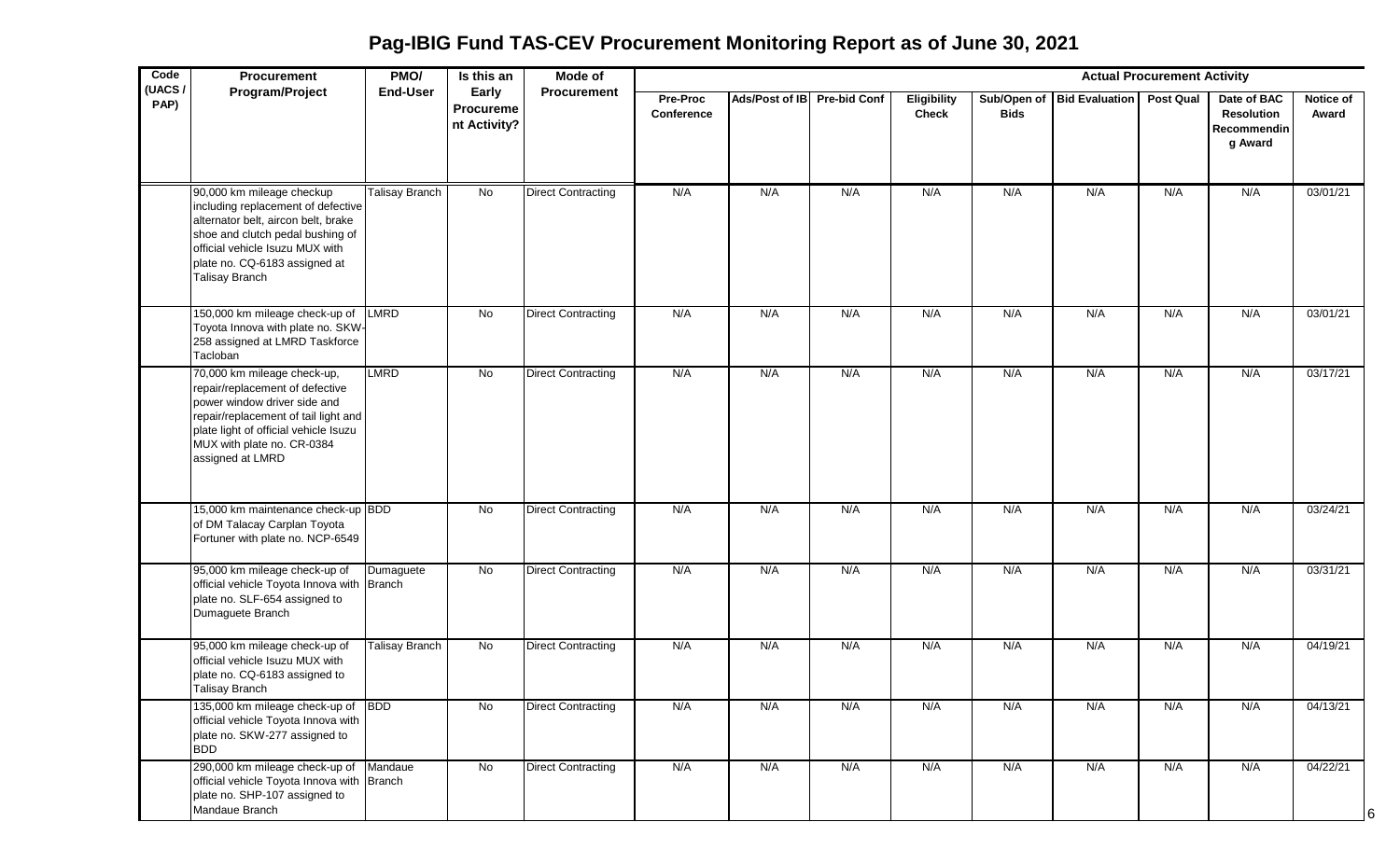**Pag-IBIG Fund TAS-CEV Procurement Monitoring Report as of June 30, 2021**

| Code<br>(UACS/ | Procurement                                                                                                                                                                    | PMO/                        | Is this an                         | Mode of                   |                               |                             |     |                             |                            |                       | <b>Actual Procurement Activity</b> |                                                            |                    |
|----------------|--------------------------------------------------------------------------------------------------------------------------------------------------------------------------------|-----------------------------|------------------------------------|---------------------------|-------------------------------|-----------------------------|-----|-----------------------------|----------------------------|-----------------------|------------------------------------|------------------------------------------------------------|--------------------|
| PAP)           | Program/Project                                                                                                                                                                | End-User                    | Early<br>Procureme<br>nt Activity? | <b>Procurement</b>        | Pre-Proc<br><b>Conference</b> | Ads/Post of IB Pre-bid Conf |     | Eligibility<br><b>Check</b> | Sub/Open of<br><b>Bids</b> | <b>Bid Evaluation</b> | <b>Post Qual</b>                   | Date of BAC<br><b>Resolution</b><br>Recommendin<br>g Award | Notice of<br>Award |
|                | Transfer of existing CCTV<br>Cameras from 5th floor to new<br>office space at the 3rd floor of<br>Gaisano Capital South                                                        | Cebu-Colon<br><b>Branch</b> | No                                 | <b>Direct Contracting</b> | N/A                           | N/A                         | N/A | N/A                         | N/A                        | N/A                   | N/A                                | N/A                                                        | 04/15/21           |
|                | 225,000 km maintenance check-<br>up for official vehicle Isuzu<br>Crosswind with plate no. SJA-518<br>assigned at Mactan Branch                                                | Mactan Branch               | <b>No</b>                          | <b>Direct Contracting</b> | N/A                           | N/A                         | N/A | N/A                         | N/A                        | N/A                   | N/A                                | N/A                                                        | 05/04/21           |
|                | 110,000 km maintenance check-<br>up for official vehicle Toyota Hi-<br>Ace with plate no. SKW-247<br>assigned at CASD                                                          | CASD                        | $\overline{N}$                     | <b>Direct Contracting</b> | N/A                           | N/A                         | N/A | N/A                         | N/A                        | N/A                   | N/A                                | N/A                                                        | 04/16/21           |
|                | Perform 6 months preventine<br>maintenance check-up of official<br>vehicle Honda Mobilio with plate<br>no. EIT-026 assigned at CASD                                            | CASD                        | $\overline{N}$                     | <b>Direct Contracting</b> | N/A                           | N/A                         | N/A | N/A                         | N/A                        | N/A                   | N/A                                | N/A                                                        | 04/20/21           |
|                | 60,000 km maintenance check-up LOD<br>of official vehicle Isuzu MUX with<br>plate no. CR-0402 assigned at<br><b>LOD</b>                                                        |                             | <b>No</b>                          | <b>Direct Contracting</b> | N/A                           | N/A                         | N/A | N/A                         | N/A                        | N/A                   | N/A                                | N/A                                                        | 05/12/21           |
|                | 140,000 km check-up, change oil<br>and replacement of wiper blade of Branch<br>official vehicle Toyota Innova with<br>plate no. SLF-651 assigned at<br><b>Tacloban Branch</b>  | Tacloban                    | No                                 | <b>Direct Contracting</b> | N/A                           | N/A                         | N/A | N/A                         | N/A                        | N/A                   | N/A                                | N/A                                                        | 05/10/21           |
|                | 85,000 km check-up and<br>repair/replacement of defective<br>wiper washer of official vehicle<br>Isuzu MUX with plate no. CQ-<br>6182 assigned at Danao Branch                 | Danao Branch                | $\overline{N}$                     | <b>Direct Contracting</b> | N/A                           | N/A                         | N/A | N/A                         | N/A                        | N/A                   | N/A                                | N/A                                                        | 05/26/21           |
|                | 80,000 km check-up and<br>replacement of defective plate<br>light bulbs, brake shoe, brake<br>pads of official vehicle Isuzu MUX<br>with plate no. CR-0384 assigned<br>at LMRD | LMRD                        | No                                 | <b>Direct Contracting</b> | N/A                           | N/A                         | N/A | N/A                         | N/A                        | N/A                   | N/A                                | N/A                                                        | 05/31/21           |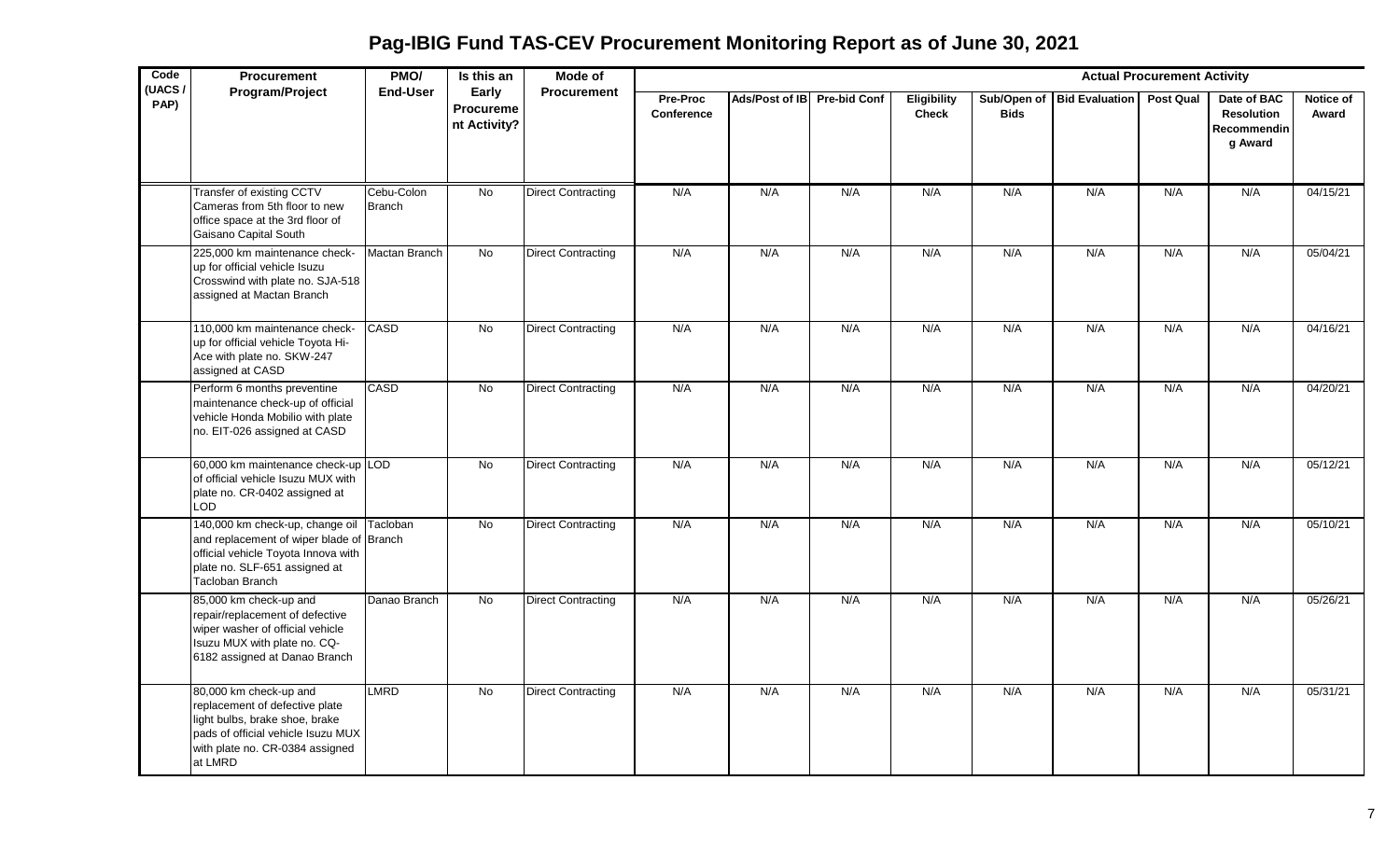**Pag-IBIG Fund TAS-CEV Procurement Monitoring Report as of June 30, 2021**

| Code<br>(UACS/ | <b>Procurement</b>                                                                                                                                                                                | PMO/            | Is this an                         | Mode of                   |                               |                             |     |                             |                            |                       | <b>Actual Procurement Activity</b> |                                                            |                    |
|----------------|---------------------------------------------------------------------------------------------------------------------------------------------------------------------------------------------------|-----------------|------------------------------------|---------------------------|-------------------------------|-----------------------------|-----|-----------------------------|----------------------------|-----------------------|------------------------------------|------------------------------------------------------------|--------------------|
| PAP)           | Program/Project                                                                                                                                                                                   | <b>End-User</b> | Early<br>Procureme<br>nt Activity? | <b>Procurement</b>        | Pre-Proc<br><b>Conference</b> | Ads/Post of IB Pre-bid Conf |     | Eligibility<br><b>Check</b> | Sub/Open of<br><b>Bids</b> | <b>Bid Evaluation</b> | <b>Post Qual</b>                   | Date of BAC<br><b>Resolution</b><br>Recommendin<br>g Award | Notice of<br>Award |
|                | 150,000 km check-up and<br>replacement of belt timing,<br>diagnose engine hard start &<br>shock absorber of official vehicle<br>Toyota Innova with plate no. SKW-<br>278 assigned at Ormoc Branch | Ormoc Branch    | <b>No</b>                          | <b>Direct Contracting</b> | N/A                           | N/A                         | N/A | N/A                         | N/A                        | N/A                   | N/A                                | N/A                                                        | 05/26/21           |
|                | 250,000 km mileage check-up of<br>official vehicle Toyota Innova with<br>plate no. SHP-106 assigned at<br>CASD.                                                                                   | <b>CASD</b>     | No                                 | <b>Direct Contracting</b> | N/A                           | N/A                         | N/A | N/A                         | N/A                        | N/A                   | N/A                                | N/A                                                        | 06/04/21           |
|                | Periodic maintenance check-up<br>(every 6 months) of official vehicle<br>Nissan Urvan with plate no. F1Q-<br>185 assigned at CASD                                                                 | <b>CASD</b>     | <b>No</b>                          | <b>Direct Contracting</b> | N/A                           | N/A                         | N/A | N/A                         | N/A                        | N/A                   | N/A                                | N/A                                                        | 05/31/21           |
|                | 100,000 km maintenance check-<br>up of official vehicle Isuzu MU-X<br>with plate no. CQ-6183                                                                                                      | Talisay Branch  | <b>No</b>                          | <b>Direct Contracting</b> | N/A                           | N/A                         | N/A | N/A                         | N/A                        | N/A                   | N/A                                | N/A                                                        | 06/17/21           |
|                | Inspection and troubleshooting<br>fee for the escalator 1 & 2 at Pag-<br><b>IBIG Fund Cebu Business Center</b><br>for the period July to December<br>2021                                         | CASD            | <b>No</b>                          | <b>Direct Contracting</b> | N/A                           | N/A                         | N/A | N/A                         | N/A                        | N/A                   | N/A                                | N/A                                                        | 06/21/21           |
|                | 140,000km check up of Toyota<br>Innova with plate no. SKW 277<br>assigned to BDD                                                                                                                  | <b>BDD</b>      | $\overline{N}$                     | <b>Direct Contracting</b> | N/A                           | N/A                         | N/A | N/A                         | N/A                        | N/A                   | N/A                                | N/A                                                        | 06/09/21           |
|                | One (1) lot preventive<br>maintenance check up and aircon<br>cleaning for Honda Mobilio with<br>plate no. EIT-041                                                                                 | Colon Branch    | <b>No</b>                          | <b>Direct Contracting</b> | N/A                           | N/A                         | N/A | N/A                         | N/A                        | N/A                   | N/A                                | N/A                                                        | 06/09/21           |
|                | Various consumables for Duplo<br>and Akinto machine for 2nd<br>semester Y2021                                                                                                                     | Various         | <b>No</b>                          | <b>Direct Contracting</b> | N/A                           | N/A                         | N/A | N/A                         | N/A                        | N/A                   | N/A                                | N/A                                                        | 06/16/21           |
|                | 105,000 km maintenance check-<br>up of official vehicle, Isuzu Ivan<br>with plate no. SJR-642 assigned<br>at CASD                                                                                 | CASD            | No                                 | <b>Direct Contracting</b> | N/A                           | N/A                         | N/A | N/A                         | N/A                        | N/A                   | N/A                                | N/A                                                        | 06/24/21           |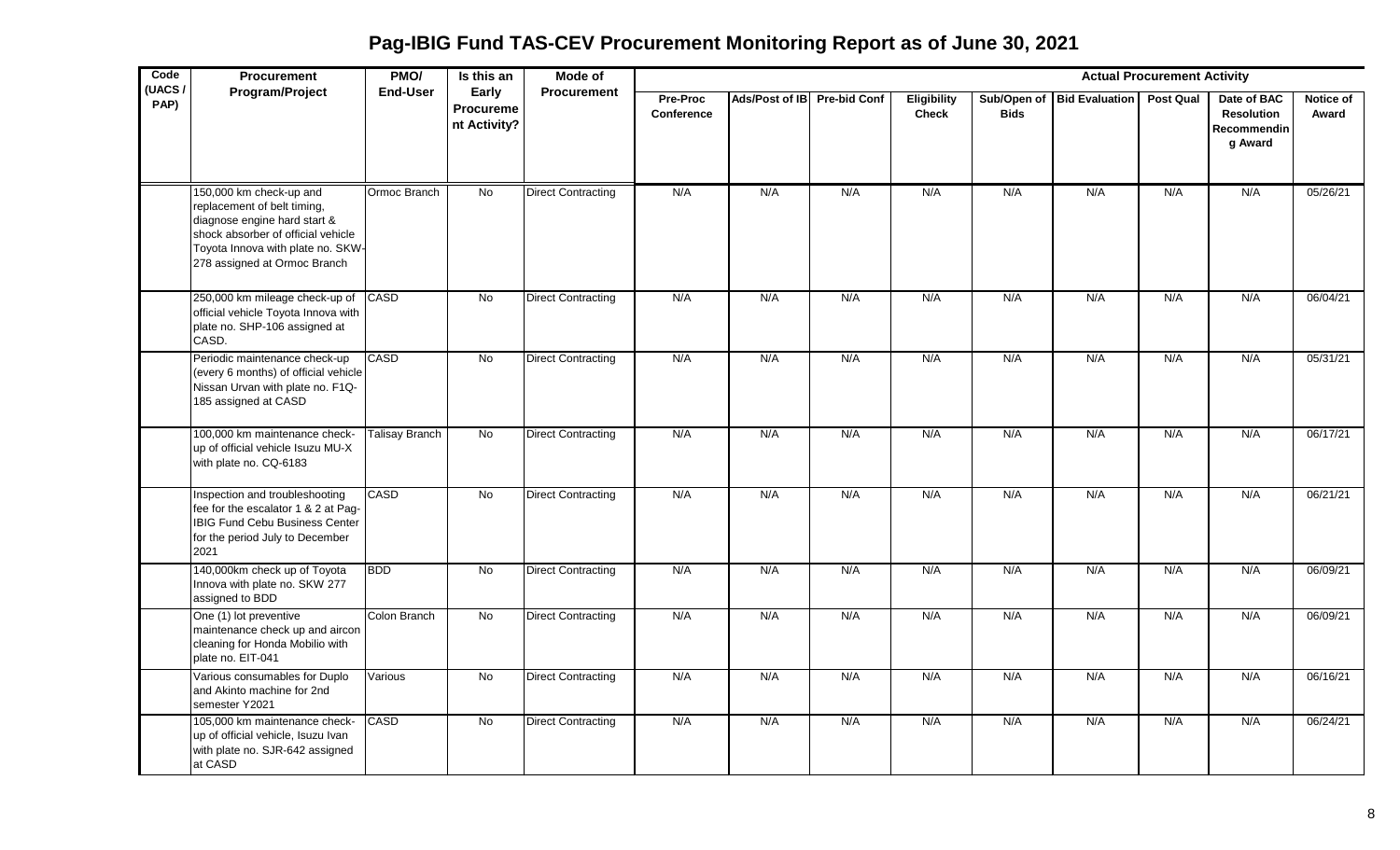| Code           | Procurement                                                                                                                                                          | PMO/                                     | Is this an                                | Mode of                   |                        |                             |     |                                    |             |                            | <b>Actual Procurement Activity</b> |                                                                   |                    |
|----------------|----------------------------------------------------------------------------------------------------------------------------------------------------------------------|------------------------------------------|-------------------------------------------|---------------------------|------------------------|-----------------------------|-----|------------------------------------|-------------|----------------------------|------------------------------------|-------------------------------------------------------------------|--------------------|
| (UACS)<br>PAP) | Program/Project                                                                                                                                                      | <b>End-User</b>                          | Early<br><b>Procureme</b><br>nt Activity? | <b>Procurement</b>        | Pre-Proc<br>Conference | Ads/Post of IB Pre-bid Conf |     | <b>Eligibility</b><br><b>Check</b> | <b>Bids</b> | Sub/Open of Bid Evaluation | <b>Post Qual</b>                   | Date of BAC<br><b>Resolution</b><br><b>Recommendin</b><br>g Award | Notice of<br>Award |
|                | 295,000 km maintenance check-<br>up of official vehicle, Toyota<br>Innova with plate no. SHP-107<br>assigned at Mandaue Branch                                       | Mandaue<br><b>Branch</b>                 | No                                        | <b>Direct Contracting</b> | N/A                    | N/A                         | N/A | N/A                                | N/A         | N/A                        | N/A                                | N/A                                                               | 06/30/21           |
|                |                                                                                                                                                                      |                                          |                                           |                           |                        |                             |     |                                    |             |                            |                                    |                                                                   |                    |
|                | One (1) lot supply, delivery and<br>installation of 2 units arta<br>board/wall and 2 units check<br>signing counter                                                  | Talisay and<br>Toledo<br><b>Branches</b> | No                                        | Nego (SVP above<br>50k)   | N/A                    | 11/05/19                    | N/A | N/A                                | 12/27/19    | 12/27/19                   | 12/27/19                           | N/A                                                               | 01/08/20           |
|                | 1 (lot) Cabling for 35 work stations Cebu-Colon<br>for Supply, Delivery and<br>Installation of cabling system for<br>the work station in Cebu-Colon<br><b>Branch</b> | <b>Branch</b>                            | No                                        | Nego (SVP above<br>50k)   | N/A                    | 02/08/20                    | N/A | N/A                                | 02/14/20    | 02/17/20                   | 02/26/20                           | N/A                                                               | 02/27/20           |
|                | 1 lot Labor and Materials for the<br>modification of AC Ducting<br>System at the 4th floor of Pag-Ibig<br><b>Fund Cebu Business Center</b>                           | <b>CASD</b>                              | No                                        | Nego (SVP above<br>50k)   | N/A                    | 10/23/20                    | N/A | N/A                                | 11/06/20    | 11/06/20                   | 11/12/20                           | N/A                                                               | 11/12/20           |
|                | Dismantling, Hauling & Re-<br>installation of existing shelving<br>system at Benedict Ventures<br>Warehouse, Mandaue City                                            | <b>TAS-CEV</b>                           | No                                        | Nego (SVP above<br>50k)   | N/A                    | 12/22/20                    | N/A | N/A                                | 12/28/20    | 12/29/20                   | 12/29/20                           | N/A                                                               | 12/29/20           |
|                | Various prepaid load cards for 1st Various<br>semester Y2021                                                                                                         |                                          | No                                        | Nego (SVP above<br>50k)   | N/A                    | 01/06/21                    | N/A | N/A                                | 01/13/21    | 01/13/21                   | 01/15/21                           | N/A                                                               | 01/18/21           |
|                | Annual Preventive Maintenance<br>for PACU and UPS                                                                                                                    | <b>EDP</b>                               | No                                        | Nego (SVP above<br>50k)   | N/A                    | 01/11/21                    | N/A | N/A                                | 01/21/21    | 01/21/21                   | 01/25/21                           | N/A                                                               | 01/26/21           |
|                | 1,992 sets Peerless Boxes per<br>approved specifications                                                                                                             | Various                                  | No                                        | Nego (SVP above<br>50k)   | N/A                    | 01/21/21                    | N/A | N/A                                | 01/28/21    | 01/28/21                   | 02/01/21                           | N/A                                                               | 02/05/21           |
|                | Supply, Delivery, Installation and<br>Commissioning of 3 units Wall-<br>mounted 2.0 HP Aircon for<br>Tacloban Branch                                                 | Tacloban<br>Branch                       | No                                        | Nego (SVP above<br>50k)   | N/A                    | 01/27/21                    | N/A | N/A                                | 02/02/21    | 02/02/21                   | 02/03/21                           | N/A                                                               | 02/04/21           |
|                | Supply, Delivery and Installation<br>of Exterior Signage for Cebu-<br>Colon Branch                                                                                   | Colon Branch                             | No                                        | Nego (SVP above<br>50k)   | N/A                    | 01/29/21                    | N/A | N/A                                | 02/04/21    | 02/04/21                   | 02/05/21                           | N/A                                                               | 02/08/21           |
|                | Supply, Delivery, Installation and Calbayog<br>Commissioning of 3 units Aircon Branch<br>for Calbayog Branch                                                         |                                          | No                                        | Nego (SVP above<br>50k)   | N/A                    | 02/06/21                    | N/A | N/A                                | 02/16/21    | 02/16/21                   | 02/18/21                           | N/A                                                               | 02/19/21           |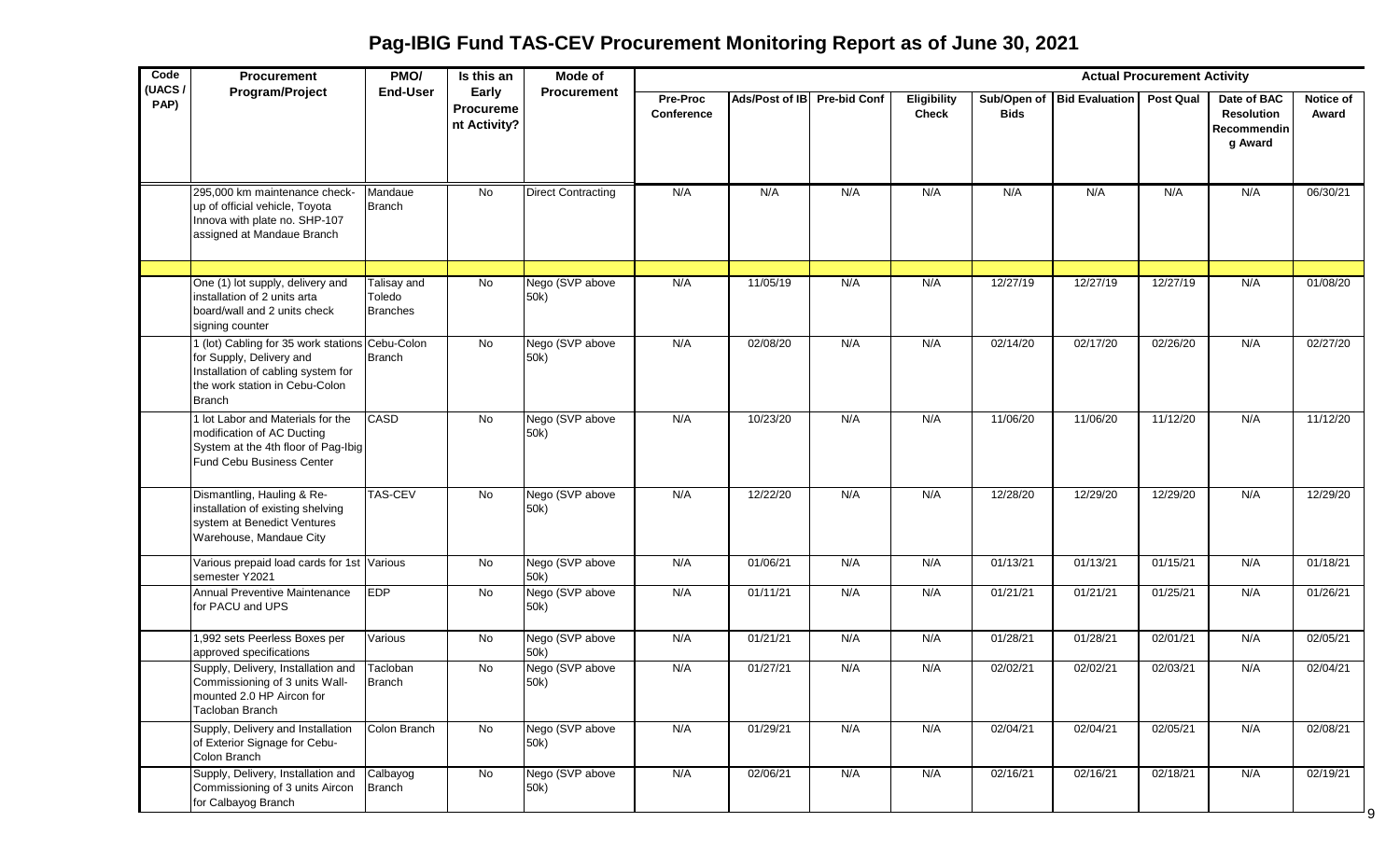| Code<br>(UACS/ | <b>Procurement</b>                                                                                                              | PMO/                       | Is this an                                | Mode of                 |                        |                |                     |                                    |             |                            | <b>Actual Procurement Activity</b> |                                                            |                    |
|----------------|---------------------------------------------------------------------------------------------------------------------------------|----------------------------|-------------------------------------------|-------------------------|------------------------|----------------|---------------------|------------------------------------|-------------|----------------------------|------------------------------------|------------------------------------------------------------|--------------------|
| PAP)           | Program/Project                                                                                                                 | <b>End-User</b>            | Early<br><b>Procureme</b><br>nt Activity? | <b>Procurement</b>      | Pre-Proc<br>Conference | Ads/Post of IB | <b>Pre-bid Conf</b> | <b>Eligibility</b><br><b>Check</b> | <b>Bids</b> | Sub/Open of Bid Evaluation | <b>Post Qual</b>                   | Date of BAC<br><b>Resolution</b><br>Recommendin<br>g Award | Notice of<br>Award |
|                | Supply of Ornamental Plants of<br>Danao Branch for Y2021                                                                        | Danao Branch               | <b>No</b>                                 | Nego (SVP above<br>50k) | N/A                    | 02/06/21       | N/A                 | N/A                                | 02/11/21    | 02/11/21                   | 02/18/21                           | N/A                                                        | 02/18/21           |
|                | Various semi-expendable office<br>equipment for TAS, HBC and<br>Metro Cebu Branches                                             | <b>TAS-CEV</b>             | <b>No</b>                                 | Nego (SVP above<br>50k) | N/A                    | 02/12/21       | N/A                 | N/A                                | 02/18/21    | 02/18/21                   | 02/19/21                           | N/A                                                        | 02/19/21           |
|                | Various semi-expendable office<br>equipment for TAS, HBC and<br>Metro Cebu Branches                                             | <b>TAS-CEV</b>             | No                                        | Nego (SVP above<br>50k) | N/A                    | 02/12/21       | N/A                 | N/A                                | 02/18/21    | 02/18/21                   | 02/19/21                           | N/A                                                        | 02/19/21           |
|                | Various semi-expendable office<br>equipment for TAS, HBC and<br>Metro Cebu Branches                                             | <b>TAS-CEV</b>             | No                                        | Nego (SVP above<br>50k) | N/A                    | 02/12/21       | N/A                 | N/A                                | 02/18/21    | 02/18/21                   | 02/19/21                           | N/A                                                        | 02/19/21           |
|                | Various semi-expendable office<br>equipment for TAS, HBC and<br>Metro Cebu Branches                                             | <b>TAS-CEV</b>             | No                                        | Nego (SVP above<br>50k) | N/A                    | 02/12/21       | N/A                 | N/A                                | 02/18/21    | 02/18/21                   | 02/19/21                           | N/A                                                        | 02/19/21           |
|                | Various semi-expendable office<br>equipment for TAS, HBC and<br>Metro Cebu Branches                                             | <b>TAS-CEV</b>             | <b>No</b>                                 | Nego (SVP above<br>50k) | N/A                    | 02/12/21       | N/A                 | N/A                                | 02/18/21    | 02/18/21                   | 02/19/21                           | N/A                                                        | 02/19/21           |
|                | Various semi-expendable office<br>equipment for TAS, HBC and<br>Metro Cebu Branches                                             | <b>TAS-CEV</b>             | No                                        | Nego (SVP above<br>50k) | N/A                    | 02/12/21       | N/A                 | N/A                                | 02/18/21    | 02/18/21                   | 02/19/21                           | N/A                                                        | 02/19/21           |
|                | Various semi-expendable office<br>equipment for TAS, HBC and<br>Metro Cebu Branches                                             | Various                    | <b>No</b>                                 | Nego (SVP above<br>50k) | N/A                    | 02/12/21       | N/A                 | N/A                                | 02/18/21    | 02/18/21                   | 02/19/21                           | N/A                                                        | 02/19/21           |
|                | 396 pax Food for PAFELA Salo-<br>salo on February 23, 2021 for<br>Cebu Ayala Business Center                                    | <b>TAS</b>                 | No                                        | Nego (SVP above<br>50k) | N/A                    | 02/19/21       | N/A                 | N/A                                | 02/23/21    | 02/23/21                   | 02/23/21                           | N/A                                                        | 02/23/21           |
|                | 6960 sets Property Tags,<br>3pcs./set with print based on the<br>approved specifications                                        | <b>CASD</b>                | No                                        | Nego (SVP above<br>50k) | N/A                    | 03/02/21       | N/A                 | N/A                                | 03/11/21    | 03/15/21                   | 03/16/21                           | N/A                                                        | 03/17/21           |
|                | Various UV Sterilization Box and<br>UV Sterilization Trolley for Cebu<br><b>Branches and Offices</b>                            | Various                    | $\overline{N}$                            | Nego (SVP above<br>50k) | N/A                    | 03/04/21       | N/A                 | N/A                                | 03/11/21    | 03/11/21                   | 03/12/21                           | N/A                                                        | 03/12/21           |
|                | Supply, Delivery, Installation and<br>Commissioning of 1 unit Wall-<br>mounted inverter type 2HP Aircon<br>for Dumaguete Branch | Dumaguete<br><b>Branch</b> | <b>No</b>                                 | Nego (SVP above<br>50k) | N/A                    | 03/17/21       | N/A                 | N/A                                | 03/23/21    | 03/23/21                   | 03/23/21                           | N/A                                                        | 03/23/21           |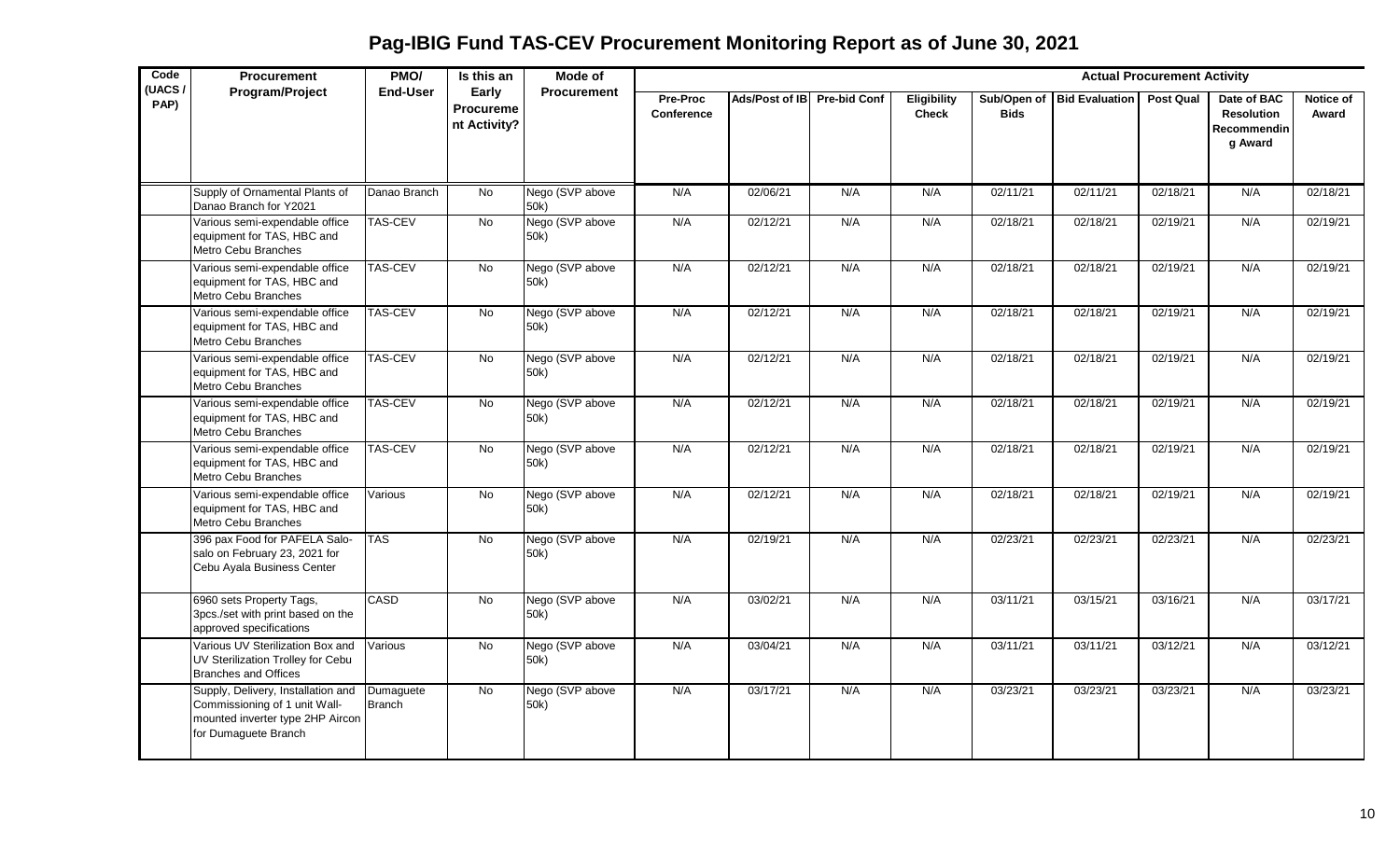| Code           | <b>Procurement</b>                                                                                                                      | PMO/            | Is this an                         | Mode of                 |                               |                |                     |                                    |             |                            | <b>Actual Procurement Activity</b> |                                                            |                           |
|----------------|-----------------------------------------------------------------------------------------------------------------------------------------|-----------------|------------------------------------|-------------------------|-------------------------------|----------------|---------------------|------------------------------------|-------------|----------------------------|------------------------------------|------------------------------------------------------------|---------------------------|
| (UACS/<br>PAP) | Program/Project                                                                                                                         | <b>End-User</b> | Early<br>Procureme<br>nt Activity? | <b>Procurement</b>      | <b>Pre-Proc</b><br>Conference | Ads/Post of IB | <b>Pre-bid Conf</b> | <b>Eligibility</b><br><b>Check</b> | <b>Bids</b> | Sub/Open of Bid Evaluation | <b>Post Qual</b>                   | Date of BAC<br><b>Resolution</b><br>Recommendin<br>g Award | <b>Notice of</b><br>Award |
|                | Labor and materials for the<br>improvement and replacement of<br>fixtures and fittings of Officers' CR<br>at Cebu Ayala Business Center | <b>CASD</b>     | $\overline{N}$                     | Nego (SVP above<br>50k) | N/A                           | 03/17/21       | N/A                 | N/A                                | 03/23/21    | 03/24/21                   | 03/26/21                           | N/A                                                        | 03/29/21                  |
|                | 3 units 32" Smart LED TV<br>1 unit 40" Smart LED TV<br>1 unit 55" Smart LED TV                                                          | Various         | No                                 | Nego (SVP above<br>50k) | N/A                           | 03/17/21       | N/A                 | N/A                                | 03/23/21    | 03/23/21                   | 03/23/21                           | N/A                                                        | 03/23/21                  |
|                | Various Semi-expendable<br>furniture and fixtuers for Cebu-<br>Colon Branch                                                             | Colon Branch    | No                                 | Nego (SVP above<br>50k) | N/A                           | 03/23/21       | N/A                 | N/A                                | 03/29/21    | 03/29/21                   | 03/31/21                           | N/A                                                        | 03/31/21                  |
|                | 5,100 pcs. Certificate of Employer<br>Registration for Cebu-Colon,<br>Tagbilaran, Mandaue and Cebu-<br>Ayala Branches                   | Various         | No                                 | Nego (SVP above<br>50k) | N/A                           | 03/26/21       | N/A                 | N/A                                | 03/30/21    | 03/31/21                   | 04/06/21                           | N/A                                                        | 04/06/21                  |
|                | Various other inventory items for<br>Metro Cebu Branches and Offices                                                                    | Various         | No                                 | Nego (SVP above<br>50k) | N/A                           | 03/31/21       | N/A                 | N/A                                | 04/13/21    | 04/13/21                   | 04/20/21                           | N/A                                                        | 04/20/21                  |
|                | Various other inventory items for<br>Metro Cebu Branches and Offices                                                                    | Various         | No                                 | Nego (SVP above<br>50k) | N/A                           | 03/31/21       | N/A                 | N/A                                | 04/13/21    | 04/13/21                   | 04/20/21                           | N/A                                                        | 04/20/21                  |
|                | Various semi-office equipment &<br>machinery for Cebu Branches and<br><b>Offices</b>                                                    | Various         | No                                 | Nego (SVP above<br>50k) | N/A                           | 05/04/21       | N/A                 | N/A                                | 05/11/21    | 05/11/21                   | 05/14/21                           | N/A                                                        | 05/17/21                  |
|                | Various semi-office equipment &<br>machinery for Cebu Branches and<br><b>Offices</b>                                                    | Various         | No                                 | Nego (SVP above<br>50k) | N/A                           | 05/04/21       | N/A                 | N/A                                | 05/11/21    | 05/11/21                   | 05/14/21                           | N/A                                                        | 05/17/21                  |
|                | Various semi-office equipment &<br>machinery for Cebu Branches and<br><b>Offices</b>                                                    | Various         | No                                 | Nego (SVP above<br>50k) | N/A                           | 05/04/21       | N/A                 | N/A                                | 05/11/21    | 05/11/21                   | 05/14/21                           | N/A                                                        | 05/17/21                  |
|                | Various semi-office equipment &<br>machinery for Cebu Branches and<br>Offices                                                           | Various         | No                                 | Nego (SVP above<br>50k) | N/A                           | 05/04/21       | N/A                 | N/A                                | 05/11/21    | 05/11/21                   | 05/14/21                           | N/A                                                        | 05/17/21                  |
|                | 1 unit Refrigerator, at least 10<br>cu.ft., 2-door for LMRD                                                                             | CASD            | No                                 | Nego (SVP above<br>50k) | N/A                           | 05/04/21       | N/A                 | N/A                                | 05/18/21    | 05/20/21                   | 05/21/21                           | N/A                                                        | 05/21/21                  |
|                | 1 unit Portable Sound System for CASD<br>CASD                                                                                           |                 | $\overline{N}$                     | Nego (SVP above<br>50k) | N/A                           | 05/04/21       | N/A                 | N/A                                | 05/18/21    | 05/20/21                   | 05/21/21                           | N/A                                                        | 05/21/21                  |
|                | Various maintenance materials<br>and supplies for CASD                                                                                  | <b>CASD</b>     | No                                 | Nego (SVP above<br>50k) | N/A                           | 05/05/21       | N/A                 | N/A                                | 05/14/21    | 05/18/21                   | 05/20/21                           | N/A                                                        | 05/20/21                  |
|                | Various maintenance materials<br>and supplies for CASD                                                                                  | CASD            | No                                 | Nego (SVP above<br>50k) | N/A                           | 05/05/21       | N/A                 | N/A                                | 05/14/21    | 05/18/21                   | 05/20/21                           | N/A                                                        | 05/20/21                  |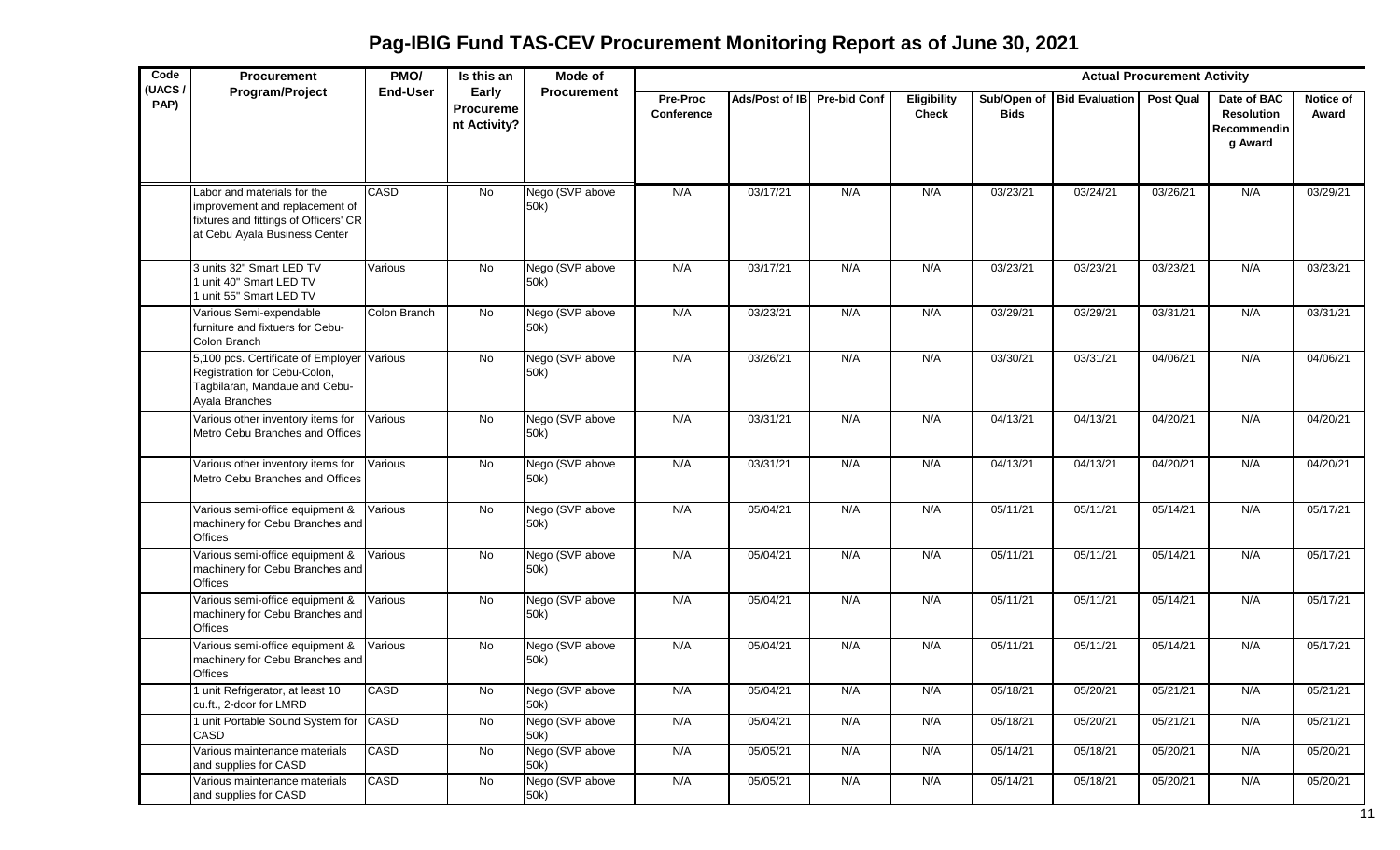**Pag-IBIG Fund TAS-CEV Procurement Monitoring Report as of June 30, 2021**

| Code<br>(UACS/ | <b>Procurement</b>                                                                                                                                                                                               | PMO/                        | Is this an                         | Mode of                             |                        |                |                     |                             |             |                            | <b>Actual Procurement Activity</b> |                                                            |                    |
|----------------|------------------------------------------------------------------------------------------------------------------------------------------------------------------------------------------------------------------|-----------------------------|------------------------------------|-------------------------------------|------------------------|----------------|---------------------|-----------------------------|-------------|----------------------------|------------------------------------|------------------------------------------------------------|--------------------|
| PAP)           | Program/Project                                                                                                                                                                                                  | <b>End-User</b>             | Early<br>Procureme<br>nt Activity? | <b>Procurement</b>                  | Pre-Proc<br>Conference | Ads/Post of IB | <b>Pre-bid Conf</b> | Eligibility<br><b>Check</b> | <b>Bids</b> | Sub/Open of Bid Evaluation | <b>Post Qual</b>                   | Date of BAC<br><b>Resolution</b><br>Recommendin<br>g Award | Notice of<br>Award |
|                | Various maintenance materials<br>and supplies for CASD                                                                                                                                                           | CASD                        | <b>No</b>                          | Nego (SVP above<br>50k)             | N/A                    | 05/05/21       | N/A                 | N/A                         | 05/14/21    | 05/18/21                   | 05/20/21                           | N/A                                                        | 05/20/21           |
|                | Two (2) units Digital Camera                                                                                                                                                                                     | CASD                        | No                                 | Nego (SVP above<br>50k)             | N/A                    | 05/10/21       | N/A                 | N/A                         | 05/17/21    | 05/19/21                   | 05/21/21                           | N/A                                                        | 05/21/21           |
|                | One set Electrical Tools and<br><b>Equipment for CASD</b>                                                                                                                                                        | CASD                        | No                                 | Nego (SVP above<br>50k)             | N/A                    | 05/11/21       | N/A                 | N/A                         | 05/28/21    | 05/28/21                   | 06/02/21                           | N/A                                                        | 06/02/21           |
|                | Termite Control and Pevention for CASD<br>Cebu Warehouses 6 and 7 at<br>Mandaue City                                                                                                                             |                             | No                                 | Nego (SVP above<br>50k)             | N/A                    | 05/19/21       | N/A                 | N/A                         | 06/03/21    | 06/03/21                   | 06/03/21                           | N/A                                                        | 06/07/21           |
|                | 1 unit Digital camera                                                                                                                                                                                            | Tagbilaran<br><b>Branch</b> | <b>No</b>                          | Nego (SVP above<br>50k)             | N/A                    | 05/28/21       | N/A                 | N/A                         | 06/01/21    | 06/01/21                   | 06/01/21                           | N/A                                                        | 06/03/21           |
|                | 2 units printer, impact dot matrix,<br>24 pins                                                                                                                                                                   | Various                     | No                                 | Nego (SVP above<br>50k)             | N/A                    | 06/03/21       | N/A                 | N/A                         | 06/08/21    | 06/08/21                   | 06/10/21                           | N/A                                                        | 06/11/21           |
|                | Supply and Installation of Time<br>Relay Switch; Supply and<br>Installation of Battery                                                                                                                           | Calbayog<br><b>Branch</b>   | No                                 | Nego Others: SVP<br>(50K and below) | N/A                    | N/A            | N/A                 | N/A                         | 09/23/20    | 10/01/20                   | 10/05/20                           | N/A                                                        | 10/07/20           |
|                | Reproduction of various forms for<br>Ormoc Branch and Sogod MSO                                                                                                                                                  | Ormoc Branch                | No                                 | Nego Others: SVP<br>(50K and below) | N/A                    | N/A            | N/A                 | N/A                         | 01/15/21    | 01/15/21                   | 01/15/21                           | N/A                                                        | 01/20/21           |
|                | 30pcs. Prepaid Cards for Cable<br>Subcription of Danao Branch,<br>Talisay Branch and Managers'<br>Staffhouses for 1st semester<br>Y2021<br>Danao Branch - 6pcs.<br>Talisay Branch - 6pcs.<br>Staffhouse - 18pcs. | Various                     | <b>No</b>                          | Nego Others: SVP<br>(50K and below) | N/A                    | N/A            | N/A                 | N/A                         | 01/11/21    | 01/11/21                   | 01/12/21                           | N/A                                                        | 01/14/21           |
|                | 8pcs. Book binding of 2020 SL<br>(GL Hard cover)                                                                                                                                                                 | CASD                        | $\overline{N}$                     | Nego Others: SVP<br>(50K and below) | N/A                    | N/A            | N/A                 | N/A                         | 01/08/21    | 01/08/21                   | 01/11/21                           | N/A                                                        | 01/14/21           |
|                | 1pc. Tarpaulin, 8' x 8' as<br>signboard for infra project, Labor<br>and Materials for Reconfiguration<br>of Warehouse                                                                                            | CASD                        | $\overline{N}$                     | Nego Others: SVP<br>(50K and below) | N/A                    | N/A            | N/A                 | N/A                         | 01/08/21    | 01/08/21                   | 01/12/21                           | N/A                                                        | 01/14/21           |
|                | Publication of Invitation to Bid on<br>January 22, 2021 for the Sealed<br>Public Auction of AA properties in<br>Cebu scheduled on February 15,<br>2021                                                           | LMRD                        | No                                 | Nego Others: SVP<br>(50K and below) | N/A                    | N/A            | N/A                 | N/A                         | 01/15/21    | 01/15/21                   | 01/15/21                           | N/A                                                        | 01/18/21           |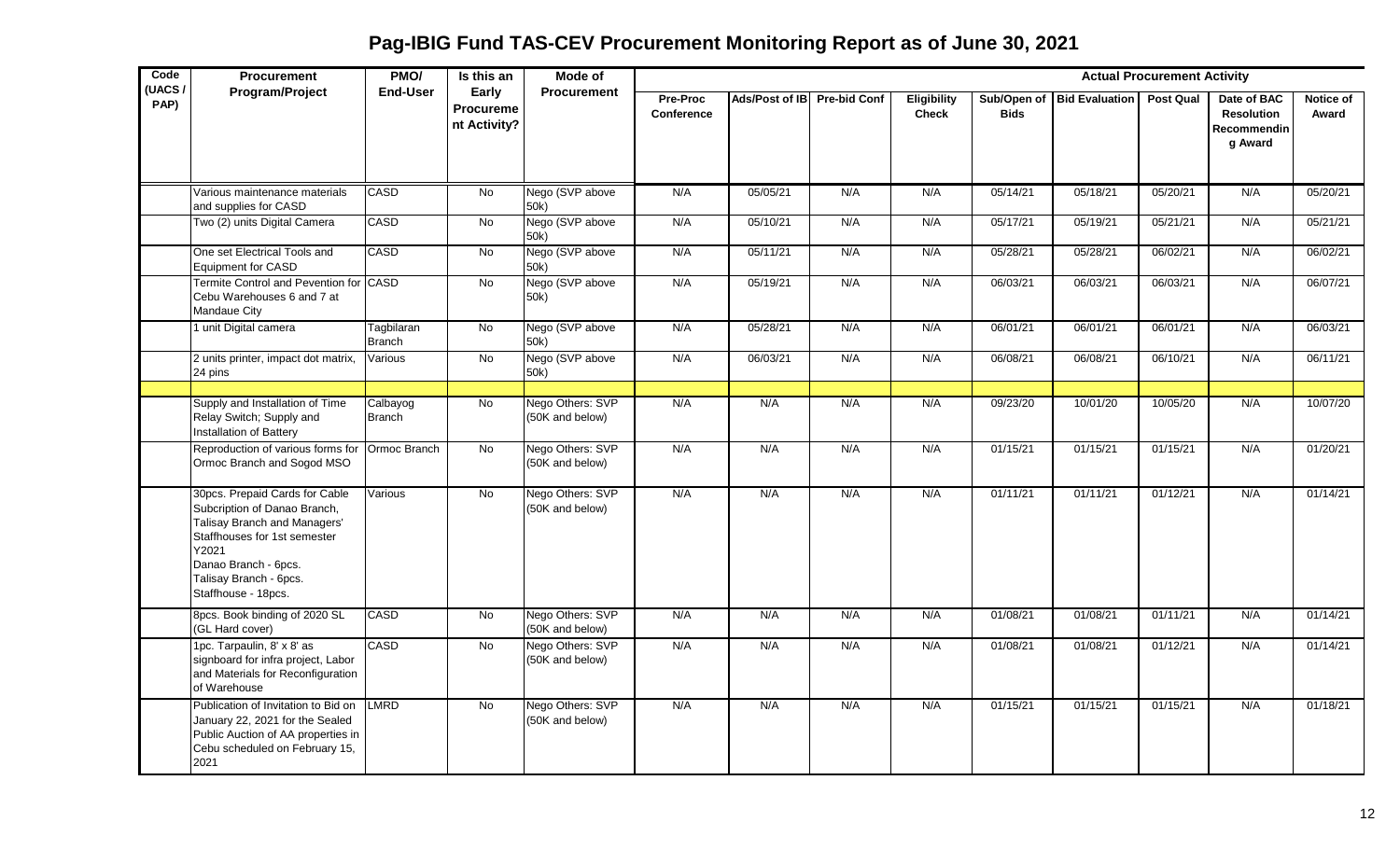**Pag-IBIG Fund TAS-CEV Procurement Monitoring Report as of June 30, 2021**

| Code           | Procurement                                                                                                                                                                                                                  | PMO/               | Is this an                                | Mode of                             |                        |                             |     |                                    |             |                            | <b>Actual Procurement Activity</b> |                                                            |                    |
|----------------|------------------------------------------------------------------------------------------------------------------------------------------------------------------------------------------------------------------------------|--------------------|-------------------------------------------|-------------------------------------|------------------------|-----------------------------|-----|------------------------------------|-------------|----------------------------|------------------------------------|------------------------------------------------------------|--------------------|
| (UACS/<br>PAP) | Program/Project                                                                                                                                                                                                              | <b>End-User</b>    | Early<br><b>Procureme</b><br>nt Activity? | <b>Procurement</b>                  | Pre-Proc<br>Conference | Ads/Post of IB Pre-bid Conf |     | <b>Eligibility</b><br><b>Check</b> | <b>Bids</b> | Sub/Open of Bid Evaluation | <b>Post Qual</b>                   | Date of BAC<br><b>Resolution</b><br>Recommendin<br>g Award | Notice of<br>Award |
|                | Publication of Invitation to Bid on<br>January 29, 2021 for the Sealed<br>Public Auction of AA properties in<br>Bohol scheduled on March 8,<br>2021                                                                          | LMRD               | No                                        | Nego Others: SVP<br>(50K and below) | N/A                    | N/A                         | N/A | N/A                                | 01/15/21    | 01/15/21                   | 01/15/21                           | N/A                                                        | 01/18/21           |
|                | Replacement of defective parts of CASD<br>official vehicle, Toyota Innova with<br>plate no. SHP-106 assigned to<br>CASD                                                                                                      |                    | No                                        | Nego Others: SVP<br>(50K and below) | N/A                    | N/A                         | N/A | N/A                                | 01/21/21    | 01/22/21                   | 01/27/21                           | N/A                                                        | 01/29/21           |
|                | Aircon cleaning and replacement<br>of defective aircon parts of official<br>vehicle, Isuzu MUX with plate no.<br>CQ-6183 assigned at Talisay<br><b>Branch</b>                                                                | Talisay Branch     | $\overline{N}$                            | Nego Others: SVP<br>(50K and below) | N/A                    | N/A                         | N/A | N/A                                | 01/21/21    | 01/26/21                   | 02/01/21                           | N/A                                                        | 02/03/21           |
|                | 12 pax meals for Sealed Public<br>Auction of Acquired Assets for<br>Tacloban on January 18, 2021<br>and 12 pax meals for Sealed<br>Public Auction of Acquired Assets<br>for Cebu on January 19, 2021                         | <b>LMRD</b>        | No                                        | Nego Others: SVP<br>(50K and below) | N/A                    | N/A                         | N/A | N/A                                | 01/15/21    | 01/15/21                   | 01/15/21                           | N/A                                                        | 01/15/21           |
|                | Various maintenance materials<br>supplies for Tacloban Branch for<br>1st semester Y2021                                                                                                                                      | Tacloban<br>Branch | No                                        | Nego Others: SVP<br>(50K and below) | N/A                    | N/A                         | N/A | N/A                                | 01/28/21    | 01/28/21                   | 02/01/21                           | N/A                                                        | 02/03/21           |
|                | 1pc. Battery 13 plates as<br>replacement of battery for official<br>vehicle Isuzu MUX CQ-6182<br>assigned at Danao Branch                                                                                                    | Danao Branch       | $\overline{N}$                            | Nego Others: SVP<br>(50K and below) | N/A                    | N/A                         | N/A | N/A                                | 01/28/21    | 01/28/21                   | 02/01/21                           | N/A                                                        | 02/03/21           |
|                | Marketing materials for Sealed<br>Public Auction of Acquired Assets<br>scheduled on Feb. 15, 2021<br>(Leaflets and Tarpaulins)                                                                                               | LMRD               | No                                        | Nego Others: SVP<br>(50K and below) | N/A                    | N/A                         | N/A | N/A                                | 01/28/21    | 01/28/21                   | 02/01/21                           | N/A                                                        | 02/03/21           |
|                | Marketing materials for Sealed<br>Public Auction of Acquired Assets<br>scheduled on Feb. 22-26, 2021<br>(Acceptance) and Mar. 8, 2021<br>(Opening) for Bohol ROPA<br>Accounts (Leaflets, Tarpaulins<br>and X-Banner Standee) | LMRD               | No                                        | Nego Others: SVP<br>(50K and below) | N/A                    | N/A                         | N/A | N/A                                | 02/09/21    | 02/09/21                   | 02/10/21                           | N/A                                                        | 02/11/21           |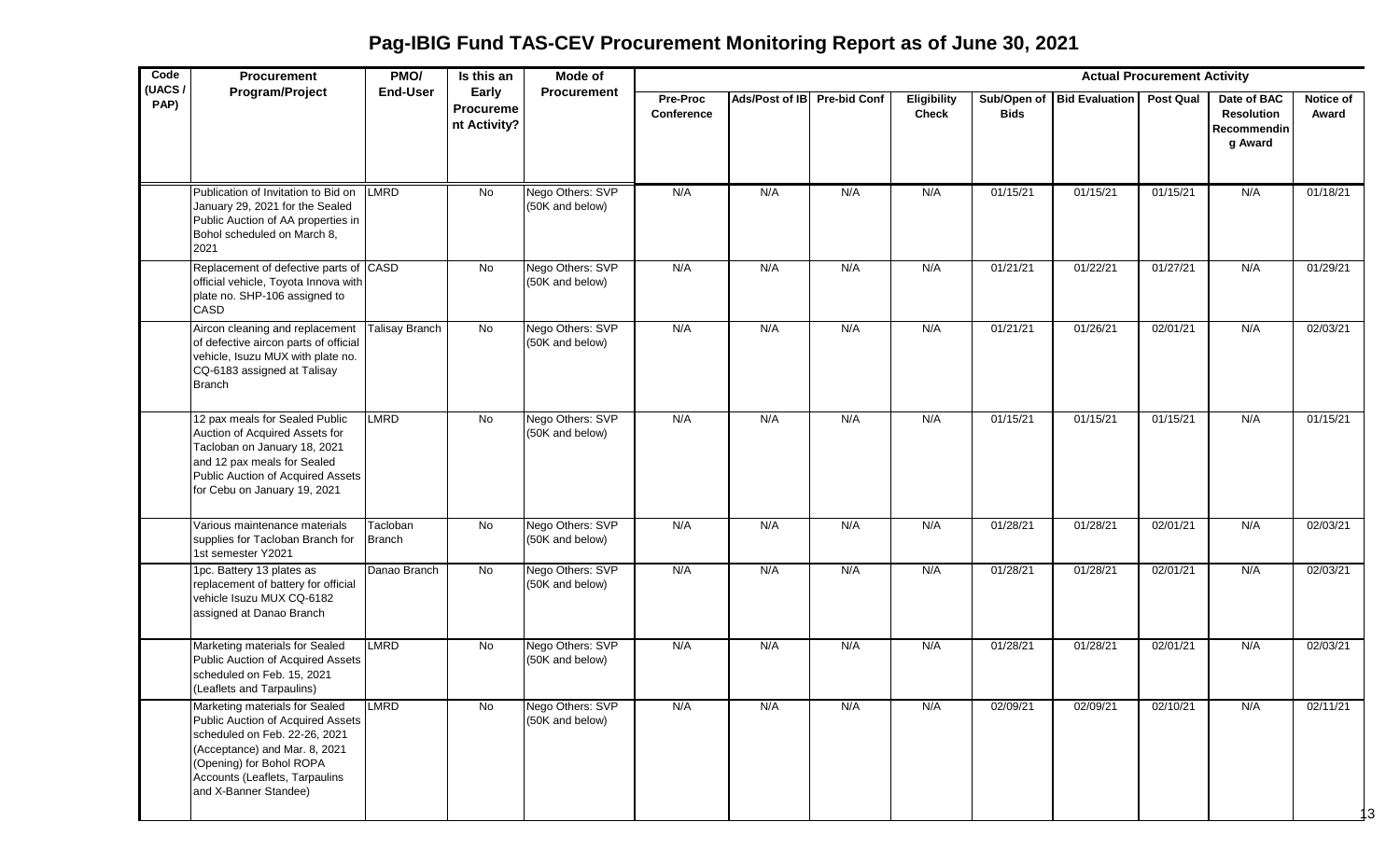**Pag-IBIG Fund TAS-CEV Procurement Monitoring Report as of June 30, 2021**

| Code<br>(UACS/ | <b>Procurement</b>                                                                                                                                                                               | PMO/                        | Is this an                                | Mode of                             |                        |                             |     |                                    |             |                            | <b>Actual Procurement Activity</b> |                                                            |                    |
|----------------|--------------------------------------------------------------------------------------------------------------------------------------------------------------------------------------------------|-----------------------------|-------------------------------------------|-------------------------------------|------------------------|-----------------------------|-----|------------------------------------|-------------|----------------------------|------------------------------------|------------------------------------------------------------|--------------------|
| PAP)           | Program/Project                                                                                                                                                                                  | <b>End-User</b>             | Early<br><b>Procureme</b><br>nt Activity? | <b>Procurement</b>                  | Pre-Proc<br>Conference | Ads/Post of IB Pre-bid Conf |     | <b>Eligibility</b><br><b>Check</b> | <b>Bids</b> | Sub/Open of Bid Evaluation | <b>Post Qual</b>                   | Date of BAC<br><b>Resolution</b><br>Recommendin<br>g Award | Notice of<br>Award |
|                | Meals for Sealed Public Auction<br>of Acquired Assets scheduled on<br>Feb. 16 and March 8, 2021 (15<br>pax per day)                                                                              | <b>LMRD</b>                 | <b>No</b>                                 | Nego Others: SVP<br>(50K and below) | N/A                    | N/A                         | N/A | N/A                                | 02/08/21    | 02/08/21                   | 02/11/21                           | N/A                                                        | 02/11/21           |
|                | Aircon cleaning of official vehicle<br>Toyota Hi-Ace Van with plate no.<br>SKW-247 assigned to CASD                                                                                              | CASD                        | No                                        | Nego Others: SVP<br>(50K and below) | N/A                    | N/A                         | N/A | N/A                                | 02/04/21    | 02/04/21                   | 02/08/21                           | N/A                                                        | 02/10/21           |
|                | One (1) unit Air Purifier with<br>Humidifier for ODM-LMRD                                                                                                                                        | <b>LMRD</b>                 | <b>No</b>                                 | Nego Others: SVP<br>(50K and below) | N/A                    | N/A                         | N/A | N/A                                | 02/09/21    | 02/09/21                   | 02/15/21                           | N/A                                                        | 02/18/21           |
|                | 8 sets Emergency Lights, LED<br>type and 7 sets Exit Lights, LED<br>type for Cebu-Colon Branch                                                                                                   | Cebu-Colon<br><b>Branch</b> | $\overline{N}$                            | Nego Others: SVP<br>(50K and below) | N/A                    | N/A                         | N/A | N/A                                | 02/11/21    | 02/17/21                   | 02/18/21                           | N/A                                                        | 02/22/21           |
|                | Replacement of windshield tint of BDD<br>official vehicle Toyota Innova with<br>plate no. SKW-277 assigned at<br><b>BDD</b>                                                                      |                             | No                                        | Nego Others: SVP<br>(50K and below) | N/A                    | N/A                         | N/A | N/A                                | 02/23/21    | 02/26/21                   | 03/02/21                           | N/A                                                        | 03/03/21           |
|                | Labor and materials for<br>replacement of defective parts<br>(drive belt, brake pad kit, air filter<br>element) of official vehicle, Toyota<br>Hi-Ace with plate no. SKW-247<br>assigned to CASD | CASD                        | <b>No</b>                                 | Nego Others: SVP<br>(50K and below) | N/A                    | N/A                         | N/A | N/A                                | 02/11/21    | 02/17/21                   | 02/18/21                           | N/A                                                        | 02/19/21           |
|                | Replacement of headlight bulb of Ormoc Branch<br>official vehicle, Toyota Innova with<br>plate no. SKW-278 assigned at<br>Ormoc Branch                                                           |                             | <b>No</b>                                 | Nego Others: SVP<br>(50K and below) | N/A                    | N/A                         | N/A | N/A                                | 02/09/21    | 02/09/21                   | 02/10/21                           | N/A                                                        | 02/11/21           |
|                | Various LED lights (tube) for<br><b>Toledo Branch</b>                                                                                                                                            | Toledo Branch               | <b>No</b>                                 | Nego Others: SVP<br>(50K and below) | N/A                    | N/A                         | N/A | N/A                                | 02/19/21    | 02/19/21                   | 02/19/21                           | N/A                                                        | 02/23/21           |
|                | Various LED lights (tube) for<br>Toledo Branch                                                                                                                                                   | Toledo Branch               | No                                        | Nego Others: SVP<br>(50K and below) | N/A                    | N/A                         | N/A | N/A                                | 02/19/21    | 02/19/21                   | 02/19/21                           | N/A                                                        | 02/23/21           |
|                | Various maintenance supplies for Dumaguete<br>1st semester Y2021                                                                                                                                 | <b>Branch</b>               | No                                        | Nego Others: SVP<br>(50K and below) | N/A                    | N/A                         | N/A | N/A                                | 02/16/21    | 02/16/21                   | 02/18/21                           | N/A                                                        | 02/19/21           |
|                | Printing of 400 pcs. Certificate of Dumaguete<br>Employer's Registration form (7" x Branch<br>9")                                                                                                |                             | No                                        | Nego Others: SVP<br>(50K and below) | N/A                    | N/A                         | N/A | N/A                                | 02/19/21    | 02/19/21                   | 02/19/21                           | N/A                                                        | 02/23/21           |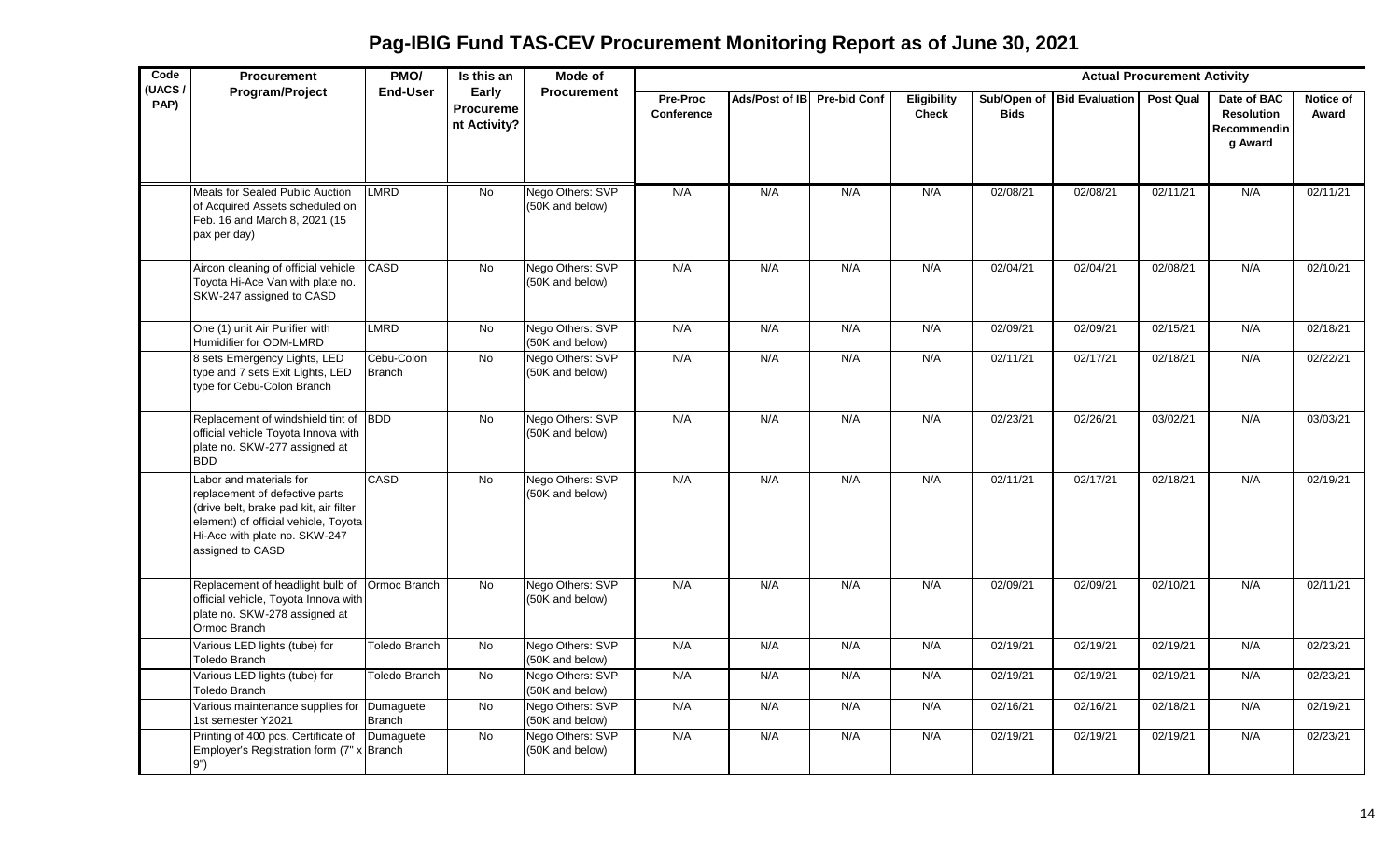**Pag-IBIG Fund TAS-CEV Procurement Monitoring Report as of June 30, 2021**

| Code           | Procurement                                                                                                                                                                                                                                                                             | PMO/               | Is this an                         | Mode of                             |                               |                             |     |                                    |             |                            | <b>Actual Procurement Activity</b> |                                                            |                           |
|----------------|-----------------------------------------------------------------------------------------------------------------------------------------------------------------------------------------------------------------------------------------------------------------------------------------|--------------------|------------------------------------|-------------------------------------|-------------------------------|-----------------------------|-----|------------------------------------|-------------|----------------------------|------------------------------------|------------------------------------------------------------|---------------------------|
| (UACS/<br>PAP) | Program/Project                                                                                                                                                                                                                                                                         | <b>End-User</b>    | Early<br>Procureme<br>nt Activity? | <b>Procurement</b>                  | <b>Pre-Proc</b><br>Conference | Ads/Post of IB Pre-bid Conf |     | <b>Eligibility</b><br><b>Check</b> | <b>Bids</b> | Sub/Open of Bid Evaluation | <b>Post Qual</b>                   | Date of BAC<br><b>Resolution</b><br>Recommendin<br>g Award | <b>Notice of</b><br>Award |
|                | Shipment Cost of DM Cue vehicle LOD<br>Isuzu MUX with plate no. KCU-<br>4052 from Cebu City to Cagayan<br>de Oro City on February 17, 2021                                                                                                                                              |                    | No                                 | Nego Others: SVP<br>(50K and below) | N/A                           | N/A                         | N/A | N/A                                | 02/11/21    | 02/11/21                   | 02/11/21                           | N/A                                                        | 02/11/21                  |
|                | Labor and Materials for the<br>replacement of door lock actuator<br>and horn of official vehicle Toyota<br>Hi-Ace van with plate no. SKW-<br>247 assigned at CASD                                                                                                                       | <b>CASD</b>        | No                                 | Nego Others: SVP<br>(50K and below) | N/A                           | N/A                         | N/A | N/A                                | 03/04/21    | 03/04/21                   | 03/09/21                           | N/A                                                        | 03/10/21                  |
|                | 1 pc. Brand new Fire Extinguisher Ormoc Branch<br>2 lbs ABC type dry chemical<br>1 set Early warning device<br>for office vehicle Toyota Innova<br>with plate no. SKW-278                                                                                                               |                    | No                                 | Nego Others: SVP<br>(50K and below) | N/A                           | N/A                         | N/A | N/A                                | 02/22/21    | 02/22/21                   | 02/22/21                           | N/A                                                        | 02/23/21                  |
|                | Labor and materials for<br>replacement of defective parts<br>(upper ball joint, lower ball joint,<br>shock absorber, stabilizer bar<br>bushing, stabilizer link, rack end<br>boots, injection pump, wheel<br>alignment) of official vehicle<br>Toyota Innova with plate no. SHP-<br>526 | Toledo Branch      | <b>No</b>                          | Nego Others: SVP<br>(50K and below) | N/A                           | N/A                         | N/A | N/A                                | 03/01/21    | 03/02/21                   | 03/04/21                           | N/A                                                        | 03/05/21                  |
|                | 18 pax Food for PAFELA Salo-<br>salo on February 23, 2021 for<br>Calbayog Branch                                                                                                                                                                                                        | Calbayog<br>Branch | No                                 | Nego Others: SVP<br>(50K and below) | N/A                           | N/A                         | N/A | N/A                                | 02/18/21    | 02/18/21                   | 02/19/21                           | N/A                                                        | 02/22/21                  |
|                | 19 pax Food for PAFELA Salo-<br>salo on February 23, 2021 for<br>Danao Branch                                                                                                                                                                                                           | Danao Branch       | <b>No</b>                          | Nego Others: SVP<br>(50K and below) | N/A                           | N/A                         | N/A | N/A                                | 02/19/21    | 02/19/21                   | 02/19/21                           | N/A                                                        | 02/22/21                  |
|                | 4 pax Food for PAFELA Salo-salo Danao Branch<br>on February 23, 2021 for Bogo<br><b>MSO</b>                                                                                                                                                                                             |                    | No.                                | Nego Others: SVP<br>(50K and below) | N/A                           | N/A                         | N/A | N/A                                | 02/19/21    | 02/19/21                   | 02/19/21                           | N/A                                                        | 02/23/21                  |
|                | 35 pax Food for PAFELA Salo-<br>salo on February 23, 2021 for<br>Tacloban Branch                                                                                                                                                                                                        | Tacloban<br>Branch | $\overline{N}$                     | Nego Others: SVP<br>(50K and below) | N/A                           | N/A                         | N/A | N/A                                | 02/19/21    | 02/19/21                   | 02/19/21                           | N/A                                                        | 02/22/21                  |
|                | 33 pax Food for PAFELA Salo-<br>salo on February 23, 2021 for<br>Cebu-Colon Branch                                                                                                                                                                                                      | Colon Branch       | No                                 | Nego Others: SVP<br>(50K and below) | N/A                           | N/A                         | N/A | N/A                                | 02/19/21    | 02/19/21                   | 02/19/21                           | N/A                                                        | 02/22/21<br>15            |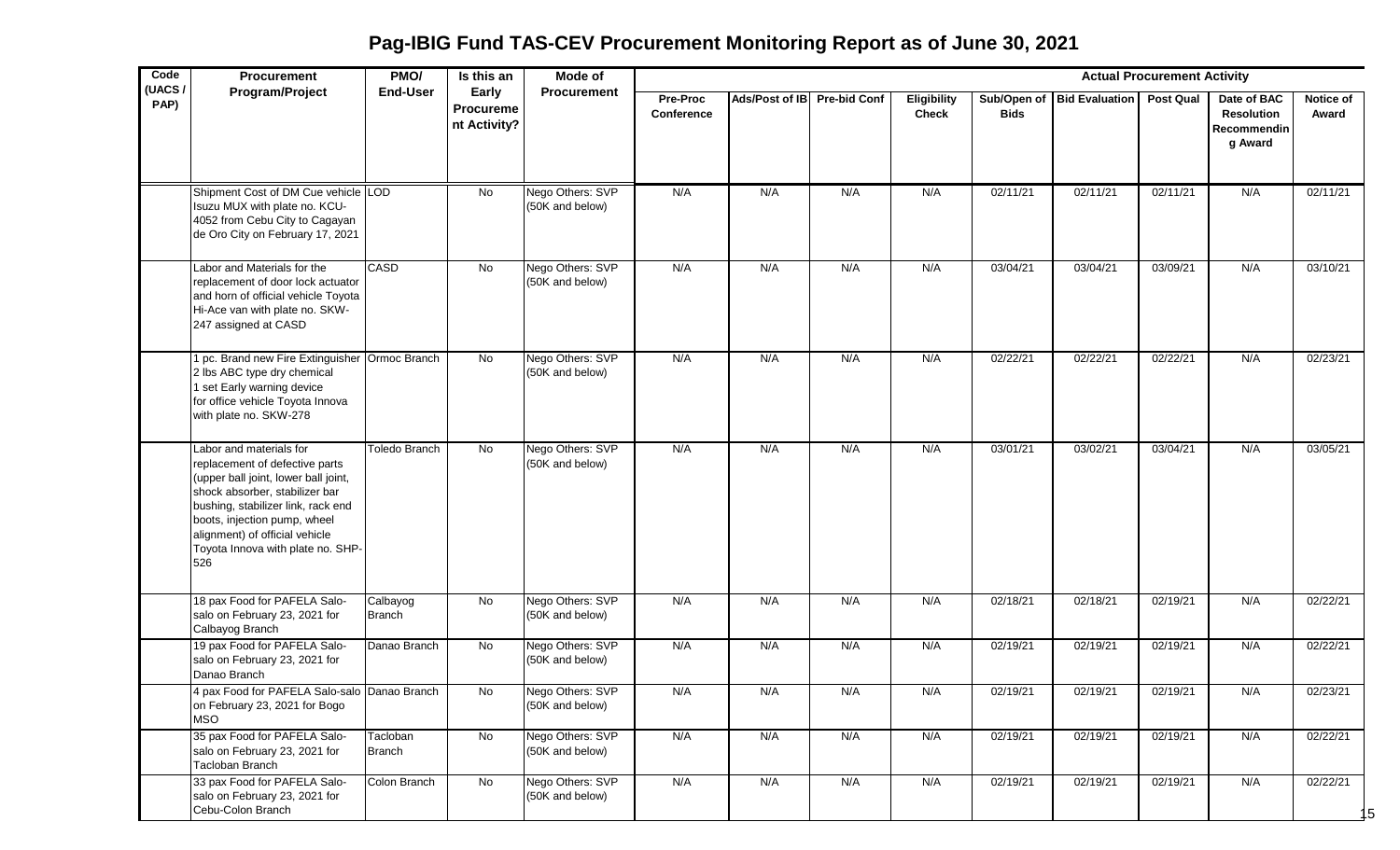| Code           | <b>Procurement</b>                                                                                                                      | PMO/                        | Is this an                                | Mode of                             |                               |                             |     |                             |                            |                       | <b>Actual Procurement Activity</b> |                                                            |                           |
|----------------|-----------------------------------------------------------------------------------------------------------------------------------------|-----------------------------|-------------------------------------------|-------------------------------------|-------------------------------|-----------------------------|-----|-----------------------------|----------------------------|-----------------------|------------------------------------|------------------------------------------------------------|---------------------------|
| (UACS/<br>PAP) | Program/Project                                                                                                                         | <b>End-User</b>             | Early<br><b>Procureme</b><br>nt Activity? | <b>Procurement</b>                  | <b>Pre-Proc</b><br>Conference | Ads/Post of IB Pre-bid Conf |     | Eligibility<br><b>Check</b> | Sub/Open of<br><b>Bids</b> | <b>Bid Evaluation</b> | <b>Post Qual</b>                   | Date of BAC<br><b>Resolution</b><br>Recommendin<br>g Award | <b>Notice of</b><br>Award |
|                | 22 pax Food for PAFELA Salo-<br>salo on February 23, 2021 for<br>Ormoc Branch                                                           | Ormoc Branch                | No                                        | Nego Others: SVP<br>(50K and below) | N/A                           | N/A                         | N/A | N/A                         | 02/22/21                   | 02/22/21              | 02/22/21                           | N/A                                                        | 02/23/21                  |
|                | 24 pax Food for PAFELA Salo-<br>salo on February 23, 2021 for<br>Tagbilaran Branch                                                      | Tagbilaran<br><b>Branch</b> | <b>No</b>                                 | Nego Others: SVP<br>(50K and below) | N/A                           | N/A                         | N/A | N/A                         | 02/22/21                   | 02/22/21              | 02/22/21                           | N/A                                                        | 02/23/21                  |
|                | 18 pax Food for PAFELA Salo-<br>salo on February 24, 2021 for<br><b>Toledo Branch</b>                                                   | Toledo Branch               | No                                        | Nego Others: SVP<br>(50K and below) | N/A                           | N/A                         | N/A | N/A                         | 02/22/21                   | 02/22/21              | 02/22/21                           | N/A                                                        | 02/23/21                  |
|                | 20 pax Food for PAFELA Salo-<br>salo on February 23, 2021 for<br><b>Talisay Branch</b>                                                  | Talisay Branch              | No                                        | Nego Others: SVP<br>(50K and below) | N/A                           | N/A                         | N/A | N/A                         | 02/19/21                   | 02/19/21              | 02/22/21                           | N/A                                                        | 02/23/21                  |
|                | 26 pax Food for PAFELA Salo-<br>salo on February 23, 2021 for<br>Mactan Branch                                                          | Mactan Branch               | No                                        | Nego Others: SVP<br>(50K and below) | N/A                           | N/A                         | N/A | N/A                         | 02/19/21                   | 02/19/21              | 02/22/21                           | N/A                                                        | 02/23/21                  |
|                | 31 pax Food for PAFELA Salo-<br>salo on February 23, 2021 for<br>Mandaue Branch                                                         | Mandaue<br><b>Branch</b>    | <b>No</b>                                 | Nego Others: SVP<br>(50K and below) | N/A                           | N/A                         | N/A | N/A                         | 02/19/21                   | 02/19/21              | 02/22/21                           | N/A                                                        | 02/23/21                  |
|                | 22 pax Food for PAFELA Salo-<br>salo on February 24, 2021 for<br>Dumaguete Branch                                                       | Dumaguete<br><b>Branch</b>  | No                                        | Nego Others: SVP<br>(50K and below) | N/A                           | N/A                         | N/A | N/A                         | 02/19/21                   | 02/19/21              | 02/22/21                           | N/A                                                        | 02/23/21                  |
|                | Various semi-expendable office<br>equipment for Calbayog Branch                                                                         | Calbayog<br>Branch          | No                                        | Nego Others: SVP<br>(50K and below) | N/A                           | N/A                         | N/A | N/A                         | 03/11/21                   | 03/12/21              | 03/17/21                           | N/A                                                        | 03/18/21                  |
|                | Various semi-expendable office<br>equipment for Calbayog Branch                                                                         | Calbayog<br><b>Branch</b>   | No                                        | Nego Others: SVP<br>(50K and below) | N/A                           | N/A                         | N/A | N/A                         | 03/11/21                   | 03/12/21              | 03/17/21                           | N/A                                                        | 03/18/21                  |
|                | Various other inventory items for<br>Calbayog Branch                                                                                    | Calbayog<br><b>Branch</b>   | No                                        | Nego Others: SVP<br>(50K and below) | N/A                           | N/A                         | N/A | N/A                         | 03/11/21                   | 03/11/21              | 03/17/21                           | N/A                                                        | 03/18/21                  |
|                | One (1) unit Air Cooler for Danao<br><b>Branch</b>                                                                                      | Danao Branch                | No                                        | Nego Others: SVP<br>(50K and below) | N/A                           | N/A                         | N/A | N/A                         | 03/10/21                   | 03/10/21              | 03/12/21                           | N/A                                                        | 03/15/21                  |
|                | Aircon cleaning of official vehicle<br>Isuzu MUX with plate no. CR-034<br>assigned to LMRD                                              | LMRD                        | No                                        | Nego Others: SVP<br>(50K and below) | N/A                           | N/A                         | N/A | N/A                         | 03/04/21                   | 03/05/21              | 03/09/21                           | N/A                                                        | 03/10/21                  |
|                | Replacement of defective<br>alternator of official vehicle Toyota Branch<br>Innova with plate no. SHP-107<br>assigned at Mandaue Branch | Mandaue                     | $\overline{N}$                            | Nego Others: SVP<br>(50K and below) | N/A                           | N/A                         | N/A | N/A                         | 03/04/21                   | 03/04/21              | 03/05/21                           | N/A                                                        | 03/08/21                  |
|                | One (1) unit Floor Polisher, 16"<br>diameter<br>for Calbayog Branch                                                                     | Calbayog<br><b>Branch</b>   | No                                        | Nego Others: SVP<br>(50K and below) | N/A                           | N/A                         | N/A | N/A                         | 03/11/21                   | 03/11/21              | 03/17/21                           | N/A                                                        | 03/18/21<br>16            |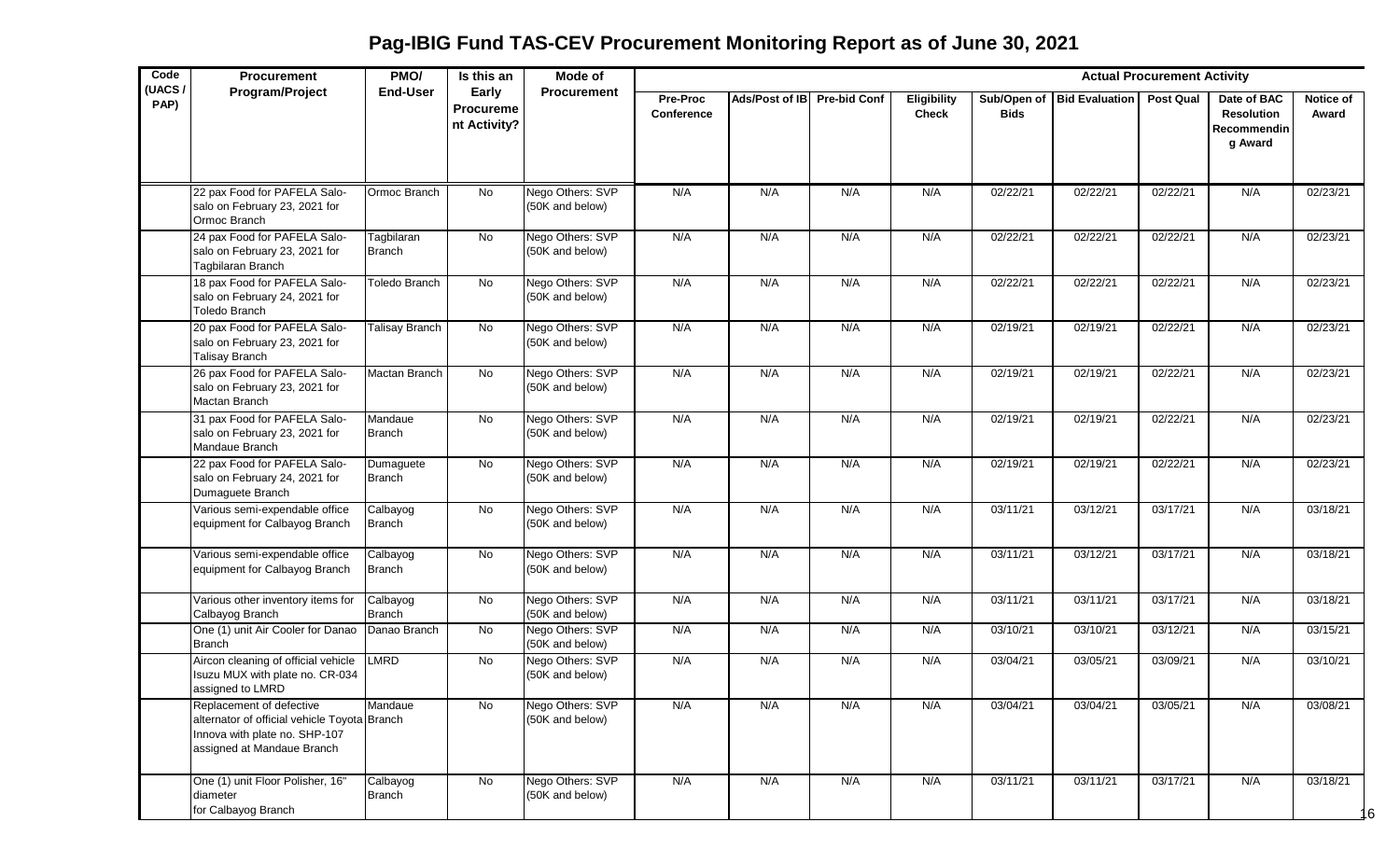**Pag-IBIG Fund TAS-CEV Procurement Monitoring Report as of June 30, 2021**

| Code           | Procurement                                                                                                                                                                                            | PMO/                        | Is this an                                | Mode of                             |                        |                             |     |                             |                            |                       | <b>Actual Procurement Activity</b> |                                                            |                    |
|----------------|--------------------------------------------------------------------------------------------------------------------------------------------------------------------------------------------------------|-----------------------------|-------------------------------------------|-------------------------------------|------------------------|-----------------------------|-----|-----------------------------|----------------------------|-----------------------|------------------------------------|------------------------------------------------------------|--------------------|
| (UACS)<br>PAP) | <b>Program/Project</b>                                                                                                                                                                                 | End-User                    | Early<br><b>Procureme</b><br>nt Activity? | <b>Procurement</b>                  | Pre-Proc<br>Conference | Ads/Post of IB Pre-bid Conf |     | Eligibility<br><b>Check</b> | Sub/Open of<br><b>Bids</b> | <b>Bid Evaluation</b> | <b>Post Qual</b>                   | Date of BAC<br><b>Resolution</b><br>Recommendin<br>g Award | Notice of<br>Award |
|                | Marketing Materials for the Sealed LMRD<br>Public Auction of Acquired Assets<br>scheduled on March 22, 2021<br>1 ream Leaflets<br>2pcs. Tarpaulin without standee                                      |                             | <b>No</b>                                 | Nego Others: SVP<br>(50K and below) | N/A                    | N/A                         | N/A | N/A                         | 03/11/21                   | 03/11/21              | 03/12/21                           | N/A                                                        | 03/15/21           |
|                | Food for sealed public auction of<br>acquired assets scheduled on<br>March 22, 2021 and April 5, 2021                                                                                                  | LMRD                        | <b>No</b>                                 | Nego Others: SVP<br>(50K and below) | N/A                    | N/A                         | N/A | N/A                         | 03/10/21                   | 03/10/21              | 03/11/21                           | N/A                                                        | 03/15/21           |
|                | Aircon Maintenance of Danao<br>Branch for Y2021                                                                                                                                                        | Danao Branch                | No                                        | Nego Others: SVP<br>(50K and below) | N/A                    | N/A                         | N/A | N/A                         | 03/16/21                   | 03/17/21              | 03/19/21                           | N/A                                                        | 03/22/21           |
|                | 3pcs. 1 x 1 Tubular Powder<br>Coated, White Color for Loyalty<br>Card Kiosk of Mactan Branch                                                                                                           | Mactan Branch               | $\overline{N}$                            | Nego Others: SVP<br>(50K and below) | N/A                    | N/A                         | N/A | N/A                         | 03/11/21                   | 03/15/21              | 03/17/21                           | N/A                                                        | 03/18/21           |
|                | 1 lot Supply, Delivery and<br>Installation of Acrylic Plastic<br>partitions for frontliners and tellers<br>of Ormoc Branch                                                                             | Ormoc Branch                | <b>No</b>                                 | Nego Others: SVP<br>(50K and below) | N/A                    | N/A                         | N/A | N/A                         | 03/18/21                   | 03/18/21              | 03/19/21                           | N/A                                                        | 03/22/21           |
|                | 2pcs. Self-inking Stamp                                                                                                                                                                                | Cebu-Ayala<br><b>Branch</b> | $\overline{N}$                            | Nego Others: SVP<br>(50K and below) | N/A                    | N/A                         | N/A | N/A                         | 03/19/21                   | 03/23/21              | 03/24/21                           | N/A                                                        | 03/25/21           |
|                | unit TV, LED Smart TV 55"                                                                                                                                                                              | Dumaguete<br><b>Branch</b>  | No                                        | Nego Others: SVP<br>(50K and below) | N/A                    | N/A                         | N/A | N/A                         | 03/18/21                   | 03/18/21              | 03/19/21                           | N/A                                                        | 03/22/21           |
|                | unit Electric Stand Fan                                                                                                                                                                                | Dumaguete<br><b>Branch</b>  | <b>No</b>                                 | Nego Others: SVP<br>(50K and below) | N/A                    | N/A                         | N/A | N/A                         | 03/18/21                   | 03/18/21              | 03/19/21                           | N/A                                                        | 03/22/21           |
|                | Freight expenses from Calbayog<br>City to Tacloban City due to<br>transfer of assignment of BH<br>Cayobit                                                                                              | Calbayog<br><b>Branch</b>   | No                                        | Nego Others: SVP<br>(50K and below) | N/A                    | N/A                         | N/A | N/A                         | 03/17/21                   | 03/17/21              | 03/17/21                           | N/A                                                        | 04/05/21           |
|                | Hauling of various unserviceable<br>properties (FF) from Cebu Ayala<br>Business Center to Hernan<br>Cortes Warehouse, more or less<br>3 trips inclusive of 4 laborers per<br>trip on March 22-26, 2021 | CASD                        | No                                        | Nego Others: SVP<br>(50K and below) | N/A                    | N/A                         | N/A | N/A                         | 03/19/21                   | 03/19/21              | 03/19/21                           | N/A                                                        | 03/22/21           |
|                | unit Vaccuum Cleaner<br>For Toledo Branch                                                                                                                                                              | Toledo Branch               | No                                        | Nego Others: SVP<br>(50K and below) | N/A                    | N/A                         | N/A | N/A                         | 04/08/21                   | 04/16/21              | 04/20/21                           | N/A                                                        | 04/21/21           |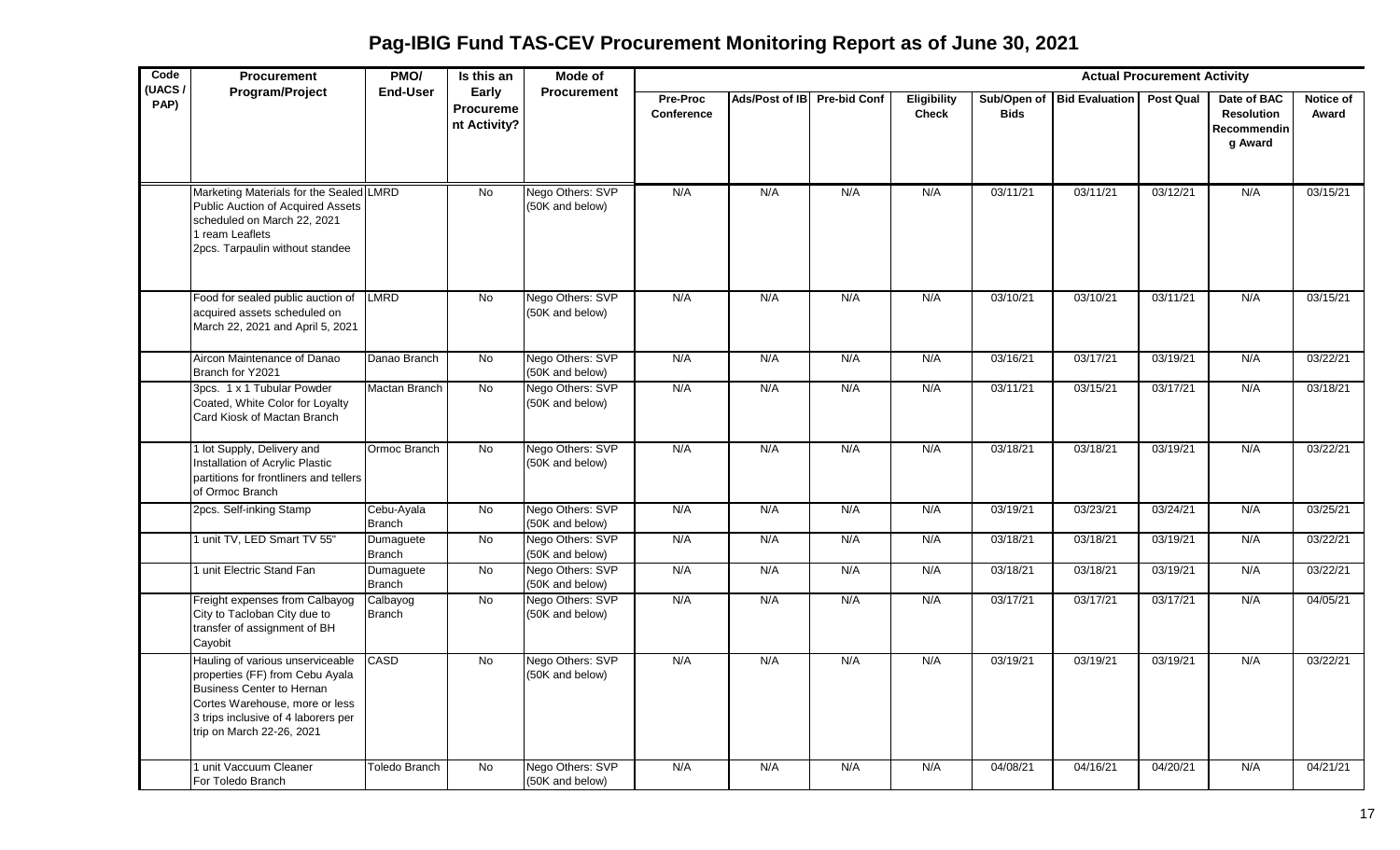**Pag-IBIG Fund TAS-CEV Procurement Monitoring Report as of June 30, 2021**

| Code           | <b>Procurement</b>                                                                                                                                                                                                                                                   | PMO/                     | Is this an                         | Mode of                             |                        |                             |     |                                    |             |                              | <b>Actual Procurement Activity</b> |                                                                   |                    |
|----------------|----------------------------------------------------------------------------------------------------------------------------------------------------------------------------------------------------------------------------------------------------------------------|--------------------------|------------------------------------|-------------------------------------|------------------------|-----------------------------|-----|------------------------------------|-------------|------------------------------|------------------------------------|-------------------------------------------------------------------|--------------------|
| (UACS/<br>PAP) | Program/Project                                                                                                                                                                                                                                                      | <b>End-User</b>          | Early<br>Procureme<br>nt Activity? | <b>Procurement</b>                  | Pre-Proc<br>Conference | Ads/Post of IB Pre-bid Conf |     | <b>Eligibility</b><br><b>Check</b> | <b>Bids</b> | Sub/Open of   Bid Evaluation | <b>Post Qual</b>                   | Date of BAC<br><b>Resolution</b><br><b>Recommendin</b><br>g Award | Notice of<br>Award |
|                | 4 units Tires 205/65 R15 as<br>replacement of worn out tires for<br>official vehicle with plate no. SHP-<br>526 assigned at Toledo Branch                                                                                                                            | Toledo Branch            | $\overline{N}$                     | Nego Others: SVP<br>(50K and below) | N/A                    | N/A                         | N/A | N/A                                | 03/30/21    | 03/31/21                     | 03/31/21                           | N/A                                                               | 04/05/21           |
|                | Marketing materials for<br>Negotiated Sale disposal of AA<br>properties on April 12, 2021                                                                                                                                                                            | <b>LMRD</b>              | $\overline{N}$                     | Nego Others: SVP<br>(50K and below) | N/A                    | N/A                         | N/A | N/A                                | 03/30/21    | 03/31/21                     | 03/31/21                           | N/A                                                               | 04/05/21           |
|                | Various electrical supplies for<br><b>Talisay Branch</b>                                                                                                                                                                                                             | Talisay Branch           | No                                 | Nego Others: SVP<br>(50K and below) | N/A                    | N/A                         | N/A | N/A                                | 04/08/21    | 04/12/21                     | 04/15/21                           | N/A                                                               | 04/16/21           |
|                | Various electrical supplies for<br><b>Talisay Branch</b>                                                                                                                                                                                                             | Talisay Branch           | $\overline{N}$                     | Nego Others: SVP<br>(50K and below) | N/A                    | N/A                         | N/A | N/A                                | 04/08/21    | 04/12/21                     | 04/15/21                           | N/A                                                               | 04/16/21           |
|                | Aircon cleaning of official vehicle<br>Isuzu MUX with plate no. CR-<br>0402 assigned to LOD                                                                                                                                                                          | LOD                      | No                                 | Nego Others: SVP<br>(50K and below) | N/A                    | N/A                         | N/A | N/A                                | 04/15/21    | 04/15/21                     | 04/16/21                           | N/A                                                               | 04/19/21           |
|                | Hauling/Transpo expenses for the Calbayog<br>transfer of various unserviceable<br>office equipment and furniture and<br>fixtures from Calbayog Branch to<br>Tacloban Warehouse                                                                                       | Branch                   | <b>No</b>                          | Nego Others: SVP<br>(50K and below) | N/A                    | N/A                         | N/A | N/A                                | 04/05/21    | 04/05/21                     | 04/06/21                           | N/A                                                               | 04/07/21           |
|                | Labor and materials for the<br>structured cabling of new office<br>space of Cebu-Colon Branch from<br>the 3rd floor to the 2nd floor area<br>of Gaisano Capital South building                                                                                       | Cebu-Colon<br>Branch     | No                                 | Nego Others: SVP<br>(50K and below) | N/A                    | N/A                         | N/A | N/A                                | 04/05/21    | 04/05/21                     | 04/05/21                           | N/A                                                               | 04/05/21           |
|                | Labor and materials for the<br>repair/replacement of various<br>defective parts including injector<br>testing/cleaning, EGR cleaning<br>and scanning/diagnostic testing of<br>official vehicle Toyota Innova with<br>plate no. SHP-107 assigned to<br>Mandaue Branch | Mandaue<br><b>Branch</b> | <b>No</b>                          | Nego Others: SVP<br>(50K and below) | N/A                    | N/A                         | N/A | N/A                                | 04/15/21    | 04/15/21                     | 04/16/21                           | N/A                                                               | 04/19/21           |
|                | 15 pax Food for Negotiated Sale<br>of ROPA accounts on April 12,<br>2021                                                                                                                                                                                             | LMRD                     | No                                 | Nego Others: SVP<br>(50K and below) | N/A                    | N/A                         | N/A | N/A                                | 04/06/21    | 04/06/21                     | 04/06/21                           | N/A                                                               | 04/07/21           |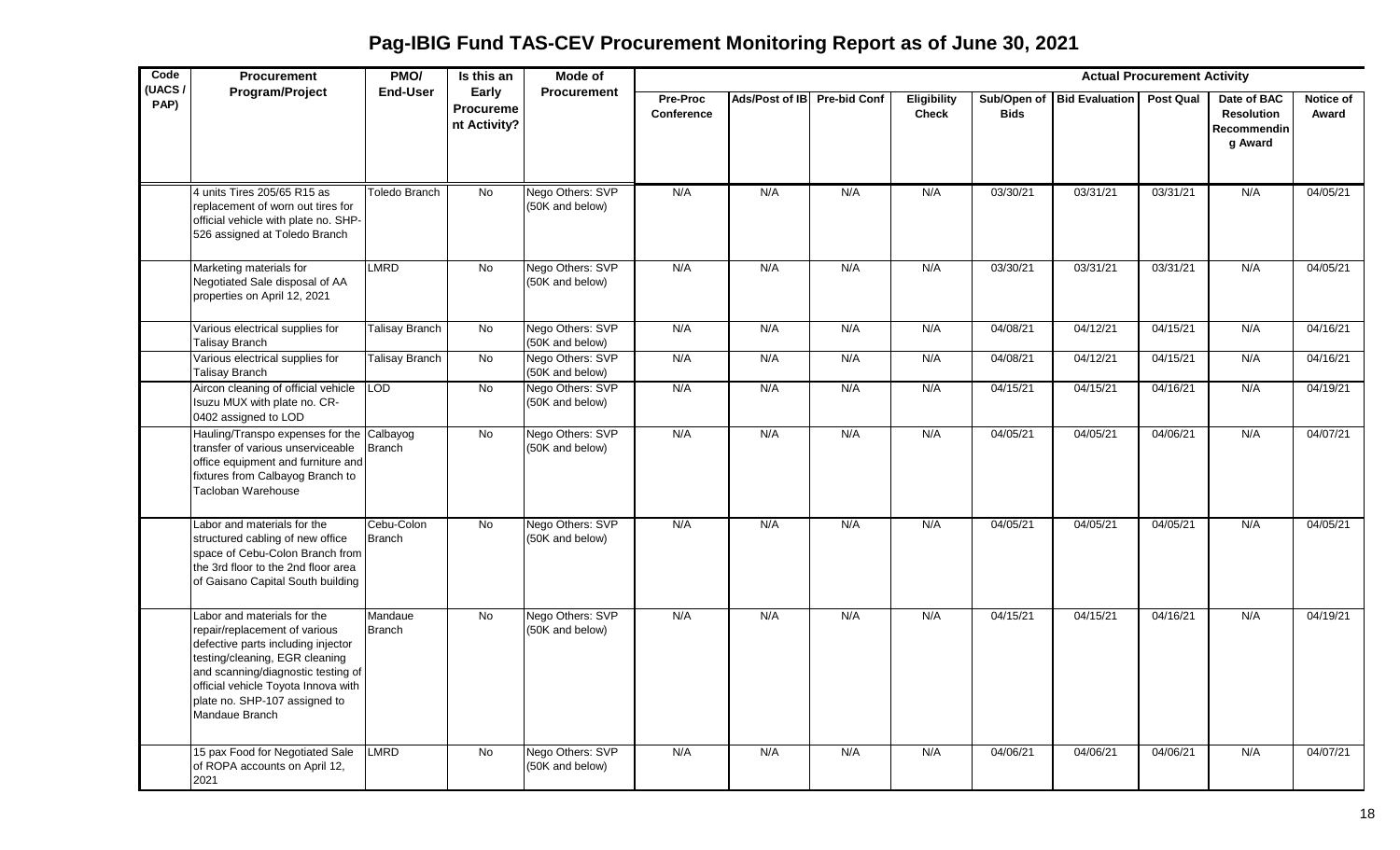**Pag-IBIG Fund TAS-CEV Procurement Monitoring Report as of June 30, 2021**

| Code<br>(UACS/ | Procurement                                                                                                                                                        | PMO/                  | Is this an                                | Mode of                             |                        |                             |     |                                    |             |                            | <b>Actual Procurement Activity</b> |                                                            |                    |
|----------------|--------------------------------------------------------------------------------------------------------------------------------------------------------------------|-----------------------|-------------------------------------------|-------------------------------------|------------------------|-----------------------------|-----|------------------------------------|-------------|----------------------------|------------------------------------|------------------------------------------------------------|--------------------|
| PAP)           | Program/Project                                                                                                                                                    | <b>End-User</b>       | Early<br><b>Procureme</b><br>nt Activity? | <b>Procurement</b>                  | Pre-Proc<br>Conference | Ads/Post of IB Pre-bid Conf |     | <b>Eligibility</b><br><b>Check</b> | <b>Bids</b> | Sub/Open of Bid Evaluation | <b>Post Qual</b>                   | Date of BAC<br><b>Resolution</b><br>Recommendin<br>g Award | Notice of<br>Award |
|                | Publication of Invitation to Bid on<br>April 5, 2021 for Sealed Public<br>Auction of Acquired Assets<br>properties in Cebu scheduled on<br>April 26 to May 3, 2021 | <b>LMRD</b>           | No                                        | Nego Others: SVP<br>(50K and below) | N/A                    | N/A                         | N/A | N/A                                | 03/29/21    | 03/29/21                   | 03/30/21                           | N/A                                                        | 03/31/21           |
|                | First Aid Kit for various CEV<br><b>Branches</b>                                                                                                                   | Various               | No                                        | Nego Others: SVP<br>(50K and below) | N/A                    | N/A                         | N/A | N/A                                | 04/20/21    | 04/22/21                   | 04/22/21                           | N/A                                                        | 04/23/21           |
|                | Bookbinding of 14 pcs. Y2021 SL, GABM<br>with soft cover                                                                                                           |                       | <b>No</b>                                 | Nego Others: SVP<br>(50K and below) | N/A                    | N/A                         | N/A | N/A                                | 04/16/21    | 04/19/21                   | 04/19/21                           | N/A                                                        | 04/20/21           |
|                | 1 set Car Floor Mat for official<br>vehicle Isuzu MUX with plate no.<br>CQ-6183 assigned at Talisay<br><b>Branch</b>                                               | <b>Talisay Branch</b> | No                                        | Nego Others: SVP<br>(50K and below) | N/A                    | N/A                         | N/A | N/A                                | 04/27/21    | 04/28/21                   | 04/30/21                           | N/A                                                        | 05/03/21           |
|                | 1pc. Table, Corner/Center,<br>rectangular, wooden, 6ft x 3ft<br>1pc. White Board, 2400x1200mm                                                                      | Calbayog<br>Branch    | $\overline{N}$                            | Nego Others: SVP<br>(50K and below) | N/A                    | N/A                         | N/A | N/A                                | 04/16/21    | 04/16/21                   | 04/20/21                           | N/A                                                        | 04/21/21           |
|                | 1pc. Heavy Duty Door Knob as<br>replacement of defective door<br>knob                                                                                              | Cebu-Ayala<br>Branch  | No                                        | Nego Others: SVP<br>(50K and below) | N/A                    | N/A                         | N/A | N/A                                | 04/27/21    | 04/28/21                   | 04/30/21                           | N/A                                                        | 05/03/21           |
|                | One (1) unit Battery, N70 13<br>plates as replacement of existing<br>battery of official vehicle Nissan<br>Urvan with plate no. F1Q-185<br>assigned at CASD        | CASD                  | No                                        | Nego Others: SVP<br>(50K and below) | N/A                    | N/A                         | N/A | N/A                                | 04/22/21    | 04/22/21                   | 04/22/21                           | N/A                                                        | 04/23/21           |
|                | Labor and materials for<br>replacement of defective parts of<br>official vehicle Toyota Innova with<br>plate no. SHP-526 assigned at<br>Toledo Branch              | Toledo Branch         | No                                        | Nego Others: SVP<br>(50K and below) | N/A                    | N/A                         | N/A | N/A                                | 04/22/21    | 04/22/21                   | 04/22/21                           | N/A                                                        | 04/23/21           |
|                | 4pcs. Tires, size: 245/70 R16 as<br>replacement of tires of official<br>vehicle Isuzu MUX with plate no.<br>CQ-6182 assigned at Danao<br><b>Branch</b>             | Danao Branch          | No                                        | Nego Others: SVP<br>(50K and below) | N/A                    | N/A                         | N/A | N/A                                | 04/27/21    | 04/28/21                   | 04/29/21                           | N/A                                                        | 04/30/21           |
|                | Packed meals for Sealed Public<br>Auction of Acquired Assets on<br>April 27 and May 4, 2021                                                                        | LMRD                  | No                                        | Nego Others: SVP<br>(50K and below) | N/A                    | N/A                         | N/A | N/A                                | 04/22/21    | 04/22/21                   | 04/22/21                           | N/A                                                        | 04/22/21           |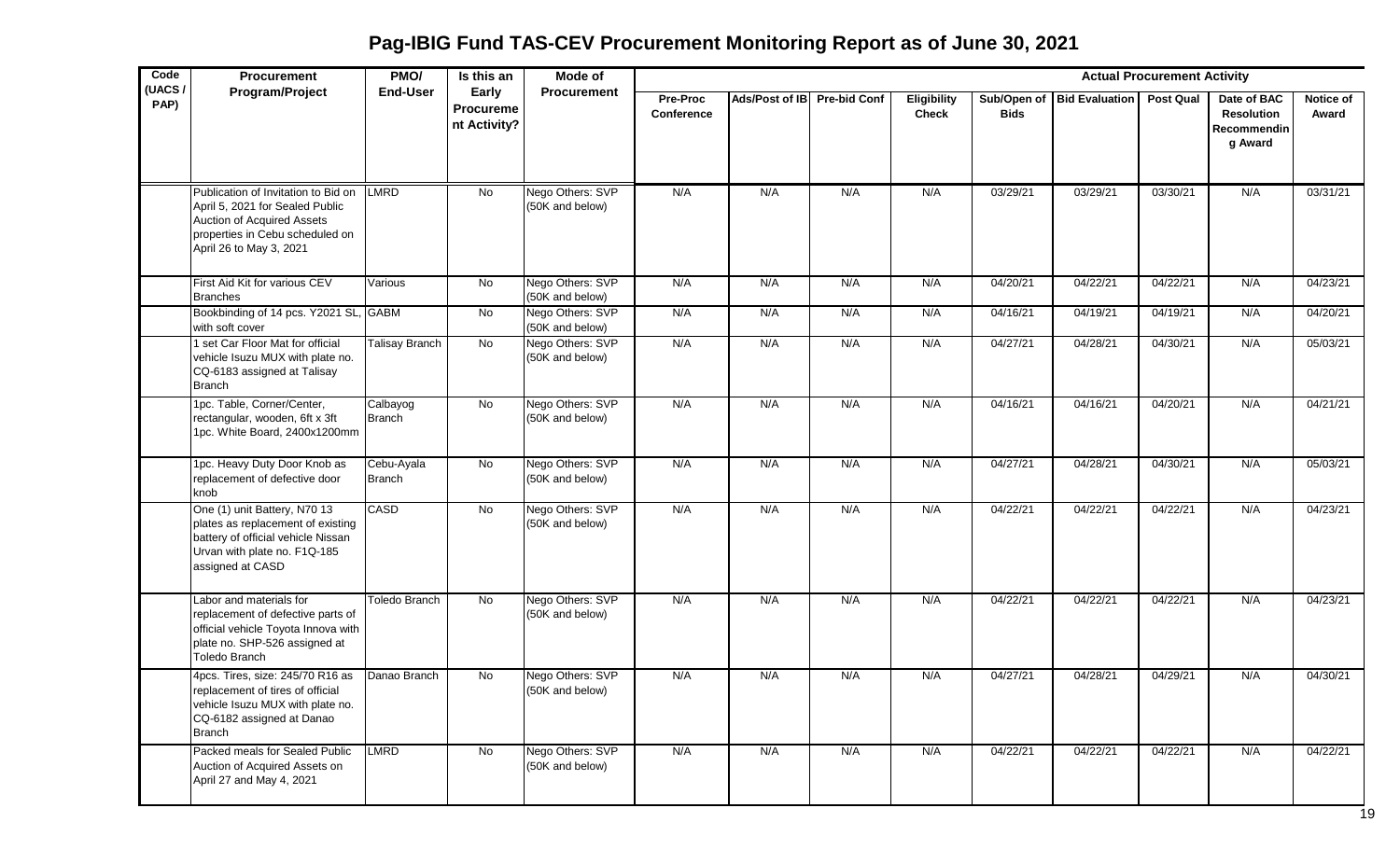**Pag-IBIG Fund TAS-CEV Procurement Monitoring Report as of June 30, 2021**

| Code           | Procurement                                                                                                                                                                            | PMO/                      | Is this an                         | Mode of                             |                        |                             |     |                                    |             |                            | <b>Actual Procurement Activity</b> |                                                            |                           |
|----------------|----------------------------------------------------------------------------------------------------------------------------------------------------------------------------------------|---------------------------|------------------------------------|-------------------------------------|------------------------|-----------------------------|-----|------------------------------------|-------------|----------------------------|------------------------------------|------------------------------------------------------------|---------------------------|
| (UACS/<br>PAP) | Program/Project                                                                                                                                                                        | <b>End-User</b>           | Early<br>Procureme<br>nt Activity? | <b>Procurement</b>                  | Pre-Proc<br>Conference | Ads/Post of IB Pre-bid Conf |     | <b>Eligibility</b><br><b>Check</b> | <b>Bids</b> | Sub/Open of Bid Evaluation | <b>Post Qual</b>                   | Date of BAC<br><b>Resolution</b><br>Recommendin<br>g Award | <b>Notice of</b><br>Award |
|                | Publication of Invitation to Bid on<br>April 23, 2021 for Sealed Public<br><b>Auction of Acquired Assets</b><br>properties in Cebu scheduled on<br>May 18 and 25, 2021                 | <b>LMRD</b>               | No                                 | Nego Others: SVP<br>(50K and below) | N/A                    | N/A                         | N/A | N/A                                | 04/20/21    | 04/20/21                   | 04/20/21                           | N/A                                                        | 04/20/21                  |
|                | One (1) pc. Whiteboard, 120cm x Ormoc Branch<br>240cm                                                                                                                                  |                           | No                                 | Nego Others: SVP<br>(50K and below) | N/A                    | N/A                         | N/A | N/A                                | 05/06/21    | 05/06/21                   | 05/07/21                           | N/A                                                        | 05/10/21                  |
|                | 1pc. Megaphone                                                                                                                                                                         | Ormoc Branch              | <b>No</b>                          | Nego Others: SVP<br>(50K and below) | N/A                    | N/A                         | N/A | N/A                                | 05/14/21    | 05/14/21                   | 05/17/21                           | N/A                                                        | 05/19/21                  |
|                | 1pc. Dish Rack                                                                                                                                                                         | Ormoc Branch              | No                                 | Nego Others: SVP<br>(50K and below) | N/A                    | N/A                         | N/A | N/A                                | 05/06/21    | 05/10/21                   | 05/10/21                           | N/A                                                        | 05/12/21                  |
|                | 3pcs. Door Mat<br>1pc. Phil. Flag                                                                                                                                                      | Ormoc Branch              | No                                 | Nego Others: SVP<br>(50K and below) | N/A                    | N/A                         | N/A | N/A                                | 05/06/21    | 05/10/21                   | 05/10/21                           | N/A                                                        | 05/12/21                  |
|                | 3pcs. Emergency Light                                                                                                                                                                  | Tacloban<br><b>Branch</b> | No                                 | Nego Others: SVP<br>(50K and below) | N/A                    | N/A                         | N/A | N/A                                | 04/27/21    | 04/27/21                   | 04/28/21                           | N/A                                                        | 04/28/21                  |
|                | Various maintenance materials for Toledo Branch<br><b>Toledo Branch</b>                                                                                                                |                           | No                                 | Nego Others: SVP<br>(50K and below) | N/A                    | N/A                         | N/A | N/A                                | 05/06/21    | 05/06/21                   | 05/06/21                           | N/A                                                        | 05/07/21                  |
|                | Various maintenance materials for Toledo Branch<br>Toledo Branch                                                                                                                       |                           | No                                 | Nego Others: SVP<br>(50K and below) | N/A                    | N/A                         | N/A | N/A                                | 05/06/21    | 05/06/21                   | 05/06/21                           | N/A                                                        | 05/07/21                  |
|                | 7 sets Exit Light for Cebu-Colon<br><b>Branch</b>                                                                                                                                      | Cebu-Colon<br>Branch      | No                                 | Nego Others: SVP<br>(50K and below) | N/A                    | N/A                         | N/A | N/A                                | 05/06/21    | 05/06/21                   | 05/06/21                           | N/A                                                        | 05/07/21                  |
|                | 1pc. Corkboard, aluminum frame.<br>2x3 for Dumaguete Branch                                                                                                                            | Dumaguete<br>Branch       | No                                 | Nego Others: SVP<br>(50K and below) | N/A                    | N/A                         | N/A | N/A                                | 04/26/21    | 04/27/21                   | 04/30/21                           | N/A                                                        | 05/03/21                  |
|                | Marketing Materials for the Sealed LMRD<br>Public Auction of Acquired Assets<br>scheduled on May 18 & 25, 2021<br>1 ream Leaflets<br>4pcs. Tarpaulin without standee,<br>size: 2' x 5' |                           | $\overline{N}$                     | Nego Others: SVP<br>(50K and below) | N/A                    | N/A                         | N/A | N/A                                | 04/30/21    | 05/03/21                   | 05/03/21                           | N/A                                                        | 05/05/21                  |
|                | Packed meals for Sealed Public<br>Auction of Acquired Assets on<br>May 18 (15 pax) and May 25,<br>2021 (15 pax)                                                                        | <b>LMRD</b>               | $\overline{N}$                     | Nego Others: SVP<br>(50K and below) | N/A                    | N/A                         | N/A | N/A                                | 04/26/21    | 04/26/21                   | 04/28/21                           | N/A                                                        | 04/28/21                  |
|                | Aircon cleaning and replacement CASD<br>of defective evaporator of official<br>vehicle Isuzu Crosswind with plate<br>no. SKC-434 assigned at CASD.                                     |                           | No                                 | Nego Others: SVP<br>(50K and below) | N/A                    | N/A                         | N/A | N/A                                | 04/29/21    | 04/29/21                   | 04/30/21                           | N/A                                                        | 05/03/21<br>ንበ            |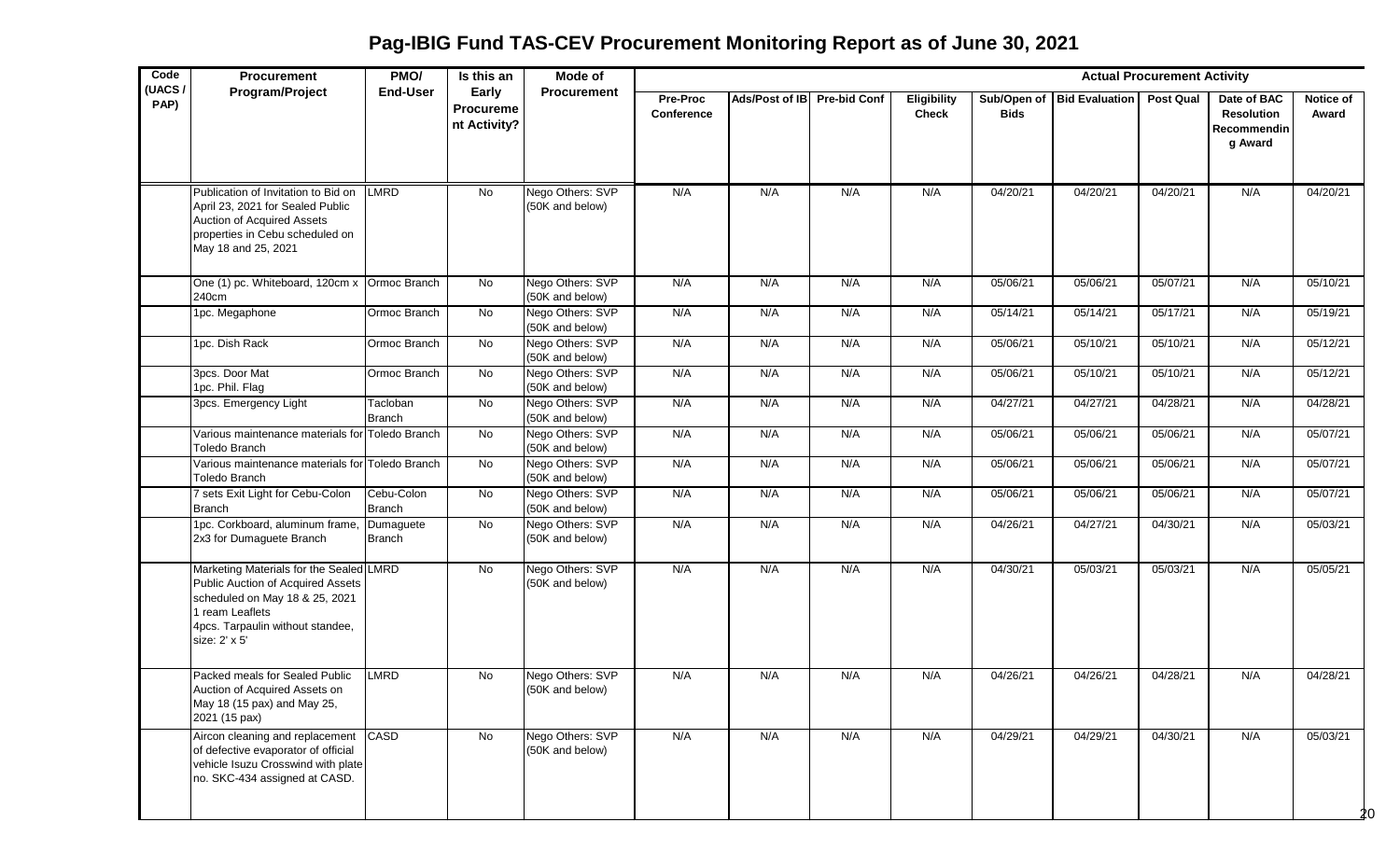**Pag-IBIG Fund TAS-CEV Procurement Monitoring Report as of June 30, 2021**

| Code           | <b>Procurement</b>                                                                                                                                                                                                                            | PMO/                       | Is this an                         | Mode of                             |                               |                             |     |                                    |             |                              | <b>Actual Procurement Activity</b> |                                                            |                    |
|----------------|-----------------------------------------------------------------------------------------------------------------------------------------------------------------------------------------------------------------------------------------------|----------------------------|------------------------------------|-------------------------------------|-------------------------------|-----------------------------|-----|------------------------------------|-------------|------------------------------|------------------------------------|------------------------------------------------------------|--------------------|
| (UACS/<br>PAP) | Program/Project                                                                                                                                                                                                                               | <b>End-User</b>            | Early<br>Procureme<br>nt Activity? | <b>Procurement</b>                  | Pre-Proc<br><b>Conference</b> | Ads/Post of IB Pre-bid Conf |     | <b>Eligibility</b><br><b>Check</b> | <b>Bids</b> | Sub/Open of   Bid Evaluation | <b>Post Qual</b>                   | Date of BAC<br><b>Resolution</b><br>Recommendin<br>g Award | Notice of<br>Award |
|                | 20 rolls Stretch Film, 500mm x<br>300m x 18 mic                                                                                                                                                                                               | CASD                       | No                                 | Nego Others: SVP<br>(50K and below) | N/A                           | N/A                         | N/A | N/A                                | 04/29/21    | 04/29/21                     | 04/30/21                           | N/A                                                        | 05/03/21           |
|                | Repair of 1 aircon unit (repair and<br>installation of transformer)                                                                                                                                                                           | Danao Branch               | No                                 | Nego Others: SVP<br>(50K and below) | N/A                           | N/A                         | N/A | N/A                                | 05/11/21    | 05/12/21                     | 05/17/21                           | N/A                                                        | 05/19/21           |
|                | 1 unit Mobile Phone for<br>Dumaguete Branch                                                                                                                                                                                                   | Dumaguete<br><b>Branch</b> | <b>No</b>                          | Nego Others: SVP<br>(50K and below) | N/A                           | N/A                         | N/A | N/A                                | 05/06/21    | 05/06/21                     | 05/06/21                           | N/A                                                        | 05/07/21           |
|                | Supply of Drinking Water for<br>Y2021 for Toledo Branch                                                                                                                                                                                       | <b>Toledo Branch</b>       | <b>No</b>                          | Nego Others: SVP<br>(50K and below) | N/A                           | N/A                         | N/A | N/A                                | 04/30/21    | 04/30/21                     | 05/04/21                           | N/A                                                        | 05/06/21           |
|                | 1 unit HMDI Cable, 10 meters for<br>Queuing TV Monitor of Toledo<br><b>Branch</b>                                                                                                                                                             | <b>Toledo Branch</b>       | $\overline{N}$                     | Nego Others: SVP<br>(50K and below) | N/A                           | N/A                         | N/A | N/A                                | 04/30/21    | 05/03/21                     | 05/03/21                           | N/A                                                        | 05/05/21           |
|                | 1pc. Lavatory Faucet<br>1pc. Flexible Hose, 1/2 x 1/2 x 1/2 Branch<br>I unit Urinal Flush Valve                                                                                                                                               | Tagbilaran                 | No                                 | Nego Others: SVP<br>(50K and below) | N/A                           | N/A                         | N/A | N/A                                | 05/14/21    | 05/14/21                     | 05/17/21                           | N/A                                                        | 05/19/21           |
|                | Labor and materials for the<br>replacement of defective parts<br>(brake pads kit, brake drum,<br>brake shoe kit, headlight bulb,<br>wiper blades) of official vehicle<br>Toyota Innova with plate no. SHP-<br>107 assigned at Mandaue Branch: | Mandaue<br><b>Branch</b>   | No                                 | Nego Others: SVP<br>(50K and below) | N/A                           | N/A                         | N/A | N/A                                | 05/11/21    | 05/12/21                     | 05/17/21                           | N/A                                                        | 05/19/21           |
|                | Publication of Invitation to Bid on<br>May 7, 2021 for Sealed Public<br>Auction of Acquired Assets<br>properties in Cebu scheduled on<br>June 1 and June 8, 2021                                                                              | <b>LMRD</b>                | <b>No</b>                          | Nego Others: SVP<br>(50K and below) | N/A                           | N/A                         | N/A | N/A                                | 05/05/21    | 05/05/21                     | 05/05/21                           | N/A                                                        | 05/07/21           |
|                | Marketing Materials for the Sealed LMRD<br>Public Auction of Acquired Assets<br>for scheduled on June 21-25,<br>2021<br>1 ream Leaflets<br>4pcs. Tarpaulin without standee,<br>size: 2' x 5'                                                  |                            | No                                 | Nego Others: SVP<br>(50K and below) | N/A                           | N/A                         | N/A | N/A                                | 05/14/21    | 05/14/21                     | 05/17/21                           | N/A                                                        | 05/18/21           |
|                | 7pcs. Tarpaulin, 3x5 as tribute to<br>SVP Amado                                                                                                                                                                                               | <b>CASD</b>                | No                                 | Nego Others: SVP<br>(50K and below) | N/A                           | N/A                         | N/A | N/A                                | 05/14/21    | 05/14/21                     | 05/14/21                           | N/A                                                        | 05/17/21           |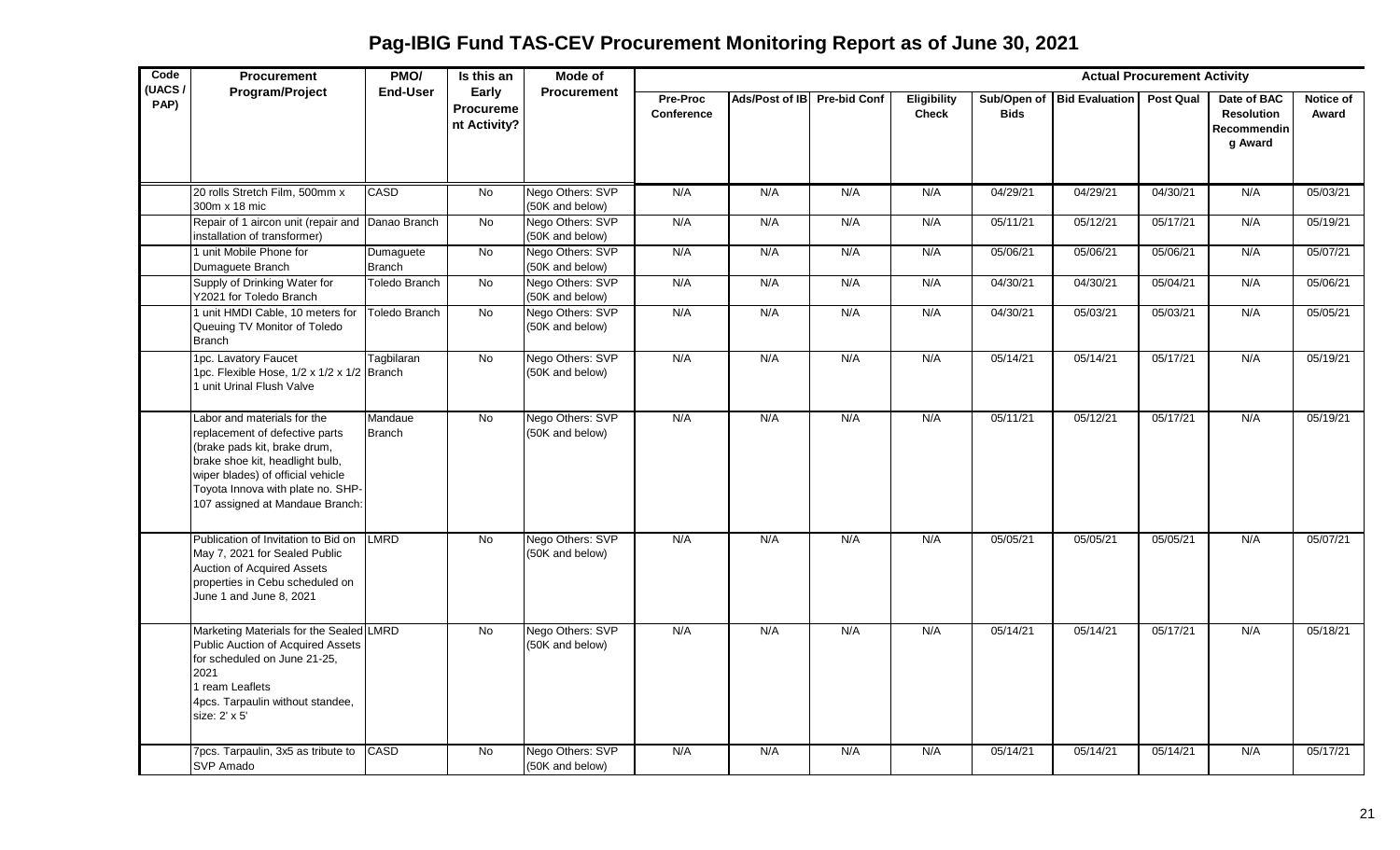**Pag-IBIG Fund TAS-CEV Procurement Monitoring Report as of June 30, 2021**

| Code<br>(UACS/ | <b>Procurement</b>                                                                                                                                                                                                         | PMO/                        | Is this an                         | Mode of                             |                               |                             |     |                                    |             |                            | <b>Actual Procurement Activity</b> |                                                                   |                    |
|----------------|----------------------------------------------------------------------------------------------------------------------------------------------------------------------------------------------------------------------------|-----------------------------|------------------------------------|-------------------------------------|-------------------------------|-----------------------------|-----|------------------------------------|-------------|----------------------------|------------------------------------|-------------------------------------------------------------------|--------------------|
| PAP)           | Program/Project                                                                                                                                                                                                            | End-User                    | Early<br>Procureme<br>nt Activity? | <b>Procurement</b>                  | <b>Pre-Proc</b><br>Conference | Ads/Post of IB Pre-bid Conf |     | <b>Eligibility</b><br><b>Check</b> | <b>Bids</b> | Sub/Open of Bid Evaluation | Post Qual                          | Date of BAC<br><b>Resolution</b><br><b>Recommendin</b><br>g Award | Notice of<br>Award |
|                | Publication of Invitation to Bid on<br>May 23, 2021 for Sealed Public<br>Auction of Acquired Assets<br>properties in Negros scheduled on<br>June 21 and June 25, 2021                                                      | LMRD                        | <b>No</b>                          | Nego Others: SVP<br>(50K and below) | N/A                           | N/A                         | N/A | N/A                                | 05/17/21    | 05/17/21                   | 05/17/21                           | N/A                                                               | 05/17/21           |
|                | pc. Elongated Toilet Seat Cover CASD<br>as replacement of damaged toilet<br>seat at COA office                                                                                                                             |                             | $\overline{N}$                     | Nego Others: SVP<br>(50K and below) | N/A                           | N/A                         | N/A | N/A                                | 05/25/21    | 05/26/21                   | 05/26/21                           | N/A                                                               | 05/28/21           |
|                | Aircon cleaning/repair and<br>replacement of evaporator of<br>official vehicle, Isuzu Ivan with<br>plate no. SJR-642 assigned at<br>CASD                                                                                   | CASD                        | No                                 | Nego Others: SVP<br>(50K and below) | N/A                           | N/A                         | N/A | N/A                                | 05/17/21    | 05/18/21                   | 05/18/21                           | N/A                                                               | 05/19/21           |
|                | Various maintenance materials<br>supplies for Cebu Ayala Branch                                                                                                                                                            | Cebu-Ayala<br><b>Branch</b> | No                                 | Nego Others: SVP<br>(50K and below) | N/A                           | N/A                         | N/A | N/A                                | 05/28/21    | 05/28/21                   | 05/28/21                           | N/A                                                               | 05/31/21           |
|                | Food for sealed public auction of LMRD<br>acquired assets for the month of<br>June (1, 8, 15, 22, 29) 2021                                                                                                                 |                             | No                                 | Nego Others: SVP<br>(50K and below) | N/A                           | N/A                         | N/A | N/A                                | 05/31/21    | 05/31/21                   | 05/31/21                           | N/A                                                               | 05/31/21           |
|                | Repair of Glass Main Door and<br>2nd Door of Talisay Branch<br>Repair of patch fitting swing door<br>and replacement of patch lockset<br>and repair of frameless swing<br>door with replacement of<br>overhead door closer | <b>Talisay Branch</b>       | <b>No</b>                          | Nego Others: SVP<br>(50K and below) | N/A                           | N/A                         | N/A | N/A                                | 06/01/21    | 06/01/21                   | 06/02/21                           | N/A                                                               | 06/03/21           |
|                | Replacement of defective<br>crankshaft pulley of official vehicle<br>Isuzu Crosswind with plate no.<br>SKC-434 assigned at CASD                                                                                            | <b>CASD</b>                 | No                                 | Nego Others: SVP<br>(50K and below) | N/A                           | N/A                         | N/A | N/A                                | 06/01/21    | 06/03/21                   | 06/04/21                           | N/A                                                               | 06/08/21           |
|                | Various electrical materials for<br>wiring and electrical cabling at the<br>12th floor area as temporary<br>office of LOD                                                                                                  | <b>LOD</b>                  | No                                 | Nego Others: SVP<br>(50K and below) | N/A                           | N/A                         | N/A | N/A                                | 06/01/21    | 06/01/21                   | 06/02/21                           | N/A                                                               | 06/04/21           |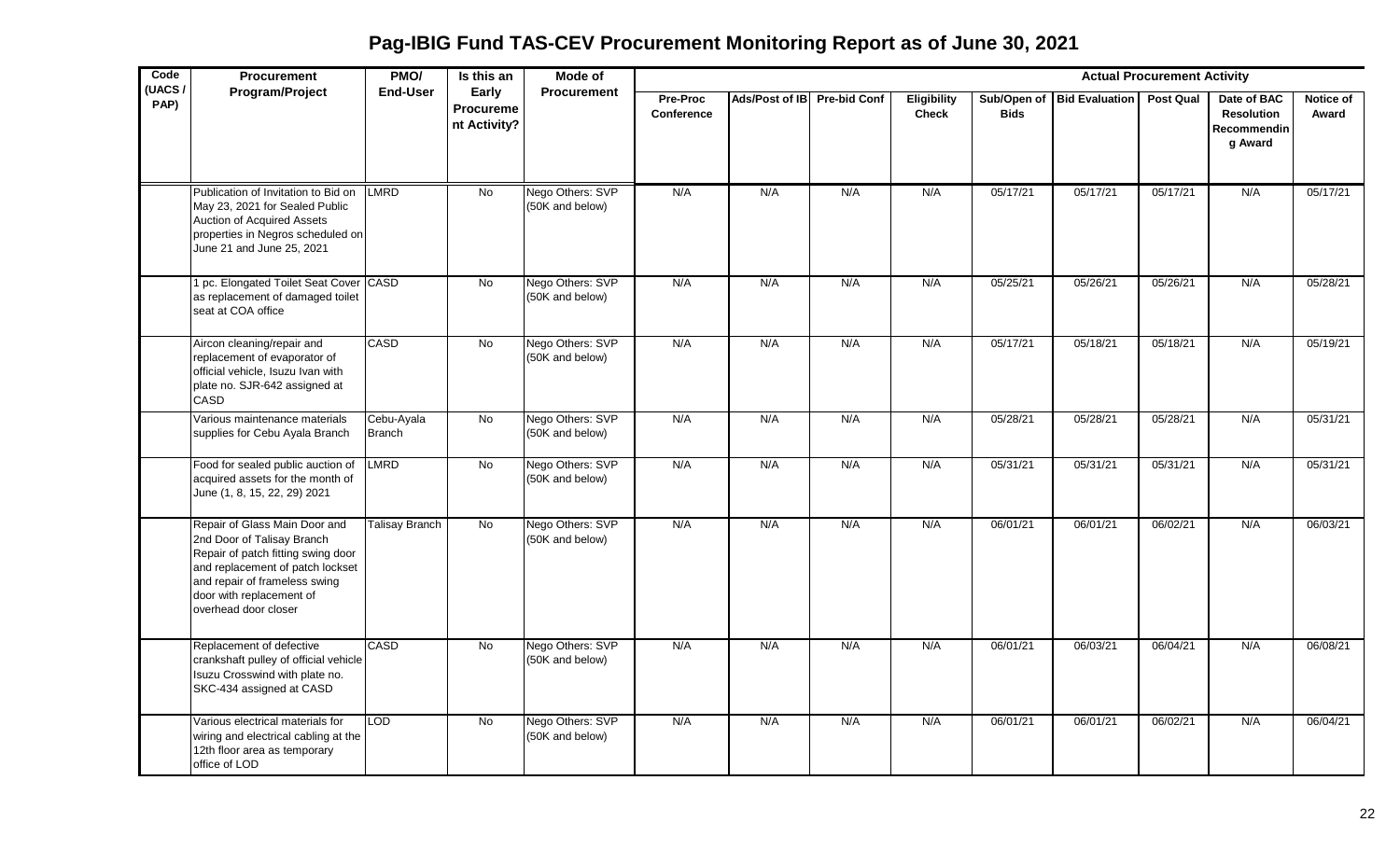**Pag-IBIG Fund TAS-CEV Procurement Monitoring Report as of June 30, 2021**

| Code           | Procurement                                                                                                                                                         | PMO/            | $\overline{\mathsf{Is}}$ this an          | Mode of                             |                               |                             |     |                                    |             |                            | <b>Actual Procurement Activity</b> |                                                            |                            |
|----------------|---------------------------------------------------------------------------------------------------------------------------------------------------------------------|-----------------|-------------------------------------------|-------------------------------------|-------------------------------|-----------------------------|-----|------------------------------------|-------------|----------------------------|------------------------------------|------------------------------------------------------------|----------------------------|
| (UACS/<br>PAP) | Program/Project                                                                                                                                                     | <b>End-User</b> | Early<br><b>Procureme</b><br>nt Activity? | <b>Procurement</b>                  | <b>Pre-Proc</b><br>Conference | Ads/Post of IB Pre-bid Conf |     | <b>Eligibility</b><br><b>Check</b> | <b>Bids</b> | Sub/Open of Bid Evaluation | <b>Post Qual</b>                   | Date of BAC<br><b>Resolution</b><br>Recommendin<br>g Award | Notice of<br>Award         |
|                | Various electrical materials for<br>wiring and electrical cabling at the<br>12th floor area as temporary<br>office of LOD                                           | LOD             | No                                        | Nego Others: SVP<br>(50K and below) | N/A                           | N/A                         | N/A | N/A                                | 06/01/21    | 06/01/21                   | 06/02/21                           | N/A                                                        | 06/04/21                   |
|                | 30 pcs prepaid load cards for<br>cignal cable tv from July to<br>December 2021 Danao - 6<br>Talisay - 6<br>Staffhouse - 18                                          | Various         | <b>No</b>                                 | Nego Others: SVP<br>(50K and below) | N/A                           | N/A                         | N/A | N/A                                | 05/31/21    | 05/31/21                   | 06/03/21                           | N/A                                                        | 06/04/21                   |
|                | Paper Shredder                                                                                                                                                      | Mactan Branch   | $\overline{N}$                            | Nego Others: SVP<br>(50K and below) | N/A                           | N/A                         | N/A | N/A                                | 06/01/21    | 06/07/21                   | 06/07/21                           | N/A                                                        | 06/08/21                   |
|                | Tubular & Double sided tape for<br>the installation of LCP area<br>barriers for Danao MSB                                                                           | Danao Branch    | $\overline{N}$                            | Nego Others: SVP<br>(50K and below) | N/A                           | N/A                         | N/A | N/A                                | 06/10/21    | 06/11/21                   | 06/11/21                           | N/A                                                        | 06/15/21                   |
|                | Tubular & Double sided tape for<br>the installation of LCP area<br>barriers for Danao MSB                                                                           | Danao Branch    | $\overline{N}$                            | Nego Others: SVP<br>(50K and below) | N/A                           | N/A                         | N/A | N/A                                | 06/10/21    | 06/11/21                   | 06/11/21                           | N/A                                                        | 06/15/21                   |
|                | 1 pc Tarpaulin, 8'x8'                                                                                                                                               | <b>CASD</b>     | No                                        | Nego Others: SVP<br>(50K and below) | N/A                           | N/A                         | N/A | N/A                                | 06/01/21    | 06/03/21                   | 06/04/21                           | N/A                                                        | 06/08/21                   |
|                | 1 unit battery, 13 plates, heavy<br>duty & maintenance free for<br>official vehicle Isuzu MU-X with<br>plate no. CR-0384 assigned to<br><b>LMRD</b>                 | LMRD            | No.                                       | Nego Others: SVP<br>(50K and below) | N/A                           | N/A                         | N/A | N/A                                | 06/01/21    | 06/01/21                   | 06/02/21                           | N/A                                                        | 06/04/21                   |
|                | One (1) lot Repair & Replacement Danao Branch<br>of defective parts of power<br>window, driver side for the official<br>vehicle Isuzu MUX with plate no.<br>CQ-6182 |                 | $\overline{N}$                            | Nego Others: SVP<br>(50K and below) | N/A                           | N/A                         | N/A | N/A                                | 06/01/21    | 06/03/21                   | 06/04/21                           | N/A                                                        | 06/09/21                   |
|                | One (1) lot Repair & Replacement LMRD<br>of defective parts of power<br>window, driver side for the official<br>vehicle Isuzu MUX with plate no.<br>CR-0384         |                 | No                                        | Nego Others: SVP<br>(50K and below) | N/A                           | N/A                         | N/A | N/A                                | 06/01/21    | 06/03/21                   | 06/04/21                           | N/A                                                        | 06/08/21                   |
|                | Purchase of vault safety box,<br>thermal scanner, mobile phone & Branch<br>UV light sanitizer for Tagbilaran<br><b>Branch</b>                                       | Tagbilaran      | $\overline{N}$                            | Nego Others: SVP<br>(50K and below) | N/A                           | N/A                         | N/A | N/A                                | 06/01/21    | 06/01/21                   | 06/03/21                           | N/A                                                        | 06/04/21                   |
|                | 2 tubular and 5 double sided tape AH-NCEV                                                                                                                           |                 | No                                        | Nego Others: SVP<br>(50K and below) | N/A                           | N/A                         | N/A | N/A                                | 06/10/21    | 06/11/21                   | 06/11/21                           | N/A                                                        | 06/15/21<br>2 <sup>3</sup> |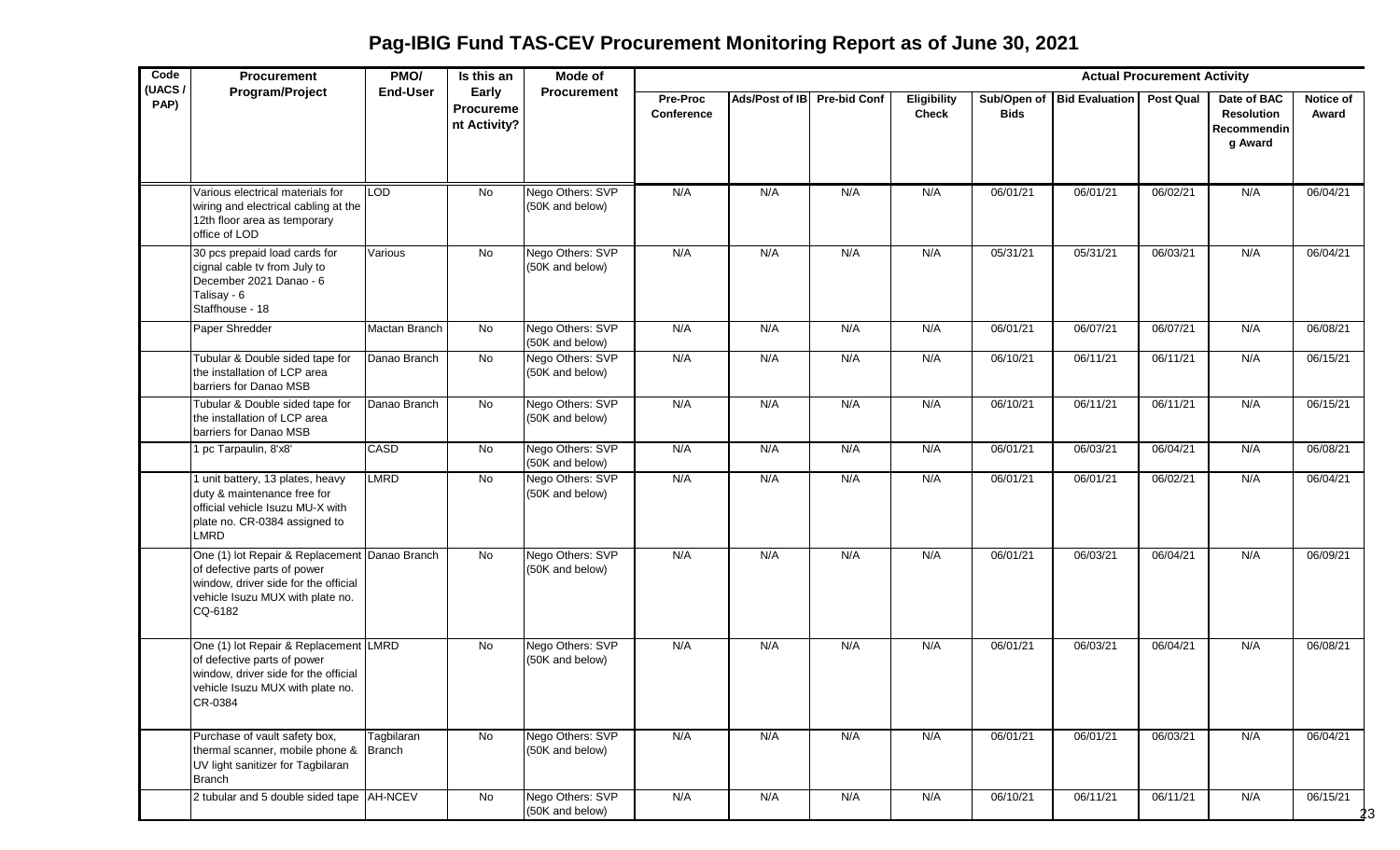**Pag-IBIG Fund TAS-CEV Procurement Monitoring Report as of June 30, 2021**

| Code<br>(UACS/ | <b>Procurement</b>                                                                                                                                                         | PMO/            | Is this an                         | Mode of                             |                               |                             |     |                             |             |                            | <b>Actual Procurement Activity</b> |                                                            |                    |
|----------------|----------------------------------------------------------------------------------------------------------------------------------------------------------------------------|-----------------|------------------------------------|-------------------------------------|-------------------------------|-----------------------------|-----|-----------------------------|-------------|----------------------------|------------------------------------|------------------------------------------------------------|--------------------|
| PAP)           | Program/Project                                                                                                                                                            | <b>End-User</b> | Early<br>Procureme<br>nt Activity? | Procurement                         | <b>Pre-Proc</b><br>Conference | Ads/Post of IB Pre-bid Conf |     | Eligibility<br><b>Check</b> | <b>Bids</b> | Sub/Open of Bid Evaluation | <b>Post Qual</b>                   | Date of BAC<br><b>Resolution</b><br>Recommendin<br>g Award | Notice of<br>Award |
|                | 2 tubular and 5 double sided tape AH-NCEV                                                                                                                                  |                 | No                                 | Nego Others: SVP<br>(50K and below) | N/A                           | N/A                         | N/A | N/A                         | 06/10/21    | 06/11/21                   | 06/11/21                           | N/A                                                        | 06/15/21           |
|                | Publication of Invitation to Bid on<br>04 June 2021 for the Sealed<br>Public Auction of Acquired Asset<br>properties in Cebu Scheduled on<br>26 June 2021 and 07 July 2021 | LMRD            | <b>No</b>                          | Nego Others: SVP<br>(50K and below) | N/A                           | N/A                         | N/A | N/A                         | 06/02/21    | 06/02/21                   | 06/02/21                           | N/A                                                        | 06/03/21           |
|                | Aircon cleaning and repair of<br>official vehicle toyota innova with<br>plate no. SKW-277 assigned at<br><b>BDD</b>                                                        | <b>BDD</b>      | <b>No</b>                          | Nego Others: SVP<br>(50K and below) | N/A                           | N/A                         | N/A | N/A                         | 06/17/21    | 06/17/21                   | 06/17/21                           | N/A                                                        | 06/21/21           |
|                | Tint, windshield (left side window) BDD<br>as replacement for official vehicle<br>Toyota Innova with plate no. SKW-<br>277 assigned at BDD                                 |                 | <b>No</b>                          | Nego Others: SVP<br>(50K and below) | N/A                           | N/A                         | N/A | N/A                         | 06/17/21    | 06/17/21                   | 06/17/21                           | N/A                                                        | 06/21/21           |
|                | Marketing Materials for the sealed LMRD<br>public auction of acquired assets<br>scheduled on 29 June 2021 and 7<br>July 2021 (leaflets and tarpaulins)                     |                 | No                                 | Nego Others: SVP<br>(50K and below) | N/A                           | N/A                         | N/A | N/A                         | 06/17/21    | 06/17/21                   | 06/17/21                           | N/A                                                        | 06/21/21           |
|                | 45 sqm gen. cleaning (VP office), CASD<br>55 sqm gen. cleaning (board<br>office), 12 units office chairs and<br>140 sqm (gen. cleaning AVR)                                |                 | <b>No</b>                          | Nego Others: SVP<br>(50K and below) | N/A                           | N/A                         | N/A | N/A                         | 06/14/21    | 06/14/21                   | 06/14/21                           | N/A                                                        | 06/16/21           |
|                | One (1) unit Battery, N70 13<br>plates as replacement of existing<br>battery of official vehicle Toyota<br>Innova with plate no. SHP-106<br>assigned at CASD               | CASD            | No                                 | Nego Others: SVP<br>(50K and below) | N/A                           | N/A                         | N/A | N/A                         | 06/18/21    | 06/18/21                   | 06/18/21                           | N/A                                                        | 06/22/21           |
|                | Labor and materials for the<br>replacement of auxillary fan (front)<br>of aircon of official vehicle Isuzu<br>Ivan with plate no. SJR-642<br>assigned at CASD              | <b>CASD</b>     | <b>No</b>                          | Nego Others: SVP<br>(50K and below) | N/A                           | N/A                         | N/A | N/A                         | 06/24/21    | 06/25/21                   | 06/25/21                           | N/A                                                        | 06/28/21           |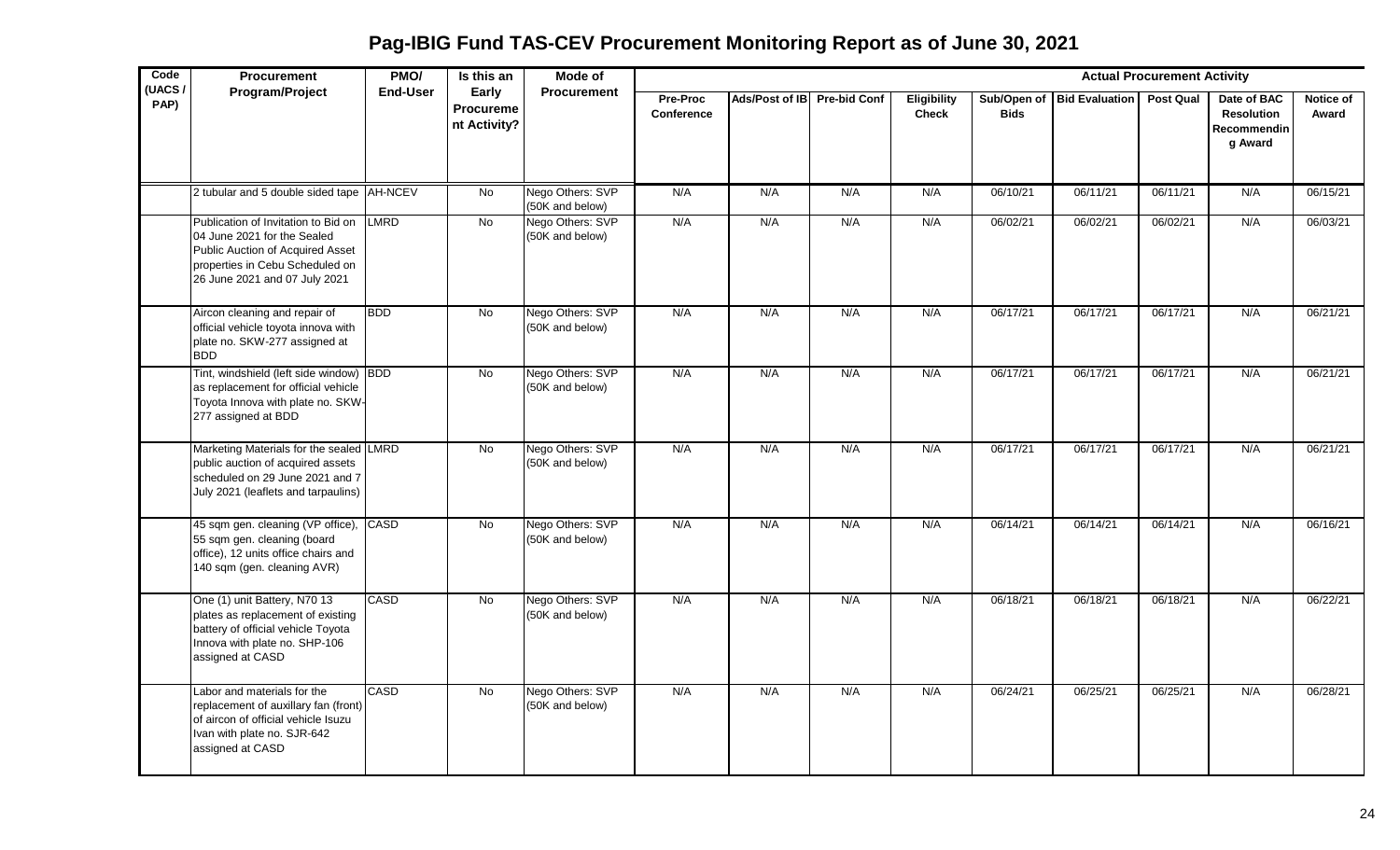**Pag-IBIG Fund TAS-CEV Procurement Monitoring Report as of June 30, 2021**

| Code           | <b>Procurement</b>                                                                                                                                                                 | PMO/                  | Is this an                                | Mode of                               |                               |                             |     |                             |             |                            | <b>Actual Procurement Activity</b> |                                                            |                    |
|----------------|------------------------------------------------------------------------------------------------------------------------------------------------------------------------------------|-----------------------|-------------------------------------------|---------------------------------------|-------------------------------|-----------------------------|-----|-----------------------------|-------------|----------------------------|------------------------------------|------------------------------------------------------------|--------------------|
| (UACS/<br>PAP) | Program/Project                                                                                                                                                                    | <b>End-User</b>       | Early<br><b>Procureme</b><br>nt Activity? | <b>Procurement</b>                    | Pre-Proc<br><b>Conference</b> | Ads/Post of IB Pre-bid Conf |     | Eligibility<br><b>Check</b> | <b>Bids</b> | Sub/Open of Bid Evaluation | <b>Post Qual</b>                   | Date of BAC<br><b>Resolution</b><br>Recommendin<br>g Award | Notice of<br>Award |
|                | Labor and materials for the<br>replacement of defective parts<br>(alternator hose and hose clamps)<br>of official vehicle Isuzu Ivan with<br>plate no. SJR-642 assigned at<br>CASD | <b>CASD</b>           | <b>No</b>                                 | Nego Others: SVP<br>(50K and below)   | N/A                           | N/A                         | N/A | N/A                         | 06/24/21    | 06/25/21                   | 06/25/21                           | N/A                                                        | 06/28/21           |
|                |                                                                                                                                                                                    |                       |                                           |                                       |                               |                             |     |                             |             |                            |                                    |                                                            |                    |
|                | Roundtrip ticket of Ms. Raquel R.<br>Pomida for her scheduled family<br>visit on January 23, 2021 in<br><b>Tacloban City</b>                                                       | L.O - Cebu<br>Hub     | $\overline{N}$                            | Nego Others: Airline<br><b>Ticket</b> | N/A                           | N/A                         | N/A | N/A                         | N/A         | N/A                        | N/A                                | N/A                                                        | N/A                |
|                | Roundtrip ticket of mr. Mateo B.<br>Abrugar for his family visit<br>availment on January 25, 2021                                                                                  | CASH                  | No                                        | Nego Others: Airline<br>Ticket        | N/A                           | N/A                         | N/A | N/A                         | N/A         | N/A                        | N/A                                | N/A                                                        | N/A                |
|                | Roundtrip plane ticket of ms. Myla GABM<br>E. Tan for her family visit<br>availment on January 25, 2021 in<br><b>Tacloban City</b>                                                 |                       | <b>No</b>                                 | Nego Others: Airline<br>Ticket        | N/A                           | N/A                         | N/A | N/A                         | N/A         | N/A                        | N/A                                | N/A                                                        | N/A                |
|                | Roundtrip plane ticket of ms.<br>Donata C. Sy for her family visit<br>availment on January 19, 2021 in<br><b>Tacloban City</b>                                                     | Office of the<br>head | No                                        | Nego Others: Airline<br>Ticket        | N/A                           | N/A                         | N/A | N/A                         | N/A         | N/A                        | N/A                                | N/A                                                        | N/A                |
|                | Roundtrip plane ticket of Mr.<br>Paulino C. Talacay for his family<br>visit availment on February 8,<br>2021 in Tacloban City                                                      | <b>BDD</b>            | $\overline{N}$                            | Nego Others: Airline<br>Ticket        | N/A                           | N/A                         | N/A | N/A                         | N/A         | N/A                        | N/A                                | N/A                                                        | N/A                |
|                | Roundtrip plane ticket of Ms.<br>Reina E. Arcallana for her family<br>visit availment on February 25,<br>2021 in Tacloban City                                                     | <b>CASH</b>           | <b>No</b>                                 | Nego Others: Airline<br>Ticket        | N/A                           | N/A                         | N/A | N/A                         | N/A         | N/A                        | N/A                                | N/A                                                        | N/A                |
|                | Roundtrip ticket of Mr. Mateo B.<br>Abrugar for his family visit<br>availment on February 25, 2021                                                                                 | <b>CASH</b>           | <b>No</b>                                 | Nego Others: Airline<br><b>Ticket</b> | N/A                           | N/A                         | N/A | N/A                         | N/A         | N/A                        | N/A                                | N/A                                                        | N/A                |
|                | Roundtrip plane ticket for Cebu-<br>Tacloban-Cebu for Ms. Myla E.<br>Tan for her Family visit on<br>February 23, 2021                                                              | <b>GABM</b>           | No                                        | Nego Others: Airline<br>Ticket        | N/A                           | N/A                         | N/A | N/A                         | N/A         | N/A                        | N/A                                | N/A                                                        | N/A                |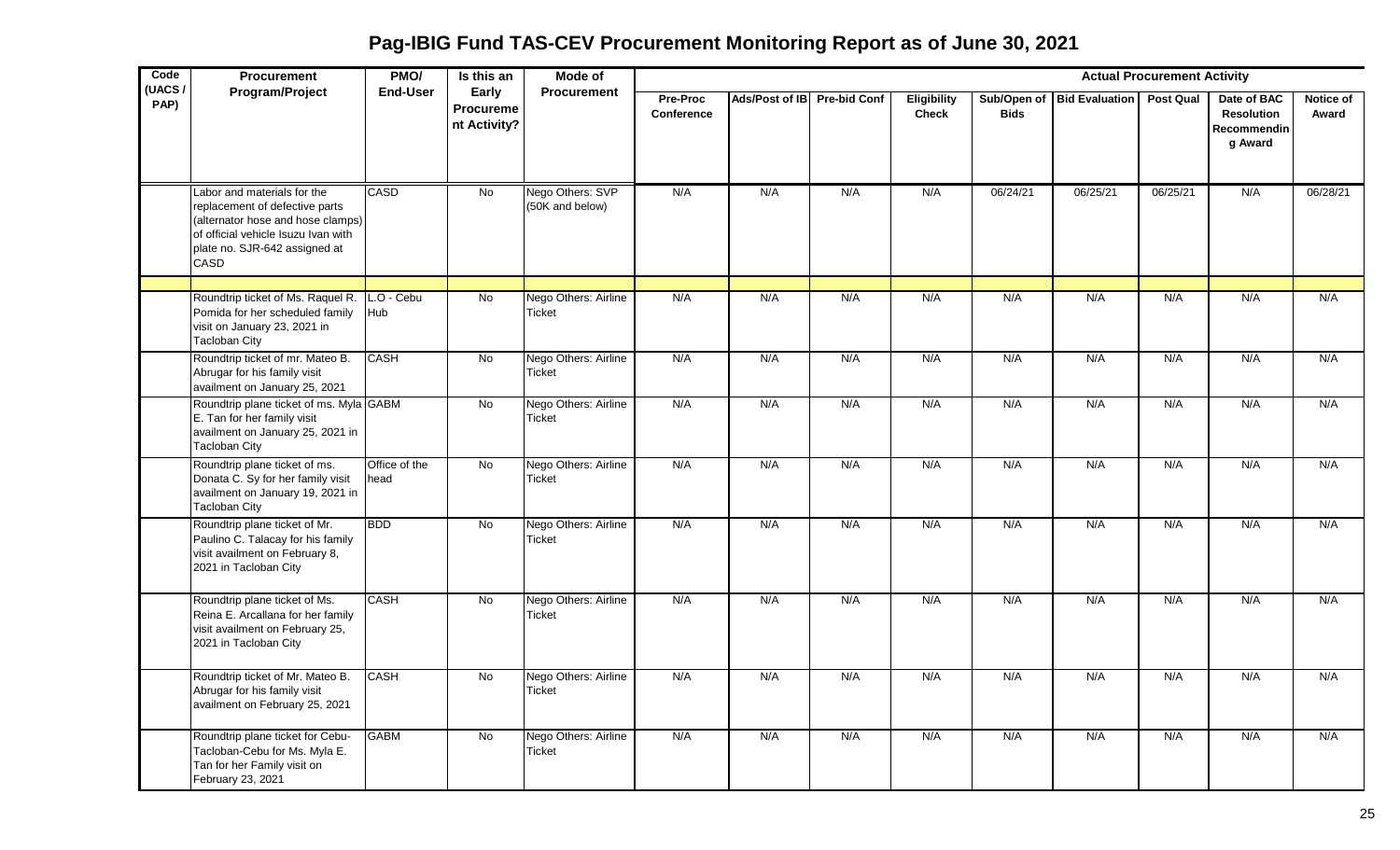**Pag-IBIG Fund TAS-CEV Procurement Monitoring Report as of June 30, 2021**

| Code<br>(UACS/ | Procurement                                                                                                                                                                                                                                                                                                              | PMO/            | Is this an                         | <b>Mode of</b>                        |                        |                             |     |                                    |             |                            | <b>Actual Procurement Activity</b> |                                                            |                    |
|----------------|--------------------------------------------------------------------------------------------------------------------------------------------------------------------------------------------------------------------------------------------------------------------------------------------------------------------------|-----------------|------------------------------------|---------------------------------------|------------------------|-----------------------------|-----|------------------------------------|-------------|----------------------------|------------------------------------|------------------------------------------------------------|--------------------|
| PAP)           | Program/Project                                                                                                                                                                                                                                                                                                          | <b>End-User</b> | Early<br>Procureme<br>nt Activity? | <b>Procurement</b>                    | Pre-Proc<br>Conference | Ads/Post of IB Pre-bid Conf |     | <b>Eligibility</b><br><b>Check</b> | <b>Bids</b> | Sub/Open of Bid Evaluation | Post Qual                          | Date of BAC<br><b>Resolution</b><br>Recommendin<br>g Award | Notice of<br>Award |
|                | Plane ticket for DM Cue for his<br>approved reassignment in<br>Cagayan de Oro HBC effective<br>February 15, 2021                                                                                                                                                                                                         | <b>LOD</b>      | No                                 | Nego Others: Airline<br><b>Ticket</b> | N/A                    | N/A                         | N/A | N/A                                | N/A         | N/A                        | N/A                                | N/A                                                        | N/A                |
|                | Roundtrip Plane ticket for Ms.<br>Raquel R. Pomida for her family<br>visit in Tacloban City on February<br>23-March 2, 2021 with additional<br>10 kls baggage allowance (Cebu -<br>Tac only)                                                                                                                             | <b>LOD</b>      | No                                 | Nego Others: Airline<br><b>Ticket</b> | N/A                    | N/A                         | N/A | N/A                                | N/A         | N/A                        | N/A                                | N/A                                                        | N/A                |
|                | Plane ticket for Christer G.<br>Bagtasos to assist in the turnover<br>of functions and meetings of DM<br>Reynaldo Cue in relation to his<br>reassignment in Cagayan de Oro<br>City from LOD Cebu HBC to<br>Cagayan de Oro HBC effective<br>February 15, 2021 with additional<br>20 kls baggage from Cebu to<br>CDO only. | <b>LOD</b>      | $\overline{N}$                     | Nego Others: Airline<br><b>Ticket</b> | N/A                    | N/A                         | N/A | N/A                                | N/A         | N/A                        | N/A                                | N/A                                                        | N/A                |
|                | Additional baggage for Ms.<br>Raquel R. Pomida to hand carry<br>office supplies for LEDAD staff in<br>Tacloban City on February 23,<br>2021 (Cebu - Tacloban City only)                                                                                                                                                  | <b>LOD</b>      | No                                 | Nego Others: Airline<br><b>Ticket</b> | N/A                    | N/A                         | N/A | N/A                                | N/A         | N/A                        | N/A                                | N/A                                                        | N/A                |
|                | Baggage allowance (20 kgs.) of<br>Ms. Christer Bagtasos in going<br>Cagayan de Oro to assist in the<br>turnover of Functions and<br>meetings of DM Reynaldo P. Cue<br>in relation to his reassignment in<br>Cagayan de Oro from LOD Cebu<br>HBC effective February 15, 2021.                                             | <b>LOD</b>      | No                                 | Nego Others: Airline<br><b>Ticket</b> | N/A                    | N/A                         | N/A | N/A                                | N/A         | N/A                        | N/A                                | N/A                                                        | N/A                |
|                | Roundtrip Plane ticket of Ms.<br>Donata C. Sy for her family visit<br>availment on February 27, 2021 to<br>March 2, 2021 in Tacloban City                                                                                                                                                                                | <b>BDD</b>      | No                                 | Nego Others: Airline<br>Ticket        | N/A                    | N/A                         | N/A | N/A                                | N/A         | N/A                        | N/A                                | N/A                                                        | N/A                |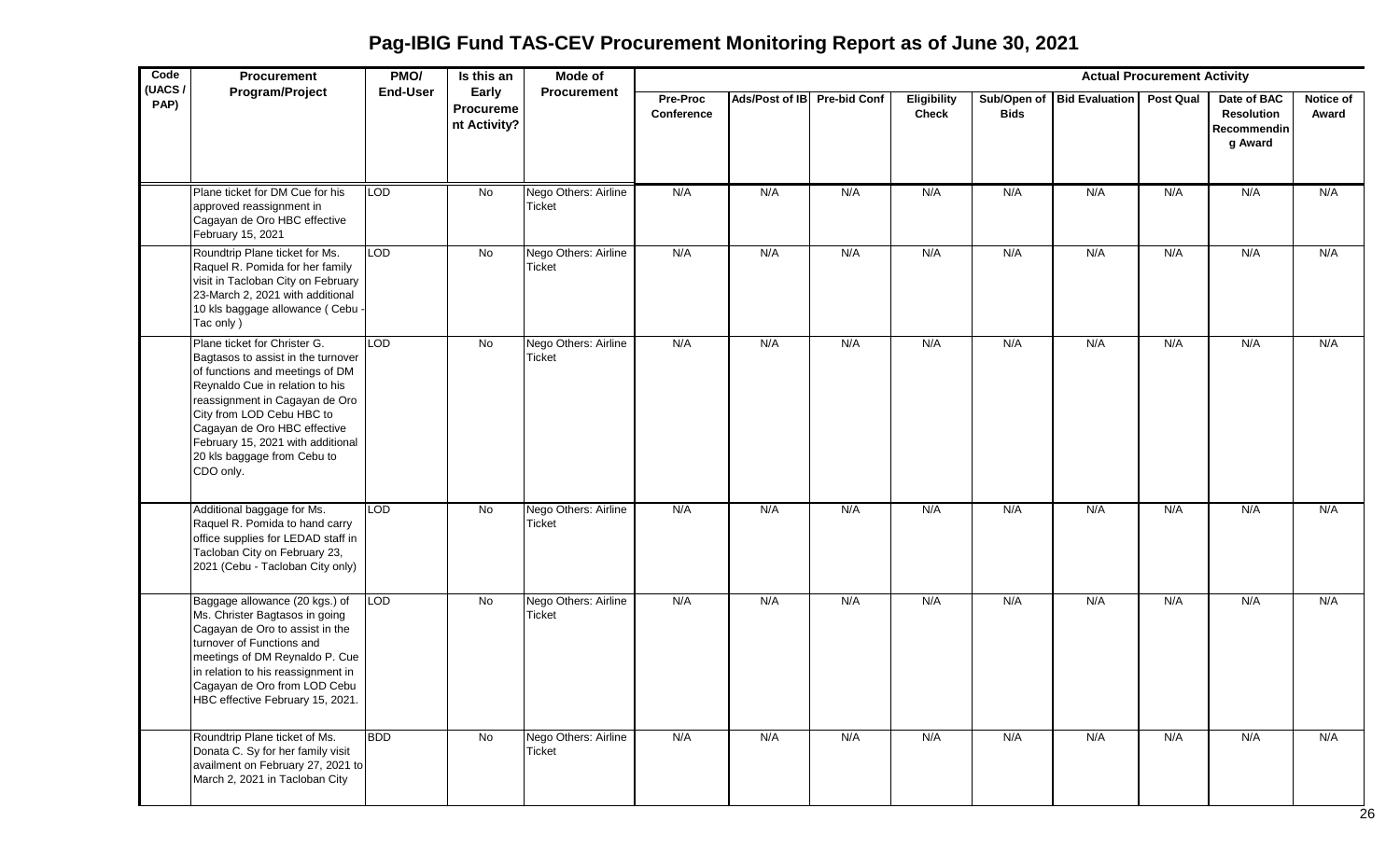**Pag-IBIG Fund TAS-CEV Procurement Monitoring Report as of June 30, 2021**

| Code           | Procurement                                                                                                                                                                                                                                         | PMO/            | Is this an                                | Mode of                               |                        |                             |     |                                    |             |                            | <b>Actual Procurement Activity</b> |                                                            |                    |
|----------------|-----------------------------------------------------------------------------------------------------------------------------------------------------------------------------------------------------------------------------------------------------|-----------------|-------------------------------------------|---------------------------------------|------------------------|-----------------------------|-----|------------------------------------|-------------|----------------------------|------------------------------------|------------------------------------------------------------|--------------------|
| (UACS/<br>PAP) | Program/Project                                                                                                                                                                                                                                     | <b>End-User</b> | Early<br><b>Procureme</b><br>nt Activity? | <b>Procurement</b>                    | Pre-Proc<br>Conference | Ads/Post of IB Pre-bid Conf |     | <b>Eligibility</b><br><b>Check</b> | <b>Bids</b> | Sub/Open of Bid Evaluation | <b>Post Qual</b>                   | Date of BAC<br><b>Resolution</b><br>Recommendin<br>g Award | Notice of<br>Award |
|                | Roundtrip plane ticket for Ms. Joji LMRD<br>F. Montilla for her family visit<br>availment on February 23, 2021<br>inclusive of Service fee                                                                                                          |                 | No                                        | Nego Others: Airline<br><b>Ticket</b> | N/A                    | N/A                         | N/A | N/A                                | N/A         | N/A                        | N/A                                | N/A                                                        | N/A                |
|                | One way plane ticket (Tacloban -<br>Cebu ) of Ms. Emily Pretencio for<br>her official travel to receive<br>applications for CRS, review<br>compliance, validate borrower and<br>pre process application in<br>Tacloban City on March 8-12,<br>2021. | LOD             | No                                        | Nego Others: Airline<br><b>Ticket</b> | N/A                    | N/A                         | N/A | N/A                                | N/A         | N/A                        | N/A                                | N/A                                                        | N/A                |
|                | One way plane ticket (Tacloban -<br>Cebu ) of BH Alectys G. Bajarias<br>in going to Cebu City for her<br>reassignment in Cebu Ayala<br>Branch per SO no. 2021-242                                                                                   | Cebu Ayala      | No                                        | Nego Others: Airline<br>Ticket        | N/A                    | N/A                         | N/A | N/A                                | N/A         | N/A                        | N/A                                | N/A                                                        | N/A                |
|                | Roundtrip plane ticket (Cebu -<br>Tacloban - Cebu ) for Mr.<br>Geronimo Luz Cabelin Jr.<br>inclusive of service fee                                                                                                                                 | <b>STLAD</b>    | $\overline{N}$                            | Nego Others: Airline<br><b>Ticket</b> | N/A                    | N/A                         | N/A | N/A                                | N/A         | N/A                        | N/A                                | N/A                                                        | N/A                |
|                | Roundtrip plane ticket of Ms.<br>Donata C. Sy for her family visit<br>availment on March 20, 2021                                                                                                                                                   | <b>BDD</b>      | $\overline{N}$                            | Nego Others: Airline<br><b>Ticket</b> | N/A                    | N/A                         | N/A | N/A                                | N/A         | N/A                        | N/A                                | N/A                                                        | N/A                |
|                | One way plane ticket (Manila -<br>Cebu ) AH Marivic E. Agot on<br>March 22, 2021, In view of the<br>reassignment as Area Head -<br>North central & Eastern Visayas<br>per SO 2021-242 Series of 2021                                                | OAH - NCEV      | $\overline{N}$                            | Nego Others: Airline<br><b>Ticket</b> | N/A                    | N/A                         | N/A | N/A                                | N/A         | N/A                        | N/A                                | N/A                                                        | N/A                |
|                | Roundtrip plane ticket of Ms.<br>Reina E. Arcallana for her family<br>visit availment on March 30, 2021<br>in Tacloban City                                                                                                                         | <b>CASH</b>     | No                                        | Nego Others: Airline<br><b>Ticket</b> | N/A                    | N/A                         | N/A | N/A                                | N/A         | N/A                        | N/A                                | N/A                                                        | N/A                |
|                | Roundtrip plane ticket of ms. Myla GABM<br>E. Tan for her family visit<br>availment on March 31, 2021 in<br><b>Tacloban City</b>                                                                                                                    |                 | $\overline{N}$                            | Nego Others: Airline<br><b>Ticket</b> | N/A                    | N/A                         | N/A | N/A                                | N/A         | N/A                        | N/A                                | N/A                                                        | N/A<br>27          |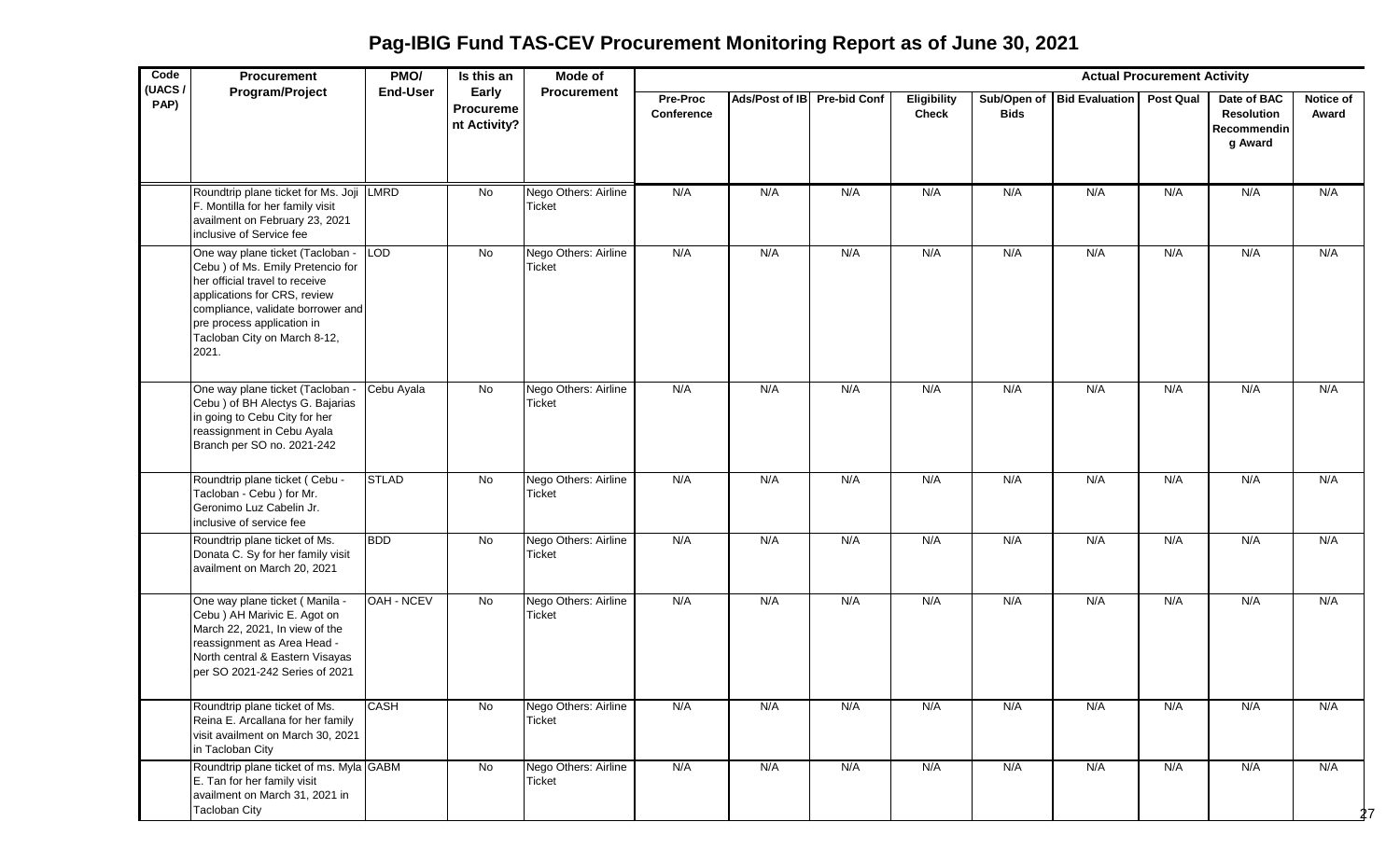**Pag-IBIG Fund TAS-CEV Procurement Monitoring Report as of June 30, 2021**

| Code<br>(UACS/ | Procurement                                                                                                                                                                                                                                 | PMO/                           | Is this an                                | Mode of                               |                        |                             |     |                             |             |                              | <b>Actual Procurement Activity</b> |                                                            |                    |
|----------------|---------------------------------------------------------------------------------------------------------------------------------------------------------------------------------------------------------------------------------------------|--------------------------------|-------------------------------------------|---------------------------------------|------------------------|-----------------------------|-----|-----------------------------|-------------|------------------------------|------------------------------------|------------------------------------------------------------|--------------------|
| PAP)           | Program/Project                                                                                                                                                                                                                             | <b>End-User</b>                | Early<br><b>Procureme</b><br>nt Activity? | Procurement                           | Pre-Proc<br>Conference | Ads/Post of IB Pre-bid Conf |     | Eligibility<br><b>Check</b> | <b>Bids</b> | Sub/Open of   Bid Evaluation | <b>Post Qual</b>                   | Date of BAC<br><b>Resolution</b><br>Recommendin<br>g Award | Notice of<br>Award |
|                | Roundtrip plane ticket of Ms.<br>Jocelyn Y. Mateo for her family<br>visit availment on April 5, 2021 in<br><b>Tacloban City</b>                                                                                                             | MC/STL Billing<br>& Collection | No                                        | Nego Others: Airline<br><b>Ticket</b> | N/A                    | N/A                         | N/A | N/A                         | N/A         | N/A                          | N/A                                | N/A                                                        | N/A                |
|                | Rountrip plane ticket of Mr. Mateo CASH<br>B. Abrugar for his Family Visit<br>availament on March 31, 2021 in<br>Tacloban City.                                                                                                             |                                | No                                        | Nego Others: Airline<br><b>Ticket</b> | N/A                    | N/A                         | N/A | N/A                         | N/A         | N/A                          | N/A                                | N/A                                                        | N/A                |
|                | Roundtrip plane ticket of Ms.<br>Raquel R. Pomida for her family<br>visit availment and official travel to<br>facilitate annotation of HRRL<br>applications at Registry of Deeds<br>on March 30, 2021 to April 13,<br>2021 in Tacloban City | <b>LOD</b>                     | $\overline{N}$                            | Nego Others: Airline<br><b>Ticket</b> | N/A                    | N/A                         | N/A | N/A                         | N/A         | N/A                          | N/A                                | N/A                                                        | N/A                |
|                | Roundtrip plane ticket of DM<br>Paulino C. Talacay for his family<br>visit availment on March 31, 2021<br>in Tacloban City                                                                                                                  | <b>BDD</b>                     | No                                        | Nego Others: Airline<br>Ticket        | N/A                    | N/A                         | N/A | N/A                         | N/A         | N/A                          | N/A                                | N/A                                                        | N/A                |
|                | Roundtrip plane ticket of Ms.<br>Emily B. Pretencio for her Family<br>visit availment on April 10, 2021,<br><b>Tacloban City</b>                                                                                                            | <b>LOD</b>                     | No                                        | Nego Others: Airline<br><b>Ticket</b> | N/A                    | N/A                         | N/A | N/A                         | N/A         | N/A                          | N/A                                | N/A                                                        | N/A                |
|                | Rountrip plane ticket of Ms.<br>Alectys G. Bajarias for her family<br>visit for the month of April 2021.                                                                                                                                    | Cebu Ayala                     | $\overline{N}$                            | Nego Others: Airline<br><b>Ticket</b> | N/A                    | N/A                         | N/A | N/A                         | N/A         | N/A                          | N/A                                | N/A                                                        | N/A                |
|                | Roundtrip plane ticket of Ms.<br>Donata C. Sy for her family visit<br>availment on April 17, 2021 in<br><b>Tacloban City</b>                                                                                                                | <b>BDD</b>                     | $\overline{N}$                            | Nego Others: Airline<br><b>Ticket</b> | N/A                    | N/A                         | N/A | N/A                         | N/A         | N/A                          | N/A                                | N/A                                                        | N/A                |
|                | Roundtrip plane ticket of Mr.<br>Avelino B. Cruz Jr. for his family<br>visit availment on April 26, 2021 in<br>Tacloban City.                                                                                                               | MC/STL Billing<br>& Collection | No.                                       | Nego Others: Airline<br>Ticket        | N/A                    | N/A                         | N/A | N/A                         | N/A         | N/A                          | N/A                                | N/A                                                        | N/A                |
|                | Roundtrip plane ticket of Mr.<br>Paulino C. Talacay for his family<br>visit availment on April 27, 2021 in<br><b>Tacloban City</b>                                                                                                          | <b>BDD</b>                     | No                                        | Nego Others: Airline<br>Ticket        | N/A                    | N/A                         | N/A | N/A                         | N/A         | N/A                          | N/A                                | N/A                                                        | N/A                |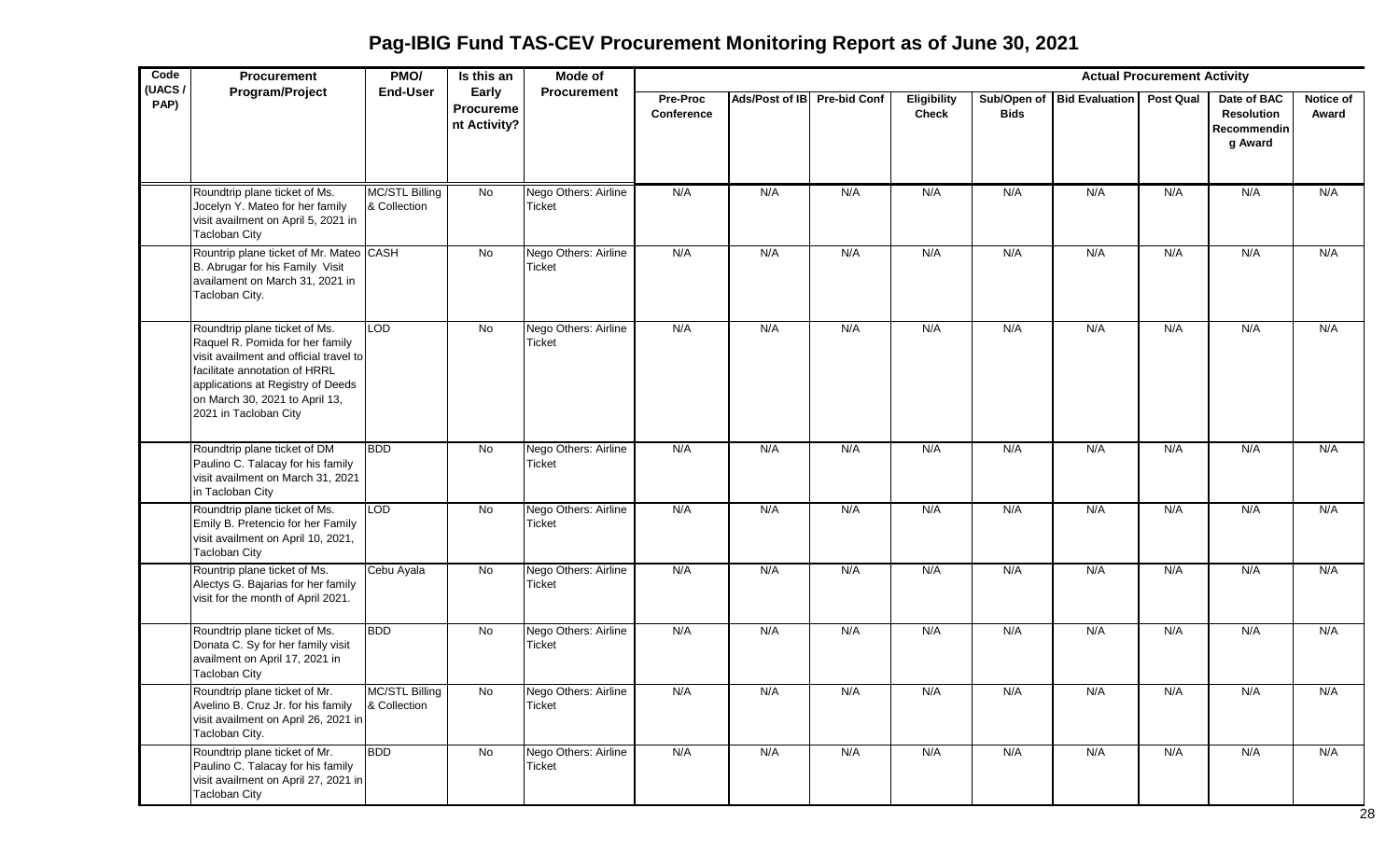**Pag-IBIG Fund TAS-CEV Procurement Monitoring Report as of June 30, 2021**

| Code<br>(UACS) | Procurement                                                                                                                     | PMO/                                  | Is this an                                | Mode of                               |                        |                             |     |                                    |             |                            | <b>Actual Procurement Activity</b> |                                                     |                    |
|----------------|---------------------------------------------------------------------------------------------------------------------------------|---------------------------------------|-------------------------------------------|---------------------------------------|------------------------|-----------------------------|-----|------------------------------------|-------------|----------------------------|------------------------------------|-----------------------------------------------------|--------------------|
| PAP)           | Program/Project                                                                                                                 | End-User                              | Early<br><b>Procureme</b><br>nt Activity? | <b>Procurement</b>                    | Pre-Proc<br>Conference | Ads/Post of IB Pre-bid Conf |     | <b>Eligibility</b><br><b>Check</b> | <b>Bids</b> | Sub/Open of Bid Evaluation | <b>Post Qual</b>                   | Date of BAC<br>Resolution<br>Recommendin<br>g Award | Notice of<br>Award |
|                | One way plane ticket of Mr. Mateo CASH<br>B. Abrugar for his family visit<br>availment on April 26, 2021 in<br>Tacloban City.   |                                       | <b>No</b>                                 | Nego Others: Airline<br><b>Ticket</b> | N/A                    | N/A                         | N/A | N/A                                | N/A         | N/A                        | N/A                                | N/A                                                 | N/A                |
|                | One way plane ticket of Ms. Reina CASH<br>E. Arcallana for her family visit<br>availment on April 26, 2021 in<br>Tacloban City. |                                       | No                                        | Nego Others: Airline<br>Ticket        | N/A                    | N/A                         | N/A | N/A                                | N/A         | N/A                        | N/A                                | N/A                                                 | N/A                |
|                | Roundtrip plane ticket<br>of Ms. Myla E. Tan for her family<br>visit availment on April 28, 2021 in<br>Tacloban City.           | <b>GABM</b>                           | $\overline{N}$                            | Nego Others: Airline<br><b>Ticket</b> | N/A                    | N/A                         | N/A | N/A                                | N/A         | N/A                        | N/A                                | N/A                                                 | N/A                |
|                | Roundtrip plane ticket of Mr.<br>Matthew Dotingco for his family<br>visit on May 11, 2021 in Tacloban<br>City                   | Cebu Ayala                            | <b>No</b>                                 | Nego Others: Airline<br><b>Ticket</b> | N/A                    | N/A                         | N/A | N/A                                | N/A         | N/A                        | N/A                                | N/A                                                 | N/A                |
|                | One way Plane ticket of Ms.<br>Reina E. Arcallana for her family<br>visit availment on May 10, 2021 in<br>Tacloban City.        | CASH                                  | $\overline{N}$                            | Nego Others: Airline<br><b>Ticket</b> | N/A                    | N/A                         | N/A | N/A                                | N/A         | N/A                        | N/A                                | N/A                                                 | N/A                |
|                | One way plane ticket of Ms.<br>Jocelyn Y. Mateo for her Family<br>visit availment on May 12 & 14,<br>2021 in Tacloban City      | <b>MC/STL Billing</b><br>& Collection | No                                        | Nego Others: Airline<br><b>Ticket</b> | N/A                    | N/A                         | N/A | N/A                                | N/A         | N/A                        | N/A                                | N/A                                                 | N/A                |
|                | Roundtrip plane ticket for Ms.<br>Myla E. Tan for her Family visit<br>availment on May 17, 2021 in<br>Tacloban City.            | <b>GABM</b>                           | <b>No</b>                                 | Nego Others: Airline<br>Ticket        | N/A                    | N/A                         | N/A | N/A                                | N/A         | N/A                        | N/A                                | N/A                                                 | N/A                |
|                | One way plane ticket of Ms.<br>Josefina Joji F. Montilla for her<br>family visit availment on May 18,<br>2021 in Tacloban City. | <b>LRRD</b>                           | <b>No</b>                                 | Nego Others: Airline<br><b>Ticket</b> | N/A                    | N/A                         | N/A | N/A                                | N/A         | N/A                        | N/A                                | N/A                                                 | N/A                |
|                | One way plane ticket of Ms.<br>Marivic Agot (Cebu to Manila) in<br>view of her family visit on May 7,<br>2021.                  | OAH - NCEV                            | $\overline{N}$                            | Nego Others: Airline<br><b>Ticket</b> | N/A                    | N/A                         | N/A | N/A                                | N/A         | N/A                        | N/A                                | N/A                                                 | N/A                |
|                | One way plane ticket (Tacloban -<br>Cebu) for Mateo B. Abrugar for<br>his family visit availment on May<br>24, 2021             | <b>CASH</b>                           | No                                        | Nego Others: Airline<br><b>Ticket</b> | N/A                    | N/A                         | N/A | N/A                                | N/A         | N/A                        | N/A                                | N/A                                                 | N/A                |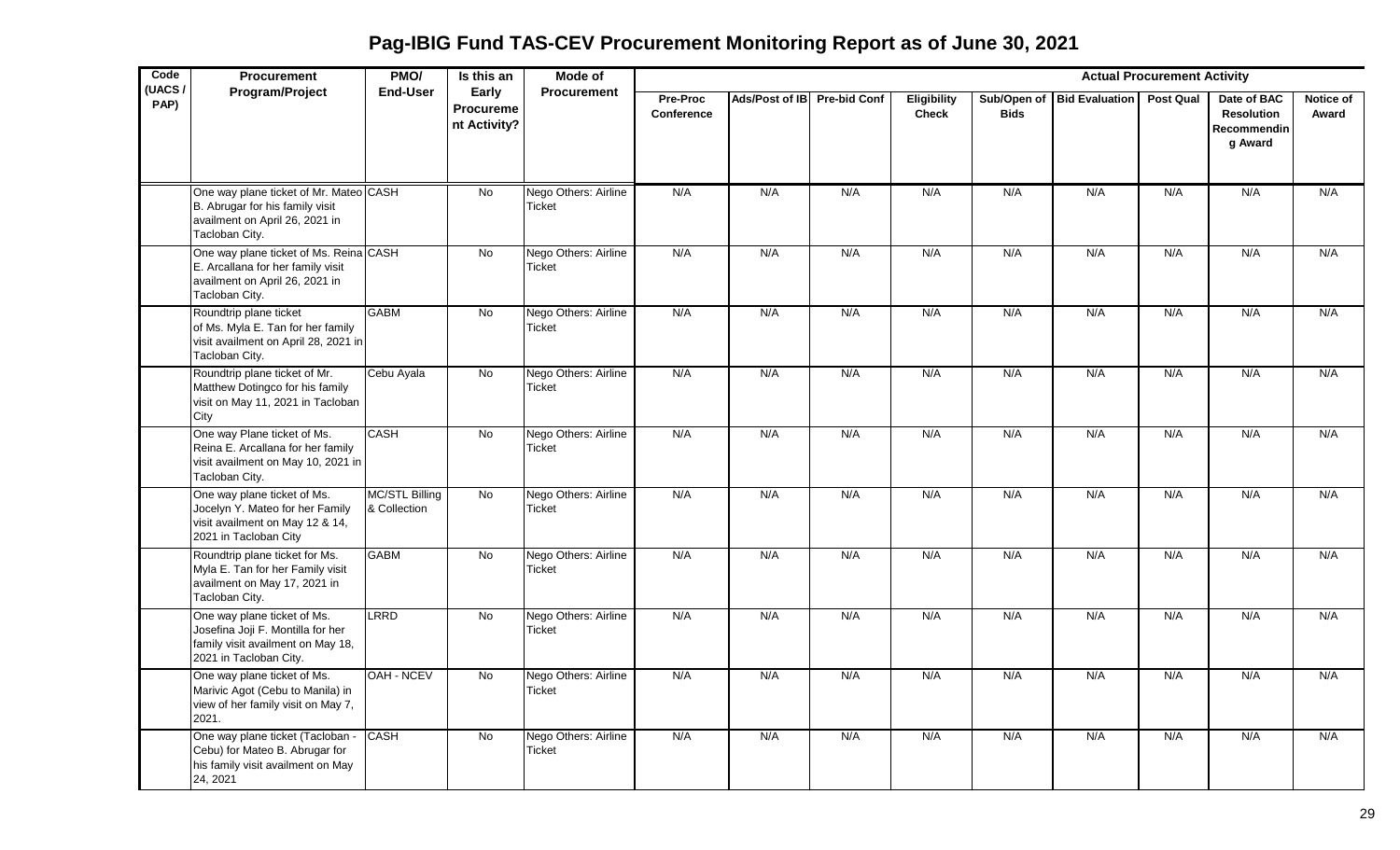**Pag-IBIG Fund TAS-CEV Procurement Monitoring Report as of June 30, 2021**

| Code<br>(UACS/ | Procurement                                                                                                                                                            | PMO/            | Is this an                         | <b>Mode of</b>                        |                        |                             |     |                             |             |                              | <b>Actual Procurement Activity</b> |                                                            |                    |
|----------------|------------------------------------------------------------------------------------------------------------------------------------------------------------------------|-----------------|------------------------------------|---------------------------------------|------------------------|-----------------------------|-----|-----------------------------|-------------|------------------------------|------------------------------------|------------------------------------------------------------|--------------------|
| PAP)           | Program/Project                                                                                                                                                        | <b>End-User</b> | Early<br>Procureme<br>nt Activity? | Procurement                           | Pre-Proc<br>Conference | Ads/Post of IB Pre-bid Conf |     | Eligibility<br><b>Check</b> | <b>Bids</b> | Sub/Open of   Bid Evaluation | Post Qual                          | Date of BAC<br><b>Resolution</b><br>Recommendin<br>g Award | Notice of<br>Award |
|                | Roundtrip plane ticket of DM<br>Paulino C. Talacay for his family<br>visit availment on May 22, 2021<br>and official travel on May - June<br>4, 2021 in Tacloban City. | <b>BDD</b>      | No                                 | Nego Others: Airline<br><b>Ticket</b> | N/A                    | N/A                         | N/A | N/A                         | N/A         | N/A                          | N/A                                | N/A                                                        | N/A                |
|                | One way plane ticket of Ms.<br>Alectys G. Bajarias for her family<br>visit availment on May 31, 2021 in<br><b>Tacloban City</b>                                        | Cebu Ayala      | No                                 | Nego Others: Airline<br>Ticket        | N/A                    | N/A                         | N/A | N/A                         | N/A         | N/A                          | N/A                                | N/A                                                        | N/A                |
|                | Rountrip plane ticket for Ms.<br>Donata C. Sy relative to her family<br>visit availment on 22 May 2021 in<br><b>Tacloban City</b>                                      | <b>BDD</b>      | No                                 | Nego Others: Airline<br><b>Ticket</b> | N/A                    | N/A                         | N/A | N/A                         | N/A         | N/A                          | N/A                                | N/A                                                        | N/A                |
|                | One way plane ticket for Tacloban GABM<br>Cebu for Ms. Myla E. Tan for her<br>family visit on June 07, 2021                                                            |                 | No                                 | Nego Others: Airline<br>Ticket        | N/A                    | N/A                         | N/A | N/A                         | N/A         | N/A                          | N/A                                | N/A                                                        | N/A                |
|                | Roundtrip plane ticket of Mr.<br>Matthew Dotingco for his family<br>visit on July 09, 2021 in Taft,<br>Eastern Samar.                                                  | Cebu Ayala      | No                                 | Nego Others: Airline<br><b>Ticket</b> | N/A                    | N/A                         | N/A | N/A                         | N/A         | N/A                          | N/A                                | N/A                                                        | N/A                |
|                | Roundtrip plane ticket of DM<br>Paulino C. Talacay for his<br>scheduled family visit on July 12,<br>2021 in Tacloban City.                                             | <b>BDD</b>      | No                                 | Nego Others: Airline<br>Ticket        | N/A                    | N/A                         | N/A | N/A                         | N/A         | N/A                          | N/A                                | N/A                                                        | N/A                |
|                | One way plane ticket (Cebu-<br>Tacloban) for Ms. Myla Tan for<br>her Family visit on July 12, 2021<br>in Tacloban City                                                 | <b>GABM</b>     | No                                 | Nego Others: Airline<br><b>Ticket</b> | N/A                    | N/A                         | N/A | N/A                         | N/A         | N/A                          | N/A                                | N/A                                                        | N/A                |
|                | Roundtrip Plane ticket of Ms.<br>Donata C. Sy. For her scheduled<br>family visit on July 15, 2021 in<br><b>Tacloban City</b>                                           | <b>BDD</b>      | $\overline{N_{0}}$                 | Nego Others: Airline<br>Ticket        | N/A                    | N/A                         | N/A | N/A                         | N/A         | N/A                          | N/A                                | N/A                                                        | N/A                |
|                | Roundtrip plane ticket of Area<br>Head Marivic E. Agot for her<br>Family visit availment on April 26,<br>2021 in Makati City.                                          | OAH - NCEV      | No                                 | Nego Others: Airline<br><b>Ticket</b> | N/A                    | N/A                         | N/A | N/A                         | N/A         | N/A                          | N/A                                | N/A                                                        | N/A                |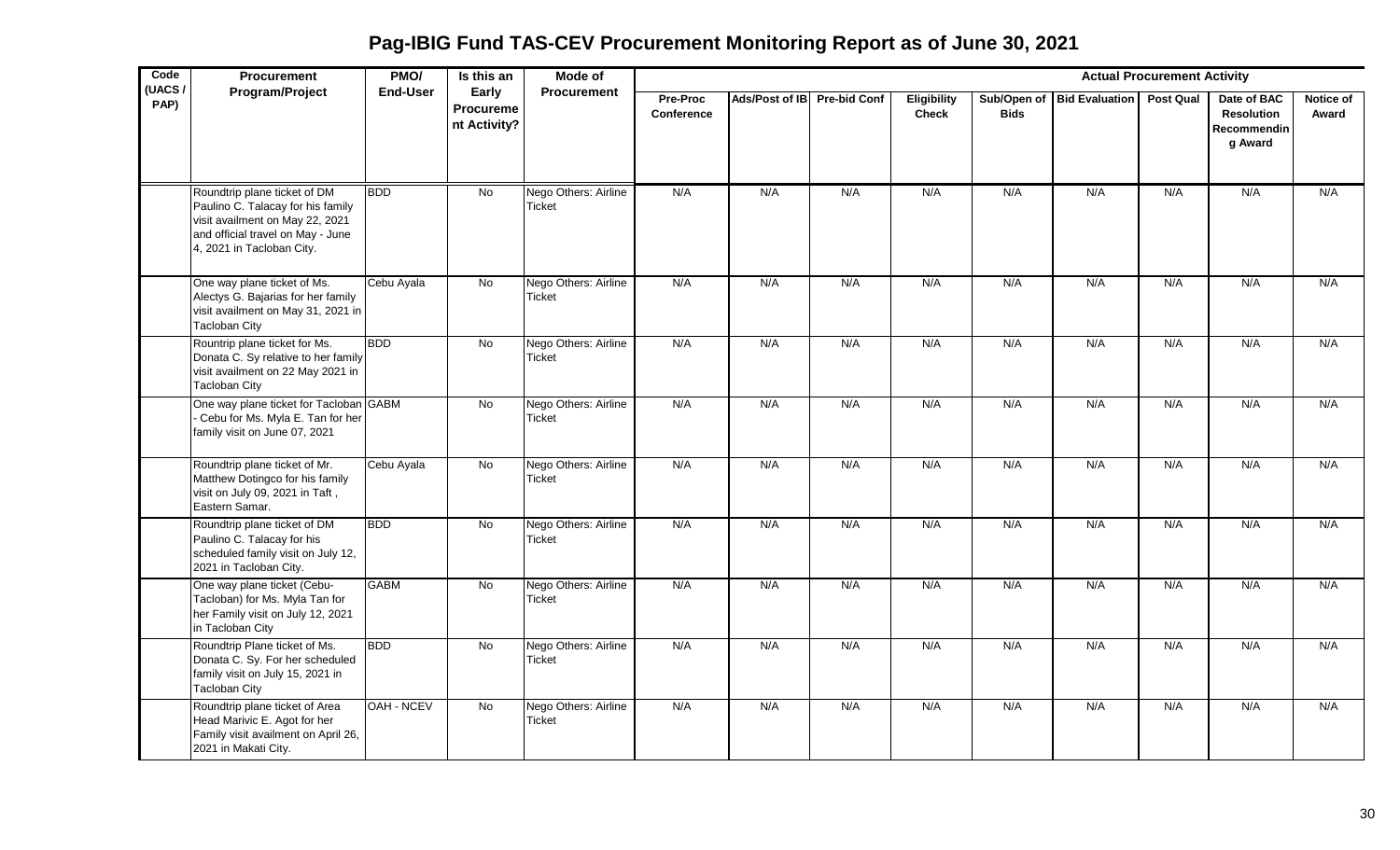| Code<br>(UACS/ | <b>Procurement</b>                                                                                                                                                     | PMO/              | Is this an                         | Mode of                               |                               |                             |     |                             |                            |                       | <b>Actual Procurement Activity</b> |                                                            |                    |
|----------------|------------------------------------------------------------------------------------------------------------------------------------------------------------------------|-------------------|------------------------------------|---------------------------------------|-------------------------------|-----------------------------|-----|-----------------------------|----------------------------|-----------------------|------------------------------------|------------------------------------------------------------|--------------------|
| PAP)           | <b>Program/Project</b>                                                                                                                                                 | <b>End-User</b>   | Early<br>Procureme<br>nt Activity? | <b>Procurement</b>                    | <b>Pre-Proc</b><br>Conference | Ads/Post of IB Pre-bid Conf |     | Eligibility<br><b>Check</b> | Sub/Open of<br><b>Bids</b> | <b>Bid Evaluation</b> | <b>Post Qual</b>                   | Date of BAC<br><b>Resolution</b><br>Recommendin<br>g Award | Notice of<br>Award |
|                | One way plane ticket of Ms.<br>Raquel Pomida for her official<br>travel on May 3-10 and family visit<br>on May 11, 2021 in Tacloban City                               | <b>LOD</b>        | No                                 | Nego Others: Airline<br><b>Ticket</b> | N/A                           | N/A                         | N/A | N/A                         | N/A                        | N/A                   | N/A                                | N/A                                                        | N/A                |
|                | One way plane ticket of Ms.<br>Marivic Agot (Manila to Cebu) in<br>view of her Family visit on May 7,<br>2021                                                          | <b>OAH - NCEV</b> | No                                 | Nego Others: Airline<br><b>Ticket</b> | N/A                           | N/A                         | N/A | N/A                         | N/A                        | N/A                   | N/A                                | N/A                                                        | N/A                |
|                | One way plane ticket (Tacloban - MC/STL Billing<br>Cebu) of Ms. Jocelyn Y. Mateo for<br>her family visit availment for the<br>month of June 14, 2021.                  |                   | $\overline{N}$                     | Nego Others: Airline<br><b>Ticket</b> | N/A                           | N/A                         | N/A | N/A                         | N/A                        | N/A                   | N/A                                | N/A                                                        | N/A                |
|                | One way plane ticket of Ms.<br>Josefina Joji F. Montilla for her<br>family visit availment on May 18,<br>2021 in Tacloban City.                                        | LRRD              | No                                 | Nego Others: Airline<br><b>Ticket</b> | N/A                           | N/A                         | N/A | N/A                         | N/A                        | N/A                   | N/A                                | N/A                                                        | N/A                |
|                | One way plane ticket of Ms.<br>Alectys G. Bajarias for her family<br>visit availment on May 31, 2021 in<br><b>Tacloban City</b>                                        | Cebu Ayala        | No                                 | Nego Others: Airline<br><b>Ticket</b> | N/A                           | N/A                         | N/A | N/A                         | N/A                        | N/A                   | N/A                                | N/A                                                        | N/A                |
|                | One way plane ticket of Ms. Emily LOD<br>B. Pretencio for her family visit<br>availment on May 25, 2021 and<br>official travel on June 1-11, 2021<br>in Tacloban City. |                   | No                                 | Nego Others: Airline<br><b>Ticket</b> | N/A                           | N/A                         | N/A | N/A                         | N/A                        | N/A                   | N/A                                | N/A                                                        | N/A                |
|                | Roundtrip plane ticket of Area<br>head Marivic E. Agot for her<br>Family visit availment on June 07,<br>2021.                                                          | Cebu-Ayala        | $\overline{N}$                     | Nego Others: Airline<br><b>Ticket</b> | N/A                           | N/A                         | N/A | N/A                         | N/A                        | N/A                   | N/A                                | N/A                                                        | N/A                |
|                | One way plane ticket of Ms. Myla GABM<br>E. Tan for her Family visit<br>availment on June 7, 2021 in<br><b>Tacloban City</b>                                           |                   | No                                 | Nego Others: Airline<br>Ticket        | N/A                           | N/A                         | N/A | N/A                         | N/A                        | N/A                   | N/A                                | N/A                                                        | N/A                |
|                | One way plane ticket (Tacloban - Cebu-Ayala<br>Cebu) of BH Alectys G. Bajarias<br>for her family visit on June 18,<br>2021 in Tacloban City.                           |                   | $\overline{N}$                     | Nego Others: Airline<br><b>Ticket</b> | N/A                           | N/A                         | N/A | N/A                         | N/A                        | N/A                   | N/A                                | N/A                                                        | N/A                |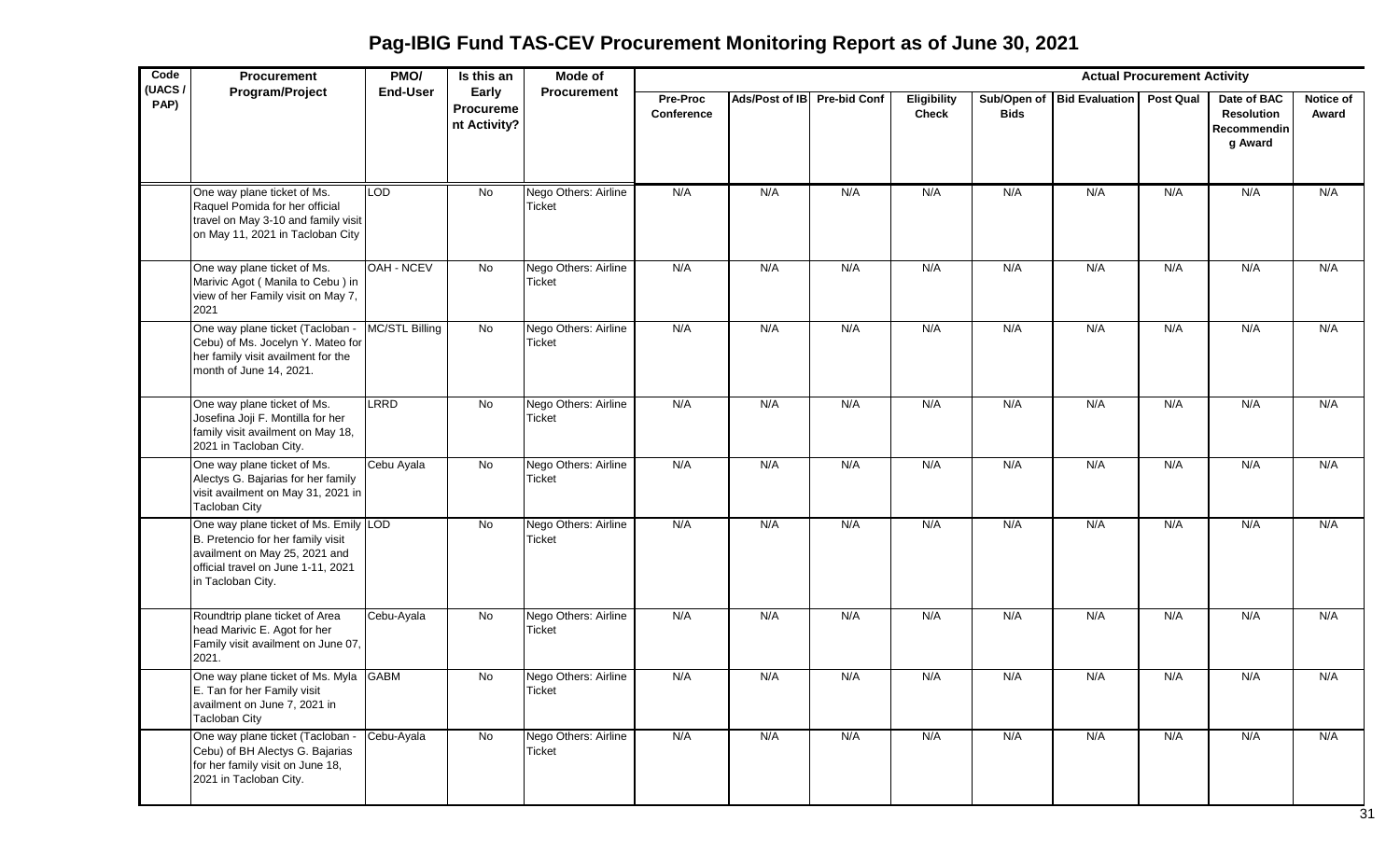**Pag-IBIG Fund TAS-CEV Procurement Monitoring Report as of June 30, 2021**

| Code<br>(UACS | Procurement                                                                                                                                                      | PMO/            | Is this an                                | Mode of                               |                               |                             |          |                             |             |                            | <b>Actual Procurement Activity</b> |                                                            |                    |
|---------------|------------------------------------------------------------------------------------------------------------------------------------------------------------------|-----------------|-------------------------------------------|---------------------------------------|-------------------------------|-----------------------------|----------|-----------------------------|-------------|----------------------------|------------------------------------|------------------------------------------------------------|--------------------|
| PAP)          | Program/Project                                                                                                                                                  | <b>End-User</b> | Early<br><b>Procureme</b><br>nt Activity? | <b>Procurement</b>                    | Pre-Proc<br><b>Conference</b> | Ads/Post of IB Pre-bid Conf |          | Eligibility<br><b>Check</b> | <b>Bids</b> | Sub/Open of Bid Evaluation | <b>Post Qual</b>                   | Date of BAC<br><b>Resolution</b><br>Recommendin<br>g Award | Notice of<br>Award |
|               | One way plane ticket for Tacloban CASH<br>Cebu for Mateo Abrugar for his<br>Family visit on June 30, 2021.                                                       |                 | <b>No</b>                                 | Nego Others: Airline<br>Ticket        | N/A                           | N/A                         | N/A      | N/A                         | N/A         | N/A                        | N/A                                | N/A                                                        | N/A                |
|               | One way plane ticket (Cebu -<br>Tacloban) of BH Alectys G.<br>Bajarias for her Family Visit on<br>June 18, 2021 in Tacloban City                                 | Cebu-Ayala      | No                                        | Nego Others: Airline<br>Ticket        | N/A                           | N/A                         | N/A      | N/A                         | N/A         | N/A                        | N/A                                | N/A                                                        | N/A                |
|               | Roundtrip plane ticket of Ms.<br>Emily B. Pretencio for her family<br>visit on June 26, 2021 in Tacloban<br>City                                                 | <b>LOD</b>      | No                                        | Nego Others: Airline<br><b>Ticket</b> | N/A                           | N/A                         | N/A      | N/A                         | N/A         | N/A                        | N/A                                | N/A                                                        | N/A                |
|               | Rountrip plane ticket of DM<br>Paulino C. Talacay for his<br>Scheduled family visit on June 28,<br>2021 in Tacloban City                                         | <b>BDD</b>      | No                                        | Nego Others: Airline<br>Ticket        | N/A                           | N/A                         | N/A      | N/A                         | N/A         | N/A                        | N/A                                | N/A                                                        | N/A                |
|               |                                                                                                                                                                  |                 |                                           |                                       |                               |                             |          |                             |             |                            |                                    |                                                            |                    |
|               |                                                                                                                                                                  |                 |                                           |                                       |                               |                             |          |                             |             |                            |                                    |                                                            |                    |
|               |                                                                                                                                                                  |                 |                                           |                                       |                               |                             |          |                             |             |                            |                                    |                                                            |                    |
|               | ON-GOING PROCUREMENT ACTIVITIES                                                                                                                                  |                 |                                           |                                       |                               |                             |          |                             |             |                            |                                    |                                                            |                    |
|               | Supply, Delivery, Installation and Various<br>Commissioning of Air<br>Conditioning Units for various Pag-<br><b>IBIG Fund Metro Cebu Branches</b><br>and Offices |                 | No                                        | <b>Public Bidding</b>                 | 10/01/20                      | 10/09/20                    | 10/16/20 | 10/29/20                    | 10/29/20    | 10/29/20                   | 11/12/20                           | 11/13/20                                                   | 11/20/20           |
|               | Labor and materials for the<br>racking system with mezzanine<br>and lighting systems for CV<br>Warehouse                                                         | <b>TAS-CEV</b>  | No                                        | <b>Public Bidding</b>                 | 11/24/20                      | 12/02/20                    | 12/09/20 | 12/21/20                    | 12/21/20    | 12/21/20                   | 12/29/20                           | 12/29/20                                                   | 12/29/20           |
|               | Labor and Materials for the re-<br>painting of 2nd to 5th floor of Pag-<br><b>IBIG Fund Cebu Ayala Business</b><br>Center                                        | <b>TAS</b>      | No                                        | <b>Public Bidding</b>                 | 03/29/21                      | 04/08/21                    | 04/15/21 | 04/27/21                    | 04/27/21    | 04/27/21                   | 05/11/21                           | 05/18/21                                                   | 05/24/21           |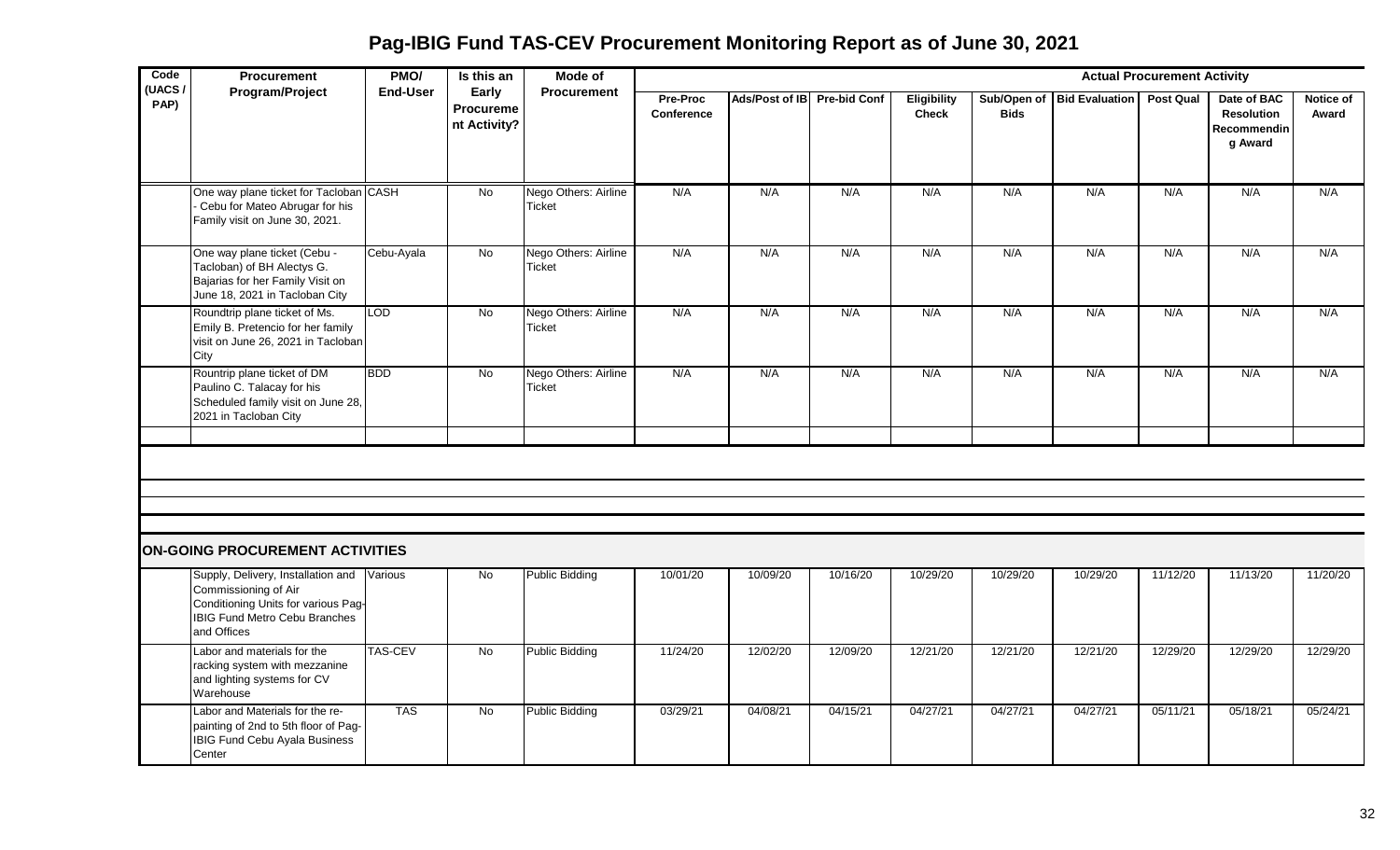**Pag-IBIG Fund TAS-CEV Procurement Monitoring Report as of June 30, 2021**

| Code<br>(UACS/ | <b>Procurement</b>                                                                                                            | PMO/                                                         | Is this an                         | <b>Mode of</b>          |                        |                |                     |                             |                            |                       | <b>Actual Procurement Activity</b> |                                                            |                    |
|----------------|-------------------------------------------------------------------------------------------------------------------------------|--------------------------------------------------------------|------------------------------------|-------------------------|------------------------|----------------|---------------------|-----------------------------|----------------------------|-----------------------|------------------------------------|------------------------------------------------------------|--------------------|
| PAP)           | Program/Project                                                                                                               | End-User                                                     | Early<br>Procureme<br>nt Activity? | <b>Procurement</b>      | Pre-Proc<br>Conference | Ads/Post of IB | <b>Pre-bid Conf</b> | Eligibility<br><b>Check</b> | Sub/Open of<br><b>Bids</b> | <b>Bid Evaluation</b> | <b>Post Qual</b>                   | Date of BAC<br><b>Resolution</b><br>Recommendin<br>g Award | Notice of<br>Award |
|                | Supply and Delivery of Various<br>Computer and Office Supplies for<br>Central Visayas Branches and<br><b>Offices</b>          | Central<br>Visayas<br>Branches and<br>Offices                | No                                 | <b>Public Bidding</b>   | 06/28/21               | 06/30/21       | 07/07/21            | 07/21/21                    | 07/21/21                   | 07/21/21              |                                    |                                                            |                    |
|                | Supply and Delivery of Vitamin<br>Supplement for CEV Employees                                                                | <b>TAS</b>                                                   | No                                 | <b>Public Bidding</b>   | 06/15/21               | 06/17/21       | 06/24/21            | 07/06/21                    | 07/06/21                   | 07/06/21              |                                    |                                                            |                    |
|                | Supply and Delivery of Various<br>COVID Related Supplies for<br>Central and Eastern Visayas<br><b>Branches and Offices</b>    | Central and<br>Eastern<br>Visayas<br>Branches and<br>Offices | <b>No</b>                          | <b>Public Bidding</b>   | 06/22/21               | 06/24/21       | 07/01/21            | 07/13/21                    | 07/13/21                   | 07/13/21              |                                    |                                                            |                    |
|                | Supply, Delivery, Installation and<br>Commissioning of ACUs for<br>Central and Eastern Visayas<br><b>Branches and Offices</b> | Central and<br>Eastern<br>Visayas<br>Branches and<br>Offices | No                                 | <b>Public Bidding</b>   | 06/29/21               | 07/01/21       | 07/08/21            | 07/20/21                    | 07/20/21                   | 07/20/21              |                                    |                                                            |                    |
|                |                                                                                                                               |                                                              |                                    |                         |                        |                |                     |                             |                            |                       |                                    |                                                            |                    |
|                | Various office supplies for 1st<br>semester Y2021 for Tacloban<br><b>Branch</b>                                               | Tacloban<br><b>Branch</b>                                    | No                                 | Nego (common use)       | N/A                    | N/A            | N/A                 | N/A                         | N/A                        | N/A                   | N/A                                | N/A                                                        | N/A                |
|                | Various office supplies for the 2nd Ormoc Branch<br>semester for Ormoc Branch                                                 |                                                              | No                                 | Nego (common use)       | N/A                    | N/A            | N/A                 | N/A                         | N/A                        | N/A                   | N/A                                | N/A                                                        | N/A                |
|                | Various office supplies for the 2nd Tacloban<br>semester for Tacloban Branch                                                  | <b>Branch</b>                                                | No                                 | Nego (common use)       | N/A                    | N/A            | N/A                 | N/A                         | N/A                        | N/A                   | N/A                                | N/A                                                        | N/A                |
|                | Various Office supplies for the<br>2nd semester of Calbayog Branch                                                            | Calbayog Branc                                               | No                                 | Nego (common use)       | N/A                    | N/A            | N/A                 | N/A                         | N/A                        | N/A                   | N/A                                | N/A                                                        | N/A                |
|                | Various Computer supplies for the Calbayog Branc<br>2nd semester of Calbayog Branch                                           |                                                              | No                                 | Nego (common use)       | N/A                    | N/A            | N/A                 | N/A                         | N/A                        | N/A                   | N/A                                | N/A                                                        | N/A                |
|                | Various office and computer<br>supplies for 2nd semester Y2021                                                                | <b>TAS</b>                                                   | No                                 | Nego (common use)       | N/A                    | N/A            | N/A                 | N/A                         | N/A                        | N/A                   | N/A                                | N/A                                                        | N/A                |
|                |                                                                                                                               |                                                              |                                    |                         |                        |                |                     |                             |                            |                       |                                    |                                                            |                    |
|                | Various office supplies for the 2nd<br>semester for Tacloban Branch                                                           | Tacloban<br><b>Branch</b>                                    | No                                 | Shopping (above<br>50k) | N/A                    | 06/15/21       | N/A                 | N/A                         | 06/21/21                   | 06/23/21              | 06/29/21                           | N/A                                                        | 06/29/21           |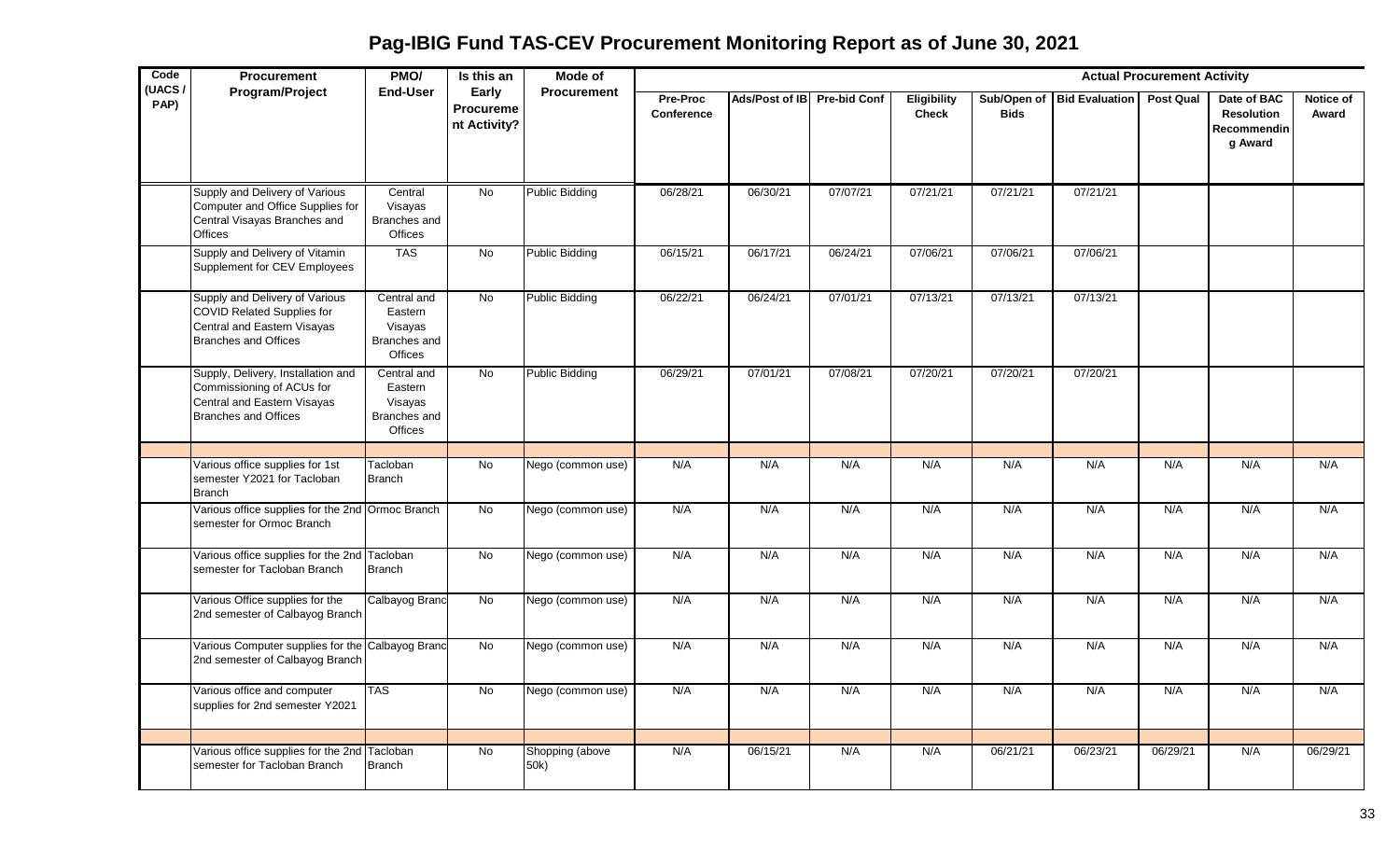| Code<br>(UACS/ | <b>Procurement</b>                                                                                                                                                                                                                                                                                                                               | PMO/            | Is this an                                | <b>Mode of</b>            |                        |                             |     |                                    |             |                            | <b>Actual Procurement Activity</b> |                                                            |                    |
|----------------|--------------------------------------------------------------------------------------------------------------------------------------------------------------------------------------------------------------------------------------------------------------------------------------------------------------------------------------------------|-----------------|-------------------------------------------|---------------------------|------------------------|-----------------------------|-----|------------------------------------|-------------|----------------------------|------------------------------------|------------------------------------------------------------|--------------------|
| PAP)           | Program/Project                                                                                                                                                                                                                                                                                                                                  | <b>End-User</b> | Early<br><b>Procureme</b><br>nt Activity? | <b>Procurement</b>        | Pre-Proc<br>Conference | Ads/Post of IB Pre-bid Conf |     | <b>Eligibility</b><br><b>Check</b> | <b>Bids</b> | Sub/Open of Bid Evaluation | <b>Post Qual</b>                   | Date of BAC<br><b>Resolution</b><br>Recommendin<br>g Award | Notice of<br>Award |
|                | Various Computer supplies for the Calbayog<br>2nd semester of Calbayog Branch Branch                                                                                                                                                                                                                                                             |                 | No                                        | Shopping (above<br>50k)   | N/A                    | 06/17/21                    | N/A | N/A                                | 06/30/21    | 06/30/21                   | 07/02/21                           | N/A                                                        | 07/02/21           |
|                | Various office supplies for the<br>2nd semester for Ormoc Branch                                                                                                                                                                                                                                                                                 | Ormoc Branch    | No                                        | Shopping (others)         | N/A                    | N/A                         | N/A | N/A                                | 06/21/21    | 06/22/21                   | 06/29/21                           | N/A                                                        | 07/02/21           |
|                | Various office supplies for the<br>2nd semester for Ormoc Branch                                                                                                                                                                                                                                                                                 | Ormoc Branch    | No                                        | Shopping (others)         | N/A                    | N/A                         | N/A | N/A                                | 06/21/21    | 06/22/21                   | 06/29/21                           | N/A                                                        | 07/02/21           |
|                | Various office supplies for the<br>2nd semester for Ormoc Branch                                                                                                                                                                                                                                                                                 | Ormoc Branch    | No                                        | Shopping (others)         | N/A                    | N/A                         | N/A | N/A                                | 06/21/21    | 06/22/21                   | 06/29/21                           | N/A                                                        | 07/02/21           |
|                | 12 boxes computer continuous<br>form 280mmx241mm, 1 ply and 6<br>boxes computer continuous form,<br>280mmx241mm 2 ply                                                                                                                                                                                                                            | Ormoc Branch    | No                                        | Shopping (others)         | N/A                    | N/A                         | N/A | N/A                                | 06/22/21    | 06/23/21                   | 06/25/21                           | N/A                                                        | 06/28/21           |
|                | Various computer supplies for the Tacloban<br>2nd semester for Tacloban<br><b>Branch</b>                                                                                                                                                                                                                                                         | <b>Branch</b>   | No                                        | Shopping (others)         | N/A                    | N/A                         | N/A | N/A                                | 06/22/21    | 06/23/21                   | 06/25/21                           | N/A                                                        | 06/28/21           |
|                | Various Office supplies for the<br>2nd semester of Calbayog Branch Branch                                                                                                                                                                                                                                                                        | Calbayog        | $\overline{N}$                            | Shopping (others)         | N/A                    | N/A                         | N/A | N/A                                | 06/30/21    | 07/01/21                   | 07/02/21                           | N/A                                                        | 07/05/21           |
|                | 260,000 km Preventive<br>Maintenance check-up &<br>replacement of other parts under<br>chassis (front wheel hub bearing,<br>rear shock absorber, front shock<br>absorber LH/RH, ball joint upper &<br>lower Lh/RH, rack-end LH/RH),<br>wheel alignment of official vehicle<br>Toyota Innova with plate no. SKW-<br>258 assigned at LMRD Tacloban | <b>LMRD</b>     | No                                        | <b>Direct Contracting</b> | N/A                    | N/A                         | N/A | N/A                                | N/A         | N/A                        | N/A                                | N/A                                                        | 05/12/21           |
|                | 6 Ink, E type Riso and 2 Master, E-Calbayog<br>type                                                                                                                                                                                                                                                                                              | Branch          | No                                        | <b>Direct Contracting</b> | N/A                    | N/A                         | N/A | N/A                                | N/A         | N/A                        | N/A                                | N/A                                                        | 06/16/21           |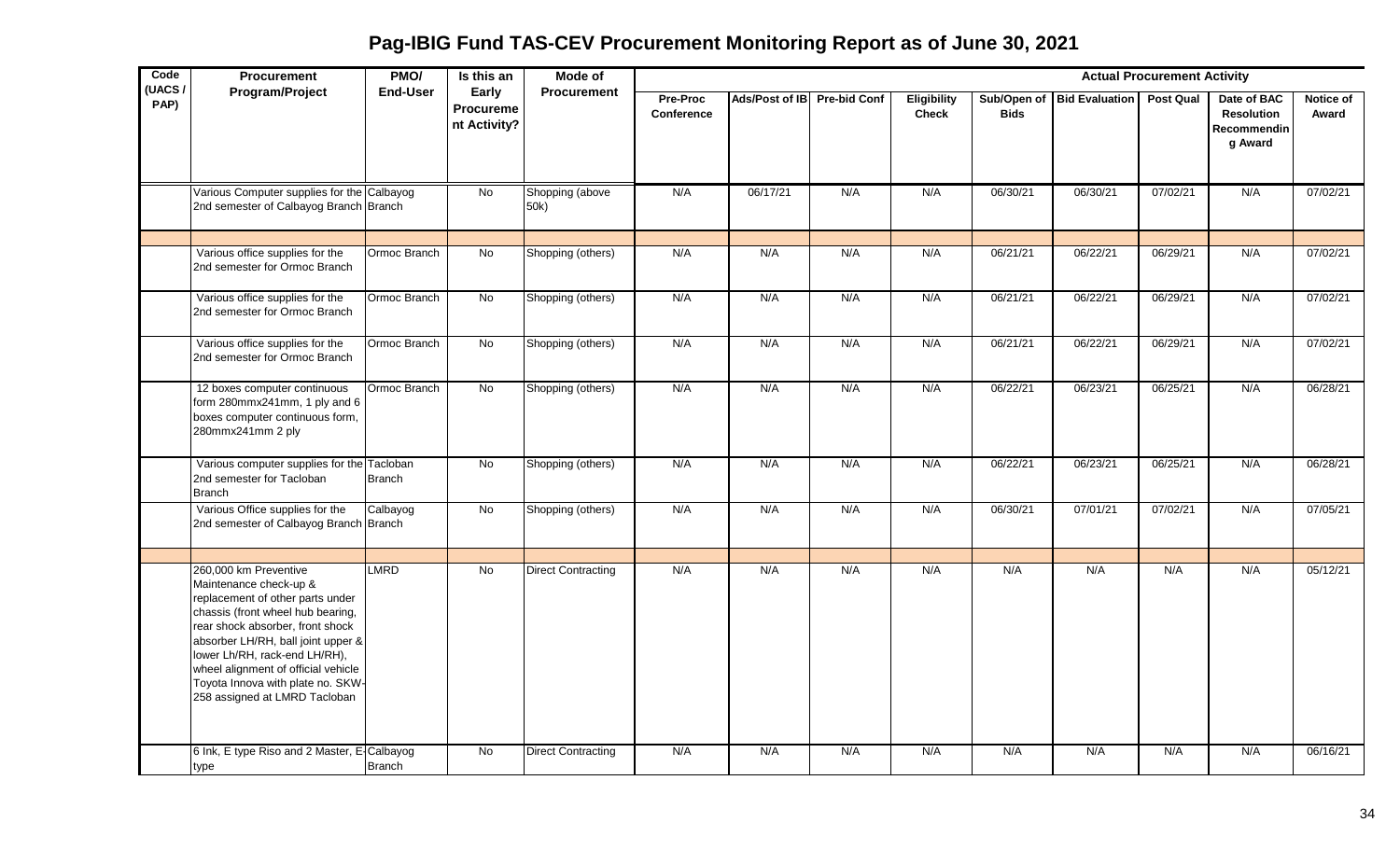**Pag-IBIG Fund TAS-CEV Procurement Monitoring Report as of June 30, 2021**

| Code<br>(UACS/ | Procurement                                                                                                                                                                                                    | PMO/                        | Is this an                                | Mode of                   |                               |                             |     |                             |                            |                       | <b>Actual Procurement Activity</b> |                                                            |                    |
|----------------|----------------------------------------------------------------------------------------------------------------------------------------------------------------------------------------------------------------|-----------------------------|-------------------------------------------|---------------------------|-------------------------------|-----------------------------|-----|-----------------------------|----------------------------|-----------------------|------------------------------------|------------------------------------------------------------|--------------------|
| PAP)           | Program/Project                                                                                                                                                                                                | <b>End-User</b>             | Early<br><b>Procureme</b><br>nt Activity? | <b>Procurement</b>        | <b>Pre-Proc</b><br>Conference | Ads/Post of IB Pre-bid Conf |     | Eligibility<br><b>Check</b> | Sub/Open of<br><b>Bids</b> | <b>Bid Evaluation</b> | <b>Post Qual</b>                   | Date of BAC<br><b>Resolution</b><br>Recommendin<br>g Award | Notice of<br>Award |
|                | 115,000 km check-up of official<br>vehicle Toyota Hi-Ace with plate<br>no. SKW-247 assigned at CASD                                                                                                            | CASD                        | No                                        | <b>Direct Contracting</b> | N/A                           | N/A                         | N/A | N/A                         | N/A                        | N/A                   | N/A                                | N/A                                                        |                    |
|                | 140,000 km check-up of official<br>vehicle Toyota Innova with plate<br>no. SLF-662 assigned at<br>Tagbilaran Branch                                                                                            | Tagbilaran<br><b>Branch</b> | No                                        | <b>Direct Contracting</b> | N/A                           | N/A                         | N/A | N/A                         | N/A                        | N/A                   | N/A                                | N/A                                                        | 06/29/21           |
|                | Various medical equipment and<br>supplies per attached list                                                                                                                                                    | <b>TAS-CEV</b>              | $\overline{N}$                            | Nego (SVP above<br>50k)   | N/A                           | 12/15/20                    | N/A | N/A                         | 12/22/20                   | 12/29/20              | 12/29/20                           | N/A                                                        | 12/29/20           |
|                | One (1) unit Industrial Fan, 750W, CASD<br>30"<br>Two (2) units Push Floor Sweeper<br>per approved technical specs                                                                                             |                             | No                                        | Nego (SVP above<br>50k)   | N/A                           | 03/02/21                    | N/A | N/A                         | 03/10/21                   | 03/10/21              | 03/12/21                           | N/A                                                        | 03/12/21           |
|                | One (1) unit Reproduction /<br>Mimeographing Machine for<br>Dumaguete Branch                                                                                                                                   | Dumaguete<br><b>Branch</b>  | $\overline{N}$                            | Nego (SVP above<br>50k)   | N/A                           | 04/27/21                    | N/A | N/A                         | 05/10/21                   | 05/10/21              | 05/11/21                           | N/A                                                        | 05/12/21           |
|                | Supply, Delivery and Installation<br>of ARTA Wall for Cebu-Ayala and Cebu-Colon<br>Cebu-Colon Branches                                                                                                         | Cebu-Ayala &                | No                                        | Nego (SVP above<br>50k)   | N/A                           | 04/27/21                    | N/A | N/A                         | 05/11/21                   | 05/11/21              | 05/14/21                           | N/A                                                        | 05/17/21           |
|                | 1 unit Reproduction Machine per<br>attached tech specs                                                                                                                                                         | Tagbilaran                  | $\overline{N}$                            | Nego (SVP above<br>50k)   | N/A                           | 05/04/21                    | N/A | N/A                         | 05/10/21                   | 05/10/21              | 05/11/21                           | N/A                                                        | 05/11/21           |
|                | Various ICT Equipment for CV<br><b>Branches</b>                                                                                                                                                                | Various                     | No                                        | Nego (SVP above<br>50k)   | N/A                           | 05/05/21                    | N/A | N/A                         | 05/12/21                   | 05/20/21              | 05/21/21                           | N/A                                                        | 05/21/21           |
|                | Various ICT Equipment for CV<br><b>Branches</b>                                                                                                                                                                | Various                     | No                                        | Nego (SVP above<br>50k)   | N/A                           | 05/05/21                    | N/A | N/A                         | 05/12/21                   | 05/20/21              | 05/21/21                           | N/A                                                        | 05/21/21           |
|                | Various maintenance materials<br>and supplies for CASD                                                                                                                                                         | <b>CASD</b>                 | $\overline{N}$                            | Nego (SVP above<br>50k)   | N/A                           | 05/05/21                    | N/A | N/A                         | 05/14/21                   | 05/18/21              | 05/20/21                           | N/A                                                        | 05/20/21           |
|                | One set Carpentry Tools and<br>Equipment for CASD                                                                                                                                                              | CASD                        | $\overline{N}$                            | Nego (SVP above<br>50k)   | N/A                           | 05/11/21                    | N/A | N/A                         | 05/28/21                   | 05/28/21              | 06/02/21                           | N/A                                                        | 06/02/21           |
|                | 1 lot Network Cabling for 20<br>workstations<br>7 pcs. Ceiling mounted LED<br>Lights including installation<br>1 lot Installation of Heat Insulation<br>Foam<br>For LOD Office Space at the 12th<br>Floor Area | <b>LOD</b>                  | No.                                       | Nego (SVP above<br>50k)   | N/A                           | 06/04/21                    | N/A | N/A                         | 06/09/21                   | 06/10/21              | 06/10/21                           | N/A                                                        | 06/11/21           |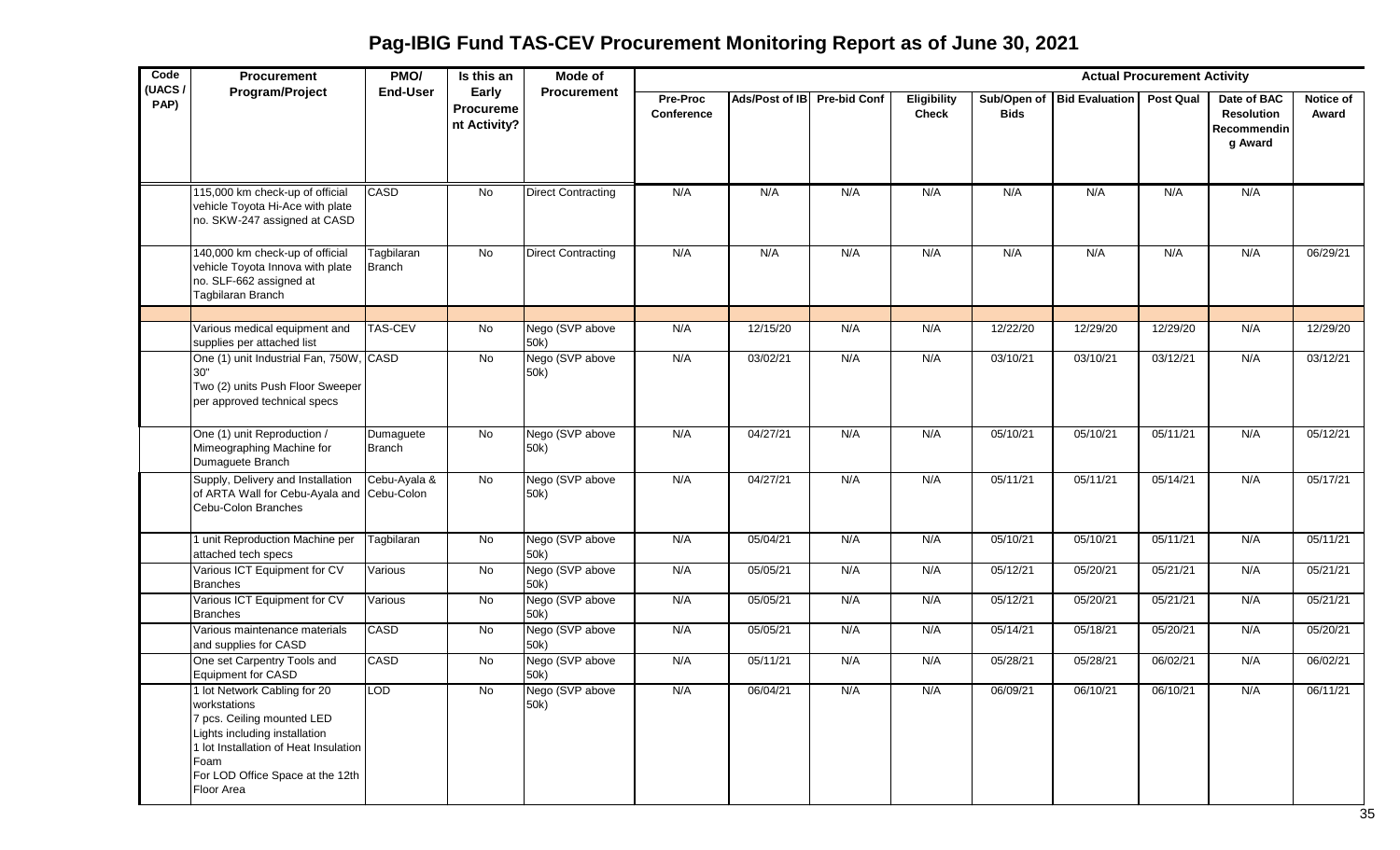**Pag-IBIG Fund TAS-CEV Procurement Monitoring Report as of June 30, 2021**

| Code<br>(UACS/ | Procurement                                                                                                                                                                 | PMO/                        | Is this an                                | Mode of                 |                               |                             |     |                             |             |                            | <b>Actual Procurement Activity</b> |                                                                   |                    |
|----------------|-----------------------------------------------------------------------------------------------------------------------------------------------------------------------------|-----------------------------|-------------------------------------------|-------------------------|-------------------------------|-----------------------------|-----|-----------------------------|-------------|----------------------------|------------------------------------|-------------------------------------------------------------------|--------------------|
| PAP)           | <b>Program/Project</b>                                                                                                                                                      | <b>End-User</b>             | Early<br><b>Procureme</b><br>nt Activity? | Procurement             | <b>Pre-Proc</b><br>Conference | Ads/Post of IB Pre-bid Conf |     | Eligibility<br><b>Check</b> | <b>Bids</b> | Sub/Open of Bid Evaluation | <b>Post Qual</b>                   | Date of BAC<br><b>Resolution</b><br><b>Recommendin</b><br>g Award | Notice of<br>Award |
|                | Roll-up door, 304cm x 181 cm<br>and roll-up door, 304cm x 362cm<br>for the main door (entrance) -<br>Calbayog Branch                                                        | Calbayog<br><b>Branch</b>   | $\overline{N}$                            | Nego (SVP above<br>50k) | N/A                           | 05/28/21                    | N/A | N/A                         | 06/01/21    | 06/01/21                   | 06/02/21                           | N/A                                                               | 06/02/21           |
|                | Various other inventory items for<br><b>Tagbilaran Branch</b>                                                                                                               | Tagbilaran<br><b>Branch</b> | $\overline{N}$                            | Nego (SVP above<br>50k) | N/A                           | 05/28/21                    | N/A | N/A                         | 06/08/21    | 06/10/21                   | 06/10/21                           | N/A                                                               | 06/14/21           |
|                | Labor and materials for the wiring<br>and commissioning of Generator<br>Set                                                                                                 | Calbayog<br><b>Branch</b>   | No                                        | Nego (SVP above<br>50k) | N/A                           | 06/04/21                    | N/A | N/A                         | 06/10/21    | 06/10/21                   | 06/14/21                           | N/A                                                               | 06/14/21           |
|                | Supply, Delivery & Installation of<br>One Look Office Improvement<br>(Backdrop/Frontliner with<br>customized cabinets, payment<br>counter and information counter)          | Calbayog<br><b>Branch</b>   | <b>No</b>                                 | Nego (SVP above<br>50k) | N/A                           | 06/11/21                    | N/A | N/A                         | 06/17/21    | 06/17/21                   | 06/29/21                           | N/A                                                               | 06/29/21           |
|                | Supply and delivery of roller blinds Tagbilaran<br>for Tagbilaran Branch                                                                                                    | <b>Branch</b>               | $\overline{N}$                            | Nego (SVP above<br>50k) | N/A                           | 06/11/21                    | N/A | N/A                         | 06/16/21    | 06/17/21                   | 06/18/21                           | N/A                                                               | 06/18/21           |
|                | Various body repair/pull-out of<br>parts of official vehicle Isuzu Ivan<br>with plate no. SJR-642 assigned<br>at CASD                                                       | CASD                        | $\overline{N}$                            | Nego (SVP above<br>50k) | N/A                           | 06/17/21                    | N/A | N/A                         |             |                            |                                    | N/A                                                               |                    |
|                | Labor and Materials for the<br>Improvement Works including<br>carpentry works, painting works,<br>electrical works and plumbing<br>works for Talisay Branch office<br>space | <b>Talisay Branch</b>       | <b>No</b>                                 | Nego (SVP above<br>50k) | N/A                           | 06/25/21                    | N/A | N/A                         |             |                            |                                    | N/A                                                               |                    |
|                | Supply, Delivery and Installation<br>of Glass Wall Partitions including<br>Glass Doors for Talisay Branch                                                                   | <b>Talisay Branch</b>       | No                                        | Nego (SVP above<br>50k) | N/A                           | 06/25/21                    | N/A | N/A                         |             |                            |                                    | N/A                                                               |                    |
|                | Various Other Inventory Items for CASD<br>Staffhouse (Tipolo Mandaue) and<br>Office use.                                                                                    |                             | $\overline{N}$                            | Nego (SVP above<br>50k) | N/A                           | 06/26/21                    | N/A | N/A                         |             |                            |                                    | N/A                                                               |                    |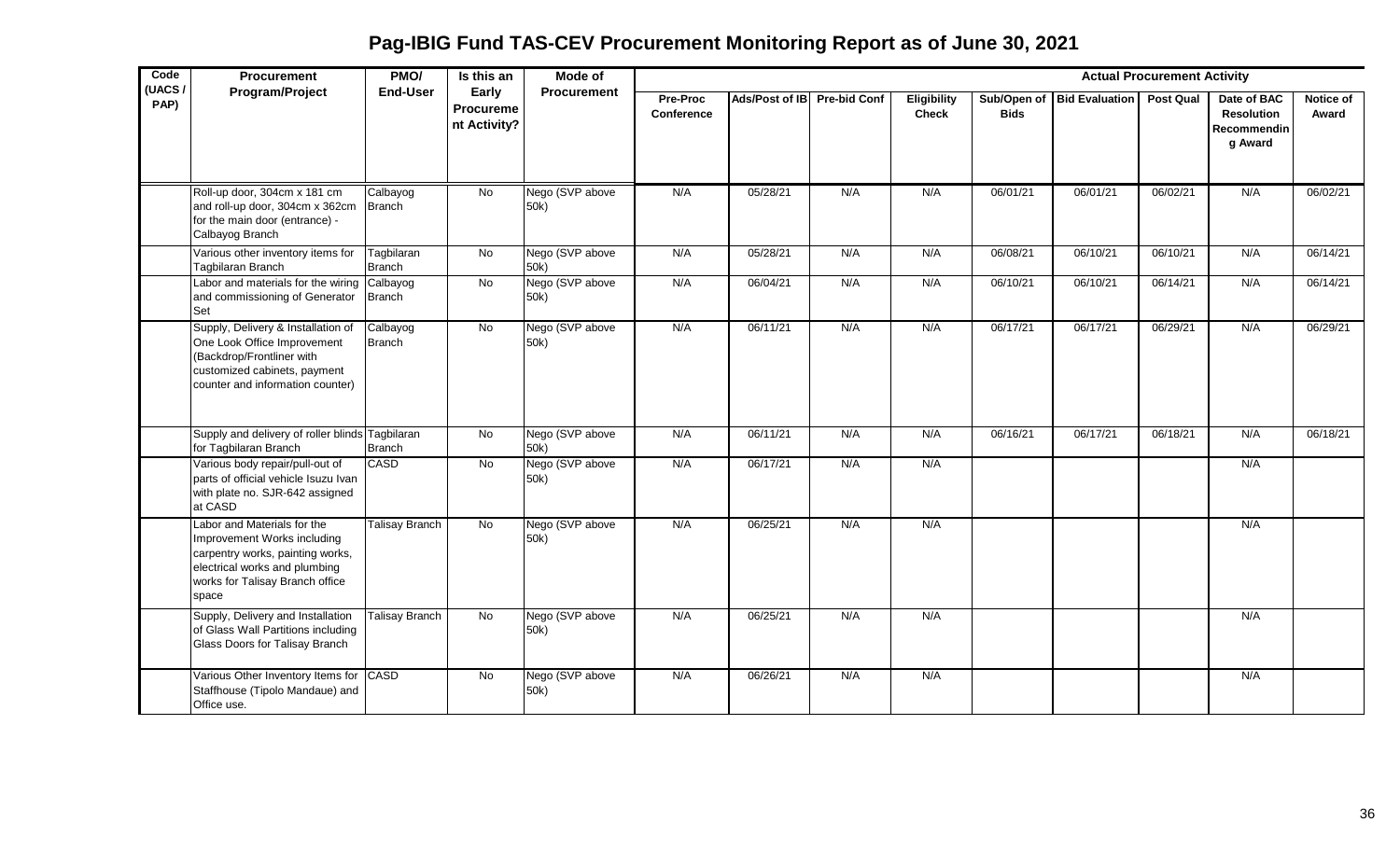**Pag-IBIG Fund TAS-CEV Procurement Monitoring Report as of June 30, 2021**

| Code           | <b>Procurement</b>                                                                                                                                                                                                                                                                                                                                                                                                                              | PMO/                  | Is this an                                | Mode of<br><b>Actual Procurement Activity</b> |                        |                             |     |                                    |             |                                      |          |                                                            |                           |
|----------------|-------------------------------------------------------------------------------------------------------------------------------------------------------------------------------------------------------------------------------------------------------------------------------------------------------------------------------------------------------------------------------------------------------------------------------------------------|-----------------------|-------------------------------------------|-----------------------------------------------|------------------------|-----------------------------|-----|------------------------------------|-------------|--------------------------------------|----------|------------------------------------------------------------|---------------------------|
| (UACS/<br>PAP) | Program/Project                                                                                                                                                                                                                                                                                                                                                                                                                                 | <b>End-User</b>       | Early<br><b>Procureme</b><br>nt Activity? | Procurement                                   | Pre-Proc<br>Conference | Ads/Post of IB Pre-bid Conf |     | <b>Eligibility</b><br><b>Check</b> | <b>Bids</b> | Sub/Open of Bid Evaluation Post Qual |          | Date of BAC<br><b>Resolution</b><br>Recommendin<br>g Award | <b>Notice of</b><br>Award |
|                | Supply, Delivery and Installation<br>of additional 4 CCTV Cameras for<br>Ormoc Branch and 1 set CCTV<br>Camera System with 1 NVR, 4<br>Cameras, 1 4TB Surveillance<br>HDD, 1 POE & 1 24" LED Monitor<br>for Sogod MSO                                                                                                                                                                                                                           | Ormoc Branch          | No                                        | Nego (SVP above<br>50k)                       | N/A                    | 07/03/21                    | N/A | N/A                                |             |                                      |          | N/A                                                        |                           |
|                | Supply, Delivery and Installation<br>of Acrylic Barriers for Front Desk<br><b>Workstations/Servicing Counters</b><br>for Cebu-Colon Branch                                                                                                                                                                                                                                                                                                      | Cebu-Colon<br>Branch  | $\overline{N}$                            | Nego (SVP above<br>50k)                       | N/A                    | 06/29/21                    | N/A | N/A                                |             |                                      |          | N/A                                                        |                           |
|                | 1 unit Air Cooler for Toledo<br><b>Branch</b><br>1 unit Touch Screen Monitor, 17"<br>for Mactan Branch<br>1 lot CCTV system for Cebu<br>Ayala Business Center with 2<br>units 16CH NVR, 1 unit 8CH<br>NVR, 18 units Dome Fixed<br>Camera, 8 units Bullet Fixed<br>Camera, 5 units POE Switch and<br>3 units 50" LED Monitor, 2 units<br>Dome Fixed CCTV Camera for<br>Cebu-Colon Branch and 4 units<br>Dome Fixed CCTV Camera for<br>Carcar MSO | Various               | No                                        | Nego (SVP above<br>50k)                       | N/A                    | 06/29/21                    | N/A | N/A                                |             |                                      |          | N/A                                                        |                           |
|                | Various Office and Other Prop<br>Equipment for Tipolo Mandaue<br>Staffhouse and for EDP use                                                                                                                                                                                                                                                                                                                                                     | <b>CASD</b>           | No                                        | Nego (SVP above<br>50k)                       | N/A                    | 06/29/21                    | N/A | N/A                                |             |                                      |          | N/A                                                        |                           |
|                | Various prepaid load cards for<br>2nd semester Y2021                                                                                                                                                                                                                                                                                                                                                                                            | Various               | No.                                       | Nego (SVP above<br>50k)                       | N/A                    | 06/29/21                    | N/A | N/A                                |             |                                      |          | N/A                                                        |                           |
|                | Reconfiguration of existing<br>sprinkler system of Talisay<br><b>Branch</b>                                                                                                                                                                                                                                                                                                                                                                     | <b>Talisay Branch</b> | No                                        | Nego (SVP above<br>50k)                       | N/A                    | 07/03/21                    | N/A | N/A                                |             |                                      |          | N/A                                                        |                           |
|                | set Teller's counter                                                                                                                                                                                                                                                                                                                                                                                                                            | Talisay Branch        | $\overline{N}$                            | Nego Others: SVP<br>(50K and below)           | N/A                    | N/A                         | N/A | N/A                                | 07/26/19    | 07/26/19                             | 07/26/19 | N/A                                                        | 12/20/19                  |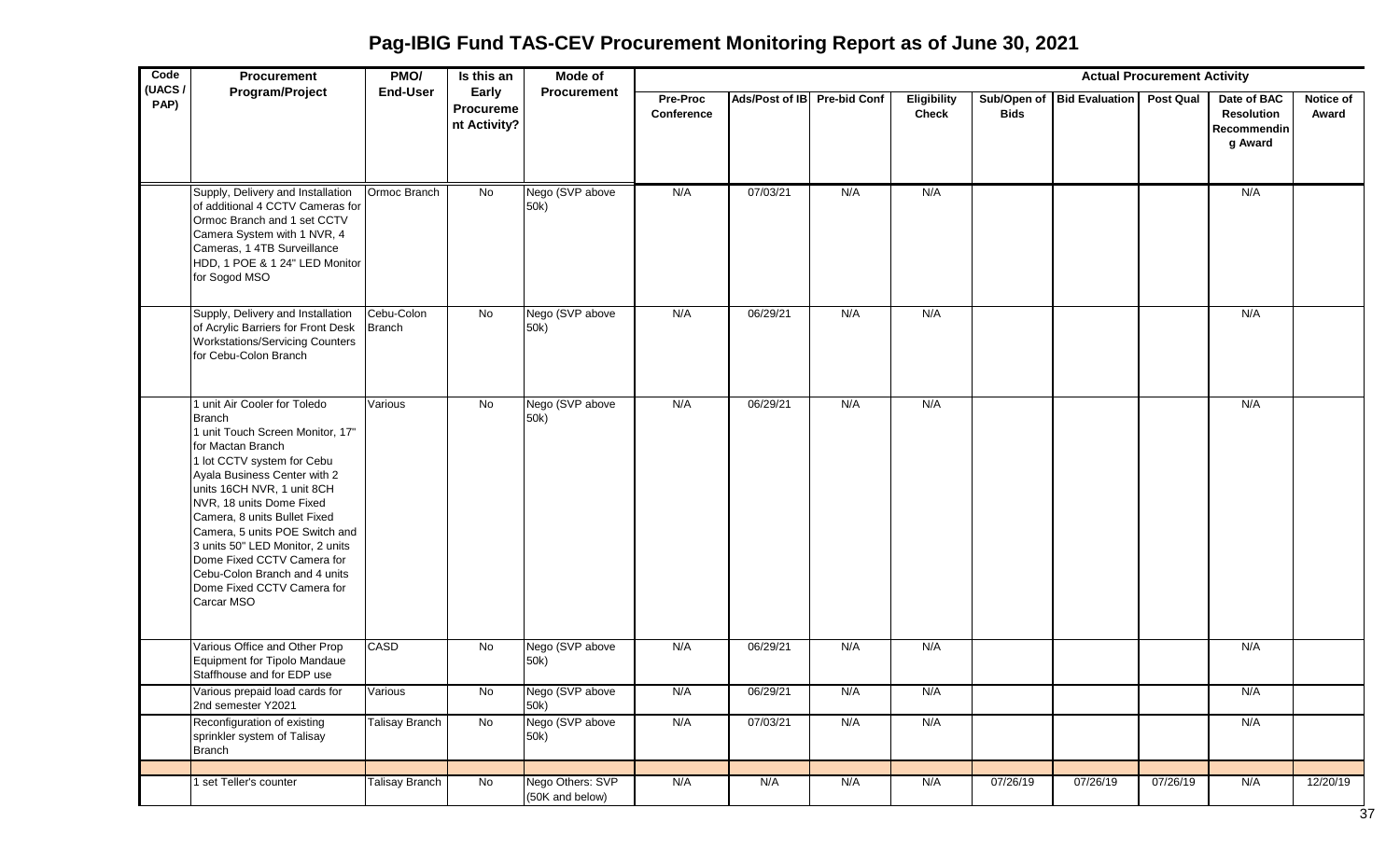**Pag-IBIG Fund TAS-CEV Procurement Monitoring Report as of June 30, 2021**

| Code<br>(UACS/ | <b>Procurement</b>                                                                                                                                                                                                          | PMO/                      | Is this an                                | Mode of                             |                               |                             |     |                                    | <b>Actual Procurement Activity</b><br>Procurement |                            |                  |                                                            |                    |  |  |  |  |  |
|----------------|-----------------------------------------------------------------------------------------------------------------------------------------------------------------------------------------------------------------------------|---------------------------|-------------------------------------------|-------------------------------------|-------------------------------|-----------------------------|-----|------------------------------------|---------------------------------------------------|----------------------------|------------------|------------------------------------------------------------|--------------------|--|--|--|--|--|
| PAP)           | Program/Project                                                                                                                                                                                                             | <b>End-User</b>           | Early<br><b>Procureme</b><br>nt Activity? |                                     | Pre-Proc<br><b>Conference</b> | Ads/Post of IB Pre-bid Conf |     | <b>Eligibility</b><br><b>Check</b> | <b>Bids</b>                                       | Sub/Open of Bid Evaluation | <b>Post Qual</b> | Date of BAC<br><b>Resolution</b><br>Recommendin<br>g Award | Notice of<br>Award |  |  |  |  |  |
|                | Publication of Invitation to Bid on<br>March 2, 2021 for Sealed Public<br>Auction of Acquired Assets<br>properties in Cebu scheduled on<br>March 22, 2021                                                                   | LMRD                      | <b>No</b>                                 | Nego Others: SVP<br>(50K and below) | N/A                           | N/A                         | N/A | N/A                                | 02/23/21                                          | 02/23/21                   | 02/26/21         | N/A                                                        | 03/01/21           |  |  |  |  |  |
|                | One (1) unit Refrigerator 7 cu.ft.<br>for Calbayog Branch                                                                                                                                                                   | Calbayog<br><b>Branch</b> | <b>No</b>                                 | Nego Others: SVP<br>(50K and below) | N/A                           | N/A                         | N/A | N/A                                | 03/11/21                                          | 03/11/21                   | 03/17/21         | N/A                                                        | 03/18/21           |  |  |  |  |  |
|                | Marketing Materials for the Sealed LMRD<br>Public Auction of Acquired Assets<br>for Negros Properties scheduled<br>on June 21-25, 2021<br>ream Leaflets<br>1pc. Tarpaulin without standee,<br>size: 2' x 5'<br>1pc. Standee |                           | No                                        | Nego Others: SVP<br>(50K and below) | N/A                           | N/A                         | N/A | N/A                                | 05/25/21                                          | 05/26/21                   | 05/26/21         | N/A                                                        | 05/28/21           |  |  |  |  |  |
|                | 75,000 km PMS of officil vehicle<br>Isuzu MUX with plate no. CR-<br>0906 assigned at Calbayog<br><b>Branch</b>                                                                                                              | Calbayog<br><b>Branch</b> | No                                        | Nego Others: SVP<br>(50K and below) | N/A                           | N/A                         | N/A | N/A                                | 05/24/21                                          | 05/27/21                   | 05/27/21         | N/A                                                        | 05/31/21           |  |  |  |  |  |
|                | 15 gals Alcohol for counters for<br>clients use                                                                                                                                                                             | Ormoc Branch              | No                                        | Nego Others: SVP<br>(50K and below) | N/A                           | N/A                         | N/A | N/A                                | 06/08/21                                          | 06/08/21                   | 06/09/21         | N/A                                                        | 06/09/21           |  |  |  |  |  |
|                | Purchase of vault safety box,<br>thermal scanner, mobile phone & Branch<br>UV light sanitizer for Tagbilaran<br><b>Branch</b>                                                                                               | Tagbilaran                | No                                        | Nego Others: SVP<br>(50K and below) | N/A                           | N/A                         | N/A | N/A                                | 06/01/21                                          | 06/01/21                   | 06/03/21         | N/A                                                        | 06/04/21           |  |  |  |  |  |
|                | 4 pcs Tires 205/65/R15 for official Dumaguete<br>vehicle Toyota Innova with plate<br>no. SLF-654                                                                                                                            | Branch                    | No                                        | Nego Others: SVP<br>(50K and below) | N/A                           | N/A                         | N/A | N/A                                | 06/17/21                                          | 06/17/21                   | 06/17/21         | N/A                                                        | 06/21/21           |  |  |  |  |  |
|                | Meals, snacks and refreshments<br>for the bidders for the Sealed<br>Public Auction of AA scheduled<br>for the month of July 2021 (66th<br>and 67th tranche)<br>>July 6, 2021 (67th tranche)<br>>July 7, 2021 (66th tranche) | <b>LMRD</b>               | $\overline{N}$                            | Nego Others: SVP<br>(50K and below) | N/A                           | N/A                         | N/A | N/A                                | 06/16/21                                          | 06/16/21                   | 06/17/21         | N/A                                                        | 06/21/21           |  |  |  |  |  |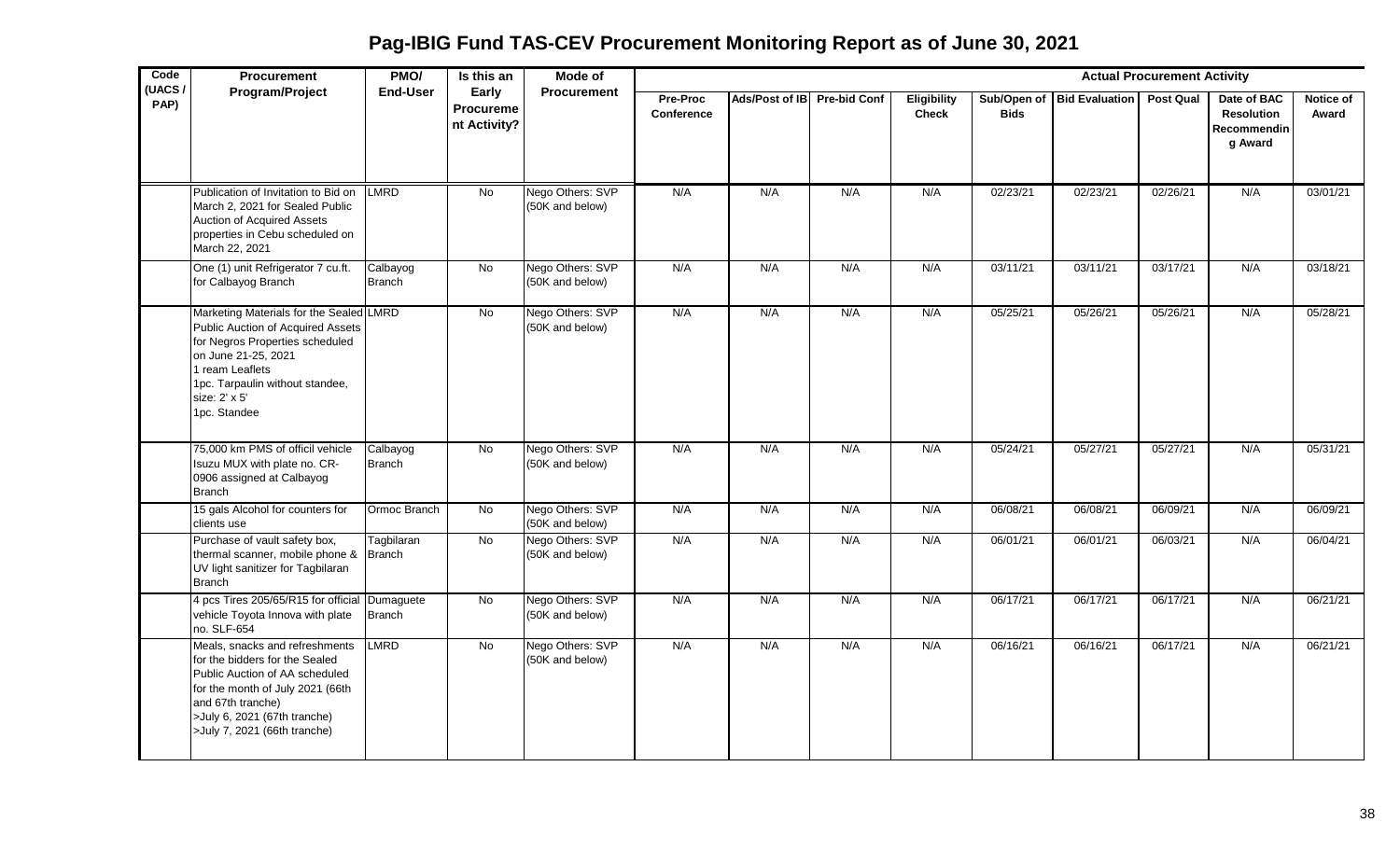**Pag-IBIG Fund TAS-CEV Procurement Monitoring Report as of June 30, 2021**

| Code           | <b>Procurement</b>                                                                                                                                                                                                               | PMO/                        | Is this an                                | <b>Mode of</b>                      | <b>Actual Procurement Activity</b><br><b>Procurement</b> |                |                     |                             |             |                            |                  |                                                            |                    |  |  |
|----------------|----------------------------------------------------------------------------------------------------------------------------------------------------------------------------------------------------------------------------------|-----------------------------|-------------------------------------------|-------------------------------------|----------------------------------------------------------|----------------|---------------------|-----------------------------|-------------|----------------------------|------------------|------------------------------------------------------------|--------------------|--|--|
| (UACS/<br>PAP) | <b>Program/Project</b>                                                                                                                                                                                                           | End-User                    | Early<br><b>Procureme</b><br>nt Activity? |                                     | Pre-Proc<br>Conference                                   | Ads/Post of IB | <b>Pre-bid Conf</b> | Eligibility<br><b>Check</b> | <b>Bids</b> | Sub/Open of Bid Evaluation | <b>Post Qual</b> | Date of BAC<br><b>Resolution</b><br>Recommendin<br>g Award | Notice of<br>Award |  |  |
|                | Labor and materials for the repair, LOD<br>reprocessing, refurbishment of<br>whole PACU, re-commissioning of<br>7TR Airconditioning unit and<br>general cleaning of aircon at the<br>12th Floor of CABC                          |                             | <b>No</b>                                 | Nego Others: SVP<br>(50K and below) | N/A                                                      | N/A            | N/A                 | N/A                         | 07/01/21    | 07/01/21                   | 07/02/21         | N/A                                                        | 07/02/21           |  |  |
|                | Reprocessing of ceiling cassette<br>airconditioning unit of Danao<br><b>Branch</b>                                                                                                                                               | Danao Branch                | No                                        | Nego Others: SVP<br>(50K and below) | N/A                                                      | N/A            | N/A                 | N/A                         | 06/29/21    | 07/01/21                   | 07/02/21         | N/A                                                        | 07/05/21           |  |  |
|                | Various rubber stamps for<br>Calbayog Branch as required by<br>Audit team                                                                                                                                                        | Calbayog<br><b>Branch</b>   | No                                        | Nego Others: SVP<br>(50K and below) | N/A                                                      | N/A            | N/A                 | N/A                         | 06/30/21    | 07/01/21                   | 07/02/21         | N/A                                                        | 07/05/21           |  |  |
|                | Replacement of 5pcs. Tires<br>205x65 R15, wheel alignment and<br>wheel balancing of official vehicle<br>Toyota Innova with plate no. SKW<br>258 assigned at LMRD Tacloban                                                        | LMRD                        | $\overline{N}$                            | Nego Others: SVP<br>(50K and below) | N/A                                                      | N/A            | N/A                 | N/A                         | 06/21/21    | 06/21/21                   | 06/21/21         | N/A                                                        | 06/21/21           |  |  |
|                | Publication of Invitation to Bid on<br>25 June 2021 for the Sealed<br>Public Auction of Acquired Asset<br>properties in Cebu Scheduled on<br>21 July 2021 and 27 July 2021                                                       | <b>LMRD</b>                 | <b>No</b>                                 | Nego Others: SVP<br>(50K and below) | N/A                                                      | N/A            | N/A                 | N/A                         | 06/21/21    | 06/21/21                   | 06/21/21         | N/A                                                        | 06/22/21           |  |  |
|                | Meals, snacks and refreshments<br>for the bidders for the Sealed<br>Public Auction of AA scheduled<br>for the month of July 2021<br>>July 13, 2021 (Nego Sale)<br>>July 21, 2021 (68th tranche)<br>>July 27, 2021 (69th tranche) | <b>LMRD</b>                 | <b>No</b>                                 | Nego Others: SVP<br>(50K and below) | N/A                                                      | N/A            | N/A                 | N/A                         | 06/29/21    | 06/29/21                   | 06/30/21         | N/A                                                        | 07/02/21           |  |  |
|                | Marketing Materials for the sealed LMRD<br>public auction of acquired assets<br>scheduled on 13 July 2021 and 19<br>24 July 2021 (leaflets and<br>tarpaulins)                                                                    |                             | <b>No</b>                                 | Nego Others: SVP<br>(50K and below) | N/A                                                      | N/A            | N/A                 | N/A                         | 06/29/21    | 06/29/21                   | 07/02/21         | N/A                                                        | 07/05/21           |  |  |
|                | Sound System with speaker for<br><b>Tagbilaran MSB</b>                                                                                                                                                                           | Tagbilaran<br><b>Branch</b> | $\overline{N}$                            | Nego Others: SVP<br>(50K and below) | N/A                                                      | N/A            | N/A                 | N/A                         | 06/30/21    | 07/05/21                   |                  | N/A                                                        |                    |  |  |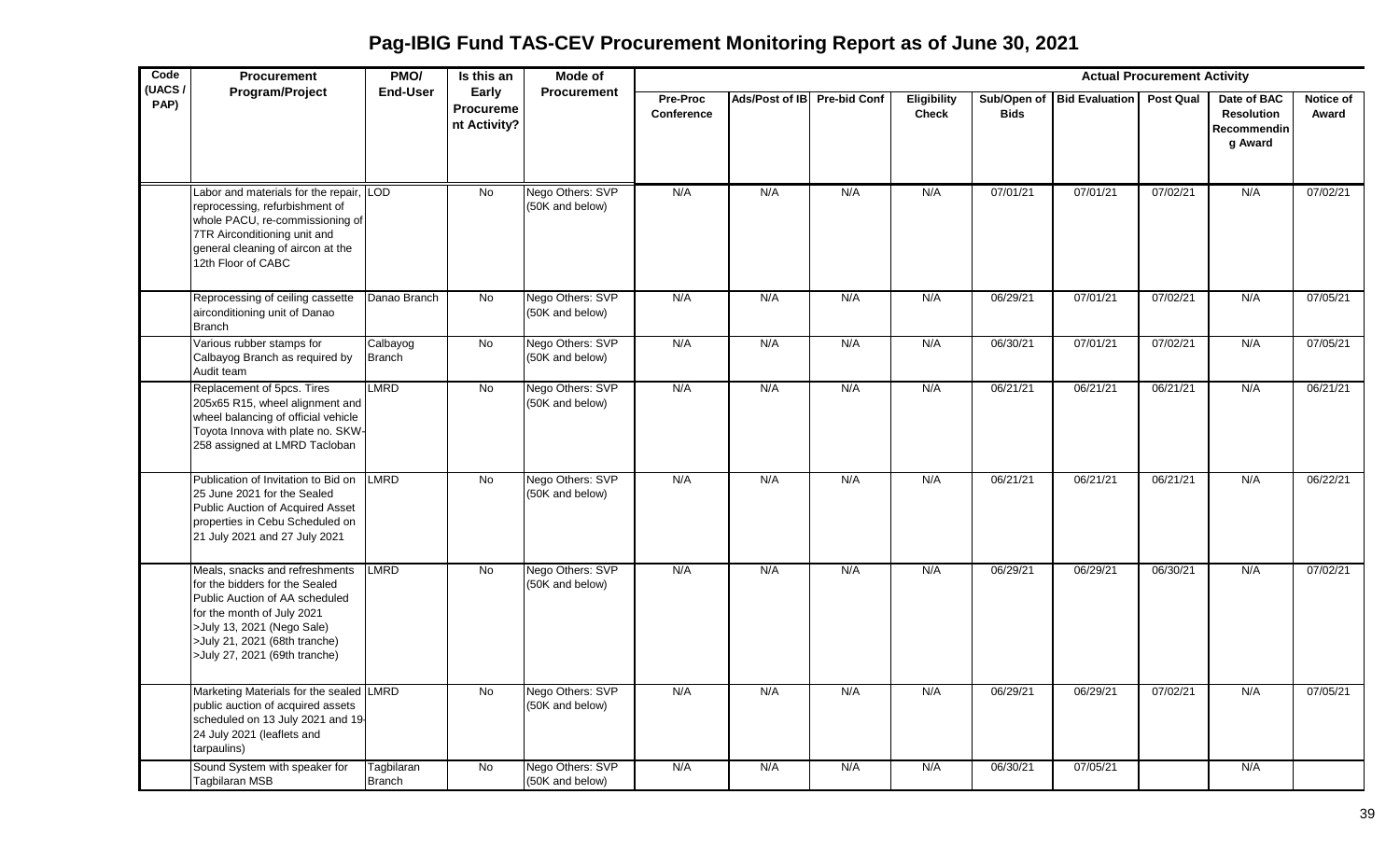**Pag-IBIG Fund TAS-CEV Procurement Monitoring Report as of June 30, 2021**

| Code<br>(UACS/ | Procurement                                                                                                                                                                      | PMO/                       | Is this an                                | Mode of                             |                        |                             |     |                             |             |                            | <b>Actual Procurement Activity</b> |                                                                   |                           |
|----------------|----------------------------------------------------------------------------------------------------------------------------------------------------------------------------------|----------------------------|-------------------------------------------|-------------------------------------|------------------------|-----------------------------|-----|-----------------------------|-------------|----------------------------|------------------------------------|-------------------------------------------------------------------|---------------------------|
| PAP)           | Program/Project                                                                                                                                                                  | <b>End-User</b>            | Early<br><b>Procureme</b><br>nt Activity? | Procurement                         | Pre-Proc<br>Conference | Ads/Post of IB Pre-bid Conf |     | Eligibility<br><b>Check</b> | <b>Bids</b> | Sub/Open of Bid Evaluation | <b>Post Qual</b>                   | Date of BAC<br><b>Resolution</b><br><b>Recommendin</b><br>g Award | <b>Notice of</b><br>Award |
|                | 1pc. 6mm clear acrylic w/ cutout<br>sticker (2.5x11.7 in)<br>5pc. 3mm clear acrylic w/ cutout<br>sticker (6x11.7 in)<br>19pcs. 3mm clear acrylic w/<br>cutout sticker (2.5x6 in) | Dumaguete<br><b>Branch</b> | No                                        | Nego Others: SVP<br>(50K and below) | N/A                    | N/A                         | N/A | N/A                         | 07/01/21    | 07/02/21                   |                                    | N/A                                                               |                           |
|                | 10 units Window Dual Intercom<br>for Ormoc Branch frontliners                                                                                                                    | Ormoc Branch               | <b>No</b>                                 | Nego Others: SVP<br>(50K and below) | N/A                    | N/A                         | N/A | N/A                         |             |                            |                                    | N/A                                                               |                           |
|                | 4 pcs. Tires for official vehicle<br>Toyota Innova with plate no. SKW-<br>278 assigned at Ormoc Branch                                                                           | Ormoc Branch               | <b>No</b>                                 | Nego Others: SVP<br>(50K and below) | N/A                    | N/A                         | N/A | N/A                         | 07/02/21    | 07/02/21                   | 07/06/21                           | N/A                                                               | 07/06/21                  |
|                | 4pcs. Tires, size: 205-65 R15 as<br>replacement of tires of official<br>vehicle Toyota Innova with plate<br>no. SLF-651 assigned at<br>Tacloban Branch                           | Tacloban<br><b>Branch</b>  | <b>No</b>                                 | Nego Others: SVP<br>(50K and below) | N/A                    | N/A                         | N/A | N/A                         | 07/02/21    | 07/02/21                   | 07/06/21                           | N/A                                                               | 07/06/21                  |
|                | 1pc. Battery 13 plates as<br>replacement of battery for official<br>vehicle Toyota Innova with plate<br>no. SLF-651 assigned at<br>Tacloban Branch                               | Tacloban<br>Branch         | No                                        | Nego Others: SVP<br>(50K and below) | N/A                    | N/A                         | N/A | N/A                         | 07/02/21    | 07/02/21                   | 07/06/21                           | N/A                                                               | 07/06/21                  |
|                |                                                                                                                                                                                  |                            |                                           |                                     |                        |                             |     |                             |             |                            |                                    |                                                                   |                           |

**Prepared by:**

**DARLENE S. ESMERO** BAC-CEV Secretariat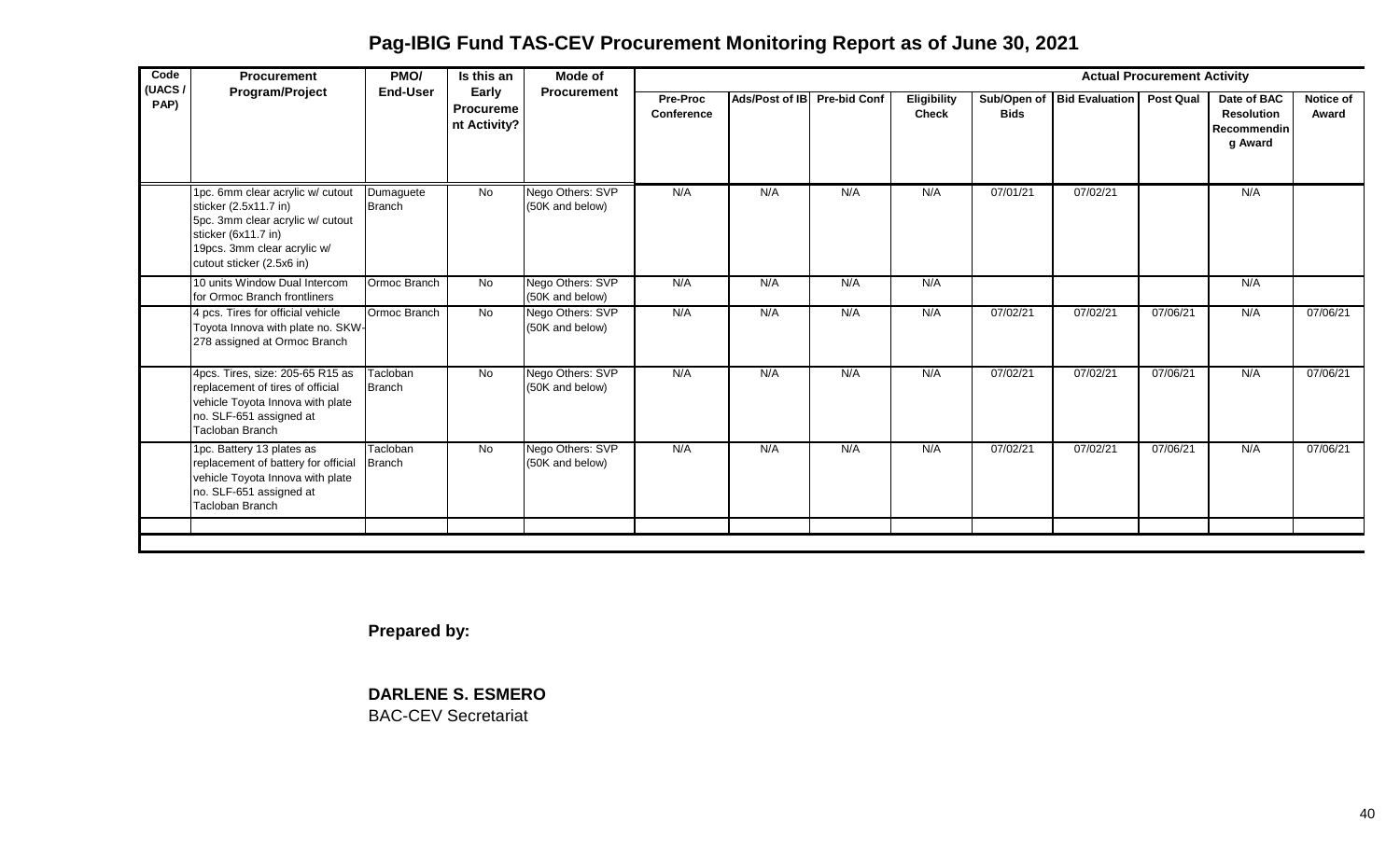|                            |                             |                         |                                       | Source of    |              | ABC (PhP)   |           |              | <b>Contract Cost (PhP)</b> |           | <b>List of Invited</b> |
|----------------------------|-----------------------------|-------------------------|---------------------------------------|--------------|--------------|-------------|-----------|--------------|----------------------------|-----------|------------------------|
| Contract<br><b>Signing</b> | <b>Notice to</b><br>Proceed | Delivery/<br>Completion | <b>Inspection &amp;</b><br>Acceptance | <b>Funds</b> | <b>Total</b> | <b>MOOE</b> | <b>CO</b> | <b>Total</b> | <b>MOOE</b>                | <b>CO</b> | <b>Observers</b>       |

| 01/07/20 | 01/13/20 | 04/12/21 | 06/28/21 | Corporate<br>Budget        | 2,997,546.43 |              | 2,997,546.43 | 2,997,000.00 |              | 2,997,000.00 | COA, Cebu Chamber of<br>Commerce, Ramon Aboitiz<br>Foundation Inc., Brgy. Luz<br>Homeowners Association,<br>Accounting Dept. |
|----------|----------|----------|----------|----------------------------|--------------|--------------|--------------|--------------|--------------|--------------|------------------------------------------------------------------------------------------------------------------------------|
| 01/13/20 | 01/20/20 | 06/07/21 | 06/25/21 | Corporate<br>Budget        | 2,471,770.83 |              | 2,471,770.83 | 2,471,738.16 |              | 2,471,738.16 | COA, Cebu Chamber of<br>Commerce, Ramon Aboitiz<br>Foundation Inc., Brgy. Luz<br>Homeowners Association,<br>Accounting Dept. |
| 10/05/20 | 10/08/20 | 04/12/21 | 04/12/21 | Corporate<br>Budget        | 8,209,651.00 | 8,209,651.00 |              | 6,345,900.00 | 6,345,900.00 |              | COA, Cebu Chamber of<br>Commerce, Ramon Aboitiz<br>Foundation Inc.,                                                          |
| 12/02/20 | 12/02/20 | 03/19/21 | 03/19/21 | Corporate<br><b>Budget</b> | 1,363,433.90 | 1,363,433.90 |              | 1,237,245.00 | 1,237,245.00 |              | COA, Cebu Chamber of<br>Commerce, Ramon Aboitiz<br>Foundation Inc.,                                                          |
| 12/17/20 | 12/21/20 | 01/19/21 | 02/19/21 | Corporate<br><b>Budget</b> | 510,000.00   |              | 510,000.00   | 507,000.00   |              | 507,000.00   | COA, Cebu Chamber of<br>Commerce, Ramon Aboitiz<br>Foundation Inc.,                                                          |
| 01/15/21 | 01/15/21 | 03/25/21 | 03/25/21 | Corporate<br>Budget        | 2,713,000.00 |              | 2,713,000.00 | 2,170,255.40 |              | 2,170,255.40 | COA, Cebu Chamber of<br>Commerce, Ramon Aboitiz<br>Foundation Inc.,                                                          |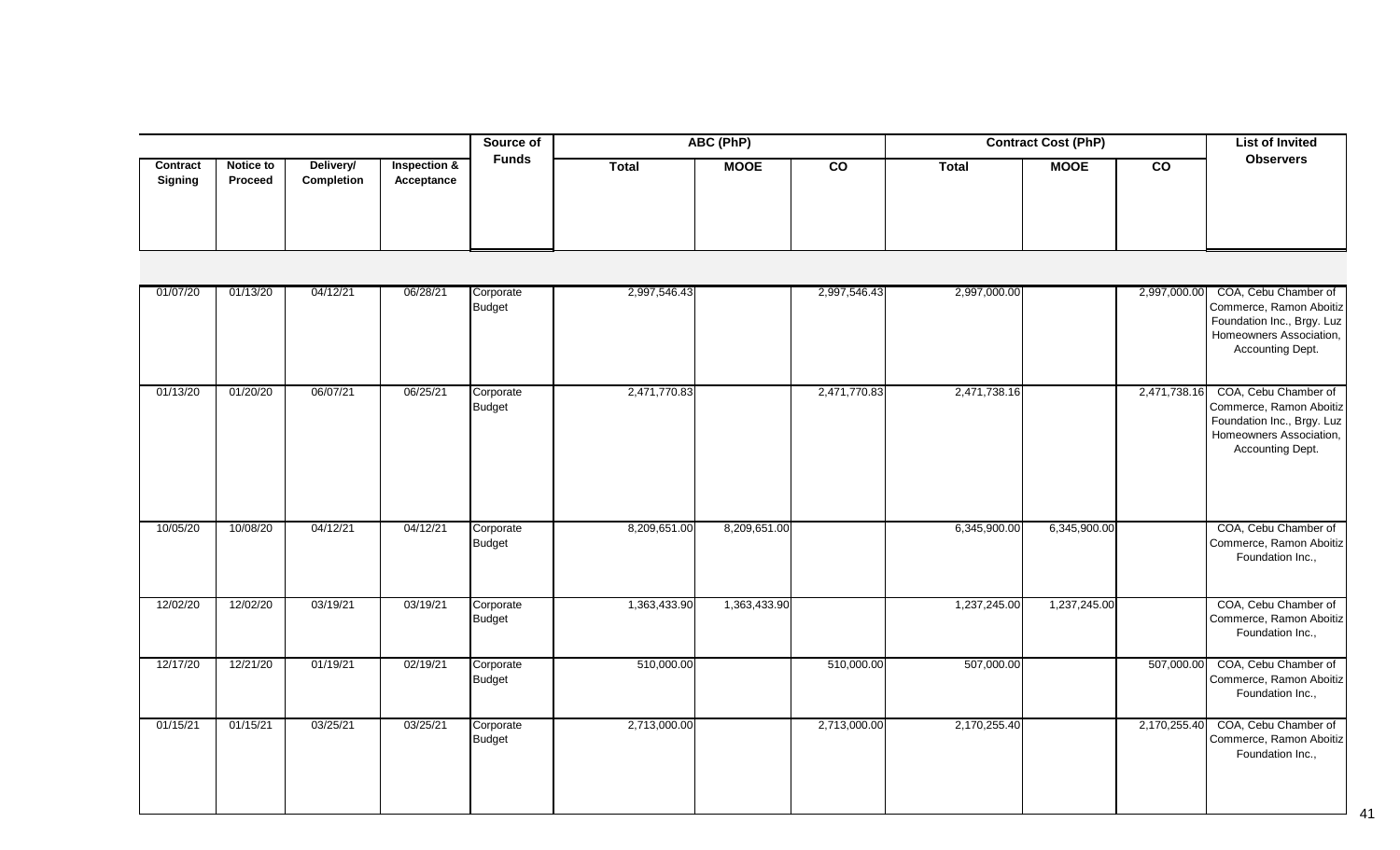|                     |                      |                         |                                       | Source of                  |              | ABC (PhP)    |                 |              | <b>Contract Cost (PhP)</b> |                 | <b>List of Invited</b>                                                  |
|---------------------|----------------------|-------------------------|---------------------------------------|----------------------------|--------------|--------------|-----------------|--------------|----------------------------|-----------------|-------------------------------------------------------------------------|
| Contract<br>Signing | Notice to<br>Proceed | Delivery/<br>Completion | <b>Inspection &amp;</b><br>Acceptance | <b>Funds</b>               | <b>Total</b> | <b>MOOE</b>  | $\overline{co}$ | <b>Total</b> | <b>MOOE</b>                | $\overline{co}$ | <b>Observers</b>                                                        |
| 01/19/21            | 01/21/21             | 03/19/21                | 03/30/21                              | Corporate<br><b>Budget</b> | 779,991.56   |              | 779,991.56      | 779,902.99   |                            | 779,902.99      | COA, Phil. Contractors<br>Association, Ramon<br>Aboitiz Foundation Inc. |
| 02/01/21            | 02/01/21             | 03/05/21                | 03/22/21                              | Corporate<br><b>Budget</b> | 340,000.00   |              | 340,000.00      | 340,000.00   |                            | 340,000.00      | COA, Cebu Chamber of<br>Commerce, Ramon Aboitiz<br>Foundation Inc.,     |
| 03/24/21            | 03/24/21             | 05/12/21                | 05/12/21                              | Corporate<br>Budget        | 763,690.00   | 763,690.00   |                 | 575,043.00   | 575,043.00                 |                 | COA, Cebu Chamber of<br>Commerce, Ramon Aboitiz<br>Foundation Inc.,     |
| 03/24/21            | 03/24/21             | 05/21/21                | 05/21/21                              | Corporate<br>Budget        | 1,421,285.00 | 1,421,285.00 |                 | 1,296,025.00 | 1,296,025.00               |                 | COA, Cebu Chamber of<br>Commerce, Ramon Aboitiz<br>Foundation Inc.,     |
| 05/03/21            | 05/03/21             | 05/25/21                | 05/25/21                              | Corporate<br><b>Budget</b> | 792,750.00   | 792,750.00   |                 | 432,000.00   | 432,000.00                 |                 | COA, Cebu Chamber of<br>Commerce, Ramon Aboitiz<br>Foundation Inc.,     |
| 04/23/21            | 04/23/21             | 05/25/21                | 05/25/21                              | Corporate<br>Budget        | 188,730.00   | 188,730.00   |                 | 187,948.00   | 187,948.00                 |                 | COA, Cebu Chamber of<br>Commerce, Ramon Aboitiz<br>Foundation Inc.,     |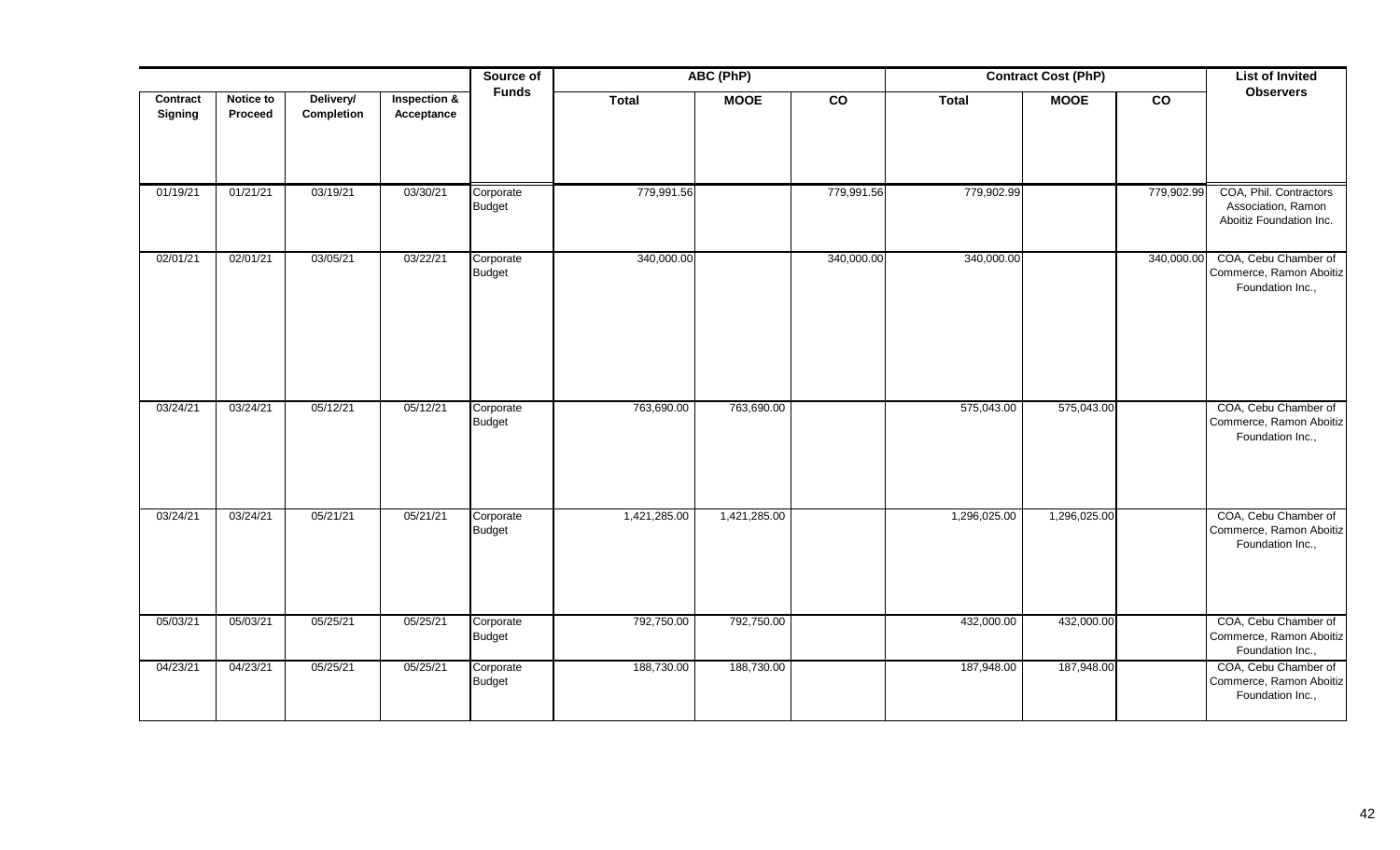|                            |                      |                         |                                       | Source of                  |              | ABC (PhP)    |               |              | <b>Contract Cost (PhP)</b> |    | <b>List of Invited</b>                                              |
|----------------------------|----------------------|-------------------------|---------------------------------------|----------------------------|--------------|--------------|---------------|--------------|----------------------------|----|---------------------------------------------------------------------|
| Contract<br><b>Signing</b> | Notice to<br>Proceed | Delivery/<br>Completion | <b>Inspection &amp;</b><br>Acceptance | <b>Funds</b>               | <b>Total</b> | <b>MOOE</b>  | $\mathsf{co}$ | <b>Total</b> | <b>MOOE</b>                | co | <b>Observers</b>                                                    |
| 05/07/21                   | 05/07/21             | 06/08/21                | 06/08/21                              | Corporate<br>Budget        | 1,390,414.00 | 1,390,414.00 |               | 1,188,041.00 | 1,188,041.00               |    | COA, Cebu Chamber of<br>Commerce, Ramon Aboitiz<br>Foundation Inc., |
| 01/11/21                   | 01/11/21             | 02/02/21                | 02/04/21                              | Corporate<br>Budget        | 75,869.00    | 75,869.00    |               | 63,236.92    | 63,236.92                  |    | N/A                                                                 |
| 01/26/21                   | 01/26/21             | 02/09/21                | 02/09/21                              | Corporate<br><b>Budget</b> | 46,300.00    | 46,300.00    |               | 26,422.60    | 26,422.60                  |    | N/A                                                                 |
| 01/26/21                   | 01/26/21             | 02/09/21                | 02/09/21                              | Corporate<br>Budget        | 11,579.00    | 11,579.00    |               | 9,394.38     | 9,394.38                   |    | N/A                                                                 |
| 01/26/21                   | 01/26/21             | 02/11/21                | 02/11/21                              | Corporate<br>Budget        | 963.00       | 963.00       |               | 824.20       | 824.20                     |    | N/A                                                                 |
| 02/19/21                   | 02/19/21             | 02/26/21                | 02/26/21                              | Corporate<br>Budget        | 40,000.00    | 40,000.00    |               | 37,025.00    | 37,025.00                  |    | N/A                                                                 |
| 02/19/21                   | 02/19/21             | 02/19/21                | 03/08/21                              | Corporate<br>Budget        | 38,250.00    | 38,250.00    |               | 32,300.00    | 32,300.00                  |    | N/A                                                                 |
| 02/19/21                   | 02/19/21             | 02/22/21                | 02/26/21                              | Corporate<br><b>Budget</b> | 15,900.00    | 15,900.00    |               | 13,420.00    | 13,420.00                  |    | N/A                                                                 |
| 02/22/21                   | 02/22/21             | 02/26/21                | 02/26/21                              | Corporate<br>Budget        | 12,000.00    | 12,000.00    |               | 6,250.25     | 6,250.25                   |    | N/A                                                                 |
| 02/11/21                   | 02/11/21             | 03/31/21                | 04/26/21                              | Corporate<br><b>Budget</b> | 54,641.00    | 54,641.00    |               | 52,505.00    | 52,505.00                  |    | N/A                                                                 |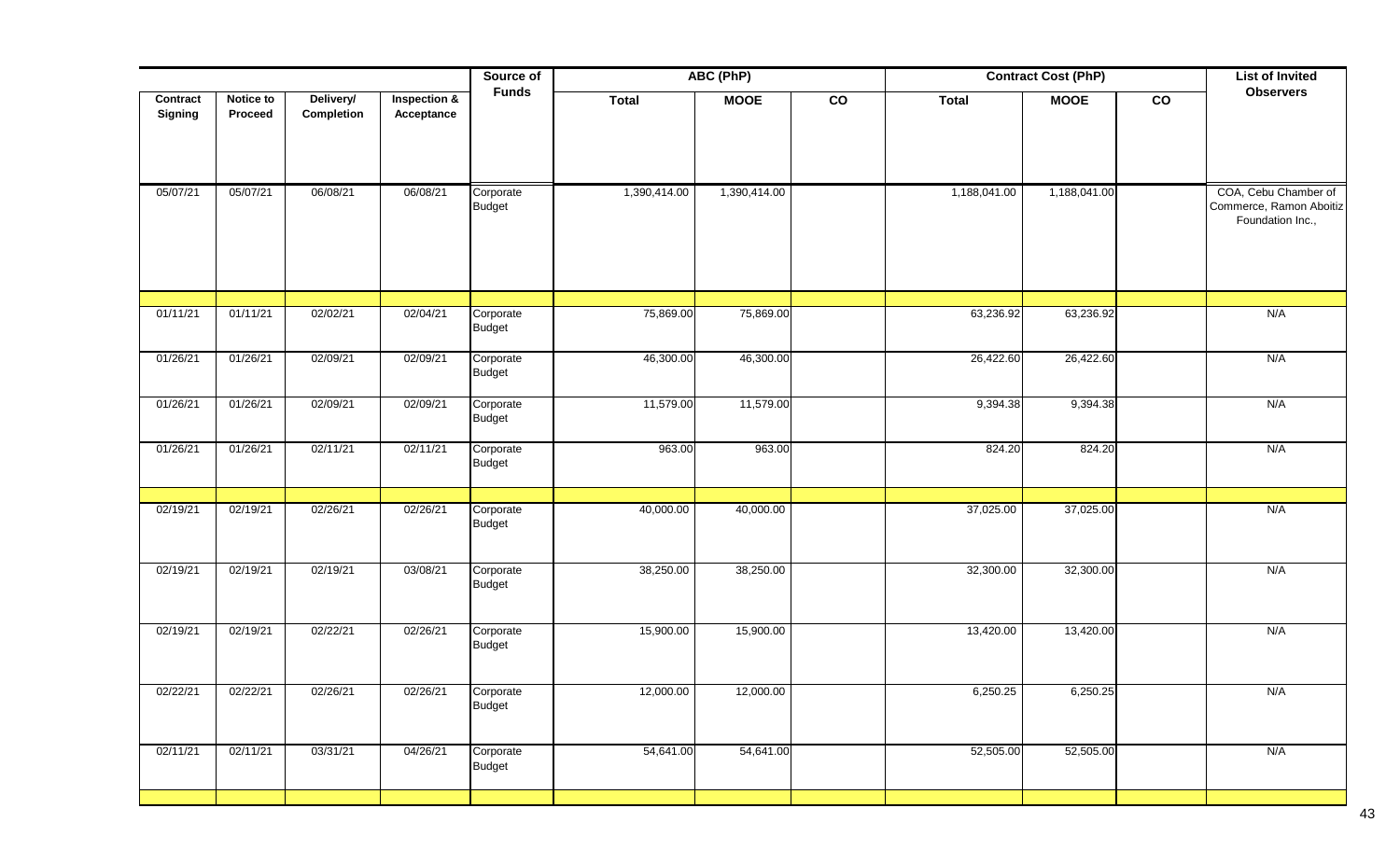|                            |                             |                         |                                       | Source of                  |              | ABC (PhP)   |               |              | <b>Contract Cost (PhP)</b> |    | <b>List of Invited</b> |
|----------------------------|-----------------------------|-------------------------|---------------------------------------|----------------------------|--------------|-------------|---------------|--------------|----------------------------|----|------------------------|
| Contract<br><b>Signing</b> | Notice to<br><b>Proceed</b> | Delivery/<br>Completion | <b>Inspection &amp;</b><br>Acceptance | <b>Funds</b>               | <b>Total</b> | <b>MOOE</b> | $\mathsf{co}$ | <b>Total</b> | <b>MOOE</b>                | co | <b>Observers</b>       |
|                            |                             |                         |                                       |                            |              |             |               |              |                            |    |                        |
|                            |                             |                         |                                       |                            |              |             |               |              |                            |    |                        |
| 02/18/21                   | 02/18/21                    | 03/08/21                | 03/08/21                              | Corporate<br><b>Budget</b> | 25,050.00    | 25,050.00   |               | 21,420.00    | 21,420.00                  |    | N/A                    |
| 02/26/21                   | 02/26/21                    | 03/31/21                | 05/05/21                              | Corporate<br>Budget        | 31,386.00    | 31,386.00   |               | 30,214.00    | 30,214.00                  |    | N/A                    |
| 02/26/21                   | 02/26/21                    | 03/02/21                | 03/02/21                              | Corporate<br><b>Budget</b> | 959.00       | 959.00      |               | 789.00       | 789.00                     |    | N/A                    |
| 02/26/21                   | 02/26/21                    | 03/12/21                | 04/26/21                              | Corporate<br><b>Budget</b> | 47,056.00    | 47,056.00   |               | 46,549.00    | 46,549.00                  |    | N/A                    |
| 02/26/21                   | 02/26/21                    | 03/12/21                | 04/26/21                              | Corporate<br><b>Budget</b> | 8,880.00     | 8,880.00    |               | 8,760.00     | 8,760.00                   |    | N/A                    |
| 02/19/21                   | 02/19/21                    | 03/03/21                | 03/03/21                              | Corporate<br><b>Budget</b> | 7,710.00     | 7,710.00    |               | 5,590.00     | 5,590.00                   |    | N/A                    |
| 02/26/21                   | 02/26/21                    | 03/03/21                | 03/04/21                              | Corporate<br><b>Budget</b> | 834.04       | 834.04      |               | 471.00       | 471.00                     |    | N/A                    |
| 02/26/21                   | 02/26/21                    | 03/03/21                | 03/04/21                              | Corporate<br>Budget        | 19,000.31    | 19,000.31   |               | 18,290.50    | 18,290.50                  |    | N/A                    |
| 02/26/21                   | 02/26/21                    | 03/03/21                | 03/04/21                              | Corporate<br><b>Budget</b> | 1,289.95     | 1,289.95    |               | 998.00       | 998.00                     |    | N/A                    |
| 05/17/21                   | 05/17/21                    | 05/25/21                | 07/01/21                              | Corporate<br><b>Budget</b> | 24,000.00    | 24,000.00   |               | 14,400.00    | 14,400.00                  |    | N/A                    |
| 01/08/21                   | 01/08/21                    | 01/08/21                | 01/08/21                              | Corporate<br><b>Budget</b> | 10,000.00    | 10,000.00   |               | 8,594.67     | 8,594.67                   |    | N/A                    |
| 02/18/21                   | 02/18/21                    | 02/18/21                | 02/18/21                              | Corporate<br>Budget        | 10,000.00    | 10,000.00   |               | 5,851.00     | 5,851.00                   |    | N/A                    |
| 01/20/21                   | 01/20/21                    | 01/20/21                | 01/20/21                              | Corporate<br><b>Budget</b> | 11,000.00    | 11,000.00   |               | 10,574.00    | 10,574.00                  |    | N/A                    |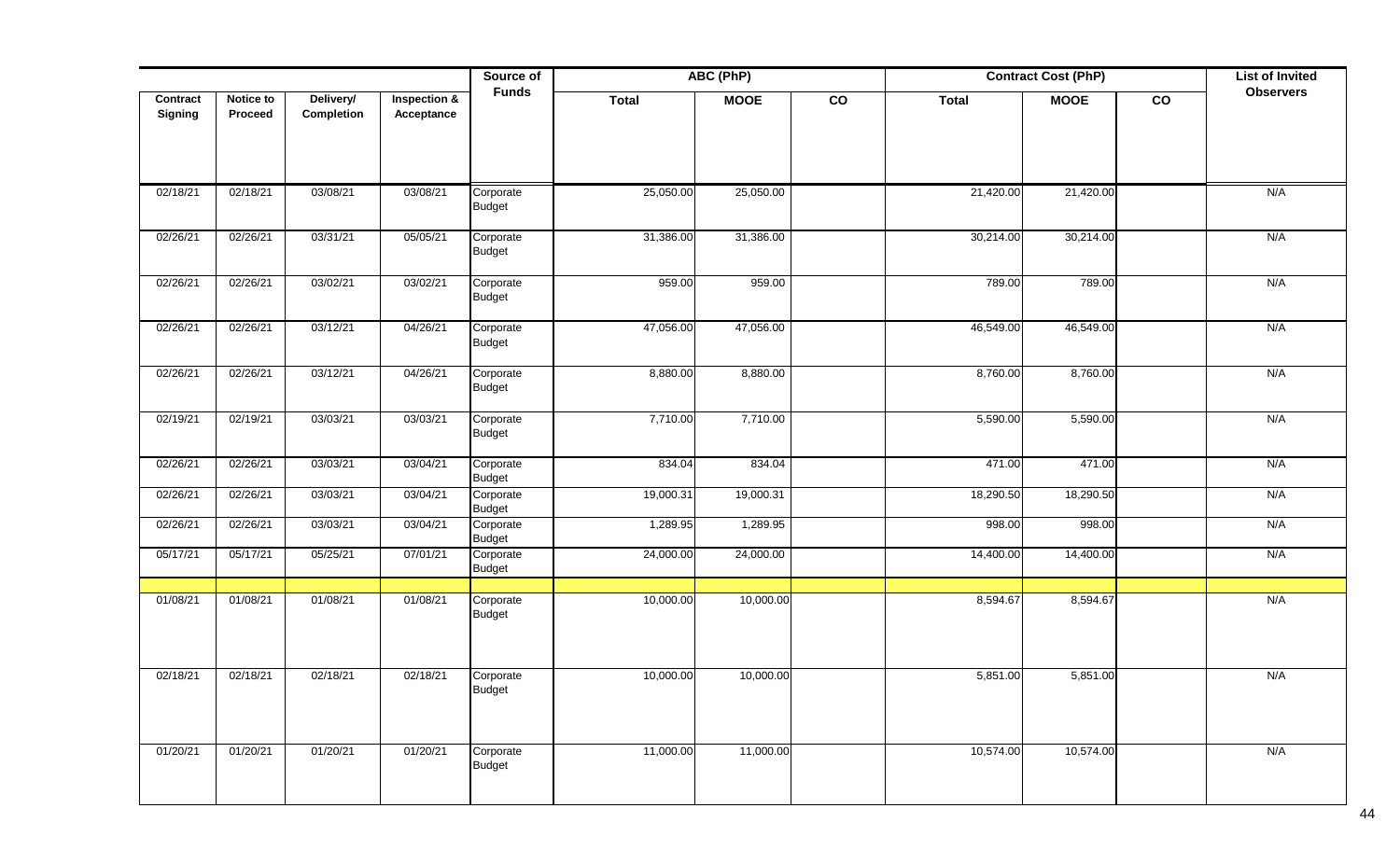|                     |                      |                         |                                       | Source of                  |              | ABC (PhP)   |                |              | <b>Contract Cost (PhP)</b> |                | <b>List of Invited</b> |
|---------------------|----------------------|-------------------------|---------------------------------------|----------------------------|--------------|-------------|----------------|--------------|----------------------------|----------------|------------------------|
| Contract<br>Signing | Notice to<br>Proceed | Delivery/<br>Completion | <b>Inspection &amp;</b><br>Acceptance | <b>Funds</b>               | <b>Total</b> | <b>MOOE</b> | $\overline{c}$ | <b>Total</b> | <b>MOOE</b>                | $\overline{c}$ | <b>Observers</b>       |
| 01/21/21            | 01/21/21             | 01/21/21                | 01/21/21                              | Corporate<br><b>Budget</b> | 12,000.00    | 12,000.00   |                | 9,904.66     | 9,904.66                   |                | N/A                    |
| 01/19/21            | 01/19/21             | 01/19/21                | 01/19/21                              | Corporate<br><b>Budget</b> | 12,000.00    | 12,000.00   |                | 8,877.41     | 8,877.41                   |                | N/A                    |
| 02/19/21            | 02/19/21             | 02/19/21                | 02/19/21                              | Corporate<br><b>Budget</b> | 12,000.00    | 12,000.00   |                | 8,790.79     | 8,790.79                   |                | N/A                    |
| 02/10/21            | 02/10/21             | 02/10/21                | 02/10/21                              | Corporate<br><b>Budget</b> | 14,590.00    | 14,590.00   |                | 14,590.00    | 14,590.00                  |                | N/A                    |
| 02/19/21            | 02/19/21             | 02/22/21                | 02/23/21                              | Corporate<br><b>Budget</b> | 137,100.00   | 137,100.00  |                | 137,100.00   | 137,100.00                 |                | N/A                    |
| 02/11/21            | 02/11/21             | 02/11/21                | 02/11/21                              | Corporate<br><b>Budget</b> | 15,000.00    | 15,000.00   |                | 12,959.00    | 12,959.00                  |                | N/A                    |
| 02/22/21            | 02/22/21             | 02/24/21                | 02/24/21                              | Corporate<br><b>Budget</b> | 18,000.00    | 18,000.00   |                | 17,638.17    | 17,638.17                  |                | N/A                    |
| 02/22/21            | 02/22/21             | 02/22/21                | 02/22/21                              | Corporate<br><b>Budget</b> | 14,050.56    | 14,050.56   |                | 14,050.56    | 14,050.56                  |                | N/A                    |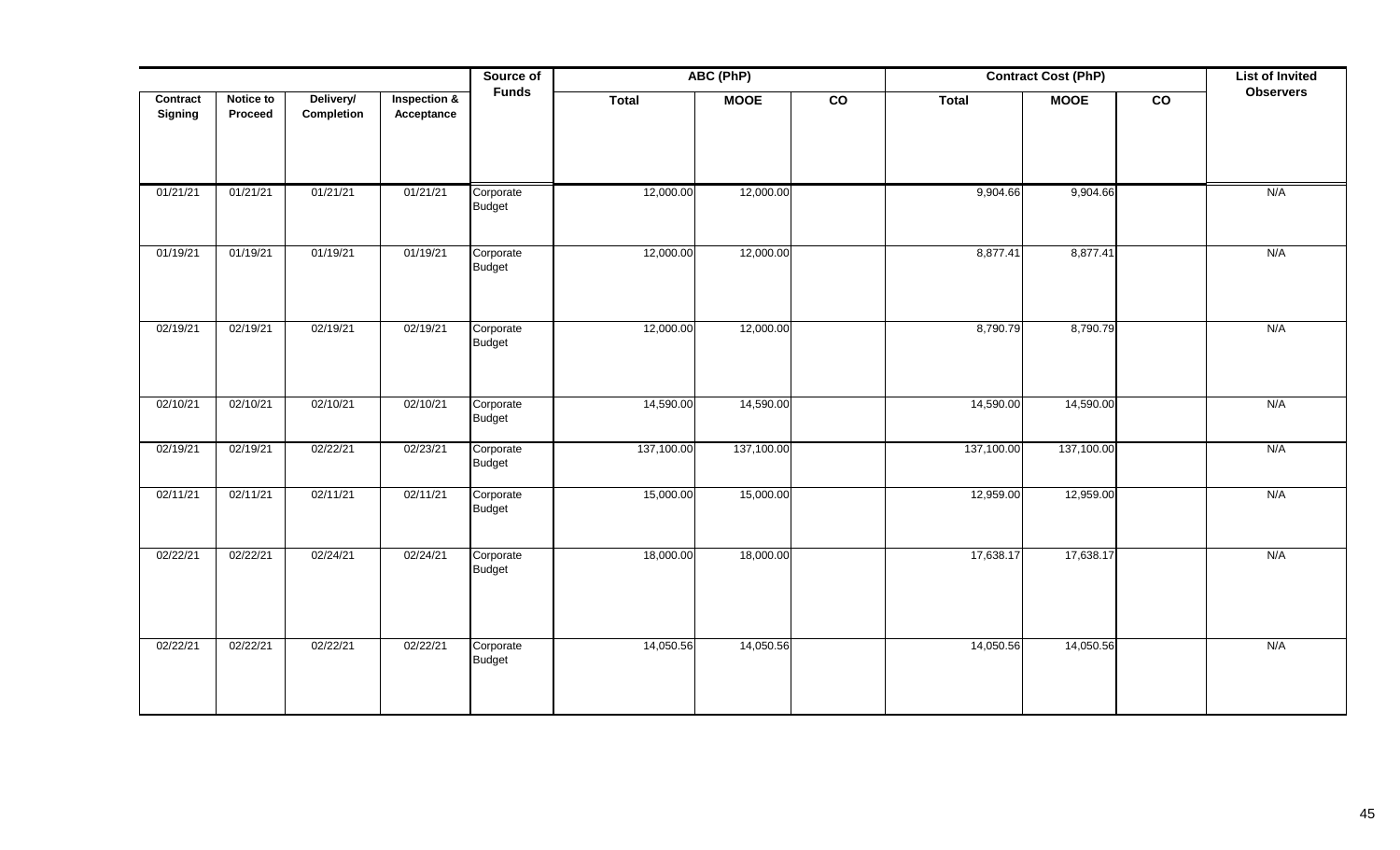|                            |                      |                         |                                       | Source of                  |              | ABC (PhP)   |               |              | <b>Contract Cost (PhP)</b> |               | <b>List of Invited</b> |
|----------------------------|----------------------|-------------------------|---------------------------------------|----------------------------|--------------|-------------|---------------|--------------|----------------------------|---------------|------------------------|
| <b>Contract</b><br>Signing | Notice to<br>Proceed | Delivery/<br>Completion | <b>Inspection &amp;</b><br>Acceptance | <b>Funds</b>               | <b>Total</b> | <b>MOOE</b> | $\mathsf{co}$ | <b>Total</b> | <b>MOOE</b>                | $\mathbf{co}$ | <b>Observers</b>       |
| 03/02/21                   | 03/02/21             | 03/02/21                | 03/02/21                              | Corporate<br>Budget        | 25,000.00    | 25,000.00   |               | 20,407.00    | 20,407.00                  |               | N/A                    |
| 03/04/21                   | 03/04/21             | 03/13/21                | 03/13/21                              | Corporate<br>Budget        | 17,088.56    | 17,088.56   |               | 17,088.56    | 17,088.56                  |               | N/A                    |
| 03/18/21                   | 03/18/21             | 03/18/21                | 03/18/21                              | Corporate<br><b>Budget</b> | 15,000.00    | 15,000.00   |               | 12,319.00    | 12,319.00                  |               | N/A                    |
| 03/25/21                   | 03/25/21             | 03/25/21                | 03/25/21                              | Corporate<br>Budget        | 10,000.00    | 10,000.00   |               | 9,455.84     | 9,455.84                   |               | N/A                    |
| 04/16/21                   | 04/16/21             | 04/21/21                | 04/21/21                              | Corporate<br>Budget        | 8,000.00     | 8,000.00    |               | 7,742.83     | 7,742.83                   |               | N/A                    |
| 04/19/21                   | 04/19/21             | 04/19/21                | 04/19/21                              | Corporate<br><b>Budget</b> | 15,000.00    | 15,000.00   |               | 4,835.40     | 4,835.40                   |               | N/A                    |
| 04/15/21                   | 04/15/21             | 04/15/21                | 04/15/21                              | Corporate<br><b>Budget</b> | 15,000.00    | 15,000.00   |               | 9,347.33     | 9,347.33                   |               | N/A                    |
| 04/26/21                   | 04/26/21             | 04/26/21                | 04/26/21                              | Corporate<br><b>Budget</b> | 12,000.00    | 12,000.00   |               | 9,573.41     | 9,573.41                   |               | N/A                    |

46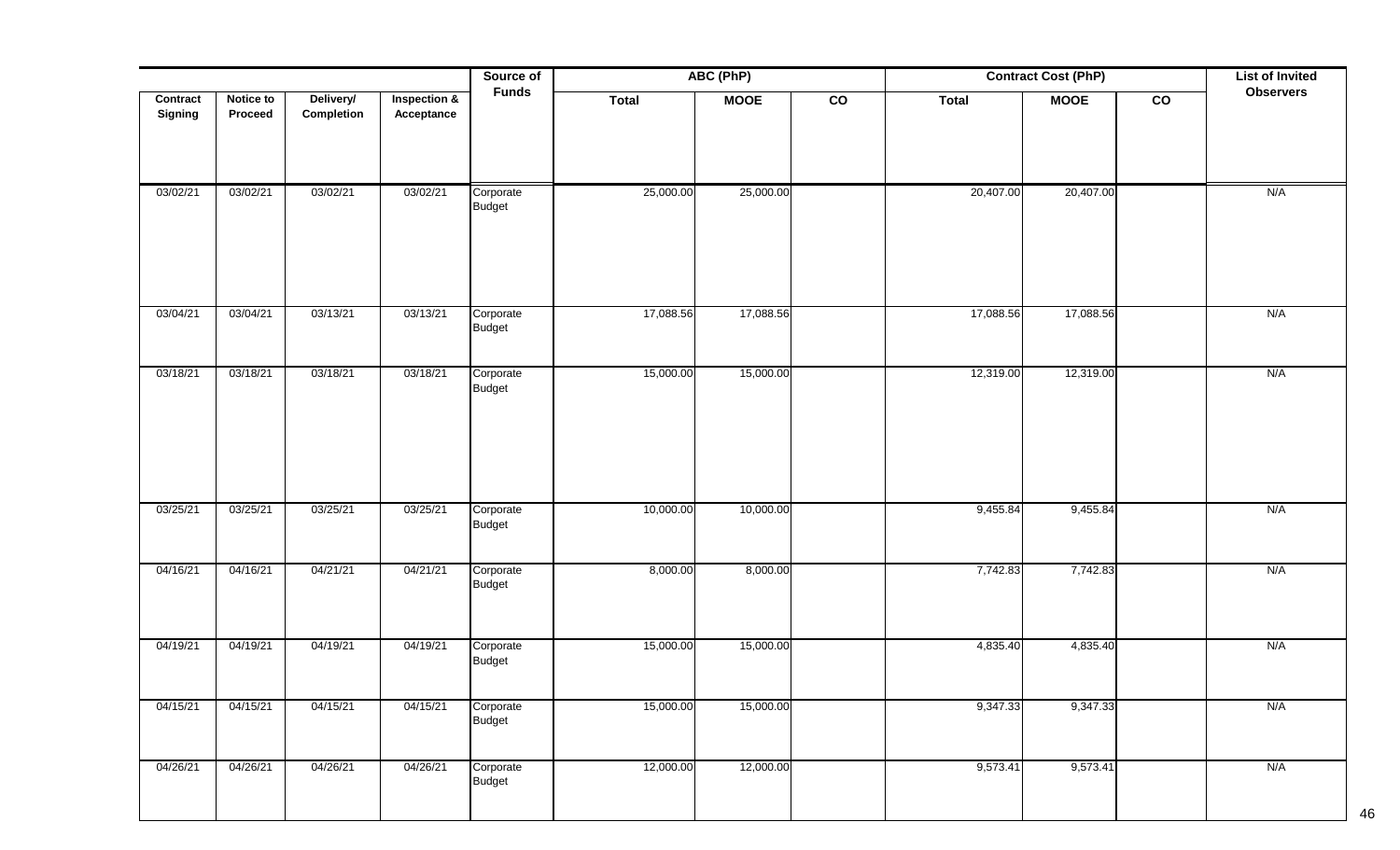|                     |                      |                         |                            | Source of                  |           | ABC (PhP)   |                 |              | <b>Contract Cost (PhP)</b> |                 | <b>List of Invited</b> |
|---------------------|----------------------|-------------------------|----------------------------|----------------------------|-----------|-------------|-----------------|--------------|----------------------------|-----------------|------------------------|
| Contract<br>Signing | Notice to<br>Proceed | Delivery/<br>Completion | Inspection &<br>Acceptance | <b>Funds</b>               | Total     | <b>MOOE</b> | $\overline{co}$ | <b>Total</b> | <b>MOOE</b>                | $\overline{co}$ | <b>Observers</b>       |
| 04/19/21            | 04/19/21             | 04/21/21                | 04/30/21                   | Corporate<br>Budget        | 40,000.00 | 40,000.00   |                 | 40,000.00    | 40,000.00                  |                 | N/A                    |
| 05/04/21            | 05/04/21             | 05/04/21                | 05/04/21                   | Corporate<br>Budget        | 15,000.00 | 15,000.00   |                 | 4,984.00     | 4,984.00                   |                 | N/A                    |
| 04/24/21            | 04/24/21             | 04/24/21                | 04/24/21                   | Corporate<br><b>Budget</b> | 10,000.00 | 10,000.00   |                 | 9,223.41     | 9,223.41                   |                 | N/A                    |
| 04/22/21            | 04/22/21             | 04/22/21                | 04/22/21                   | Corporate<br>Budget        | 8,000.00  | 8,000.00    |                 | 7,352.20     | 7,352.20                   |                 | N/A                    |
| 05/14/21            | 05/14/21             | 05/14/21                | 05/21/21                   | Corporate<br><b>Budget</b> | 15,120.00 | 15,120.00   |                 | 15,102.00    | 15,102.00                  |                 | N/A                    |
| 05/14/21            | 05/14/21             | 05/15/21                | 05/18/21                   | Corporate<br><b>Budget</b> | 14,099.31 | 14,099.31   |                 | 14,099.31    | 14,099.31                  |                 | N/A                    |
| 05/26/21            | 05/26/21             | 05/26/21                | 05/26/21                   | Corporate<br>Budget        | 20,000.00 | 20,000.00   |                 | 8,683.00     | 8,683.00                   |                 | N/A                    |
| 05/31/21            | 05/31/21             | 05/31/21                | 06/01/21                   | Corporate<br><b>Budget</b> | 30,000.00 | 30,000.00   |                 | 25,696.00    | 25,696.00                  |                 | N/A                    |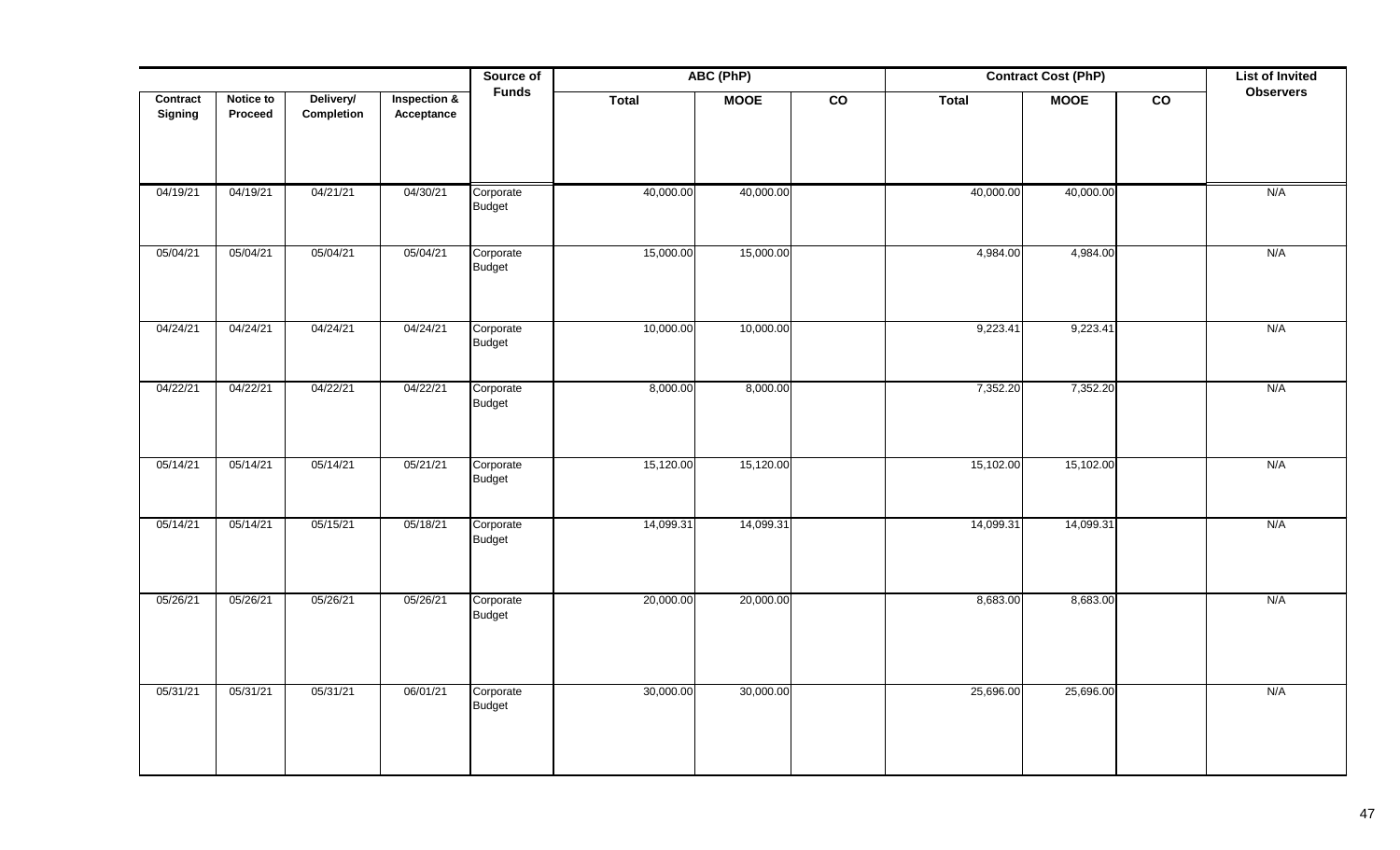|                     |                      |                         |                            | Source of                  | ABC (PhP)<br><b>Contract Cost (PhP)</b><br>Total |             |                 |            |             |                 | <b>List of Invited</b> |
|---------------------|----------------------|-------------------------|----------------------------|----------------------------|--------------------------------------------------|-------------|-----------------|------------|-------------|-----------------|------------------------|
| Contract<br>Signing | Notice to<br>Proceed | Delivery/<br>Completion | Inspection &<br>Acceptance | <b>Funds</b>               | Total                                            | <b>MOOE</b> | $\overline{co}$ |            | <b>MOOE</b> | $\overline{co}$ | <b>Observers</b>       |
| 05/28/21            | 05/28/21             | 06/23/21                | 06/23/21                   | Corporate<br><b>Budget</b> | 35,662.68                                        | 35,662.68   |                 | 35,662.68  | 35,662.68   |                 | N/A                    |
| 06/07/21            | 06/07/21             | 06/07/21                | 06/07/21                   | Corporate<br><b>Budget</b> | 15,000.00                                        | 15,000.00   |                 | 9,955.90   | 9,955.90    |                 | N/A                    |
| 06/04/21            | 06/04/21             | 06/04/21                | 06/04/21                   | Corporate<br>Budget        | 15,000.00                                        | 15,000.00   |                 | 5,792.00   | 5,792.00    |                 | N/A                    |
| 06/17/21            | 06/17/21             | 06/17/21                | 06/17/21                   | Corporate<br>Budget        | 20,000.00                                        | 20,000.00   |                 | 15,207.00  | 15,207.00   |                 | N/A                    |
| 06/24/21            | 06/24/21             | July to Dec. 2021       | per billing                | Corporate<br>Budget        | 52,800.00                                        | 52,800.00   |                 | 52,800.00  | 52,800.00   |                 | N/A                    |
| 06/09/21            | 06/09/21             | 06/10/21                | 06/14/21                   | Corporate<br><b>Budget</b> | 15,000.00                                        | 15,000.00   |                 | 14,106.81  | 14,106.81   |                 | N/A                    |
| 06/18/21            | 06/18/21             | 06/23/21                | 06/23/21                   | Corporate<br>Budget        | 8,500.00                                         | 8,500.00    |                 | 7,847.00   | 7,847.00    |                 | N/A                    |
| 06/18/21            | 06/18/21             | 06/22/21                | 06/22/21                   | Corporate<br>Budget        | 227,000.00                                       | 227,000.00  |                 | 227,000.00 | 227,000.00  |                 | N/A                    |
| 06/25/21            | 06/25/21             | 06/25/21                | 06/25/21                   | Corporate<br><b>Budget</b> | 12,000.00                                        | 12,000.00   |                 | 7,113.01   | 7,113.01    |                 | N/A                    |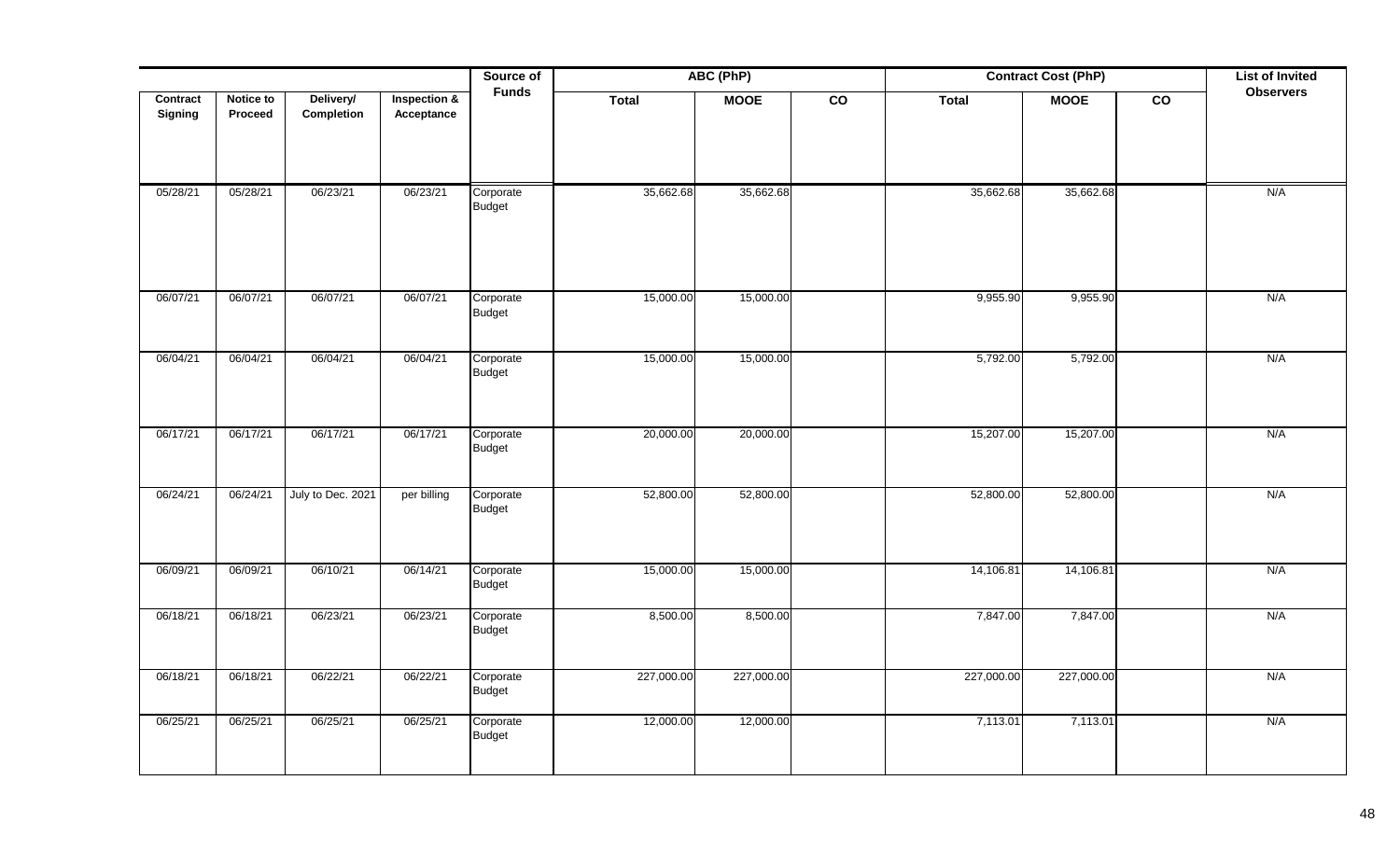|                            |                             |                         |                                       | Source of                  |              | ABC (PhP)   |            | <b>Contract Cost (PhP)</b> |             | <b>List of Invited</b> |                  |
|----------------------------|-----------------------------|-------------------------|---------------------------------------|----------------------------|--------------|-------------|------------|----------------------------|-------------|------------------------|------------------|
| Contract<br><b>Signing</b> | <b>Notice to</b><br>Proceed | Delivery/<br>Completion | <b>Inspection &amp;</b><br>Acceptance | <b>Funds</b>               | <b>Total</b> | <b>MOOE</b> | co         | <b>Total</b>               | <b>MOOE</b> | $\mathbf{co}$          | <b>Observers</b> |
| 06/30/21                   | 06/30/21                    | 06/30/21                | 06/30/21                              | Corporate<br><b>Budget</b> | 15,000.00    | 15,000.00   |            | 14,455.44                  | 14,455.44   |                        | N/A              |
| 01/08/20                   | 01/08/20                    | 04/13/21                | 04/14/21                              | Corporate<br><b>Budget</b> | 155,000.00   |             | 155,000.00 | 154,760.00                 |             | 154,760.00             | N/A              |
| 03/03/20                   | 03/03/20                    | 04/11/21                | 04/29/21                              | Corporate<br><b>Budget</b> | 210,210.00   | 210,210.00  |            | 200,000.00                 | 200,000.00  |                        | N/A              |
| 11/24/20                   | 11/24/20                    | 05/17/21                | 05/27/21                              | Corporate<br><b>Budget</b> | 52,000.00    | 52,000.00   |            | 52,000.00                  | 52,000.00   |                        | N/A              |
| 01/05/21                   | 01/05/21                    | 03/05/21                | 04/26/21                              | Corporate<br><b>Budget</b> | 95,000.00    | 95,000.00   |            | 95,000.00                  | 95,000.00   |                        | N/A              |
| 01/26/21                   | 01/26/21                    | 02/02/21                | 02/03/21                              | Corporate<br><b>Budget</b> | 366,200.00   | 366,200.00  |            | 366,200.00                 | 366,200.00  |                        | N/A              |
| 02/09/21                   | 02/09/21                    | Y2021                   | per billing                           | Corporate<br><b>Budget</b> | 500,000.00   | 500,000.00  |            | 350,000.00                 | 350,000.00  |                        | N/A              |
| 02/22/21                   | 02/22/21                    | 03/30/21                | 05/06/21                              | Corporate<br><b>Budget</b> | 169,320.00   | 169,320.00  |            | 169,320.00                 | 169,320.00  |                        | N/A              |
| 02/16/21                   | 02/16/21                    | 03/22/21                | 04/26/21                              | Corporate<br><b>Budget</b> | 258,400.00   |             | 258,400.00 | 239,000.00                 |             | 239,000.00             | N/A              |
| 02/19/21                   | 02/19/21                    | 04/08/21                | 04/23/21                              | Corporate<br>Budget        | 180,000.00   |             | 180,000.00 | 152,880.00                 |             | 152,880.00             | N/A              |
| 02/26/21                   | 02/26/21                    | 03/22/21                | 03/22/21                              | Corporate<br><b>Budget</b> | 284,380.00   |             | 284,380.00 | 284,380.00                 |             | 284,380.00             | N/A              |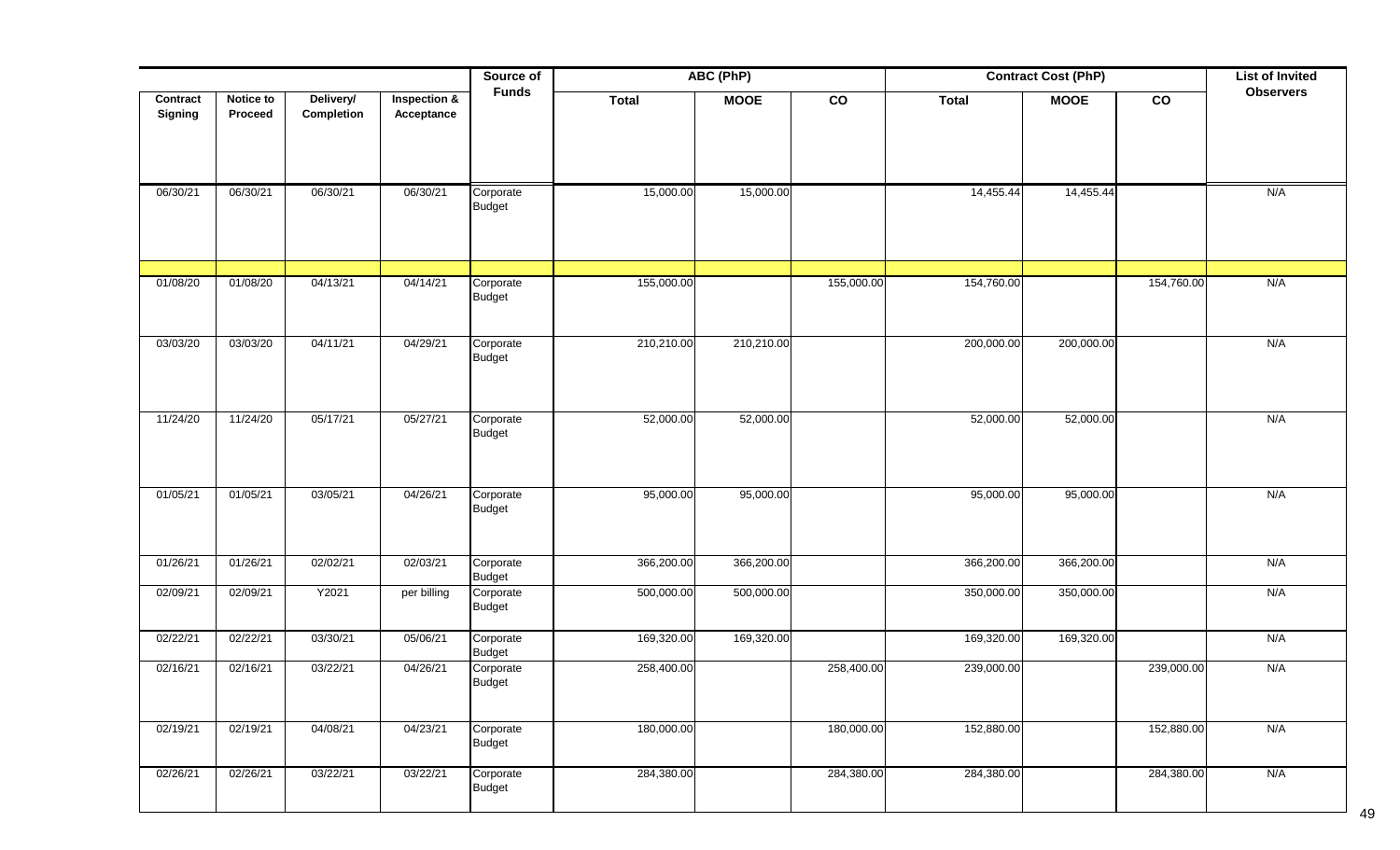|          |                  |            |              | Source of                  |            | ABC (PhP)   |                 | <b>Contract Cost (PhP)</b> |             | <b>List of Invited</b> |                  |
|----------|------------------|------------|--------------|----------------------------|------------|-------------|-----------------|----------------------------|-------------|------------------------|------------------|
| Contract | <b>Notice to</b> | Delivery/  | Inspection & | <b>Funds</b>               | Total      | <b>MOOE</b> | $\overline{co}$ | <b>Total</b>               | <b>MOOE</b> | $\overline{co}$        | <b>Observers</b> |
| Signing  | Proceed          | Completion | Acceptance   |                            |            |             |                 |                            |             |                        |                  |
|          |                  |            |              |                            |            |             |                 |                            |             |                        |                  |
|          |                  |            |              |                            |            |             |                 |                            |             |                        |                  |
| 02/26/21 | 02/26/21         | Y2021      | per billing  | Corporate<br>Budget        | 75,000.00  | 75,000.00   |                 | 75,000.00                  | 75,000.00   |                        | N/A              |
| 02/26/21 | 02/26/21         | 03/03/21   | 03/04/21     | Corporate<br>Budget        | 28,000.00  | 28,000.00   |                 | 12,600.00                  | 12,600.00   |                        | N/A              |
| 02/26/21 | 02/26/21         | 03/26/21   | 03/30/21     | Corporate<br>Budget        | 121,000.00 | 121,000.00  |                 | 103,700.00                 | 103,700.00  |                        | N/A              |
| 02/26/21 | 02/26/21         | 02/26/21   | 03/02/21     | Corporate<br>Budget        | 23,500.00  | 23,500.00   |                 | 7,100.00                   | 7,100.00    |                        | N/A              |
| 02/26/21 | 02/26/21         | 03/02/21   | 03/02/21     | Corporate<br><b>Budget</b> | 36,000.00  | 36,000.00   |                 | 28,000.00                  | 28,000.00   |                        | N/A              |
| 02/26/21 | 02/26/21         | 03/01/21   | 03/02/21     | Corporate<br>Budget        | 40,450.00  | 40,450.00   |                 | 26,145.00                  | 26,145.00   |                        | N/A              |
| 02/26/21 | 02/26/21         | 03/02/21   | 03/02/21     | Corporate<br><b>Budget</b> | 14,000.00  | 14,000.00   |                 | 9,500.00                   | 9,500.00    |                        | N/A              |
| 02/26/21 | 02/26/21         | 02/26/21   | 03/02/21     | Corporate<br>Budget        | 5,000.00   | 5,000.00    |                 | 2,800.00                   | 2,800.00    |                        | N/A              |
| 02/23/21 | 02/23/21         | 02/23/21   | 03/03/21     | Corporate<br><b>Budget</b> | 59,400.00  | 59,400.00   |                 | 59,400.00                  | 59,400.00   |                        | N/A              |
| 03/23/21 | 03/23/21         | 05/18/21   | 05/19/21     | Corporate<br><b>Budget</b> | 174,000.00 | 174,000.00  |                 | 160,080.00                 | 160,080.00  |                        | N/A              |
| 03/17/21 | 03/17/21         | 05/03/21   | 05/04/21     | Corporate<br><b>Budget</b> | 134,000.00 | 134,000.00  |                 | 129,900.00                 | 129,900.00  |                        | N/A              |
| 03/25/21 | 03/25/21         | 04/06/21   | 05/03/21     | Corporate<br><b>Budget</b> | 70,000.00  |             | 70,000.00       | 64,490.00                  |             | 64,490.00              | N/A              |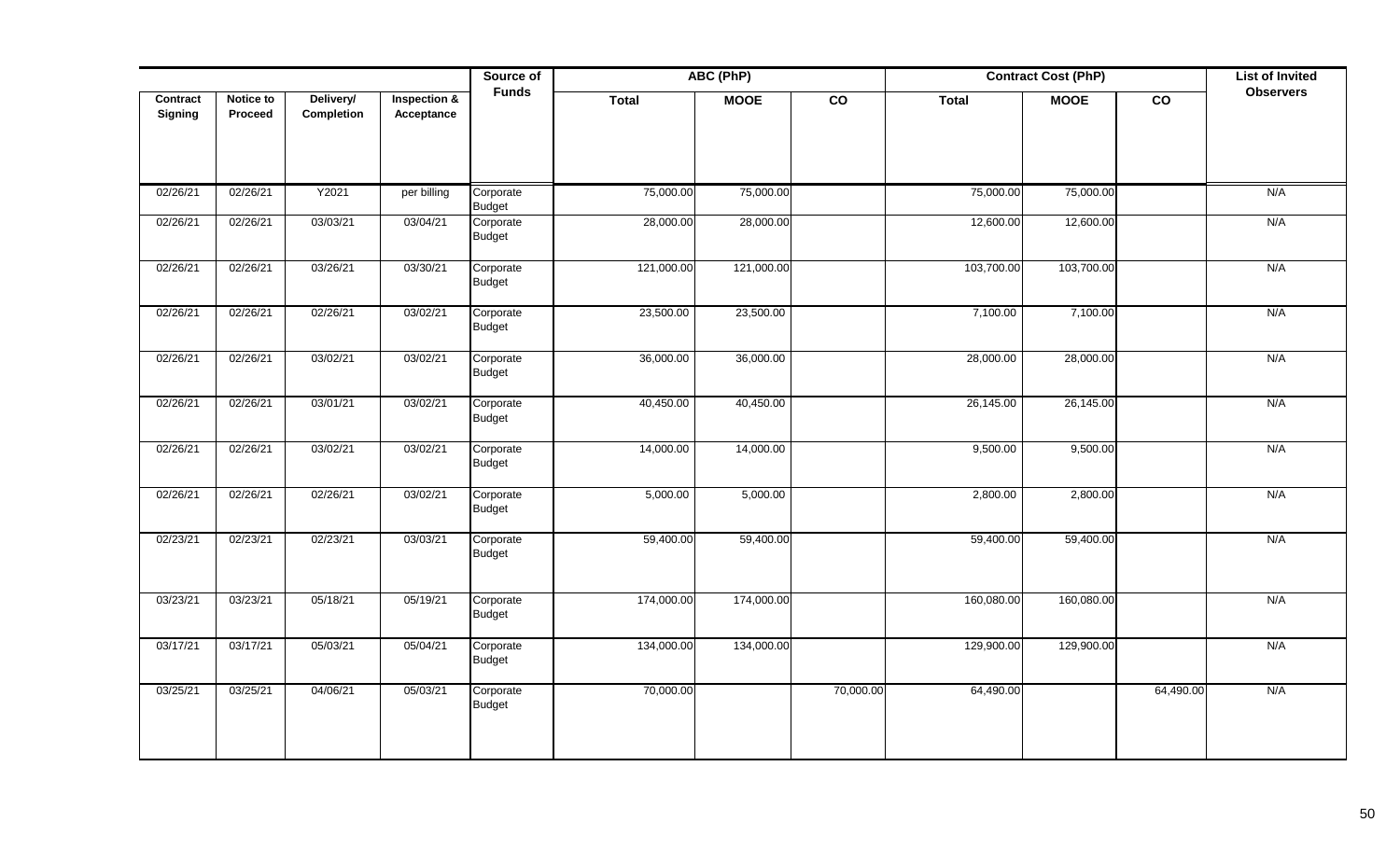|          |           |            |                         | Source of                  |              | ABC (PhP)   |                | <b>Contract Cost (PhP)</b> |             | <b>List of Invited</b> |                  |
|----------|-----------|------------|-------------------------|----------------------------|--------------|-------------|----------------|----------------------------|-------------|------------------------|------------------|
| Contract | Notice to | Delivery/  | <b>Inspection &amp;</b> | <b>Funds</b>               | <b>Total</b> | <b>MOOE</b> | $\overline{c}$ | <b>Total</b>               | <b>MOOE</b> | co                     | <b>Observers</b> |
| Signing  | Proceed   | Completion | Acceptance              |                            |              |             |                |                            |             |                        |                  |
|          |           |            |                         |                            |              |             |                |                            |             |                        |                  |
|          |           |            |                         |                            |              |             |                |                            |             |                        |                  |
| 04/13/21 | 04/13/21  | 05/10/21   | 06/25/21                | Corporate                  | 391,387.50   |             | 391,387.50     | 365,888.00                 |             | 365,888.00             | N/A              |
|          |           |            |                         | <b>Budget</b>              |              |             |                |                            |             |                        |                  |
|          |           |            |                         |                            |              |             |                |                            |             |                        |                  |
| 03/25/21 | 03/25/21  | 03/25/21   | 04/05/21                | Corporate                  | 170,000.00   |             | 170,000.00     | 83,900.00                  |             | 83,900.00              | N/A              |
|          |           |            |                         | <b>Budget</b>              |              |             |                |                            |             |                        |                  |
| 04/08/21 | 04/08/21  | 04/20/21   | 04/22/21                | Corporate                  | 65,200.00    | 65,200.00   |                | 16,455.00                  | 16,455.00   |                        | N/A              |
|          |           |            |                         | Budget                     |              |             |                |                            |             |                        |                  |
| 04/19/21 | 04/19/21  | 05/11/21   | 05/12/21                | Corporate                  | 51,000.00    | 51,000.00   |                | 49,980.00                  | 49,980.00   |                        | N/A              |
|          |           |            |                         | <b>Budget</b>              |              |             |                |                            |             |                        |                  |
|          |           |            |                         |                            |              |             |                |                            |             |                        |                  |
| 04/27/21 | 04/27/21  | 05/11/21   | 05/11/21                | Corporate                  | 53,736.00    | 53,736.00   |                | 20,703.85                  | 20,703.85   |                        | N/A              |
|          |           |            |                         | <b>Budget</b>              |              |             |                |                            |             |                        |                  |
| 04/27/21 | 04/27/21  | 04/29/21   | 05/03/21                | Corporate                  | 25,896.00    | 25,896.00   |                | 19,781.75                  | 19,781.75   |                        | N/A              |
|          |           |            |                         | <b>Budget</b>              |              |             |                |                            |             |                        |                  |
| 05/25/21 | 05/25/21  | 05/26/21   | 05/27/21                | Corporate<br><b>Budget</b> | 167,500.00   | 167,500.00  |                | 161,475.00                 | 161,475.00  |                        | N/A              |
|          |           |            |                         |                            |              |             |                |                            |             |                        |                  |
| 05/25/21 | 05/25/21  | 05/26/21   | 05/26/21                | Corporate<br><b>Budget</b> | 31,500.00    | 31,500.00   |                | 19,806.00                  | 19,806.00   |                        | N/A              |
|          |           |            |                         |                            |              |             |                |                            |             |                        |                  |
| 05/25/21 | 05/25/21  | 05/26/21   | 05/25/21                | Corporate<br><b>Budget</b> | 11,400.00    | 11,400.00   |                | 7,819.50                   | 7,819.50    |                        | N/A              |
|          |           |            |                         |                            |              |             |                |                            |             |                        |                  |
| 05/25/21 | 05/25/21  | 05/27/21   | 05/27/21                | Corporate<br><b>Budget</b> | 36,000.00    | 36,000.00   |                | 31,300.00                  | 31,300.00   |                        | N/A              |
|          |           |            |                         |                            |              |             |                |                            |             |                        |                  |
| 05/25/21 | 05/25/21  | 06/09/21   | 06/10/21                | Corporate<br><b>Budget</b> | 25,000.00    |             | 25,000.00      | 21,999.00                  |             | 21,999.00              | N/A              |
| 05/26/21 | 05/26/21  | 05/26/21   | 05/26/21                | Corporate                  | 27,560.00    |             | 27,560.00      | 24,000.00                  |             | 24,000.00              | N/A              |
| 05/25/21 | 05/25/21  | 06/01/21   | 06/01/21                | Budget<br>Corporate        | 85,600.00    | 85,600.00   |                | 41,870.00                  | 41,870.00   |                        | N/A              |
|          |           |            |                         | <b>Budget</b>              |              |             |                |                            |             |                        |                  |
| 05/26/21 | 05/26/21  | 05/27/21   | 05/27/21                | Corporate<br><b>Budget</b> | 36,000.00    | 36,000.00   |                | 15,990.00                  | 15,990.00   |                        | N/A              |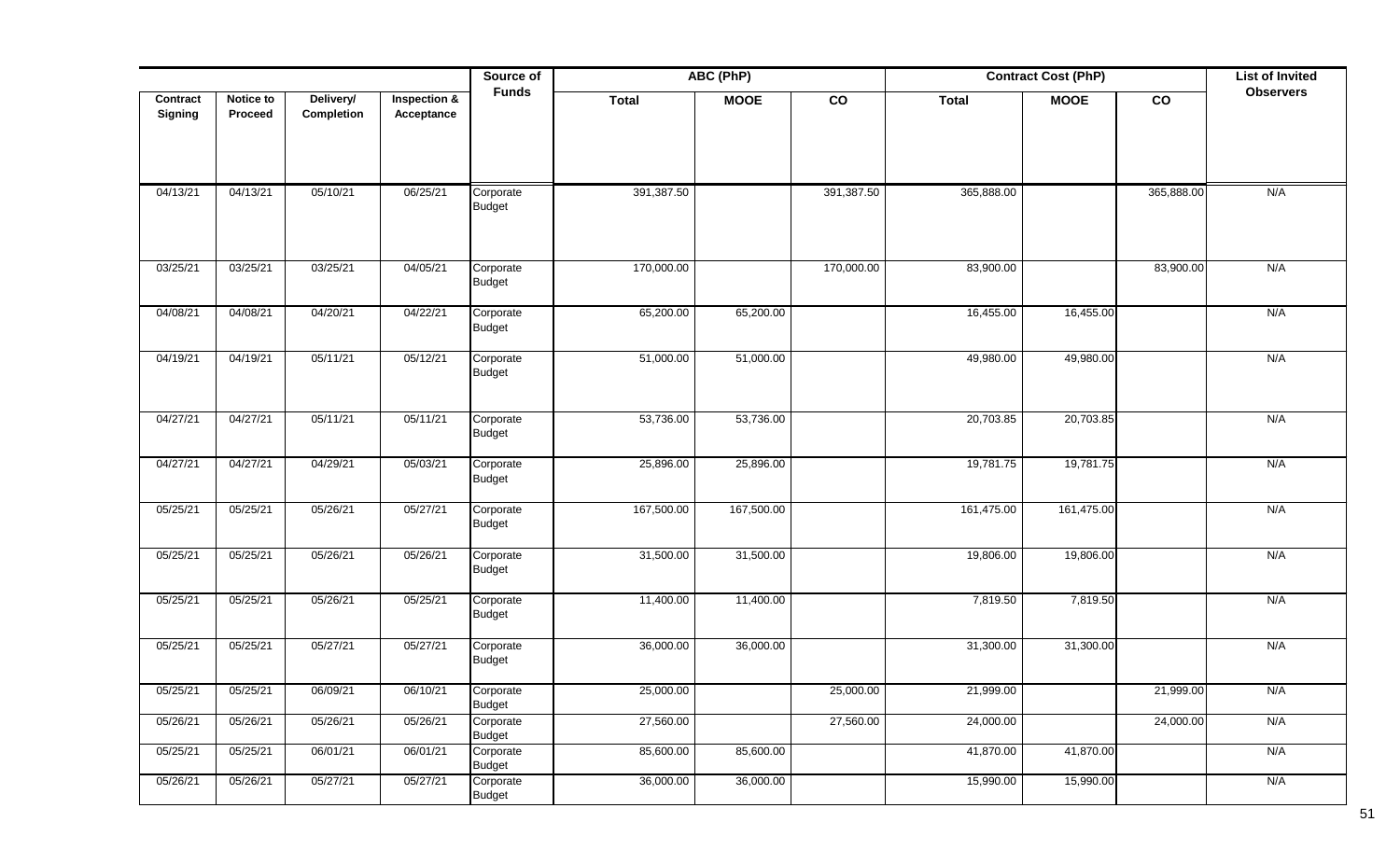|                     |                      |                                     |                                            | Source of                  | ABC (PhP)<br><b>Contract Cost (PhP)</b><br><b>Funds</b><br>Total<br>$\overline{co}$<br>$\overline{co}$<br><b>MOOE</b><br><b>Total</b><br><b>MOOE</b> |           |            |           |           | <b>List of Invited</b> |                  |
|---------------------|----------------------|-------------------------------------|--------------------------------------------|----------------------------|------------------------------------------------------------------------------------------------------------------------------------------------------|-----------|------------|-----------|-----------|------------------------|------------------|
| Contract<br>Signing | Notice to<br>Proceed | Delivery/<br><b>Completion</b>      | Inspection &<br>Acceptance                 |                            |                                                                                                                                                      |           |            |           |           |                        | <b>Observers</b> |
| 05/26/21            | 05/26/21             | 06/07/21                            | 06/07/21                                   | Corporate<br><b>Budget</b> | 15,855.00                                                                                                                                            | 15,855.00 |            | 7,985.00  | 7,985.00  |                        | N/A              |
| 05/25/21            | 05/25/21             | 06/02/21                            | 06/02/21                                   | Corporate<br><b>Budget</b> | 120,000.00                                                                                                                                           |           | 120,000.00 | 41,996.00 |           | 41,996.00              | N/A              |
| 06/04/21            | 06/04/21             | 06/11/21                            | 06/14/21                                   | Corporate<br><b>Budget</b> | 60,000.00                                                                                                                                            |           | 60,000.00  | 19,183.00 |           | 19,183.00              | N/A              |
| 06/11/21            | 06/11/21             | up to June 2022                     | per monthly<br>billing                     | Corporate<br><b>Budget</b> | 84,000.00                                                                                                                                            | 84,000.00 |            | 72,000.00 | 72,000.00 |                        | N/A              |
| 06/07/21            | 06/07/21             | 06/07/21                            | 06/08/21                                   | Corporate<br><b>Budget</b> | 60,000.00                                                                                                                                            |           | 60,000.00  | 20,998.00 |           | 20,998.00              | N/A              |
| 06/15/21            | 06/15/21             | 06/29/21                            | 07/01/21                                   | Corporate<br><b>Budget</b> | 80,000.00                                                                                                                                            |           | 80,000.00  | 57,200.00 |           | 57,200.00              | N/A              |
| 10/22/20            | 10/22/20             | 03/29/21                            | 04/16/21                                   | Corporate<br><b>Budget</b> | 19,770.00                                                                                                                                            | 19,770.00 |            | 19,770.00 | 19,770.00 |                        | N/A              |
| 01/24/21            | 01/24/21             | for 1 year; per<br>semester billing | for 1 year; per<br>semester billing Budget | Corporate                  | 42,700.00                                                                                                                                            | 42,700.00 |            | 36,600.00 | 36,600.00 |                        | N/A              |
| 01/20/21            | 01/20/21             | 01/20/21                            | 01/21/21                                   | Corporate<br><b>Budget</b> | 14,700.00                                                                                                                                            | 14,700.00 |            | 13,500.00 | 13,500.00 |                        | N/A              |
| 01/14/21            | 01/14/21             | 01/15/21                            | 01/19/21                                   | Corporate<br><b>Budget</b> | 4,000.00                                                                                                                                             | 4,000.00  |            | 4,000.00  | 4,000.00  |                        | N/A              |
| 01/14/21            | 01/14/21             | 01/15/21                            | 01/19/21                                   | Corporate<br><b>Budget</b> | 960.00                                                                                                                                               | 960.00    |            | 768.00    | 768.00    |                        | N/A              |
| 01/18/21            | 01/18/21             | 01/22/21                            | 03/29/21                                   | Corporate<br><b>Budget</b> | 14,080.64                                                                                                                                            | 14,080.64 |            | 14,080.64 | 14,080.64 |                        | N/A              |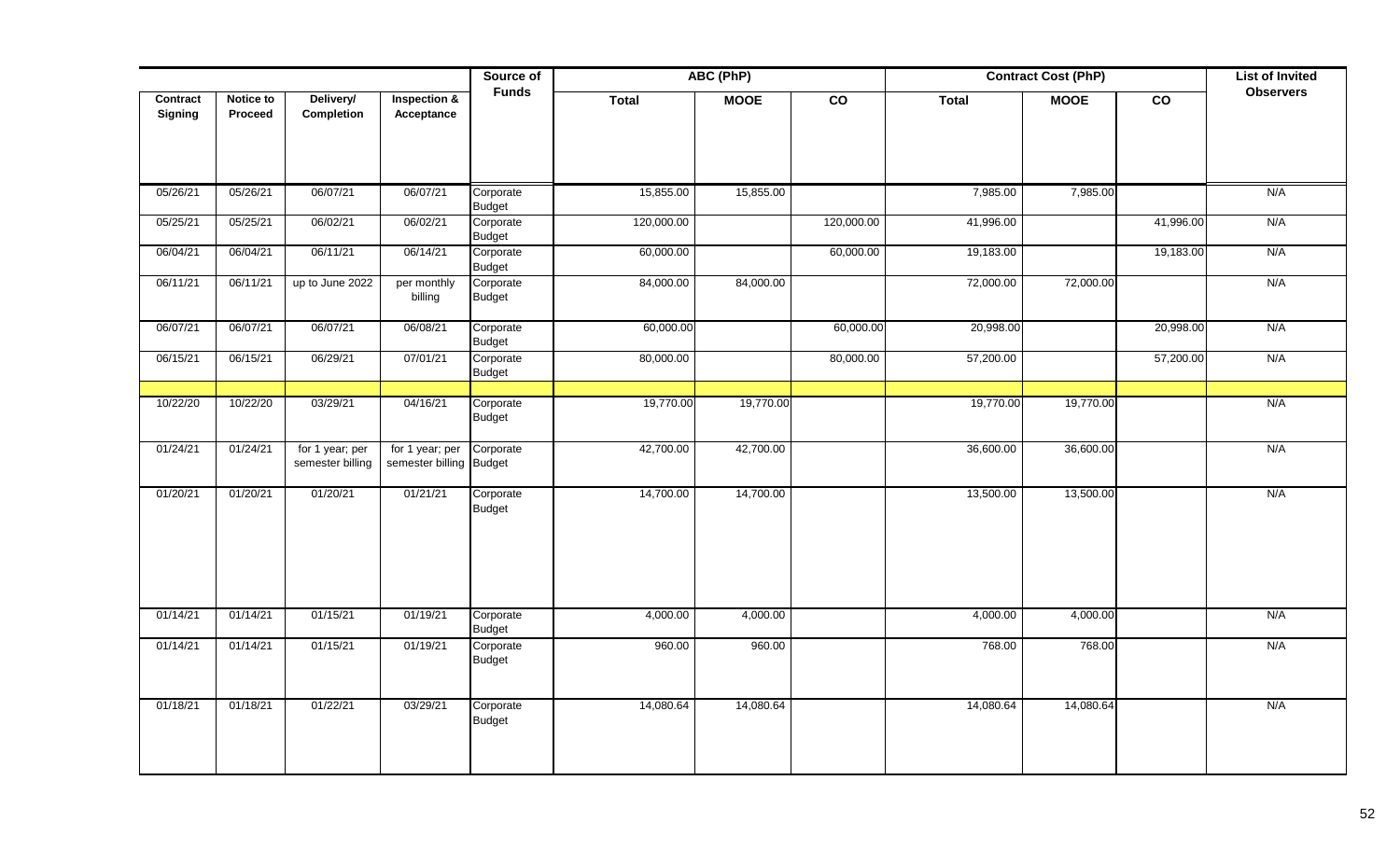|                     |                      |                         |                                       | Source of                  | <b>ABC (PhP)</b><br><b>Contract Cost (PhP)</b><br><b>Funds</b> |             |               |              |             | <b>List of Invited</b> |                  |
|---------------------|----------------------|-------------------------|---------------------------------------|----------------------------|----------------------------------------------------------------|-------------|---------------|--------------|-------------|------------------------|------------------|
| Contract<br>Signing | Notice to<br>Proceed | Delivery/<br>Completion | <b>Inspection &amp;</b><br>Acceptance |                            | <b>Total</b>                                                   | <b>MOOE</b> | $\mathsf{co}$ | <b>Total</b> | <b>MOOE</b> | $\mathbf{co}$          | <b>Observers</b> |
| 01/20/21            | 01/20/21             | 01/29/21                | 01/29/21                              | Corporate                  | 4,000.00                                                       | 4,000.00    |               | 4,000.00     | 4,000.00    |                        | N/A              |
|                     |                      |                         |                                       | <b>Budget</b>              |                                                                |             |               |              |             |                        |                  |
| 02/04/21            | 02/04/21             | 02/05/21                | 02/05/21                              | Corporate<br>Budget        | 37,500.00                                                      | 37,500.00   |               | 36,670.00    | 36,670.00   |                        | N/A              |
| 02/09/21            | 02/09/21             | 02/09/21                | 02/09/21                              | Corporate<br>Budget        | 21,000.00                                                      | 21,000.00   |               | 20,750.00    | 20,750.00   |                        | N/A              |
| 01/18/21            | 01/18/21             | 01/19/21                | 01/21/21                              | Corporate<br><b>Budget</b> | 7,200.00                                                       | 7,200.00    |               | 7,200.00     | 7,200.00    |                        | N/A              |
| 02/10/21            | 02/10/21             | 03/31/21                | 03/31/21                              | Corporate<br><b>Budget</b> | 3,300.00                                                       | 3,300.00    |               | 3,290.00     | 3,290.00    |                        | N/A              |
| 02/09/21            | 02/09/21             | 02/09/21                | 02/11/21                              | Corporate<br>Budget        | 7,500.00                                                       | 7,500.00    |               | 7,500.00     | 7,500.00    |                        | N/A              |
| 02/03/21            | 02/03/21             | 02/03/21                | 02/18/21                              | Corporate<br>Budget        | 3,800.00                                                       | 3,800.00    |               | 3,740.00     | 3,740.00    |                        | N/A              |
| 02/18/21            | 02/18/21             | 02/26/21                | 03/17/21                              | Corporate<br><b>Budget</b> | 6,720.00                                                       | 6,720.00    |               | 6,720.00     | 6,720.00    |                        | N/A              |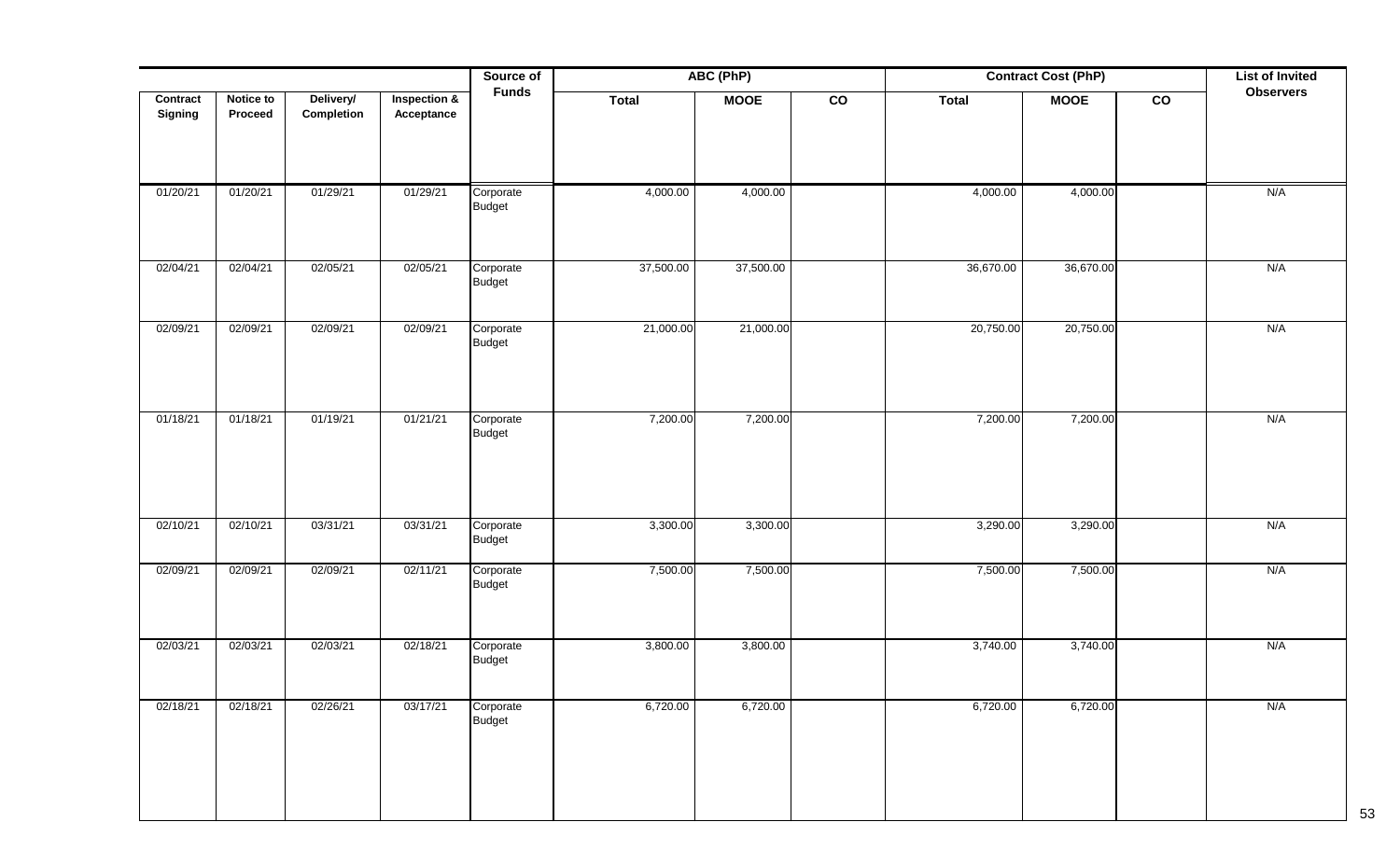|                     |                      |                         |                            | Source of                  | ABC (PhP)<br><b>Contract Cost (PhP)</b><br>$\overline{co}$<br>$\overline{co}$<br><b>Total</b><br><b>MOOE</b><br><b>Total</b><br><b>MOOE</b> |           |           |           |          |           | <b>List of Invited</b> |
|---------------------|----------------------|-------------------------|----------------------------|----------------------------|---------------------------------------------------------------------------------------------------------------------------------------------|-----------|-----------|-----------|----------|-----------|------------------------|
| Contract<br>Signing | Notice to<br>Proceed | Delivery/<br>Completion | Inspection &<br>Acceptance | <b>Funds</b>               |                                                                                                                                             |           |           |           |          |           | <b>Observers</b>       |
| 02/15/21            | 02/15/21             | 03/10/21                | 03/17/21                   | Corporate<br><b>Budget</b> | 9,000.00                                                                                                                                    | 9,000.00  |           | 9,000.00  | 9,000.00 |           | N/A                    |
| 02/17/21            | 02/17/21             | 02/17/21                | 02/17/21                   | Corporate<br><b>Budget</b> | 20,000.00                                                                                                                                   | 20,000.00 |           | 6,500.00  | 6,500.00 |           | N/A                    |
| 02/22/21            | 02/22/21             | 03/01/21                | 03/01/21                   | Corporate<br><b>Budget</b> | 45,000.00                                                                                                                                   |           | 45,000.00 | 43,700.00 |          | 43,700.00 | N/A                    |
| 02/26/21            | 02/26/21             | 03/11/21                | 03/15/21                   | Corporate<br><b>Budget</b> | 18,500.00                                                                                                                                   | 18,500.00 |           | 9,600.00  | 9,600.00 |           | N/A                    |
| 03/29/21            | 03/29/21             | 03/29/21                | 03/29/21                   | Corporate<br><b>Budget</b> | 4,000.00                                                                                                                                    | 4,000.00  |           | 2,800.00  | 2,800.00 |           | N/A                    |
| 02/23/21            | 02/23/21             | 02/23/21                | 02/23/21                   | Corporate<br><b>Budget</b> | 15,500.00                                                                                                                                   | 15,500.00 |           | 6,480.00  | 6,480.00 |           | N/A                    |
| 03/05/21            | 03/05/21             | 03/05/21                | 03/05/21                   | Corporate<br><b>Budget</b> | 4,500.00                                                                                                                                    | 4,500.00  |           | 1,300.00  | 1,300.00 |           | N/A                    |
| 02/26/21            | 02/26/21             | 03/09/21                | 03/15/21                   | Corporate<br><b>Budget</b> | 9,500.00                                                                                                                                    | 9,500.00  |           | 5,412.50  | 5,412.50 |           | N/A                    |
| 02/26/21            | 02/26/21             | 03/01/21                | 03/04/21                   | Corporate<br><b>Budget</b> | 3,000.00                                                                                                                                    | 3,000.00  |           | 2,550.00  | 2,550.00 |           | N/A                    |
| 02/23/21            | 02/23/21             | 02/24/21                | 02/24/21                   | Corporate<br><b>Budget</b> | 10,920.00                                                                                                                                   | 10,920.00 |           | 9,612.00  | 9,612.00 |           | N/A                    |
| 02/26/21            | 02/26/21             | 03/01/21                | 03/02/21                   | Corporate<br><b>Budget</b> | 6,000.00                                                                                                                                    | 6,000.00  |           | 6,000.00  | 6,000.00 |           | N/A                    |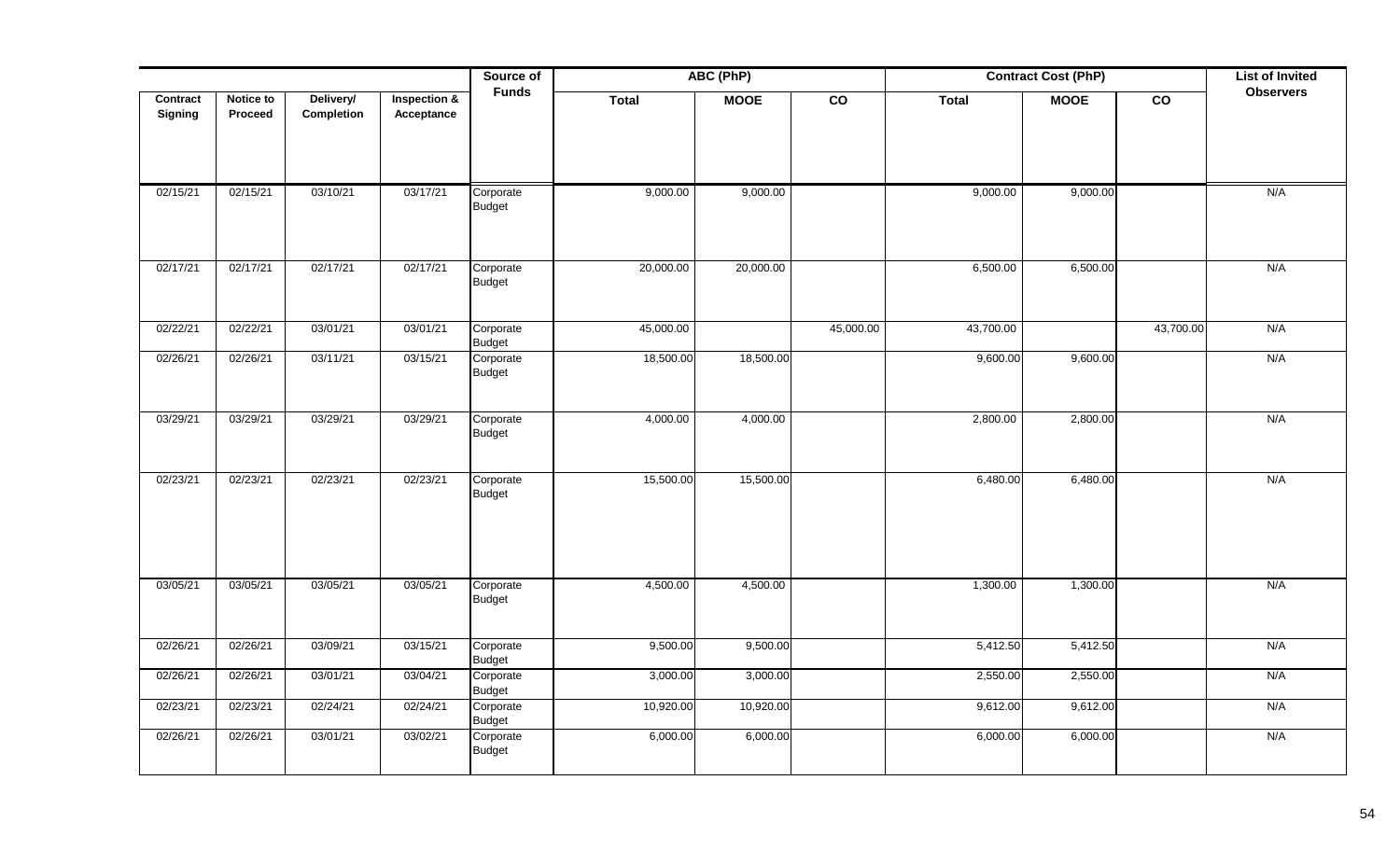|                     |                      |                         |                                       | Source of                  | ABC (PhP)    |             |             |              | <b>Contract Cost (PhP)</b> |               | <b>List of Invited</b> |
|---------------------|----------------------|-------------------------|---------------------------------------|----------------------------|--------------|-------------|-------------|--------------|----------------------------|---------------|------------------------|
| Contract<br>Signing | Notice to<br>Proceed | Delivery/<br>Completion | <b>Inspection &amp;</b><br>Acceptance | <b>Funds</b>               | <b>Total</b> | <b>MOOE</b> | $_{\rm CO}$ | <b>Total</b> | <b>MOOE</b>                | $\mathbf{co}$ | <b>Observers</b>       |
| 02/15/21            | 02/15/21             | 02/15/21                | 02/15/21                              | Corporate<br><b>Budget</b> | 25,000.00    | 25,000.00   |             | 17,724.06    | 17,724.06                  |               | N/A                    |
| 03/12/21            | 03/12/21             | 03/15/21                | 03/15/21                              | Corporate<br><b>Budget</b> | 7,600.00     | 7,600.00    |             | 7,600.00     | 7,600.00                   |               | N/A                    |
| 03/04/21            | 03/04/21             | 03/04/21                | 03/11/21                              | Corporate<br><b>Budget</b> | 2,500.00     | 2,500.00    |             | 2,200.00     | 2,200.00                   |               | N/A                    |
| 03/08/21            | 03/08/21             | 03/17/21                | 03/17/21                              | Corporate<br><b>Budget</b> | 40,000.00    | 40,000.00   |             | 37,940.00    | 37,940.00                  |               | N/A                    |
| 02/23/21            | 02/23/21             | 02/23/21                | 02/23/21                              | Corporate<br><b>Budget</b> | 2,700.00     | 2,700.00    |             | 2,664.00     | 2,664.00                   |               | N/A                    |
| 02/23/21            | 02/23/21             | 02/23/21                | 02/23/21                              | Corporate<br><b>Budget</b> | 2,850.00     | 2,850.00    |             | 2,850.00     | 2,850.00                   |               | N/A                    |
| 02/23/21            | 02/23/21             | 02/23/21                | 02/23/21                              | Corporate<br><b>Budget</b> | 600.00       | 600.00      |             | 596.00       | 596.00                     |               | N/A                    |
| 02/23/21            | 02/23/21             | 02/23/21                | 03/03/21                              | Corporate<br><b>Budget</b> | 5,250.00     | 5,250.00    |             | 5,250.00     | 5,250.00                   |               | N/A                    |
| 02/23/21            | 02/23/21             | 02/23/21                | 02/23/21                              | Corporate<br><b>Budget</b> | 4,950.00     | 4,950.00    |             | 4,686.00     | 4,686.00                   |               | N/A                    |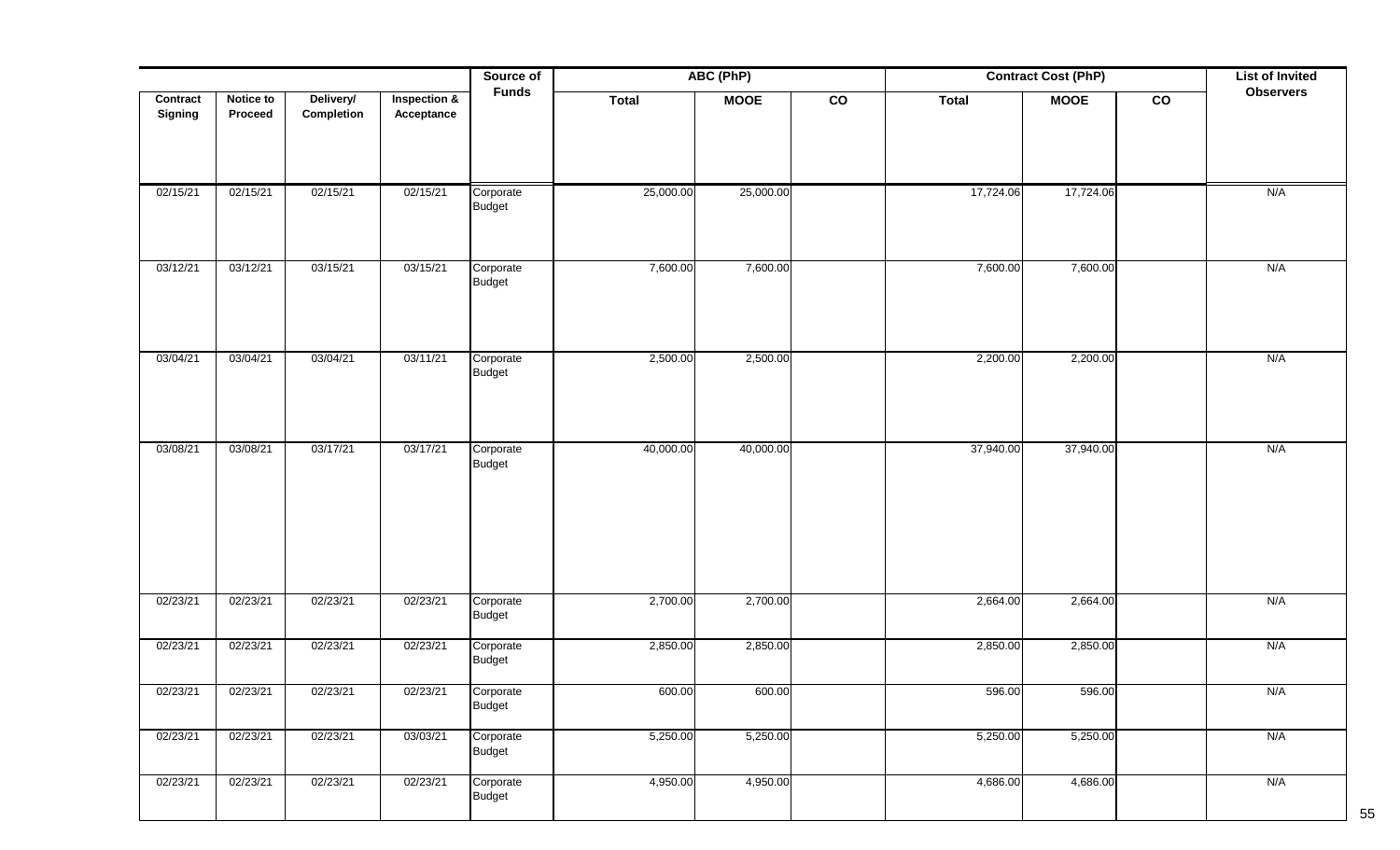| <b>Notice to</b><br>Delivery/ |          |            |                                       | ABC (PhP)<br>Source of<br><b>Funds</b> |              |             |               | <b>Contract Cost (PhP)</b> |             |                 |                  |
|-------------------------------|----------|------------|---------------------------------------|----------------------------------------|--------------|-------------|---------------|----------------------------|-------------|-----------------|------------------|
| Contract<br>Signing           | Proceed  | Completion | <b>Inspection &amp;</b><br>Acceptance |                                        | <b>Total</b> | <b>MOOE</b> | $\mathsf{co}$ | <b>Total</b>               | <b>MOOE</b> | $\mathsf{co}\,$ | <b>Observers</b> |
| 02/23/21                      | 02/23/21 | 02/23/21   | 03/08/21                              | Corporate<br><b>Budget</b>             | 3,300.00     | 3,300.00    |               | 3,278.00                   | 3,278.00    |                 | N/A              |
| 02/23/21                      | 02/23/21 | 02/23/21   | 03/05/21                              | Corporate<br>Budget                    | 3,600.00     | 3,600.00    |               | 3,600.00                   | 3,600.00    |                 | N/A              |
| 02/23/21                      | 02/23/21 | 02/24/21   | 02/24/21                              | Corporate<br><b>Budget</b>             | 2,700.00     | 2,700.00    |               | 2,700.00                   | 2,700.00    |                 | N/A              |
| 02/23/21                      | 02/23/21 | 02/23/21   | 02/24/21                              | Corporate<br><b>Budget</b>             | 3,000.00     | 3,000.00    |               | 3,000.00                   | 3,000.00    |                 | N/A              |
| 02/23/21                      | 02/23/21 | 02/23/21   | 02/23/21                              | Corporate<br><b>Budget</b>             | 3,900.00     | 3,900.00    |               | 3,900.00                   | 3,900.00    |                 | N/A              |
| 02/23/21                      | 02/23/21 | 02/23/21   | 02/23/21                              | Corporate<br><b>Budget</b>             | 4,650.00     | 4,650.00    |               | 4,650.00                   | 4,650.00    |                 | N/A              |
| 02/23/21                      | 02/23/21 | 02/24/21   | 03/02/21                              | Corporate<br>Budget                    | 3,300.00     | 3,300.00    |               | 3,300.00                   | 3,300.00    |                 | N/A              |
| 03/29/21                      | 03/29/21 | 04/12/21   | 04/12/21                              | Corporate<br><b>Budget</b>             | 18,500.00    | 18,500.00   |               | 18,160.00                  | 18,160.00   |                 | N/A              |
| 03/29/21                      | 03/29/21 | 04/07/21   | 04/26/21                              | Corporate<br><b>Budget</b>             | 10,000.00    | 10,000.00   |               | 9,998.00                   | 9,998.00    |                 | N/A              |
| 03/29/21                      | 03/29/21 | 04/12/21   | 04/12/21                              | Corporate<br><b>Budget</b>             | 22,763.00    | 22,763.00   |               | 22,310.00                  | 22,310.00   |                 | N/A              |
| 03/18/21                      | 03/18/21 | 04/13/21   | 04/20/21                              | Corporate<br><b>Budget</b>             | 25,000.00    |             | 25,000.00     | 24,480.00                  |             | 24,480.00       | N/A              |
| 03/19/21                      | 03/19/21 | 03/19/21   | 03/19/21                              | Corporate<br><b>Budget</b>             | 8,500.00     | 8,500.00    |               | 7,500.00                   | 7,500.00    |                 | N/A              |
| 03/11/21                      | 03/11/21 | 03/12/21   | 03/12/21                              | Corporate<br>Budget                    | 24,800.00    | 24,800.00   |               | 20,000.00                  | 20,000.00   |                 | N/A              |
| 03/31/21                      | 03/31/21 | 03/29/21   | 03/29/21                              | Corporate<br><b>Budget</b>             | 20,000.00    |             | 20,000.00     | 20,000.00                  |             | 20,000.00       | N/A              |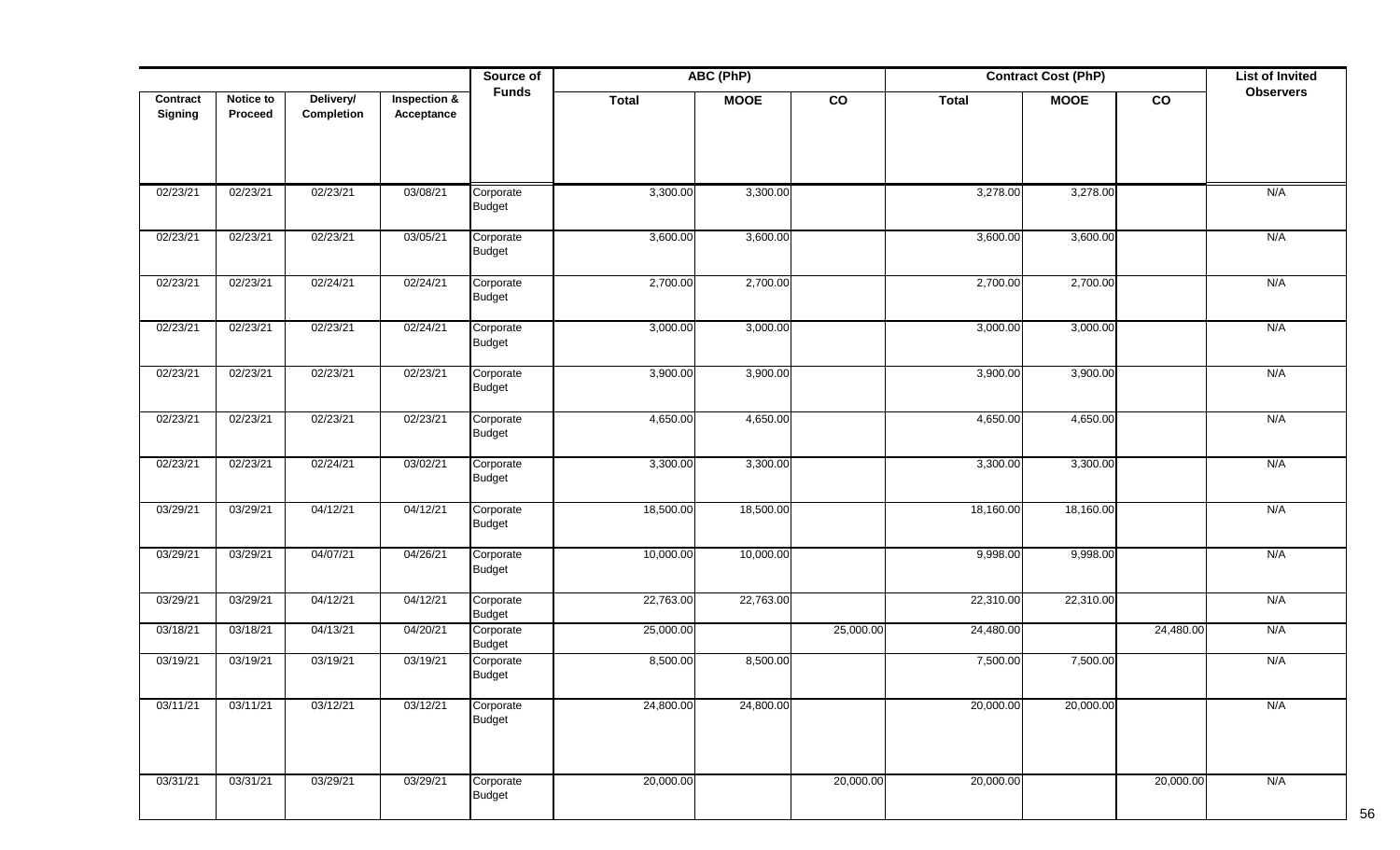|          |           |            |              | Source of                  |           | ABC (PhP)   | <b>Contract Cost (PhP)</b> |              |             |                 | <b>List of Invited</b> |
|----------|-----------|------------|--------------|----------------------------|-----------|-------------|----------------------------|--------------|-------------|-----------------|------------------------|
| Contract | Notice to | Delivery/  | Inspection & | <b>Funds</b>               | Total     | <b>MOOE</b> | $\overline{co}$            | <b>Total</b> | <b>MOOE</b> | $\overline{co}$ | <b>Observers</b>       |
| Signing  | Proceed   | Completion | Acceptance   |                            |           |             |                            |              |             |                 |                        |
|          |           |            |              |                            |           |             |                            |              |             |                 |                        |
|          |           |            |              |                            |           |             |                            |              |             |                 |                        |
| 03/18/21 | 03/18/21  | 03/18/21   | 03/29/21     | Corporate                  | 3,100.00  | 3,100.00    |                            | 2,980.00     | 2,980.00    |                 | N/A                    |
|          |           |            |              | Budget                     |           |             |                            |              |             |                 |                        |
|          |           |            |              |                            |           |             |                            |              |             |                 |                        |
|          |           |            |              |                            |           |             |                            |              |             |                 |                        |
|          |           |            |              |                            |           |             |                            |              |             |                 |                        |
| 03/17/21 | 03/17/21  | 03/22/21   | 03/22/21     | Corporate                  | 9,000.00  | 9,000.00    |                            | 4,500.00     | 4,500.00    |                 | N/A                    |
|          |           |            |              | Budget                     |           |             |                            |              |             |                 |                        |
|          |           |            |              |                            |           |             |                            |              |             |                 |                        |
| 03/26/21 | 03/26/21  | for Y2021  | per billing  | Corporate                  | 47,000.00 | 47,000.00   |                            | 31,360.00    | 31,360.00   |                 | N/A                    |
| 03/24/21 | 03/24/21  | 03/29/21   | 03/30/21     | Budget<br>Corporate        | 1,440.00  | 1,440.00    |                            | 1,350.00     | 1,350.00    |                 | N/A                    |
|          |           |            |              | Budget                     |           |             |                            |              |             |                 |                        |
|          |           |            |              |                            |           |             |                            |              |             |                 |                        |
| 03/25/21 | 03/25/21  | 04/21/21   | 05/19/21     | Corporate                  | 39,200.00 |             | 39,200.00                  | 39,200.00    |             | 39,200.00       | N/A                    |
|          |           |            |              | Budget                     |           |             |                            |              |             |                 |                        |
|          |           |            |              |                            |           |             |                            |              |             |                 |                        |
| 03/31/21 | 03/31/21  | 04/20/21   | 04/22/21     | Corporate                  | 2,550.00  | 2,550.00    |                            | 1,860.00     | 1,860.00    |                 | N/A                    |
|          |           |            |              | Budget                     |           |             |                            |              |             |                 |                        |
| 03/25/21 | 03/25/21  | 04/05/21   | 05/03/21     | Corporate<br>Budget        | 40,000.00 |             | 40,000.00                  | 33,337.00    |             | 33,337.00       | N/A                    |
| 03/25/21 | 03/25/21  | 03/25/21   | 03/25/21     | Corporate                  | 3,000.00  | 3,000.00    |                            | 2,730.00     | 2,730.00    |                 | N/A                    |
| 04/06/21 | 04/06/21  | 04/06/21   | 04/22/21     | <b>Budget</b>              | 8,000.00  | 8,000.00    |                            | 8,000.00     | 8,000.00    |                 | N/A                    |
|          |           |            |              | Corporate<br><b>Budget</b> |           |             |                            |              |             |                 |                        |
|          |           |            |              |                            |           |             |                            |              |             |                 |                        |
| 03/22/21 | 03/22/21  | 03/23/21   | 03/25/21     | Corporate                  | 24,900.00 | 24,900.00   |                            | 23,550.00    | 23,550.00   |                 | N/A                    |
|          |           |            |              | <b>Budget</b>              |           |             |                            |              |             |                 |                        |
|          |           |            |              |                            |           |             |                            |              |             |                 |                        |
|          |           |            |              |                            |           |             |                            |              |             |                 |                        |
|          |           |            |              |                            |           |             |                            |              |             |                 |                        |
| 04/23/21 | 04/23/21  | 04/28/21   | 04/30/21     | Corporate                  | 10,000.00 |             | 10,000.00                  | 8,995.00     |             | 8,995.00        | N/A                    |
|          |           |            |              | <b>Budget</b>              |           |             |                            |              |             |                 |                        |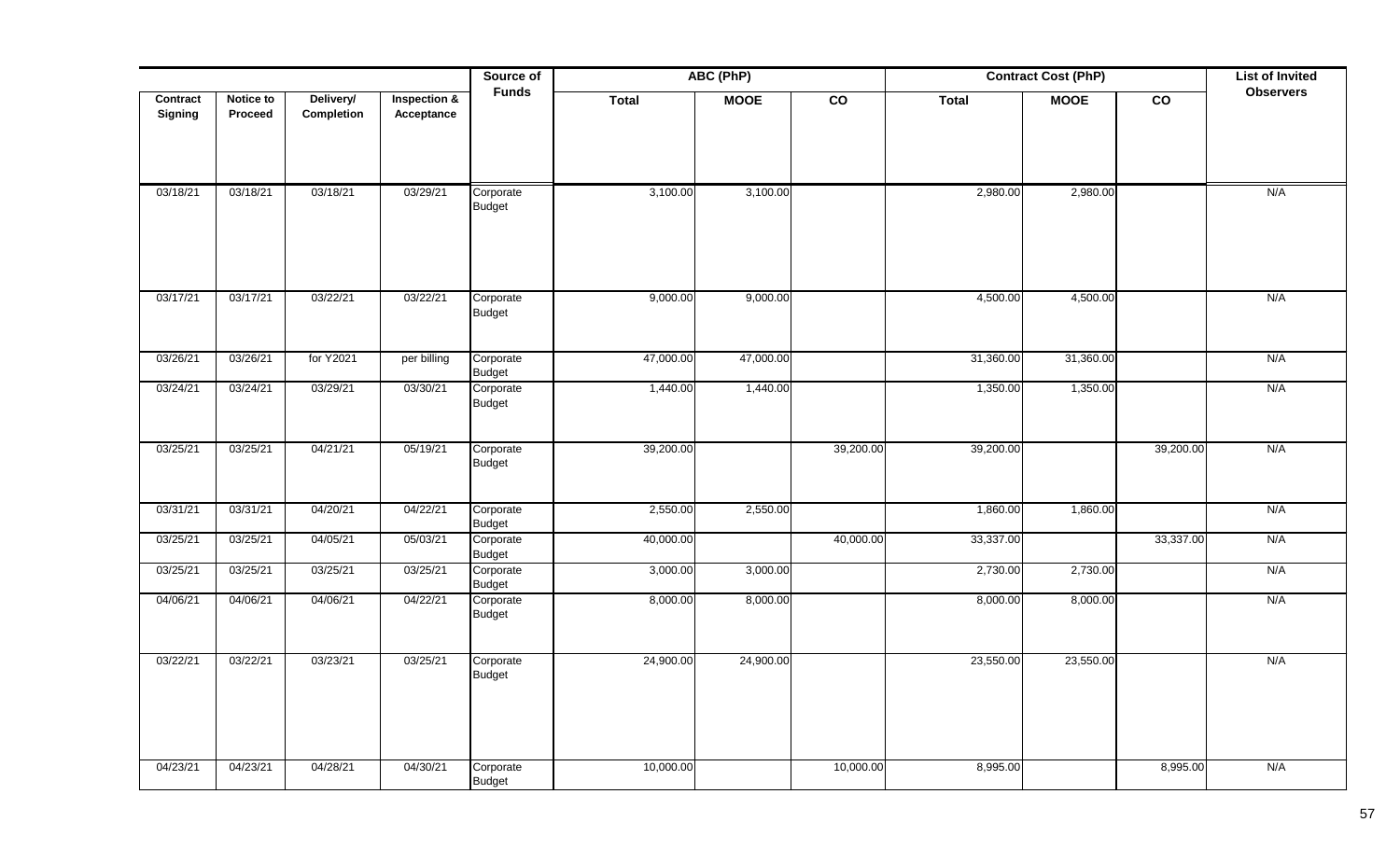|                     |                      |                         |                            | Source of                  | ABC (PhP)<br><b>Contract Cost (PhP)</b> |             |                 |              |             |                 | <b>List of Invited</b> |
|---------------------|----------------------|-------------------------|----------------------------|----------------------------|-----------------------------------------|-------------|-----------------|--------------|-------------|-----------------|------------------------|
| Contract<br>Signing | Notice to<br>Proceed | Delivery/<br>Completion | Inspection &<br>Acceptance | <b>Funds</b>               | Total                                   | <b>MOOE</b> | $\overline{co}$ | <b>Total</b> | <b>MOOE</b> | $\overline{co}$ | <b>Observers</b>       |
| 04/21/21            | 04/21/21             | 04/30/21                | 04/30/21                   | Corporate<br>Budget        | 18,000.00                               | 18,000.00   |                 | 12,000.00    | 12,000.00   |                 | N/A                    |
| 04/06/21            | 04/06/21             | 04/06/21                | 04/19/21                   | Corporate<br>Budget        | 3,100.00                                | 3,100.00    |                 | 2,980.00     | 2,980.00    |                 | N/A                    |
| 04/20/21            | 04/20/21             | 04/28/21                | 04/30/21                   | Corporate<br><b>Budget</b> | 3,000.00                                | 3,000.00    |                 | 3,000.00     | 3,000.00    |                 | N/A                    |
| 04/20/21            | 04/20/21             | 04/20/21                | 04/22/21                   | Corporate<br><b>Budget</b> | 1,500.00                                | 1,500.00    |                 | 558.00       | 558.00      |                 | N/A                    |
| 04/22/21            | 04/22/21             | 04/22/21                | 04/22/21                   | Corporate<br><b>Budget</b> | 15,000.00                               | 15,000.00   |                 | 7,500.00     | 7,500.00    |                 | N/A                    |
| 04/08/21            | 04/08/21             | 04/30/21                | 05/19/21                   | Corporate<br><b>Budget</b> | 50,000.00                               | 50,000.00   |                 | 50,000.00    | 50,000.00   |                 | N/A                    |
| 04/06/21            | 04/06/21             | 04/13/21                | 04/21/21                   | Corporate<br>Budget        | 25,000.00                               | 25,000.00   |                 | 24,000.00    | 24,000.00   |                 | N/A                    |
| 04/26/21            | 04/26/21             | 04/29/21                | 04/29/21                   | Corporate<br>Budget        | 25,000.00                               | 25,000.00   |                 | 23,296.00    | 23,296.00   |                 | N/A                    |
| 04/08/21            | 04/08/21             | 04/13/21                | 04/13/21                   | Corporate<br>Budget        | 4,500.00                                | 4,500.00    |                 | 4,500.00     | 4,500.00    |                 | N/A                    |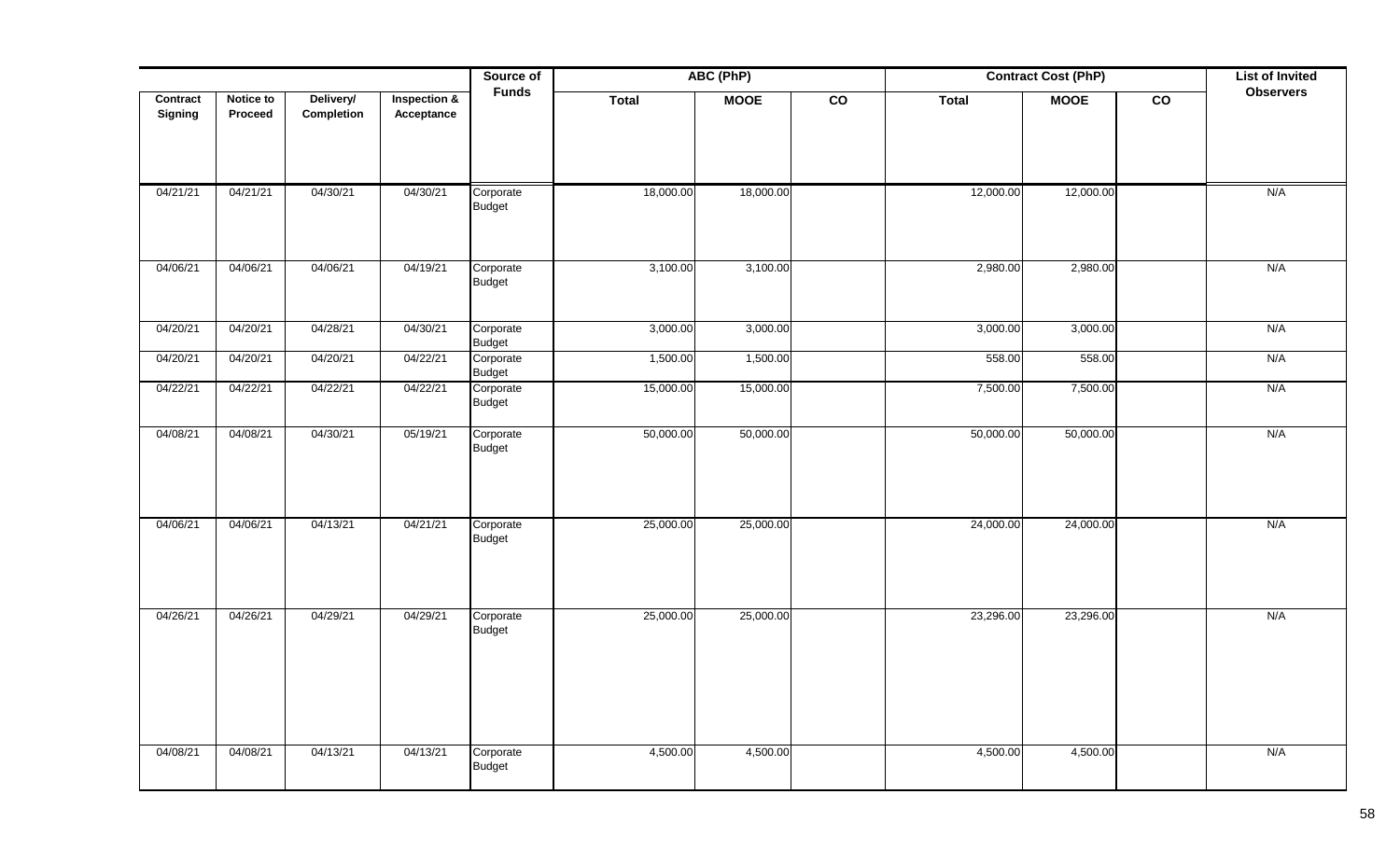|                |           |            |                         | Source of                  |              | ABC (PhP)   |                |              | <b>List of Invited</b> |                |                  |
|----------------|-----------|------------|-------------------------|----------------------------|--------------|-------------|----------------|--------------|------------------------|----------------|------------------|
| Contract       | Notice to | Delivery/  | <b>Inspection &amp;</b> | <b>Funds</b>               | <b>Total</b> | <b>MOOE</b> | $\overline{c}$ | <b>Total</b> | <b>MOOE</b>            | $\overline{c}$ | <b>Observers</b> |
| <b>Signing</b> | Proceed   | Completion | Acceptance              |                            |              |             |                |              |                        |                |                  |
|                |           |            |                         |                            |              |             |                |              |                        |                |                  |
|                |           |            |                         |                            |              |             |                |              |                        |                |                  |
| 03/31/21       | 03/31/21  | 04/05/21   | 05/03/21                | Corporate                  | 14,080.64    | 14,080.64   |                | 14,080.64    | 14,080.64              |                | N/A              |
|                |           |            |                         | Budget                     |              |             |                |              |                        |                |                  |
|                |           |            |                         |                            |              |             |                |              |                        |                |                  |
|                |           |            |                         |                            |              |             |                |              |                        |                |                  |
| 04/28/21       | 04/28/21  | 05/25/21   | 05/26/21                | Corporate<br><b>Budget</b> | 15,000.00    | 15,000.00   |                | 13,800.00    | 13,800.00              |                | N/A              |
| 04/29/21       | 04/29/21  | 05/04/21   | 05/06/21                | Corporate                  | 3,920.00     | 3,920.00    |                | 2,450.00     | 2,450.00               |                | N/A              |
| 05/04/21       | 05/04/21  | 05/11/21   | 05/11/21                | <b>Budget</b><br>Corporate | 6,000.00     | 6,000.00    |                | 1,680.00     | 1,680.00               |                | N/A              |
|                |           |            |                         | <b>Budget</b>              |              |             |                |              |                        |                |                  |
|                |           |            |                         |                            |              |             |                |              |                        |                |                  |
| 04/23/21       | 04/23/21  | 05/05/21   | 05/05/21                | Corporate<br>Budget        | 17,000.00    | 17,000.00   |                | 16,795.00    | 16,795.00              |                | N/A              |
|                |           |            |                         |                            |              |             |                |              |                        |                |                  |
| 05/05/21       | 05/05/21  | 05/05/21   | 05/06/21                | Corporate                  | 1,000.00     | 1,000.00    |                | 909.50       | 909.50                 |                | N/A              |
|                |           |            |                         | Budget                     |              |             |                |              |                        |                |                  |
| 04/27/21       | 04/27/21  | 04/27/21   | 04/27/21                | Corporate                  | 8,000.00     | 8,000.00    |                | 7,500.00     | 7,500.00               |                | N/A              |
|                |           |            |                         | Budget                     |              |             |                |              |                        |                |                  |
|                |           |            |                         |                            |              |             |                |              |                        |                |                  |
|                |           |            |                         |                            |              |             |                |              |                        |                |                  |
| 04/29/21       | 04/29/21  | 04/30/21   | 04/30/21                | Corporate<br>Budget        | 32,000.00    | 32,000.00   |                | 24,293.00    | 24,293.00              |                | N/A              |
|                |           |            |                         |                            |              |             |                |              |                        |                |                  |
|                |           |            |                         |                            |              |             |                |              |                        |                |                  |
| 04/30/21       | 04/30/21  | 04/30/21   | 04/30/21                | Corporate<br>Budget        | 24,000.00    | 24,000.00   |                | 21,344.00    | 21,344.00              |                | N/A              |
|                |           |            |                         |                            |              |             |                |              |                        |                |                  |
|                |           |            |                         |                            |              |             |                |              |                        |                |                  |
| 04/26/21       | 04/26/21  | 05/04/21   | 05/04/21                | Corporate<br>Budget        | 9,000.00     | 9,000.00    |                | 9,000.00     | 9,000.00               |                | N/A              |
|                |           |            |                         |                            |              |             |                |              |                        |                |                  |
|                |           |            |                         |                            |              |             |                |              |                        |                |                  |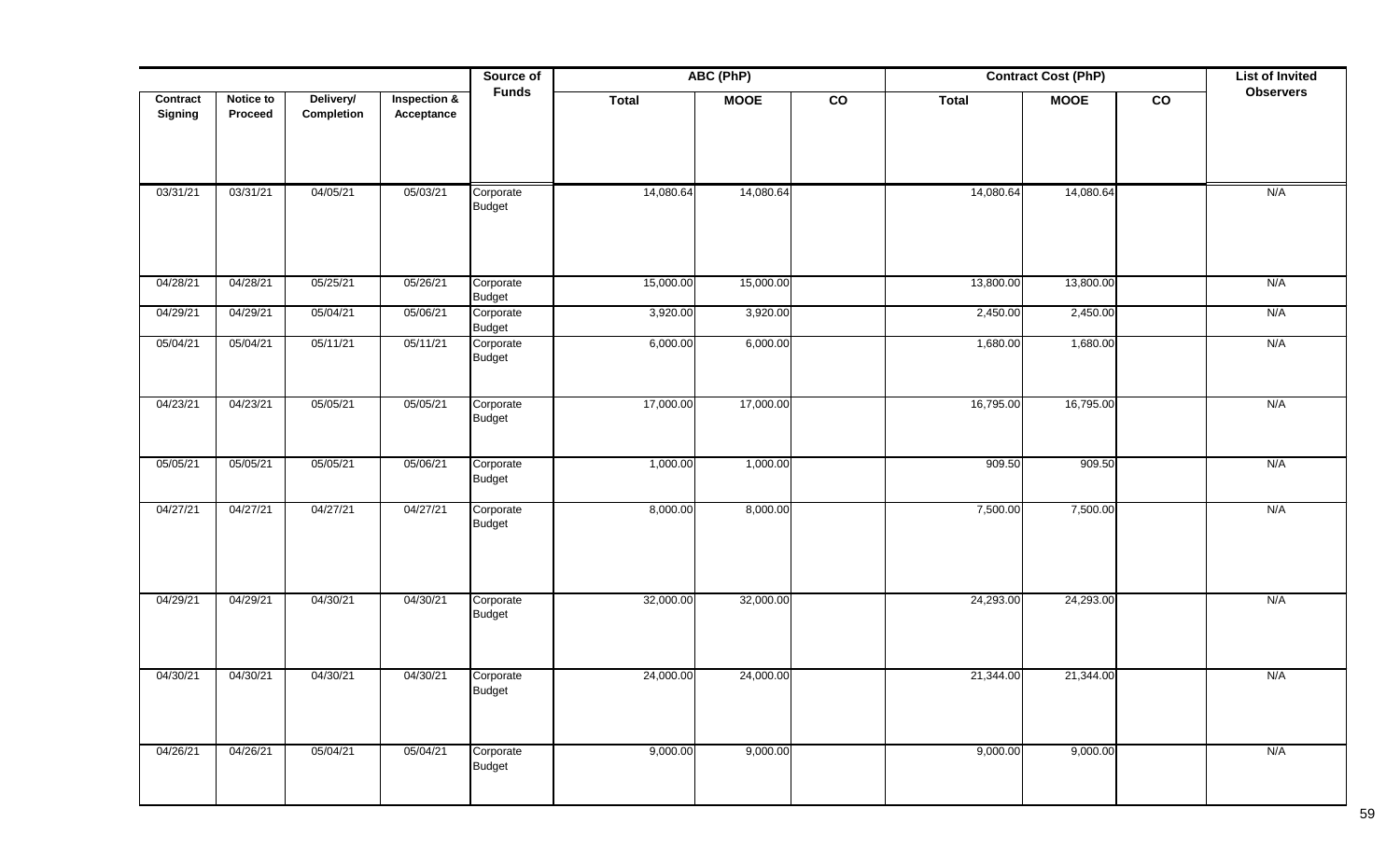|                     |                      |                         |                                       | Source of                  | ABC (PhP)    |             |    | <b>Contract Cost (PhP)</b> |             | <b>List of Invited</b> |                  |
|---------------------|----------------------|-------------------------|---------------------------------------|----------------------------|--------------|-------------|----|----------------------------|-------------|------------------------|------------------|
| Contract<br>Signing | Notice to<br>Proceed | Delivery/<br>Completion | <b>Inspection &amp;</b><br>Acceptance | <b>Funds</b>               | <b>Total</b> | <b>MOOE</b> | co | <b>Total</b>               | <b>MOOE</b> | co                     | <b>Observers</b> |
| 04/22/21            | 04/22/21             | 04/23/21                | 05/25/21                              | Corporate<br><b>Budget</b> | 14,080.64    | 14,080.64   |    | 14,080.64                  | 14,080.64   |                        | N/A              |
| 05/12/21            | 05/12/21             | 05/18/21                | 05/21/21                              | Corporate<br><b>Budget</b> | 5,600.00     | 5,600.00    |    | 850.00                     | 850.00      |                        | N/A              |
| 05/19/21            | 05/19/21             | 05/24/21                | 05/25/21                              | Corporate<br><b>Budget</b> | 5,000.00     | 5,000.00    |    | 3,500.00                   | 3,500.00    |                        | N/A              |
| 05/17/21            | 05/17/21             | 05/18/21                | 05/21/21                              | Corporate<br><b>Budget</b> | 3,000.00     | 3,000.00    |    | 1,500.00                   | 1,500.00    |                        | N/A              |
| 05/17/21            | 05/17/21             | 05/18/21                | 05/21/21                              | Corporate<br><b>Budget</b> | 1,000.00     | 1,000.00    |    | 750.00                     | 750.00      |                        | N/A              |
| 05/05/21            | 05/05/21             | 05/12/21                | 05/12/21                              | Corporate<br><b>Budget</b> | 6,000.00     | 6,000.00    |    | 5,400.00                   | 5,400.00    |                        | N/A              |
| 05/12/21            | 05/12/21             | 05/14/21                | 05/17/21                              | Corporate<br><b>Budget</b> | 1,280.00     | 1,280.00    |    | 1,215.50                   | 1,215.50    |                        | N/A              |
| 05/12/21            | 05/12/21             | 05/12/21                | 05/14/21                              | Corporate<br><b>Budget</b> | 250.00       | 250.00      |    | 238.00                     | 238.00      |                        | N/A              |
| 05/11/21            | 05/11/21             | 05/19/21                | 05/19/21                              | Corporate<br><b>Budget</b> | 9,450.00     | 9,450.00    |    | 9,275.00                   | 9,275.00    |                        | N/A              |
| 05/06/21            | 05/06/21             | 05/06/21                | 05/06/21                              | Corporate<br><b>Budget</b> | 900.00       | 900.00      |    | 589.25                     | 589.25      |                        | N/A              |
| 05/10/21            | 05/10/21             | 05/18/21                | 05/19/21                              | Corporate<br><b>Budget</b> | 3,100.00     | 3,100.00    |    | 2,980.00                   | 2,980.00    |                        | N/A              |
| 05/04/21            | 05/04/21             | 05/25/21                | 05/25/21                              | Corporate<br><b>Budget</b> | 9,000.00     | 9,000.00    |    | 9,000.00                   | 9,000.00    |                        | N/A              |
| 05/10/21            | 05/10/21             | 05/10/21                | 05/10/21                              | Corporate<br>Budget        | 12,000.00    | 12,000.00   |    | 11,000.00                  | 11,000.00   |                        | N/A              |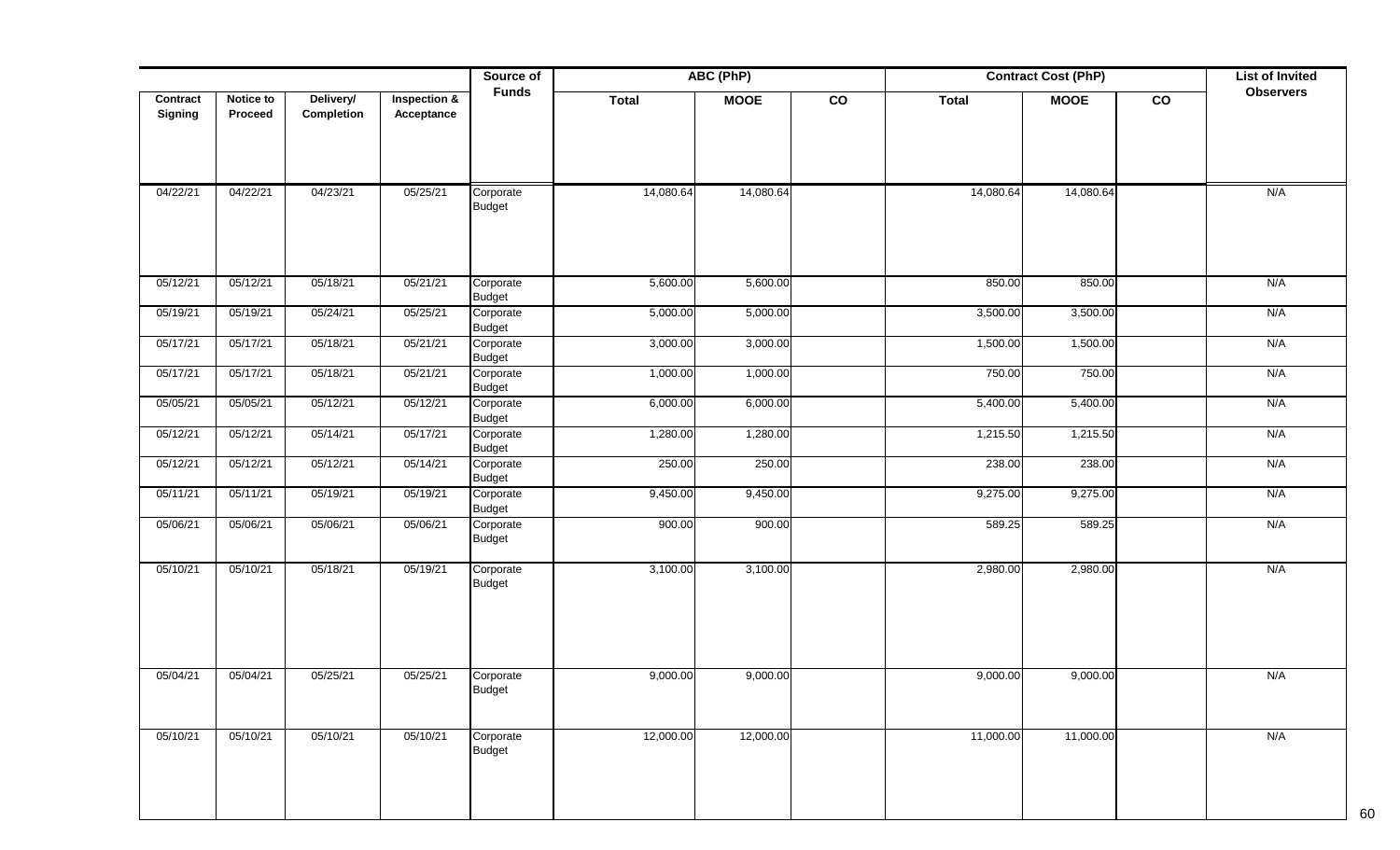|                     |                      |                         |                            | Source of                  | ABC (PhP)<br><b>Contract Cost (PhP)</b> |             |                 |           |             |                 | <b>List of Invited</b> |
|---------------------|----------------------|-------------------------|----------------------------|----------------------------|-----------------------------------------|-------------|-----------------|-----------|-------------|-----------------|------------------------|
| Contract<br>Signing | Notice to<br>Proceed | Delivery/<br>Completion | Inspection &<br>Acceptance | <b>Funds</b>               | Total                                   | <b>MOOE</b> | $\overline{co}$ | Total     | <b>MOOE</b> | $\overline{co}$ | <b>Observers</b>       |
| 05/04/21            | 05/04/21             | 05/04/21                | 05/04/21                   | Corporate<br><b>Budget</b> | 7,800.00                                | 7,800.00    |                 | 7,800.00  | 7,800.00    |                 | N/A                    |
| 05/21/21            | 05/21/21             | 06/05/21                | 06/05/21                   | Corporate<br><b>Budget</b> | 5,000.00                                | 5,000.00    |                 | 3,500.00  | 3,500.00    |                 | N/A                    |
| 05/12/21            | 05/12/21             | 05/12/21                | 05/12/21                   | Corporate<br><b>Budget</b> | 5,000.00                                | 5,000.00    |                 | 4,890.00  | 4,890.00    |                 | N/A                    |
| 05/07/21            | 05/07/21             | per monthly billing     | per billing                | Corporate<br><b>Budget</b> | 12,225.00                               | 12,225.00   |                 | 12,225.00 | 12,225.00   |                 | N/A                    |
| 05/06/21            | 05/06/21             | 05/06/21                | 05/10/21                   | Corporate<br><b>Budget</b> | 1,000.00                                | 1,000.00    |                 | 980.00    | 980.00      |                 | N/A                    |
| 05/24/21            | 05/24/21             | 05/25/21                | 05/25/21                   | Corporate<br><b>Budget</b> | 6,500.00                                | 6,500.00    |                 | 3,971.00  | 3,971.00    |                 | N/A                    |
| 05/26/21            | 05/26/21             | 05/26/21                | 06/01/21                   | Corporate<br><b>Budget</b> | 25,000.00                               | 25,000.00   |                 | 12,751.00 | 12,751.00   |                 | N/A                    |
| 05/07/21            | 05/07/21             | 05/07/21                | 05/25/21                   | Corporate<br><b>Budget</b> | 14,080.64                               | 14,080.64   |                 | 14,080.64 | 14,080.64   |                 | N/A                    |
| 05/18/21            | 05/18/21             | 05/18/21                | 05/18/21                   | Corporate<br><b>Budget</b> | 3,100.00                                | 3,100.00    |                 | 2,980.00  | 2,980.00    |                 | N/A                    |
| 05/17/21            | 05/17/21             | 05/17/21                | 05/24/21                   | Corporate<br><b>Budget</b> | 1,575.00                                | 1,575.00    |                 | 1,260.00  | 1,260.00    |                 | N/A                    |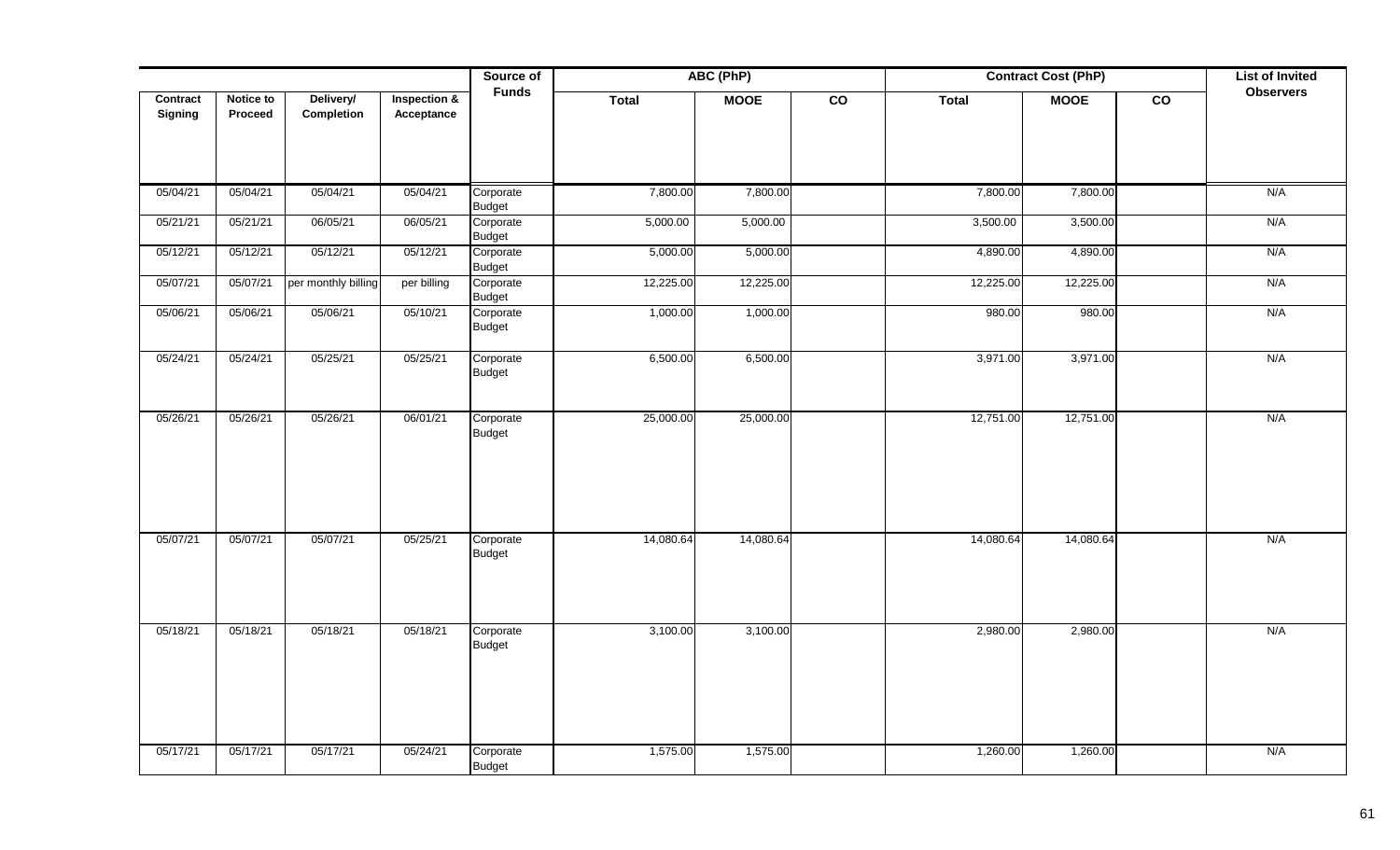|                     |                             |                         |                            | Source of<br>ABC (PhP)<br><b>Funds</b> |              |             |                 | <b>Contract Cost (PhP)</b> |             |                 | <b>List of Invited</b> |
|---------------------|-----------------------------|-------------------------|----------------------------|----------------------------------------|--------------|-------------|-----------------|----------------------------|-------------|-----------------|------------------------|
| Contract<br>Signing | <b>Notice to</b><br>Proceed | Delivery/<br>Completion | Inspection &<br>Acceptance |                                        | <b>Total</b> | <b>MOOE</b> | $\overline{co}$ | Total                      | <b>MOOE</b> | $\overline{co}$ | <b>Observers</b>       |
| 05/19/21            | 05/19/21                    | 05/23/21                | 06/21/21                   | Corporate<br>Budget                    | 7,000.00     | 7,000.00    |                 | 7,000.00                   | 7,000.00    |                 | N/A                    |
| 06/04/21            | 06/04/21                    | 06/04/21                | 06/08/21                   | Corporate<br>Budget                    | 2,500.00     | 2,500.00    |                 | 2,500.00                   | 2,500.00    |                 | N/A                    |
| 05/21/21            | 05/21/21                    | 05/21/21                | 06/01/21                   | Corporate<br><b>Budget</b>             | 15,000.00    | 15,000.00   |                 | 15,000.00                  | 15,000.00   |                 | N/A                    |
| 06/07/21            | 06/07/21                    | 06/11/21                | 06/14/21                   | Corporate<br><b>Budget</b>             | 12,260.00    | 12,260.00   |                 | 7,073.00                   | 7,073.00    |                 | N/A                    |
| 06/02/21            | 06/02/21                    | 06/29/21                | 06/29/21                   | Corporate<br><b>Budget</b>             | 22,500.00    | 22,500.00   |                 | 13,500.00                  | 13,500.00   |                 | N/A                    |
| 06/04/21            | 06/04/21                    | 06/11/21                | 06/11/21                   | Corporate<br><b>Budget</b>             | 27,190.00    | 27,190.00   |                 | 24,000.00                  | 24,000.00   |                 | N/A                    |
| 06/14/21            | 06/14/21                    | 06/15/21                | 06/15/21                   | Corporate<br><b>Budget</b>             | 8,000.00     | 8,000.00    |                 | 7,300.00                   | 7,300.00    |                 | N/A                    |
| 06/08/21            | 06/08/21                    | 06/09/21                | 06/09/21                   | Corporate<br><b>Budget</b>             | 2,000.00     | 2,000.00    |                 | 1,571.00                   | 1,571.00    |                 | N/A                    |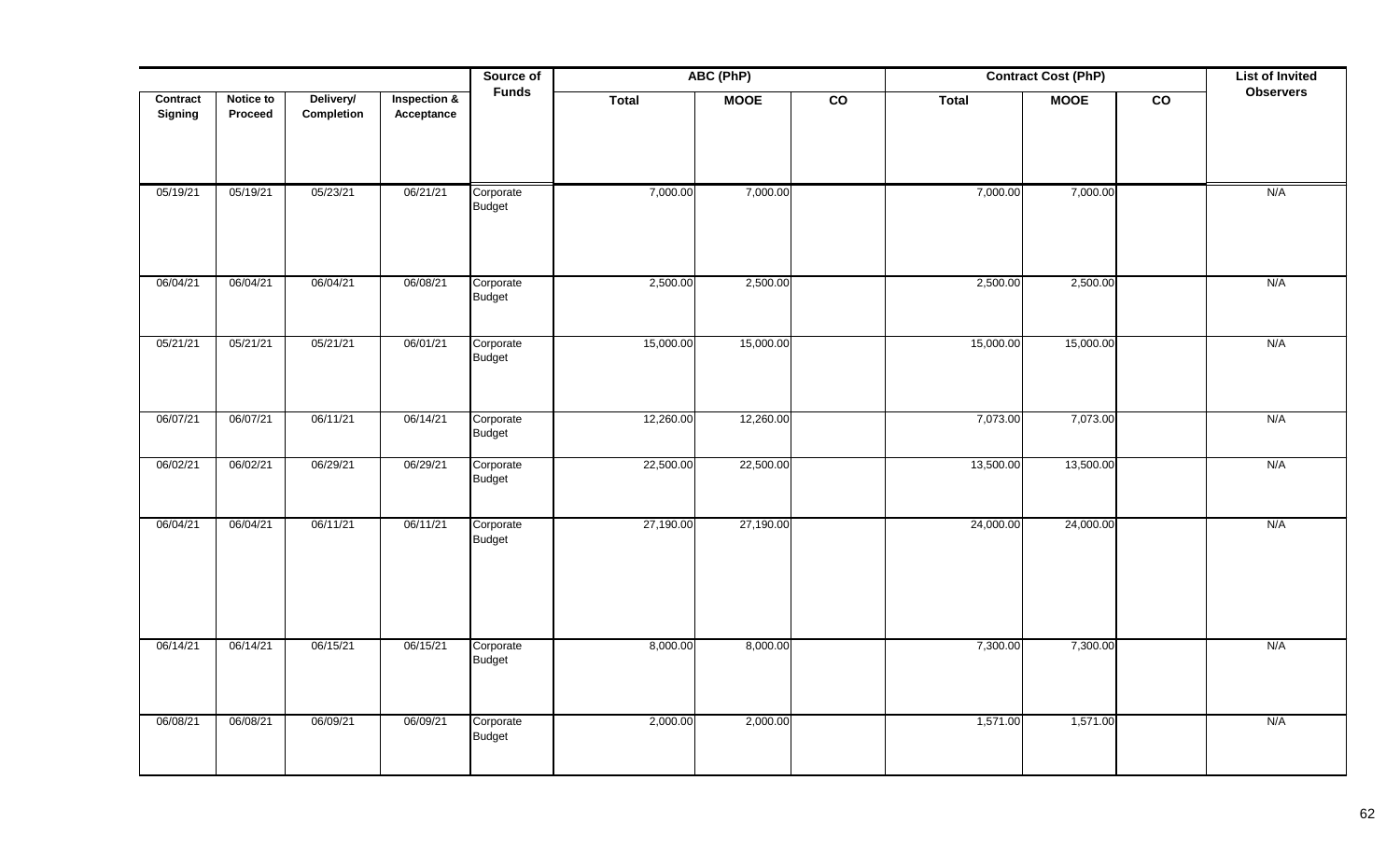|                     |                      |                         |                                       | Source of                  |              | ABC (PhP)   |               | <b>Contract Cost (PhP)</b> |             |           | <b>List of Invited</b> |
|---------------------|----------------------|-------------------------|---------------------------------------|----------------------------|--------------|-------------|---------------|----------------------------|-------------|-----------|------------------------|
| Contract<br>Signing | Notice to<br>Proceed | Delivery/<br>Completion | <b>Inspection &amp;</b><br>Acceptance | <b>Funds</b>               | <b>Total</b> | <b>MOOE</b> | $\mathsf{co}$ | <b>Total</b>               | <b>MOOE</b> | co        | <b>Observers</b>       |
| 06/08/21            | 06/08/21             | 06/08/21                | 06/09/21                              | Corporate<br>Budget        | 7,800.00     | 7,800.00    |               | 3,580.00                   | 3,580.00    |           | N/A                    |
| 06/07/21            | 06/07/21             | 06/21/21                | 06/21/21                              | Corporate<br>Budget        | 13,500.00    | 13,500.00   |               | 13,500.00                  | 13,500.00   |           | N/A                    |
| 06/11/21            | 06/11/21             | 06/16/21                | 06/21/21                              | Corporate<br>Budget        | 25,000.00    |             | 25,000.00     | 21,952.00                  |             | 21,952.00 | N/A                    |
| 06/18/21            | 06/18/21             | 06/24/21                | 06/28/21                              | Corporate<br><b>Budget</b> | 3,600.00     | 3,600.00    |               | 2,700.00                   | 2,700.00    |           | N/A                    |
| 06/18/21            | 06/18/21             | 06/18/21                | 06/21/21                              | Corporate<br><b>Budget</b> | 1,200.00     | 1,200.00    |               | 850.00                     | 850.00      |           | N/A                    |
| 06/10/21            | 06/10/21             | 06/10/21                | 06/10/21                              | Corporate<br><b>Budget</b> | 960.00       | 960.00      |               | 768.00                     | 768.00      |           | N/A                    |
| 06/11/21            | 06/11/21             | 06/11/21                | 06/11/21                              | Corporate<br><b>Budget</b> | 8,600.00     | 8,600.00    |               | 8,600.00                   | 8,600.00    |           | N/A                    |
| 06/11/21            | 06/11/21             | 06/11/21                | 06/11/21                              | Corporate<br>Budget        | 8,500.00     | 8,500.00    |               | 5,350.00                   | 5,350.00    |           | N/A                    |
| 06/11/21            | 06/11/21             | 06/11/21                | 06/11/21                              | Corporate<br><b>Budget</b> | 8,500.00     | 8,500.00    |               | 5,350.00                   | 5,350.00    |           | N/A                    |
| 06/07/21            | 06/07/21             | 06/10/21                | 06/10/21                              | Corporate<br><b>Budget</b> | 5,000.00     | 5,000.00    |               | 4,890.00                   | 4,890.00    |           | N/A                    |
| 06/18/21            | 06/18/21             | 06/24/21                | 06/28/21                              | Corporate<br><b>Budget</b> | 1,200.00     | 1,200.00    |               | 900.00                     | 900.00      |           | N/A                    |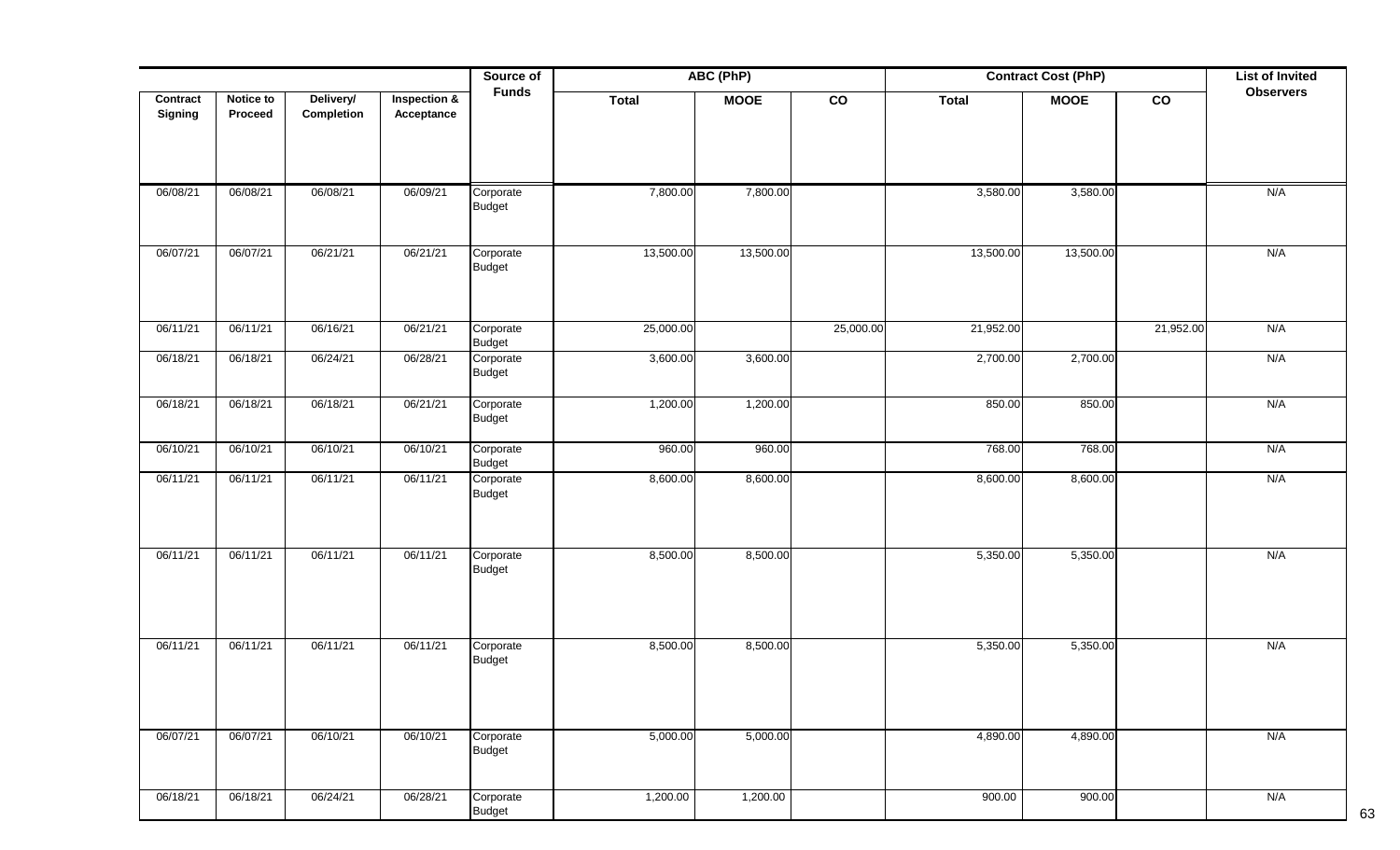|                            |                      |                         |                                       | Source of                  | ABC (PhP)<br><b>Contract Cost (PhP)</b> |             |                 |              | <b>List of Invited</b> |                 |                  |
|----------------------------|----------------------|-------------------------|---------------------------------------|----------------------------|-----------------------------------------|-------------|-----------------|--------------|------------------------|-----------------|------------------|
| Contract<br><b>Signing</b> | Notice to<br>Proceed | Delivery/<br>Completion | <b>Inspection &amp;</b><br>Acceptance | <b>Funds</b>               | Total                                   | <b>MOOE</b> | $\overline{co}$ | <b>Total</b> | <b>MOOE</b>            | $\overline{co}$ | <b>Observers</b> |
| 06/18/21                   | 06/18/21             | 06/18/21                | 06/21/21                              | Corporate<br><b>Budget</b> | 600.00                                  | 600.00      |                 | 425.00       | 425.00                 |                 | N/A              |
| 06/03/21                   | 06/03/21             | 06/04/21                | 06/30/21                              | Corporate<br>Budget        | 14,080.64                               | 14,080.64   |                 | 14,080.64    | 14,080.64              |                 | N/A              |
| 06/30/21                   | 06/30/21             | 06/30/21                | 06/30/21                              | Corporate<br>Budget        | 8,500.00                                | 8,500.00    |                 | 6,500.00     | 6,500.00               |                 | N/A              |
| 06/30/21                   | 06/30/21             | 06/30/21                | 06/30/21                              | Corporate<br>Budget        | 3,000.00                                | 3,000.00    |                 | 1,700.00     | 1,700.00               |                 | N/A              |
| 06/23/21                   | 06/23/21             | 06/23/21                | 06/28/21                              | Corporate<br><b>Budget</b> | 3,100.00                                | 3,100.00    |                 | 2,900.00     | 2,900.00               |                 | N/A              |
| 06/16/21                   | 06/16/21             | 06/18/21                | 06/18/21                              | Corporate<br>Budget        | 30,000.00                               | 30,000.00   |                 | 14,040.00    | 14,040.00              |                 | N/A              |
| 06/29/21                   | 06/29/21             | 06/30/21                | 06/28/21                              | Corporate<br><b>Budget</b> | 8,000.00                                | 8,000.00    |                 | 6,720.00     | 6,720.00               |                 | N/A              |
| 06/30/21                   | 06/30/21             | 06/30/21                | 06/30/21                              | Corporate<br><b>Budget</b> | 2,500.00                                | 2,500.00    |                 | 2,300.00     | 2,300.00               |                 | N/A              |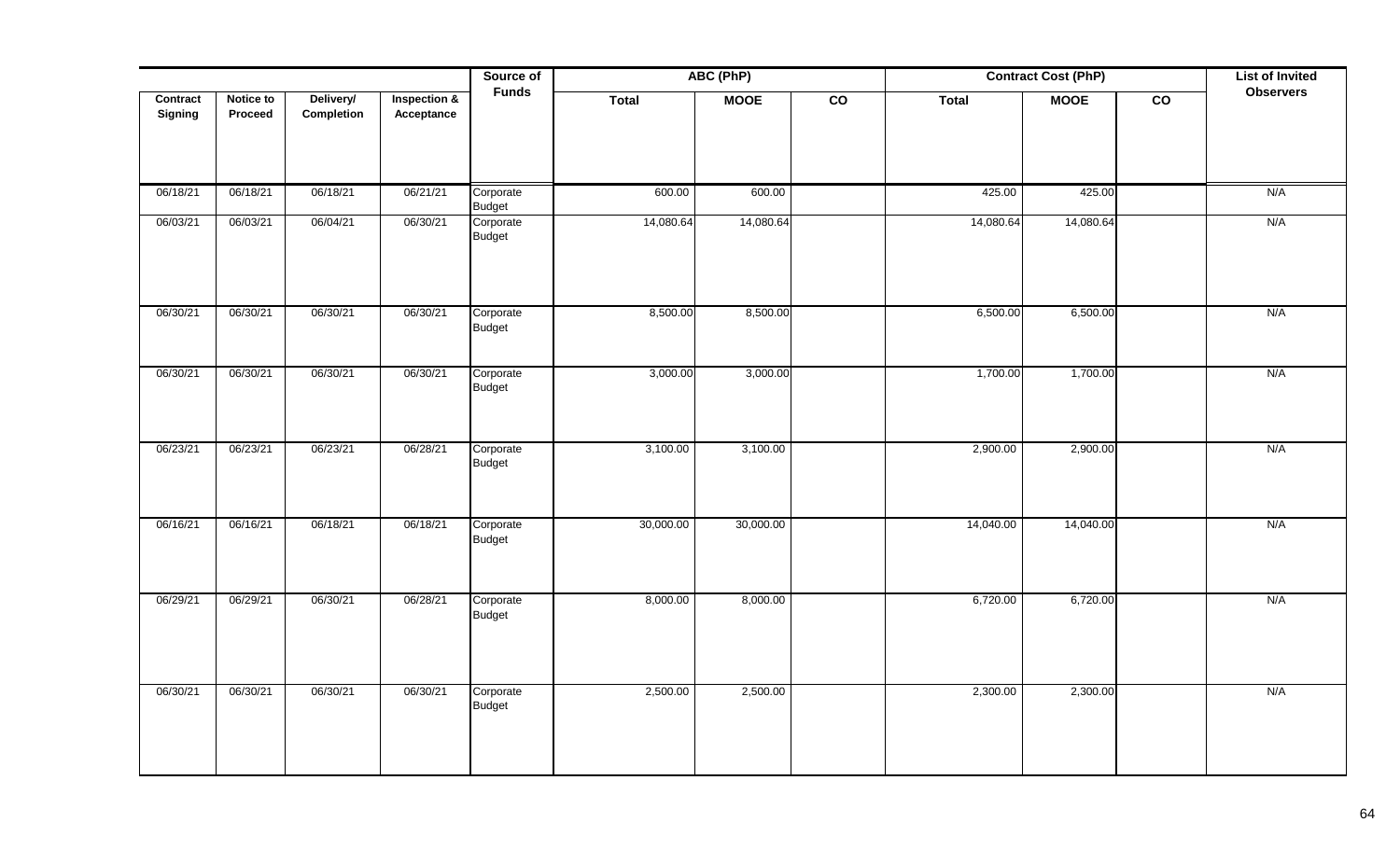|                     |                      |                         |                            | Source of                  |          | ABC (PhP)<br><b>Contract Cost (PhP)</b> |                 |              |             |                 | <b>List of Invited</b> |
|---------------------|----------------------|-------------------------|----------------------------|----------------------------|----------|-----------------------------------------|-----------------|--------------|-------------|-----------------|------------------------|
| Contract<br>Signing | Notice to<br>Proceed | Delivery/<br>Completion | Inspection &<br>Acceptance | <b>Funds</b>               | Total    | <b>MOOE</b>                             | $\overline{co}$ | <b>Total</b> | <b>MOOE</b> | $\overline{co}$ | <b>Observers</b>       |
| 07/01/21            | 07/01/21             | 07/01/21                | 07/01/21                   | Corporate<br>Budget        | 2,000.00 | 2,000.00                                |                 | 1,995.00     | 1,995.00    |                 | N/A                    |
| 01/13/21            | 01/13/21             | 01/13/21                | 01/13/21                   | Corporate<br>Budget        | 3,660.22 | 3,660.22                                |                 | 3,660.22     | 3,660.22    |                 | N/A                    |
| 01/13/21            | 01/13/21             | 01/13/21                | 01/13/21                   | Corporate<br>Budget        | 1,900.89 | 1,900.89                                |                 | 1,900.89     | 1,900.89    |                 | N/A                    |
| 01/14/21            | 01/14/21             | 01/14/21                | 01/14/21                   | Corporate<br>Budget        | 1,900.89 | 1,900.89                                |                 | 1,900.89     | 1,900.89    |                 | N/A                    |
| 01/18/21            | 01/18/21             | 01/18/21                | 01/18/21                   | Corporate<br><b>Budget</b> | 1,300.29 | 1,300.29                                |                 | 1,300.29     | 1,300.29    |                 | N/A                    |
| 01/26/21            | 01/26/21             | 01/26/21                | 01/26/21                   | Corporate<br>Budget        | 4,064.67 | 4,064.67                                |                 | 4,064.67     | 4,064.67    |                 | N/A                    |
| 02/04/21            | 02/04/21             | 02/04/21                | 02/04/21                   | Corporate<br>Budget        | 1,900.89 | 1,900.89                                |                 | 1,900.89     | 1,900.89    |                 | N/A                    |
| 02/04/21            | 02/04/21             | 02/04/21                | 02/04/21                   | Corporate<br>Budget        | 1,799.78 | 1,799.78                                |                 | 1,799.78     | 1,799.78    |                 | N/A                    |
| 02/08/21            | 02/08/21             | 02/08/21                | 02/08/21                   | Corporate<br>Budget        | 1,900.89 | 1,900.89                                |                 | 1,900.89     | 1,900.89    |                 | N/A                    |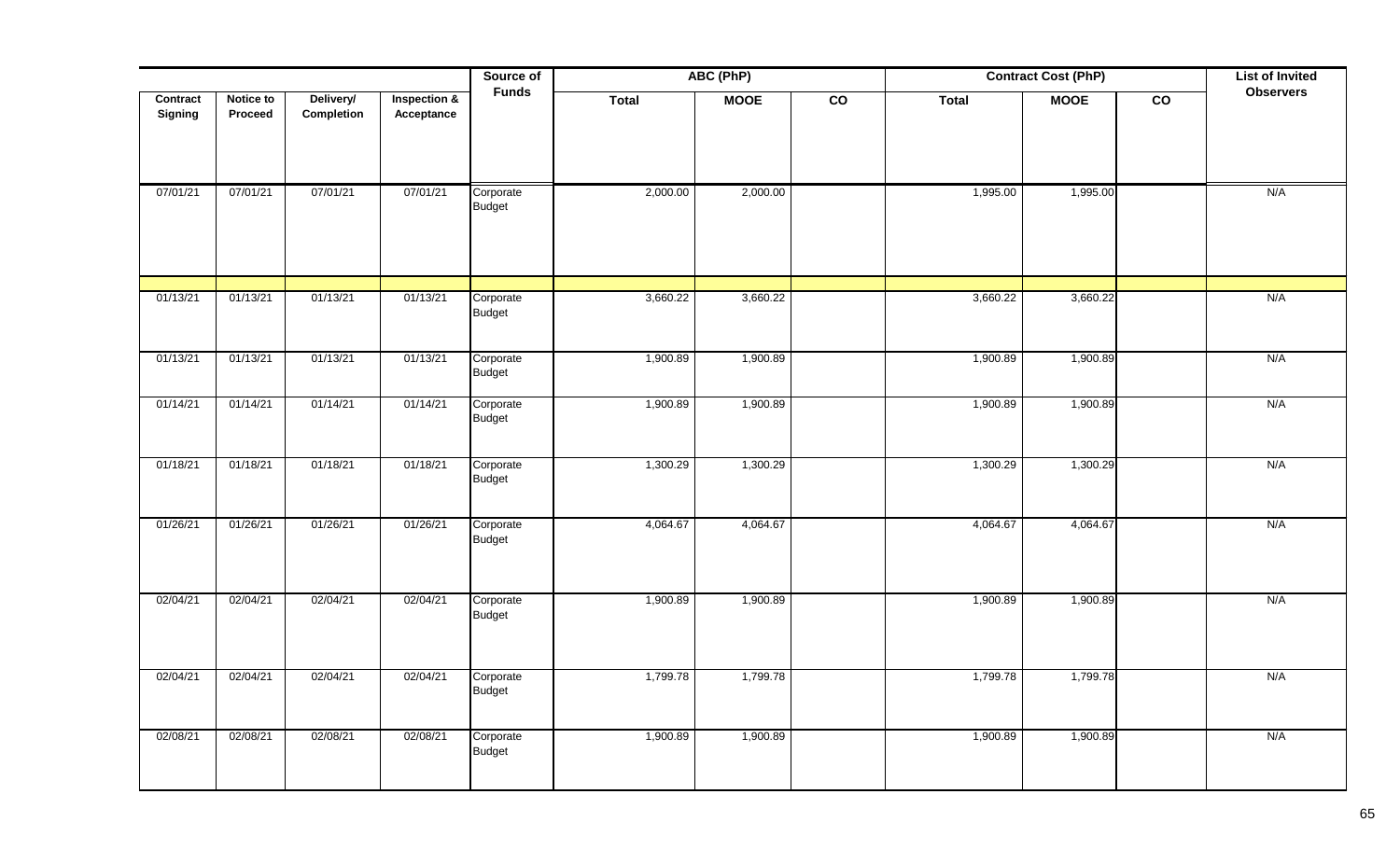|                |                  |            |                         | Source of                  | ABC (PhP)    |             | <b>Contract Cost (PhP)</b> |              | <b>List of Invited</b> |               |                  |
|----------------|------------------|------------|-------------------------|----------------------------|--------------|-------------|----------------------------|--------------|------------------------|---------------|------------------|
| Contract       | <b>Notice to</b> | Delivery/  | <b>Inspection &amp;</b> | <b>Funds</b>               | <b>Total</b> | <b>MOOE</b> | $\overline{c}$             | <b>Total</b> | <b>MOOE</b>            | $\mathsf{co}$ | <b>Observers</b> |
| <b>Signing</b> | Proceed          | Completion | Acceptance              |                            |              |             |                            |              |                        |               |                  |
|                |                  |            |                         |                            |              |             |                            |              |                        |               |                  |
|                |                  |            |                         |                            |              |             |                            |              |                        |               |                  |
| 02/09/21       | 02/09/21         | 02/09/21   | 02/09/21                | Corporate                  | 2,147.60     | 2,147.60    |                            | 2,147.60     | 2,147.60               |               | N/A              |
|                |                  |            |                         | <b>Budget</b>              |              |             |                            |              |                        |               |                  |
|                |                  |            |                         |                            |              |             |                            |              |                        |               |                  |
| 02/09/21       | 02/09/21         | 02/09/21   | 02/09/21                | Corporate<br><b>Budget</b> | 3,910.22     | 3,910.22    |                            | 3,910.22     | 3,910.22               |               | N/A              |
|                |                  |            |                         |                            |              |             |                            |              |                        |               |                  |
|                |                  |            |                         |                            |              |             |                            |              |                        |               |                  |
|                |                  |            |                         |                            |              |             |                            |              |                        |               |                  |
| 02/09/21       | 02/09/21         | 02/09/21   | 02/09/21                | Corporate<br><b>Budget</b> | 2,547.60     | 2,547.60    |                            | 2,547.60     | 2,547.60               |               | N/A              |
|                |                  |            |                         |                            |              |             |                            |              |                        |               |                  |
|                |                  |            |                         |                            |              |             |                            |              |                        |               |                  |
|                |                  |            |                         |                            |              |             |                            |              |                        |               |                  |
|                |                  |            |                         |                            |              |             |                            |              |                        |               |                  |
|                |                  |            |                         |                            |              |             |                            |              |                        |               |                  |
|                |                  |            |                         |                            |              |             |                            |              |                        |               |                  |
| 02/09/21       | 02/09/21         | 02/09/21   | 02/09/21                | Corporate                  | 400.00       | 400.00      |                            | 400.00       | 400.00                 |               | N/A              |
|                |                  |            |                         | <b>Budget</b>              |              |             |                            |              |                        |               |                  |
|                |                  |            |                         |                            |              |             |                            |              |                        |               |                  |
|                |                  |            |                         |                            |              |             |                            |              |                        |               |                  |
| 02/09/21       | 02/09/21         | 02/09/21   | 02/09/21                | Corporate                  | 650.00       | 650.00      |                            | 650.00       | 650.00                 |               | N/A              |
|                |                  |            |                         | Budget                     |              |             |                            |              |                        |               |                  |
|                |                  |            |                         |                            |              |             |                            |              |                        |               |                  |
|                |                  |            |                         |                            |              |             |                            |              |                        |               |                  |
|                |                  |            |                         |                            |              |             |                            |              |                        |               |                  |
|                |                  |            |                         |                            |              |             |                            |              |                        |               |                  |
| 02/17/21       | 02/17/21         | 02/17/21   | 02/17/21                | Corporate                  | 1,704.73     | 1,704.73    |                            | 1,704.73     | 1,704.73               |               | N/A              |
|                |                  |            |                         | Budget                     |              |             |                            |              |                        |               |                  |
|                |                  |            |                         |                            |              |             |                            |              |                        |               |                  |
|                |                  |            |                         |                            |              |             |                            |              |                        |               |                  |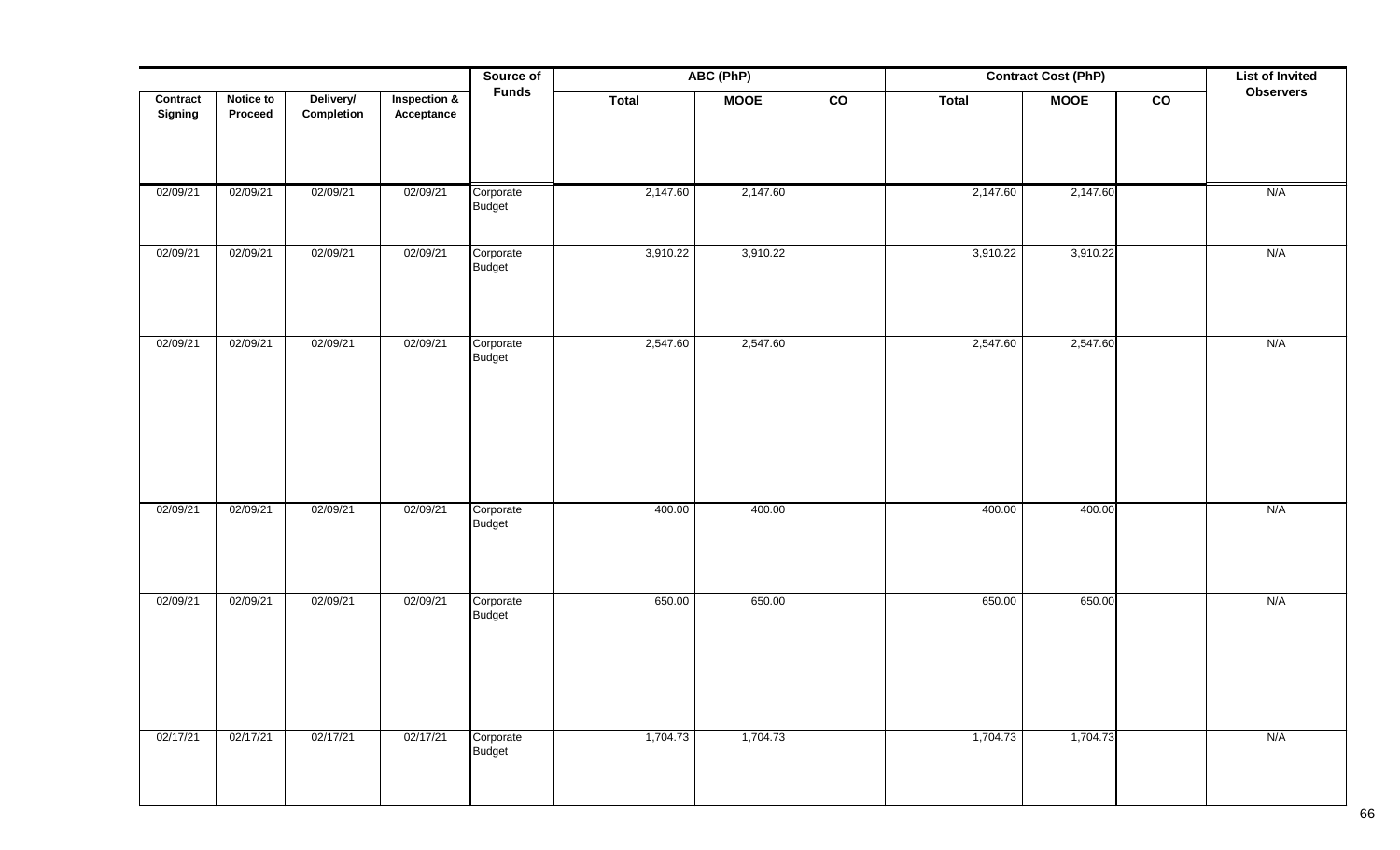|                            |                      |                         |                                       | Source of                  | ABC (PhP)<br><b>Contract Cost (PhP)</b> |             |                | <b>List of Invited</b> |             |                |                  |
|----------------------------|----------------------|-------------------------|---------------------------------------|----------------------------|-----------------------------------------|-------------|----------------|------------------------|-------------|----------------|------------------|
| Contract<br><b>Signing</b> | Notice to<br>Proceed | Delivery/<br>Completion | <b>Inspection &amp;</b><br>Acceptance | <b>Funds</b>               | <b>Total</b>                            | <b>MOOE</b> | $\overline{c}$ | <b>Total</b>           | <b>MOOE</b> | $\overline{c}$ | <b>Observers</b> |
| 02/16/21                   | 02/16/21             | 02/16/21                | 02/16/21                              | Corporate                  | 2,204.22                                | 2,204.22    |                | 2,204.22               | 2,204.22    |                | N/A              |
|                            |                      |                         |                                       | Budget                     |                                         |             |                |                        |             |                |                  |
| 03/09/21                   | 03/09/21             | 03/09/21                | 03/09/21                              | Corporate<br><b>Budget</b> | 2,220.00                                | 2,220.00    |                | 2,220.00               | 2,220.00    |                | N/A              |
| 03/09/21                   | 03/09/21             | 03/09/21                | 03/09/21                              | Corporate<br>Budget        | 3,724.00                                | 3,724.00    |                | 3,724.00               | 3,724.00    |                | N/A              |
| 03/10/21                   | 03/10/21             | 03/10/21                | 03/10/21                              | Corporate<br>Budget        | 4,675.38                                | 4,675.38    |                | 4,675.38               | 4,675.38    |                | N/A              |
| 03/10/21                   | 03/10/21             | 03/10/21                | 03/10/21                              | Corporate<br><b>Budget</b> | 4,418.56                                | 4,418.56    |                | 4,418.56               | 4,418.56    |                | N/A              |
| 03/16/21                   | 03/16/21             | 03/16/21                | 03/16/21                              | Corporate<br><b>Budget</b> | 4,100.57                                | 4,100.57    |                | 4,100.57               | 4,100.57    |                | N/A              |
| 03/16/21                   | 03/16/21             | 03/16/21                | 03/16/21                              | Corporate<br><b>Budget</b> | 5,184.98                                | 5,184.98    |                | 5,184.98               | 5,184.98    |                | N/A              |
| 03/16/21                   | 03/16/21             | 03/16/21                | 03/16/21                              | Corporate<br><b>Budget</b> | 5,834.11                                | 5,834.11    |                | 5,834.11               | 5,834.11    |                | N/A              |

67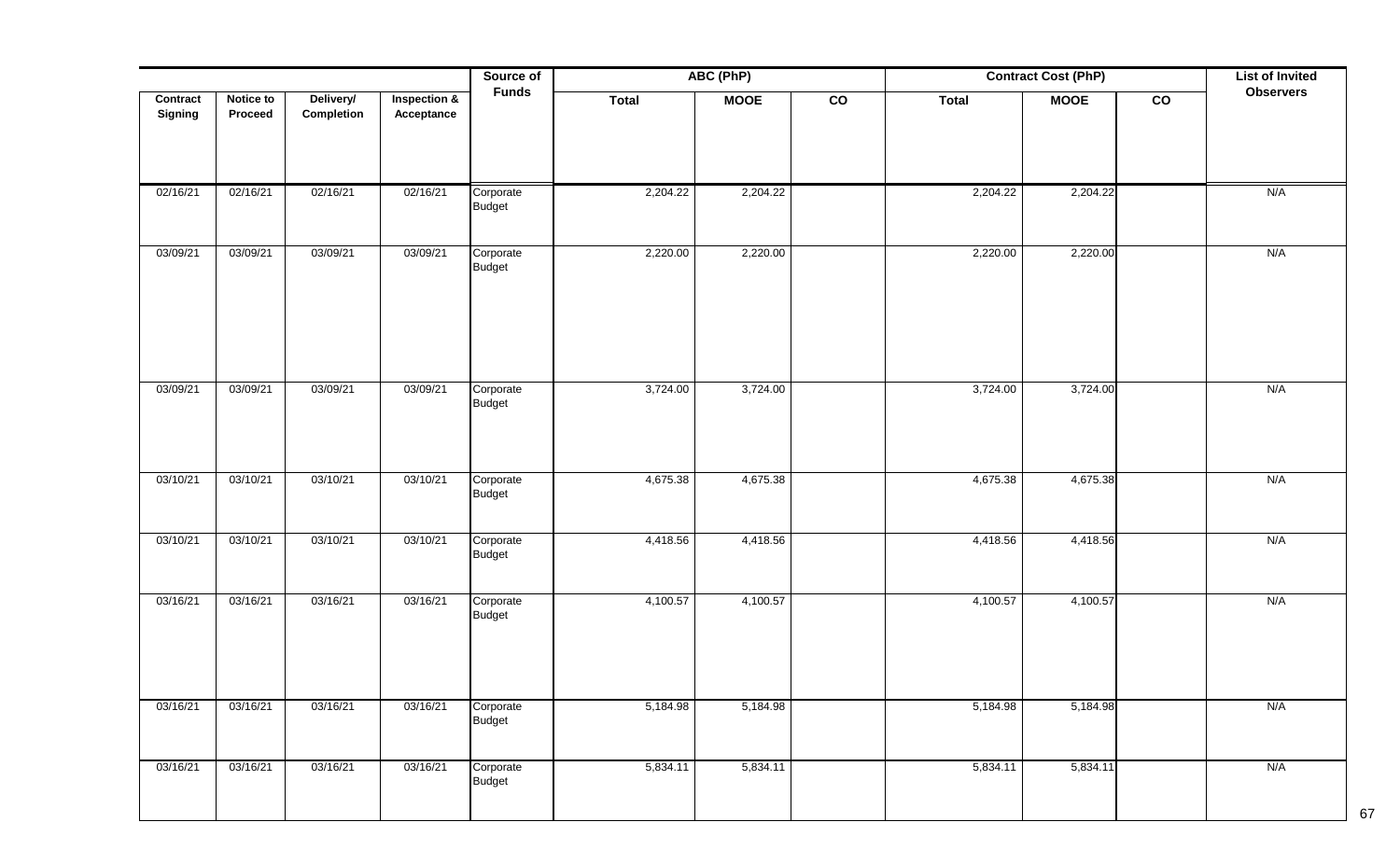|          |           |            |                         | Source of                  |              | ABC (PhP)   |               |              | <b>Contract Cost (PhP)</b> |               | <b>List of Invited</b> |
|----------|-----------|------------|-------------------------|----------------------------|--------------|-------------|---------------|--------------|----------------------------|---------------|------------------------|
| Contract | Notice to | Delivery/  | <b>Inspection &amp;</b> | <b>Funds</b>               | <b>Total</b> | <b>MOOE</b> | $\mathsf{co}$ | <b>Total</b> | <b>MOOE</b>                | $\mathbf{co}$ | <b>Observers</b>       |
| Signing  | Proceed   | Completion | Acceptance              |                            |              |             |               |              |                            |               |                        |
|          |           |            |                         |                            |              |             |               |              |                            |               |                        |
|          |           |            |                         |                            |              |             |               |              |                            |               |                        |
| 03/16/21 | 03/16/21  | 03/16/21   | 03/16/21                | Corporate                  | 5,184.98     | 5,184.98    |               | 5,184.98     | 5,184.98                   |               | N/A                    |
|          |           |            |                         | <b>Budget</b>              |              |             |               |              |                            |               |                        |
| 03/18/21 | 03/18/21  | 03/18/21   | 03/18/21                | Corporate                  | 5,184.98     | 5,184.98    |               | 5,184.98     | 5,184.98                   |               | N/A                    |
|          |           |            |                         | Budget                     |              |             |               |              |                            |               |                        |
|          |           |            |                         |                            |              |             |               |              |                            |               |                        |
|          |           |            |                         |                            |              |             |               |              |                            |               |                        |
| 03/19/21 | 03/19/21  | 03/19/21   | 03/19/21                | Corporate<br><b>Budget</b> | 6,428.00     | 6,428.00    |               | 6,428.00     | 6,428.00                   |               | N/A                    |
|          |           |            |                         |                            |              |             |               |              |                            |               |                        |
|          |           |            |                         |                            |              |             |               |              |                            |               |                        |
|          |           |            |                         |                            |              |             |               |              |                            |               |                        |
|          |           |            |                         |                            |              |             |               |              |                            |               |                        |
| 03/29/21 | 03/29/21  | 03/29/21   | 03/29/21                | Corporate<br><b>Budget</b> | 5,284.68     | 5,284.68    |               | 5,284.68     | 5,284.68                   |               | N/A                    |
|          |           |            |                         |                            |              |             |               |              |                            |               |                        |
| 03/26/21 | 03/26/21  | 03/26/21   | 03/26/21                | Corporate                  | 5,071.73     | 5,071.73    |               | 5,071.73     | 5,071.73                   |               | N/A                    |
|          |           |            |                         | <b>Budget</b>              |              |             |               |              |                            |               |                        |
|          |           |            |                         |                            |              |             |               |              |                            |               |                        |
| 04/06/21 | 04/06/21  | 04/06/21   | 04/06/21                | Corporate                  | 5,184.98     | 5,184.98    |               | 5,184.98     | 5,184.98                   |               | N/A                    |
|          |           |            |                         | <b>Budget</b>              |              |             |               |              |                            |               |                        |
|          |           |            |                         |                            |              |             |               |              |                            |               |                        |
| 04/12/21 | 04/12/21  | 04/12/21   | 04/12/21                | Corporate<br><b>Budget</b> | 4,683.07     | 4,683.07    |               | 4,683.07     | 4,683.07                   |               | N/A                    |
|          |           |            |                         |                            |              |             |               |              |                            |               |                        |
| 04/13/21 | 04/13/21  | 04/13/21   | 04/13/21                | Corporate                  | 4,165.78     | 4,165.78    |               | 4,165.78     | 4,165.78                   |               | N/A                    |
|          |           |            |                         | <b>Budget</b>              |              |             |               |              |                            |               |                        |
|          |           |            |                         |                            |              |             |               |              |                            |               |                        |
| 04/19/21 | 04/19/21  | 04/19/21   | 04/19/21                | Corporate<br><b>Budget</b> | 4,228.07     | 4,228.07    |               | 4,228.07     | 4,228.07                   |               | N/A                    |
|          |           |            |                         |                            |              |             |               |              |                            |               |                        |
|          |           |            |                         |                            |              |             |               |              |                            |               |                        |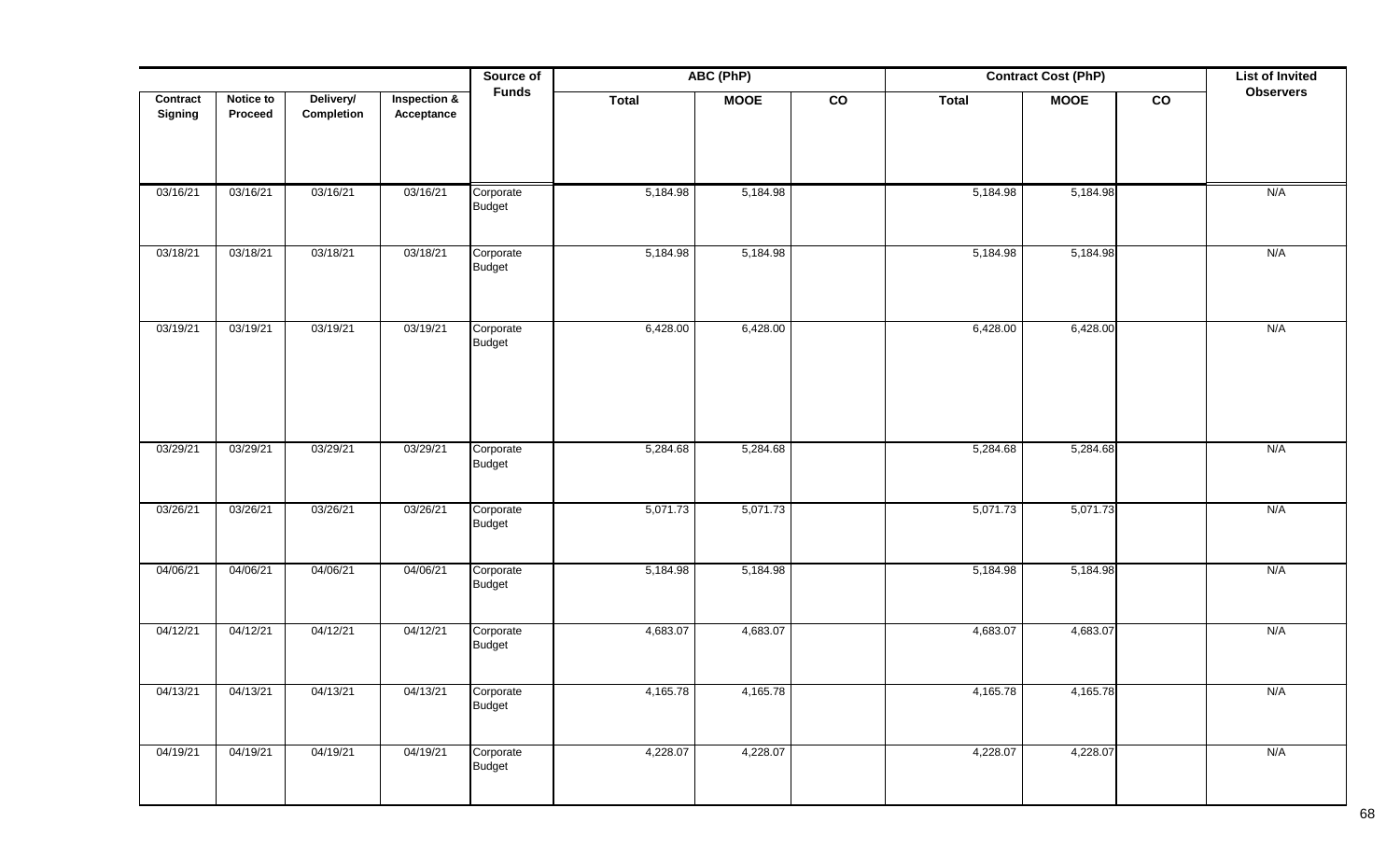|                     |                      |                         |                            | Source of                  |              | ABC (PhP)   |                 | <b>Contract Cost (PhP)</b> |             | <b>List of Invited</b> |                  |
|---------------------|----------------------|-------------------------|----------------------------|----------------------------|--------------|-------------|-----------------|----------------------------|-------------|------------------------|------------------|
| Contract<br>Signing | Notice to<br>Proceed | Delivery/<br>Completion | Inspection &<br>Acceptance | <b>Funds</b>               | <b>Total</b> | <b>MOOE</b> | $\overline{co}$ | <b>Total</b>               | <b>MOOE</b> | $\overline{co}$        | <b>Observers</b> |
| 04/20/21            | 04/20/21             | 04/20/21                | 04/20/21                   | Corporate<br>Budget        | 1,991.89     | 1,991.89    |                 | 1,991.89                   | 1,991.89    |                        | N/A              |
| 04/20/21            | 04/20/21             | 04/20/21                | 04/20/21                   | Corporate<br><b>Budget</b> | 1,991.89     | 1,991.89    |                 | 1,991.89                   | 1,991.89    |                        | N/A              |
| 04/23/21            | 04/23/21             | 04/23/21                | 04/23/21                   | Corporate<br><b>Budget</b> | 4,117.24     | 4,117.24    |                 | 4,117.24                   | 4,117.24    |                        | N/A              |
| 04/28/21            | 04/28/21             | 04/28/21                | 04/28/21                   | Corporate<br>Budget        | 4,165.78     | 4,165.78    |                 | 4,165.78                   | 4,165.78    |                        | N/A              |
| 04/29/21            | 04/29/21             | 04/29/21                | 04/29/21                   | Corporate<br><b>Budget</b> | 1,991.89     | 1,991.89    |                 | 1,991.89                   | 1,991.89    |                        | N/A              |
| 05/06/21            | 05/06/21             | 05/06/21                | 05/06/21                   | Corporate<br>Budget        | 2,244.67     | 2,244.67    |                 | 2,244.67                   | 2,244.67    |                        | N/A              |
| 05/06/21            | 05/06/21             | 05/06/21                | 05/06/21                   | Corporate<br>Budget        | 4,117.24     | 4,117.24    |                 | 4,117.24                   | 4,117.24    |                        | N/A              |
| 05/11/21            | 05/11/21             | 05/11/21                | 05/11/21                   | Corporate<br>Budget        | 2,125.36     | 2,125.36    |                 | 2,125.36                   | 2,125.36    |                        | N/A              |
| 05/03/21            | 05/03/21             | 05/03/21                | 05/03/21                   | Corporate<br>Budget        | 4,247.16     | 4,247.16    |                 | 4,247.16                   | 4,247.16    |                        | N/A              |
| 05/14/21            | 05/14/21             | 05/14/21                | 05/14/21                   | Corporate<br>Budget        | 1,991.89     | 1,991.89    |                 | 1,991.89                   | 1,991.89    |                        | N/A              |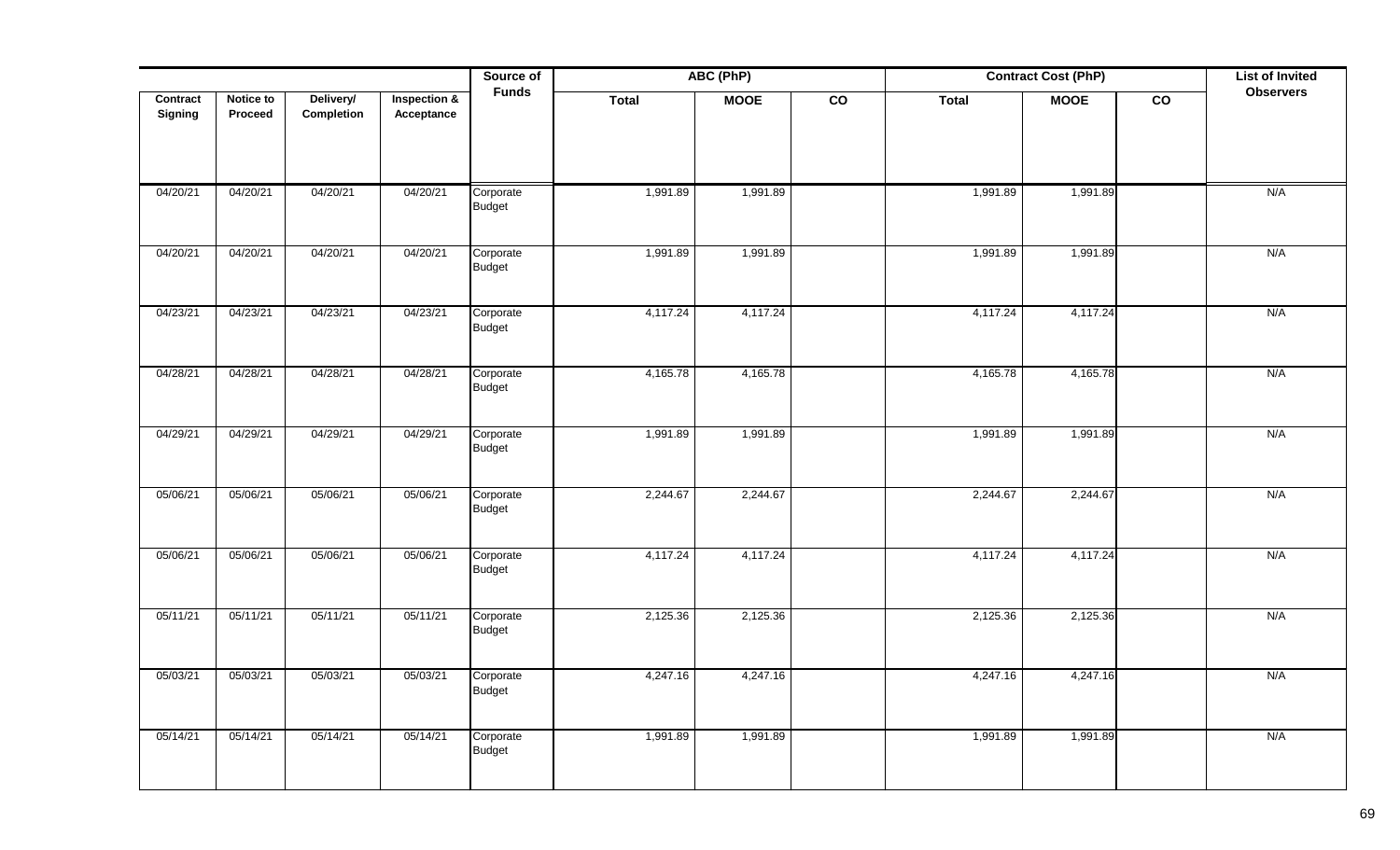|                     |                      |                         |                            | Source of                  | ABC (PhP)<br><b>Contract Cost (PhP)</b> |             |                 |              |             |                 | <b>List of Invited</b> |
|---------------------|----------------------|-------------------------|----------------------------|----------------------------|-----------------------------------------|-------------|-----------------|--------------|-------------|-----------------|------------------------|
| Contract<br>Signing | Notice to<br>Proceed | Delivery/<br>Completion | Inspection &<br>Acceptance | <b>Funds</b>               | <b>Total</b>                            | <b>MOOE</b> | $\overline{co}$ | <b>Total</b> | <b>MOOE</b> | $\overline{co}$ | <b>Observers</b>       |
| 05/12/21            | 05/12/21             | 05/12/21                | 05/12/21                   | Corporate<br><b>Budget</b> | 3,216.96                                | 3,216.96    |                 | 3,216.96     | 3,216.96    |                 | N/A                    |
| 05/18/21            | 05/18/21             | 05/18/21                | 05/18/21                   | Corporate<br>Budget        | 2,173.89                                | 2,173.89    |                 | 2,173.89     | 2,173.89    |                 | N/A                    |
| 05/12/21            | 05/12/21             | 05/12/21                | 05/12/21                   | Corporate<br>Budget        | 4,228.07                                | 4,228.07    |                 | 4,228.07     | 4,228.07    |                 | N/A                    |
| 05/28/21            | 05/28/21             | 05/28/21                | 05/28/21                   | Corporate<br>Budget        | 1,629.47                                | 1,629.47    |                 | 1,629.47     | 1,629.47    |                 | N/A                    |
| 06/24/21            | 06/24/21             | 06/24/21                | 06/24/21                   | Corporate<br>Budget        | 3,840.20                                | 3,840.20    |                 | 3,840.20     | 3,840.20    |                 | N/A                    |
| 06/29/21            | 06/29/21             | 06/29/21                | 06/29/21                   | Corporate<br>Budget        | 1,957.51                                | 1,957.51    |                 | 1,957.51     | 1,957.51    |                 | N/A                    |
| 07/02/21            | 07/02/21             | 07/02/21                | 07/02/21                   | Corporate<br>Budget        | 1,112.22                                | 1,112.22    |                 | 1,112.22     | 1,112.22    |                 | N/A                    |
| 07/06/21            | 07/06/21             | 07/06/21                | 07/06/21                   | Corporate<br>Budget        | 2,558.11                                | 2,558.11    |                 | 2,558.11     | 2,558.11    |                 | N/A                    |
| 04/20/21            | 04/20/21             | 04/20/21                | 04/20/21                   | Corporate<br><b>Budget</b> | 5,732.62                                | 5,732.62    |                 | 5,732.62     | 5,732.62    |                 | N/A                    |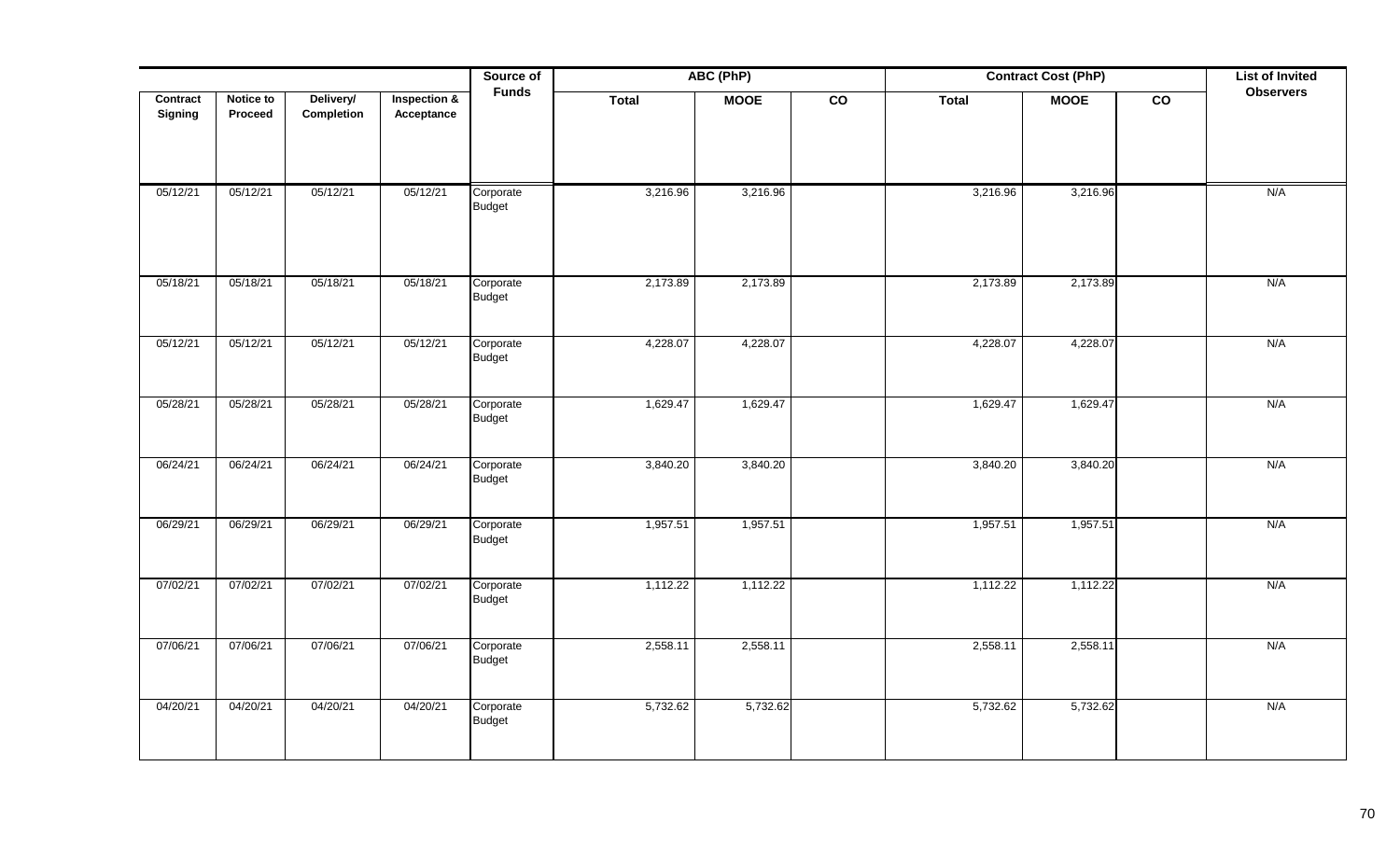|                |           |            |                         | Source of           |              | ABC (PhP)   |                |              | <b>Contract Cost (PhP)</b> |                | <b>List of Invited</b> |
|----------------|-----------|------------|-------------------------|---------------------|--------------|-------------|----------------|--------------|----------------------------|----------------|------------------------|
| Contract       | Notice to | Delivery/  | <b>Inspection &amp;</b> | <b>Funds</b>        | <b>Total</b> | <b>MOOE</b> | $\overline{c}$ | <b>Total</b> | <b>MOOE</b>                | $\overline{c}$ | <b>Observers</b>       |
| <b>Signing</b> | Proceed   | Completion | Acceptance              |                     |              |             |                |              |                            |                |                        |
|                |           |            |                         |                     |              |             |                |              |                            |                |                        |
|                |           |            |                         |                     |              |             |                |              |                            |                |                        |
| 04/26/21       | 04/26/21  | 04/26/21   | 04/26/21                | Corporate           | 3,071.34     | 3,071.34    |                | 3,071.34     | 3,071.34                   |                | N/A                    |
|                |           |            |                         | Budget              |              |             |                |              |                            |                |                        |
|                |           |            |                         |                     |              |             |                |              |                            |                |                        |
| 05/03/21       | 05/03/21  | 05/03/21   | 05/03/21                | Corporate           | 2,352.17     | 2,352.17    |                | 2,352.17     | 2,352.17                   |                | N/A                    |
|                |           |            |                         | Budget              |              |             |                |              |                            |                |                        |
|                |           |            |                         |                     |              |             |                |              |                            |                |                        |
| 05/06/21       | 05/06/21  | 05/06/21   | 05/06/21                | Corporate           | 2,265.71     | 2,265.71    |                | 2,265.71     | 2,265.71                   |                | N/A                    |
|                |           |            |                         | <b>Budget</b>       |              |             |                |              |                            |                |                        |
|                |           |            |                         |                     |              |             |                |              |                            |                |                        |
| 05/11/21       | 05/11/21  | 05/11/21   | 05/11/21                | Corporate           | 2,265.71     | 2,265.71    |                | 2,265.71     | 2,265.71                   |                | N/A                    |
|                |           |            |                         | Budget              |              |             |                |              |                            |                |                        |
|                |           |            |                         |                     |              |             |                |              |                            |                |                        |
| 05/18/21       | 05/18/21  | 05/18/21   | 05/18/21                | Corporate           | 1,002.34     | 1,002.34    |                | 1,002.34     | 1,002.34                   |                | N/A                    |
|                |           |            |                         | Budget              |              |             |                |              |                            |                |                        |
|                |           |            |                         |                     |              |             |                |              |                            |                |                        |
| 05/19/21       | 05/19/21  | 05/19/21   | 05/19/21                | Corporate<br>Budget | 2,727.64     | 2,727.64    |                | 2,727.64     | 2,727.64                   |                | N/A                    |
|                |           |            |                         |                     |              |             |                |              |                            |                |                        |
|                |           |            |                         |                     |              |             |                |              |                            |                |                        |
|                |           |            |                         |                     |              |             |                |              |                            |                |                        |
| 05/25/21       | 05/25/21  | 05/25/21   | 05/25/21                | Corporate<br>Budget | 4,243.02     | 4,243.02    |                | 4,243.02     | 4,243.02                   |                | N/A                    |
|                |           |            |                         |                     |              |             |                |              |                            |                |                        |
| 05/28/21       | 05/28/21  | 05/28/21   | 05/28/21                | Corporate           | 1,629.47     | 1,629.47    |                | 1,629.47     | 1,629.47                   |                | N/A                    |
|                |           |            |                         | Budget              |              |             |                |              |                            |                |                        |
|                |           |            |                         |                     |              |             |                |              |                            |                |                        |
| 06/14/21       | 06/14/21  | 06/14/21   | 06/14/21                | Corporate<br>Budget | 1,568.42     | 1,568.42    |                | 1,568.42     | 1,568.42                   |                | N/A                    |
|                |           |            |                         |                     |              |             |                |              |                            |                |                        |
|                |           |            |                         |                     |              |             |                |              |                            |                |                        |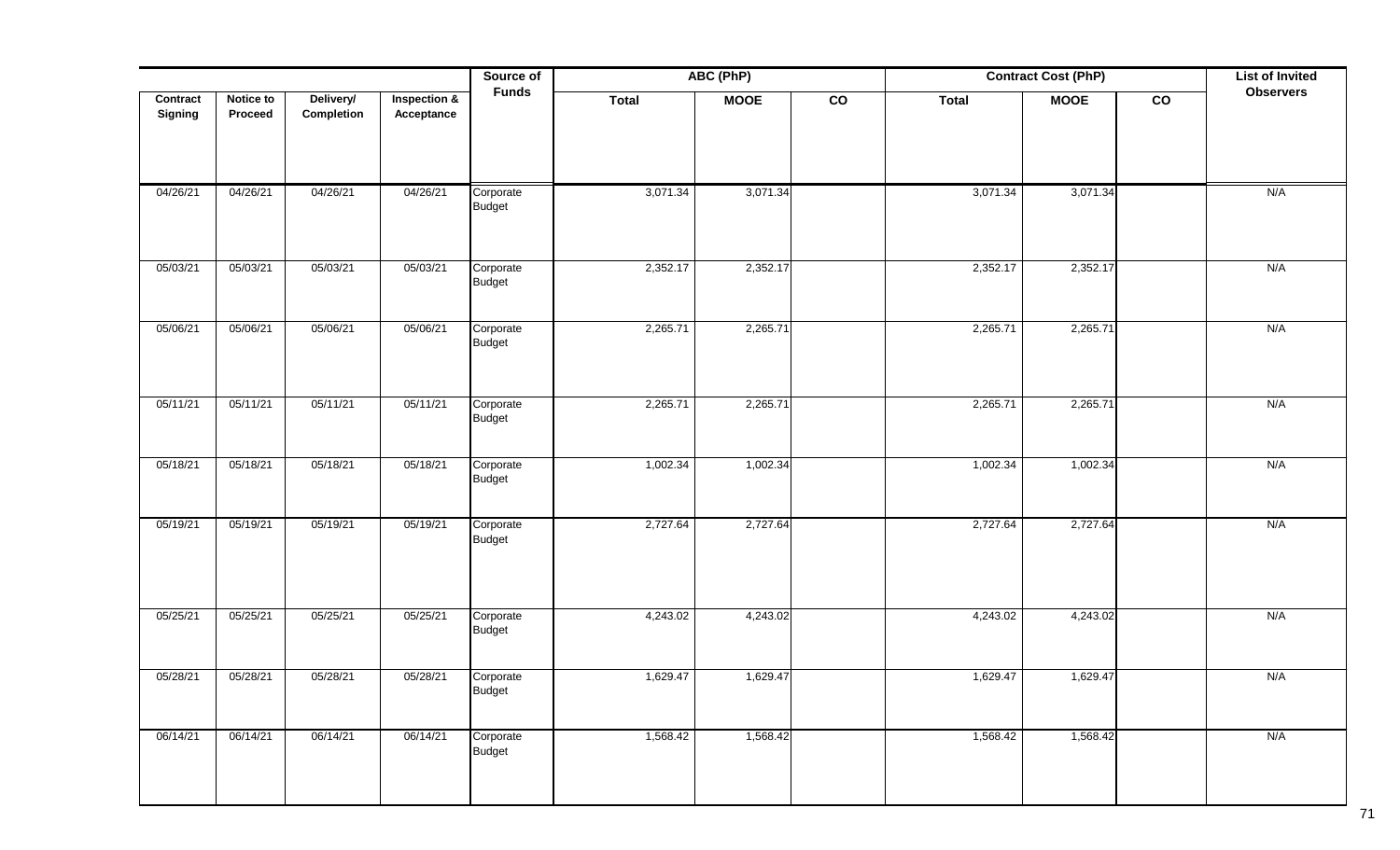|                                                                                                                                |                             |                                |                                       | Source of                  | ABC (PhP)     |             |                               | <b>Contract Cost (PhP)</b> |             |    | <b>List of Invited</b> |
|--------------------------------------------------------------------------------------------------------------------------------|-----------------------------|--------------------------------|---------------------------------------|----------------------------|---------------|-------------|-------------------------------|----------------------------|-------------|----|------------------------|
| Contract<br><b>Signing</b>                                                                                                     | <b>Notice to</b><br>Proceed | Delivery/<br><b>Completion</b> | <b>Inspection &amp;</b><br>Acceptance | <b>Funds</b>               | <b>Total</b>  | <b>MOOE</b> | co                            | <b>Total</b>               | <b>MOOE</b> | co | <b>Observers</b>       |
| 06/15/21                                                                                                                       | 06/15/21                    | 06/15/21                       | 06/15/21                              | Corporate<br><b>Budget</b> | 2,265.71      | 2,265.71    |                               | 2,265.71                   | 2,265.71    |    | N/A                    |
| 06/15/21                                                                                                                       | 06/15/21                    | 06/15/21                       | 06/15/21                              | Corporate<br><b>Budget</b> | 1,750.38      | 1,750.38    |                               | 1,750.38                   | 1,750.38    |    | N/A                    |
| 06/16/21                                                                                                                       | 06/16/21                    | 06/16/21                       | 06/16/21                              | Corporate<br><b>Budget</b> | 4,713.38      | 4,713.38    |                               | 4,713.38                   | 4,713.38    |    | N/A                    |
| 06/22/21                                                                                                                       | 06/22/21                    | 06/22/21                       | 06/22/21                              | Corporate<br>Budget        | 3,086.47      | 3,086.47    |                               | 3,086.47                   | 3,086.47    |    | N/A                    |
| <b>Total Alloted Budget of Procurement Activities</b>                                                                          |                             |                                |                                       |                            | 31,645,314.41 |             |                               |                            |             |    |                        |
| <b>Total Contract Price of Procurement Actitvites Conducted</b><br>Total Savings (Total Alloted Budget - Total Contract Price) |                             |                                |                                       |                            |               |             | 27,039,603.48<br>4,605,710.93 |                            |             |    |                        |

| 12/09/20 | 12/09/20 | Corporate<br>Budget | 4,209,756.00  | 4,209,756.00  | 4,200,000.00 |              | 4,200,000.00 COA, Cebu Chamber of<br>Commerce, Ramon Aboitiz<br>Foundation Inc., |
|----------|----------|---------------------|---------------|---------------|--------------|--------------|----------------------------------------------------------------------------------|
| 02/10/21 | 02/11/21 | Corporate<br>Budget | 11,234,000.00 | 11,234,000.00 | 7,880,000.00 |              | 7,880,000.00 COA, Cebu Chamber of<br>Commerce, Ramon Aboitiz<br>Foundation Inc., |
| 06/01/21 | 06/01/21 | Corporate<br>Budget | 2,858,675.00  | 2,858,675.00  | 2,247,984.38 | 2,247,984.38 | COA, Phil. Contractors<br>Association, Ramon<br>Aboitiz Foundation Inc.          |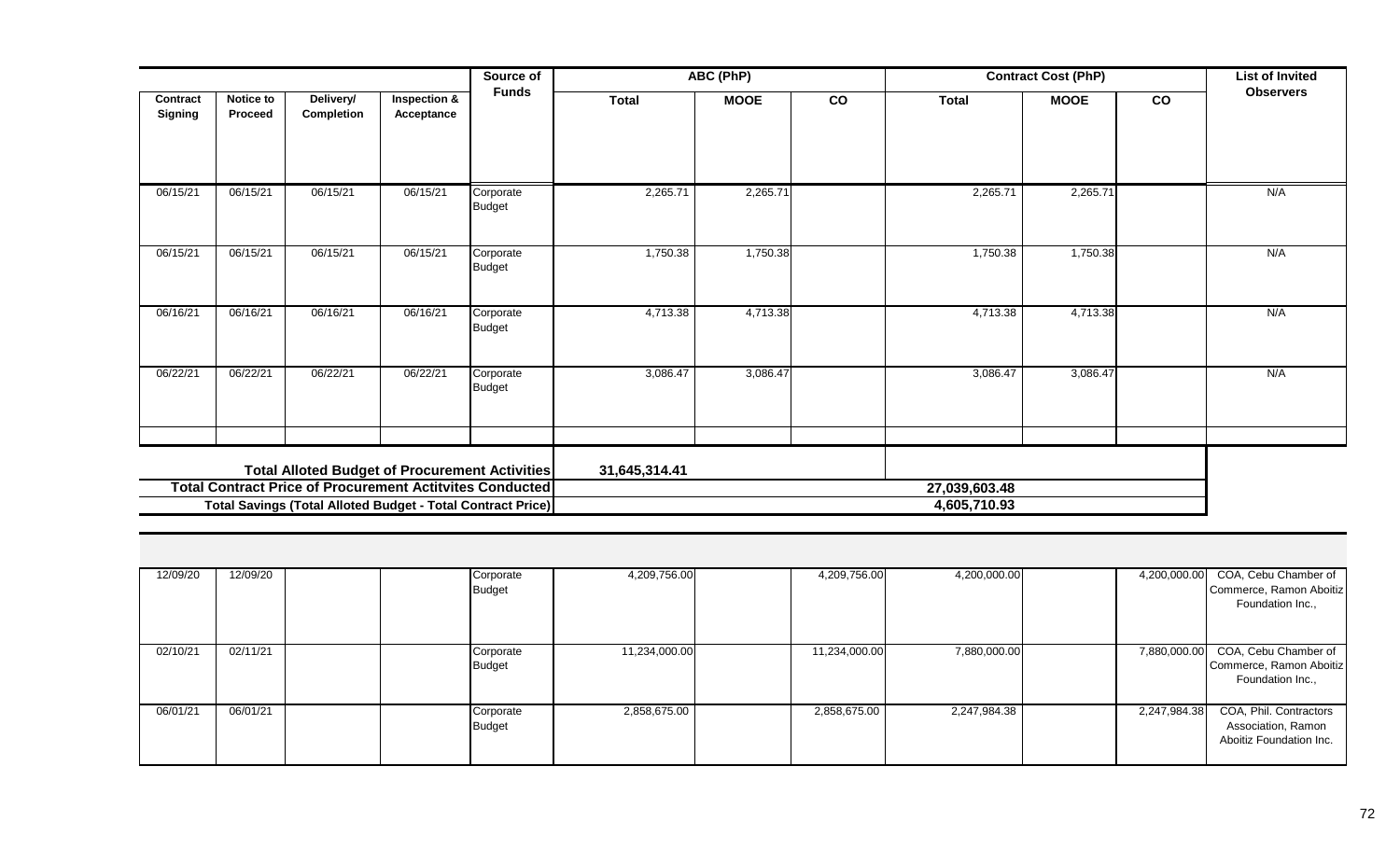|                |           |            |              | Source of                  | ABC (PhP)    |              |                 | <b>Contract Cost (PhP)</b> |             |                 | <b>List of Invited</b>                          |
|----------------|-----------|------------|--------------|----------------------------|--------------|--------------|-----------------|----------------------------|-------------|-----------------|-------------------------------------------------|
| Contract       | Notice to | Delivery/  | Inspection & | <b>Funds</b>               | <b>Total</b> | <b>MOOE</b>  | $\overline{co}$ | <b>Total</b>               | <b>MOOE</b> | $\overline{co}$ | <b>Observers</b>                                |
| <b>Signing</b> | Proceed   | Completion | Acceptance   |                            |              |              |                 |                            |             |                 |                                                 |
|                |           |            |              |                            |              |              |                 |                            |             |                 |                                                 |
|                |           |            |              |                            |              |              |                 |                            |             |                 |                                                 |
|                |           |            |              | Corporate                  | 2,407,202.00 | 2,407,202.00 |                 |                            |             |                 | COA, Cebu Chamber of                            |
|                |           |            |              | <b>Budget</b>              |              |              |                 |                            |             |                 | Commerce, Ramon Aboitiz<br>Foundation Inc.,     |
|                |           |            |              | Corporate                  | 2,180,160.00 | 2,180,160.00 |                 | $\blacksquare$             |             |                 | COA, Cebu Chamber of                            |
|                |           |            |              | <b>Budget</b>              |              |              |                 |                            |             |                 | Commerce, Ramon Aboitiz<br>Foundation Inc.,     |
|                |           |            |              | Corporate<br><b>Budget</b> | 1,748,588.00 | 1,748,588.00 |                 | $\sim$                     |             |                 | COA, Cebu Chamber of<br>Commerce, Ramon Aboitiz |
|                |           |            |              |                            |              |              |                 |                            |             |                 | Foundation Inc.,                                |
|                |           |            |              | Corporate                  | 2,872,250.00 |              | 2,872,250.00    | $\blacksquare$             |             |                 | COA, Cebu Chamber of                            |
|                |           |            |              | <b>Budget</b>              |              |              |                 |                            |             |                 | Commerce, Ramon Aboitiz<br>Foundation Inc.,     |
|                |           |            |              |                            |              |              |                 |                            |             |                 |                                                 |
|                |           |            |              |                            |              |              |                 |                            |             |                 |                                                 |
| 03/08/21       | 03/08/21  |            |              | Corporate<br><b>Budget</b> | 312.00       | 312.00       |                 | 284.62                     | 284.62      |                 | N/A                                             |
| 06/15/21       | 06/15/21  |            |              | Corporate                  | 800.00       | 800.00       |                 | 797.82                     | 797.82      |                 | N/A                                             |
|                |           |            |              | <b>Budget</b>              |              |              |                 |                            |             |                 |                                                 |
| 06/15/21       | 06/15/21  |            |              | Corporate                  | 2,662.00     | 2,662.00     |                 | 2,370.28                   | 2,370.28    |                 | N/A                                             |
|                |           |            |              | <b>Budget</b>              |              |              |                 |                            |             |                 |                                                 |
| 06/16/21       | 06/16/21  |            |              | Corporate                  | 9,864.00     | 9,864.00     |                 | 8,458.50                   | 8,458.50    |                 | N/A                                             |
|                |           |            |              | <b>Budget</b>              |              |              |                 |                            |             |                 |                                                 |
| 06/16/21       | 06/16/21  |            |              | Corporate                  | 39,000.00    | 39,000.00    |                 | 21,730.00                  | 21,730.00   |                 | N/A                                             |
|                |           |            |              | <b>Budget</b>              |              |              |                 |                            |             |                 |                                                 |
| 06/28/21       | 06/28/21  |            |              | Corporate                  | 119,149.00   | 119,149.00   |                 | 100,802.24                 | 100,802.24  |                 | N/A                                             |
|                |           |            |              | <b>Budget</b>              |              |              |                 |                            |             |                 |                                                 |
|                |           |            |              |                            |              |              |                 |                            |             |                 |                                                 |
| 07/05/21       | 07/05/21  |            |              | Corporate<br><b>Budget</b> | 58,909.00    | 58,909.00    |                 | 58,703.00                  | 58,703.00   |                 | N/A                                             |
|                |           |            |              |                            |              |              |                 |                            |             |                 |                                                 |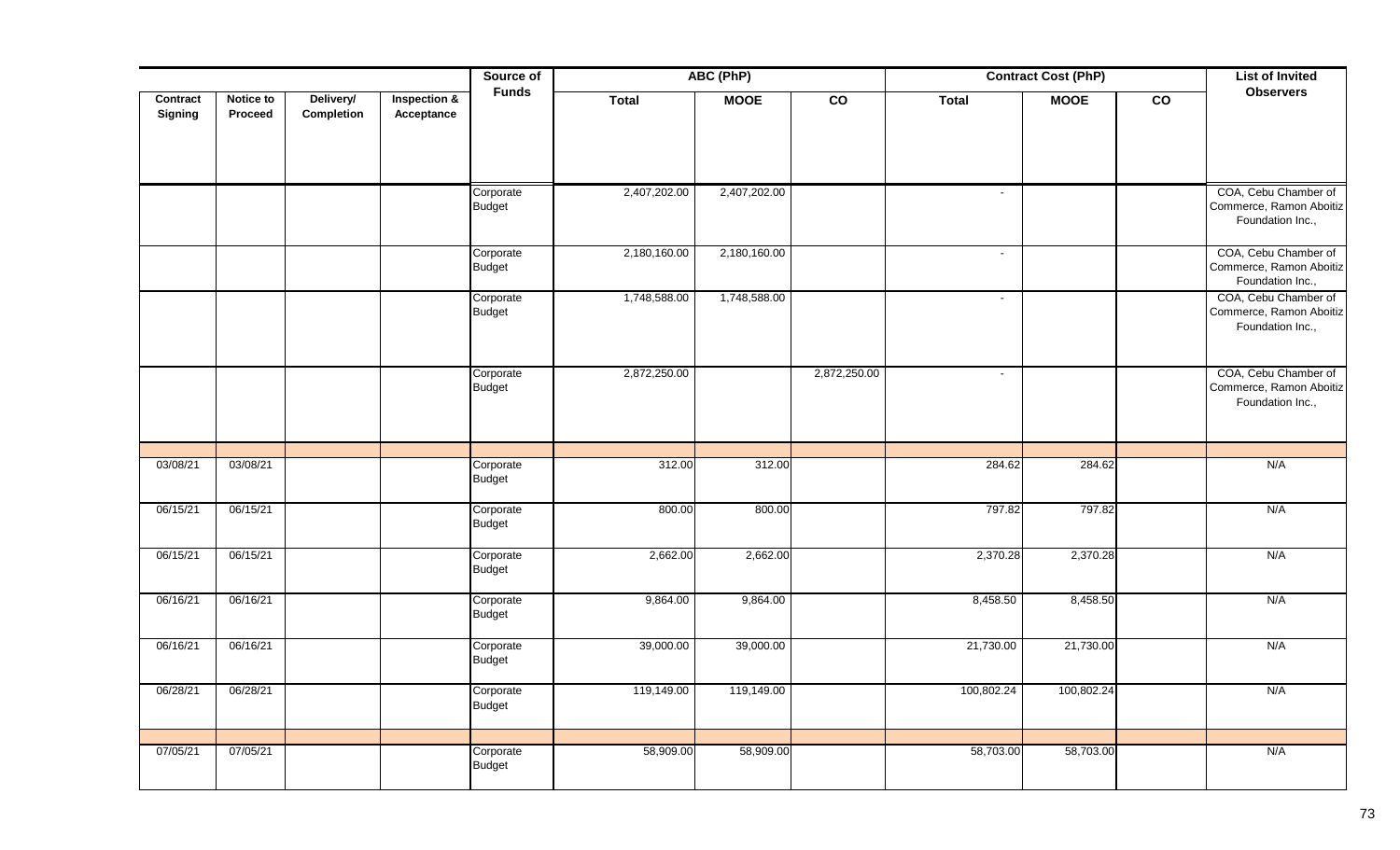|                            |                      | Source of<br>ABC (PhP)  |                            |                            | <b>Contract Cost (PhP)</b> |             |                 | <b>List of Invited</b> |             |                 |                  |
|----------------------------|----------------------|-------------------------|----------------------------|----------------------------|----------------------------|-------------|-----------------|------------------------|-------------|-----------------|------------------|
| Contract<br><b>Signing</b> | Notice to<br>Proceed | Delivery/<br>Completion | Inspection &<br>Acceptance | <b>Funds</b>               | <b>Total</b>               | <b>MOOE</b> | $\overline{co}$ | <b>Total</b>           | <b>MOOE</b> | $\overline{co}$ | <b>Observers</b> |
| 07/06/21                   | 07/06/21             |                         |                            | Corporate<br><b>Budget</b> | 93,800.00                  | 93,800.00   |                 | 75,650.00              | 75,650.00   |                 | N/A              |
| 07/06/21                   | 07/06/21             |                         |                            | Corporate<br><b>Budget</b> | 24,100.00                  | 24,100.00   |                 | 24,029.00              | 24,029.00   |                 | N/A              |
| 07/06/21                   | 07/06/21             |                         |                            | Corporate<br><b>Budget</b> | 4,700.00                   | 4,700.00    |                 | 4,601.00               | 4,601.00    |                 | N/A              |
|                            |                      |                         |                            | Corporate<br><b>Budget</b> | 780.00                     | 780.00      |                 | 744.00                 | 744.00      |                 | N/A              |
| 07/01/21                   | 07/01/21             |                         |                            | Corporate<br><b>Budget</b> | 14,490.00                  | 14,490.00   |                 | 12,900.00              | 12,900.00   |                 | N/A              |
| 07/01/21                   | 07/01/21             |                         |                            | Corporate<br><b>Budget</b> | 28,420.00                  | 28,420.00   |                 | 22,335.00              | 22,335.00   |                 | N/A              |
|                            |                      |                         |                            | Corporate<br><b>Budget</b> | 46,530.00                  | 46,530.00   |                 | 46,203.00              | 46,203.00   |                 | N/A              |
| 05/19/21                   | 05/19/21             |                         |                            | Corporate<br><b>Budget</b> | 78,253.87                  | 78,253.87   |                 | 78,253.87              | 78,253.87   |                 | N/A              |
| 06/21/21                   | 06/21/21             | 06/21/21                |                            | Corporate<br><b>Budget</b> | 28,496.00                  | 28,496.00   |                 | 17,970.00              | 17,970.00   |                 | N/A              |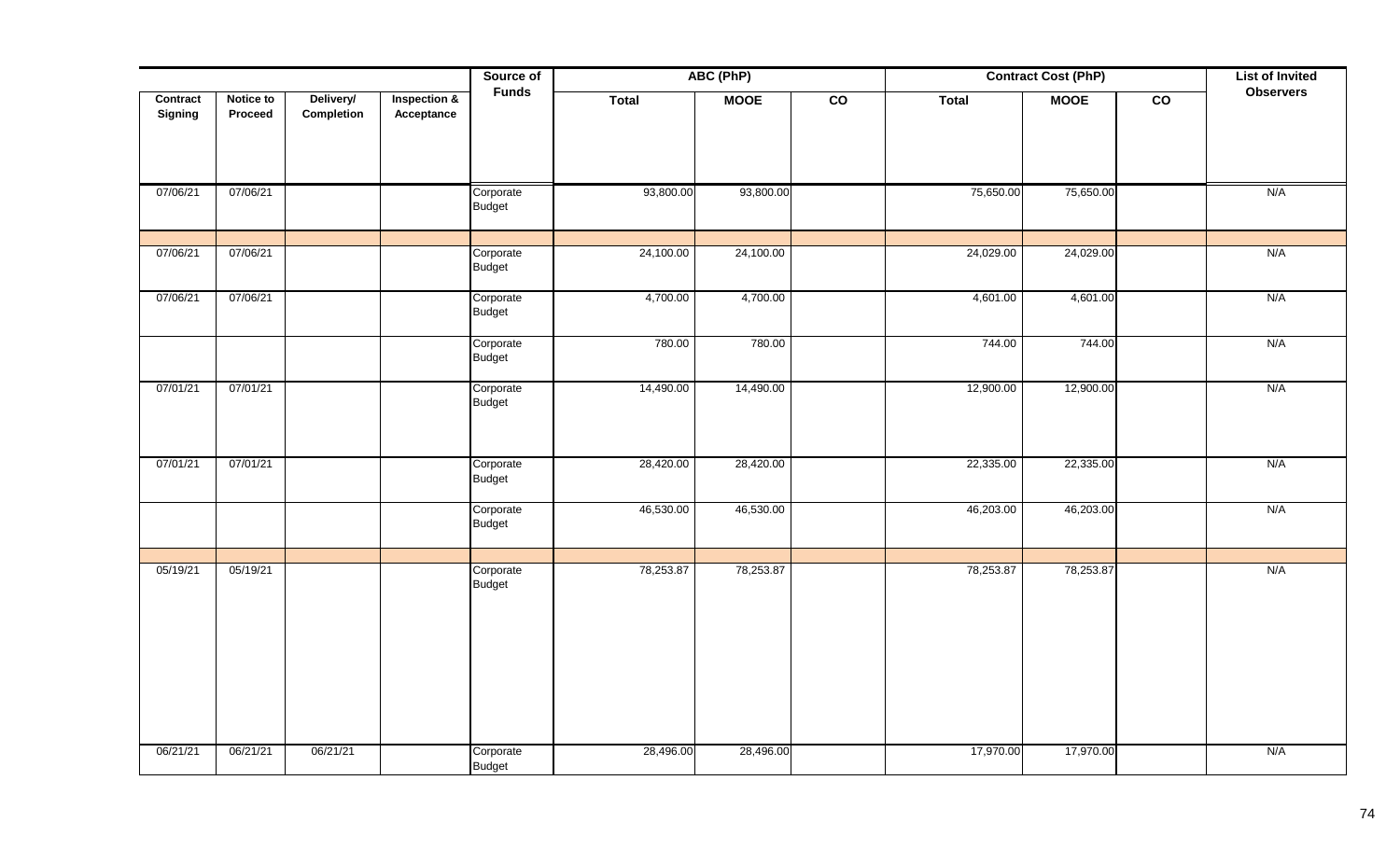|                     |                             |                         |                                       | Source of                  | <b>ABC (PhP)</b> |             |               | <b>Contract Cost (PhP)</b> |             | <b>List of Invited</b> |                  |
|---------------------|-----------------------------|-------------------------|---------------------------------------|----------------------------|------------------|-------------|---------------|----------------------------|-------------|------------------------|------------------|
| Contract<br>Signing | Notice to<br><b>Proceed</b> | Delivery/<br>Completion | <b>Inspection &amp;</b><br>Acceptance | <b>Funds</b>               | <b>Total</b>     | <b>MOOE</b> | $\mathsf{co}$ | <b>Total</b>               | <b>MOOE</b> | co                     | <b>Observers</b> |
|                     |                             |                         |                                       |                            |                  |             |               |                            |             |                        |                  |
|                     |                             |                         |                                       | Corporate<br><b>Budget</b> | 12,000.00        | 12,000.00   |               |                            |             |                        | N/A              |
| 07/06/21            | 07/06/21                    |                         |                                       | Corporate<br><b>Budget</b> | 10,724.94        | 10,724.94   |               | 10,724.94                  | 10,724.94   |                        | N/A              |
| 01/05/21            | 01/05/21                    |                         |                                       | Corporate<br>Budget        | 147,000.00       | 147,000.00  |               | 137,720.25                 | 137,720.25  |                        | N/A              |
| 03/18/21            | 03/18/21                    |                         |                                       | Corporate<br><b>Budget</b> | 215,000.00       |             | 215,000.00    | 209,520.00                 |             | 209,520.00             | N/A              |
| 05/17/21            | 05/17/21                    | 06/28/21                |                                       | Corporate<br><b>Budget</b> | 150,000.00       |             | 150,000.00    | 141,295.00                 |             | 141,295.00             | N/A              |
| 05/21/21            | 05/21/21                    |                         |                                       | Corporate<br><b>Budget</b> | 228,450.00       |             | 228,450.00    | 89,500.00                  |             | 89,500.00              | N/A              |
| 05/17/21            | 05/17/21                    | 06/17/21                |                                       | Corporate<br><b>Budget</b> | 150,000.00       |             | 150,000.00    | 141,295.00                 |             | 141,295.00             | N/A              |
| 05/25/21            | 05/25/21                    | 06/29/21                |                                       | Corporate<br>Budget        | 333,000.00       |             | 333,000.00    | 270,200.00                 |             | 270,200.00             | N/A              |
| 05/25/21            | 05/25/21                    |                         |                                       | Corporate<br><b>Budget</b> | 90,000.00        |             | 90,000.00     | 24,720.00                  |             | 24,720.00              | N/A              |
| 05/25/21            | 05/25/21                    | 05/26/21                |                                       | Corporate<br><b>Budget</b> | 21,150.00        | 21,150.00   |               | 14,393.50                  | 14,393.50   |                        | N/A              |
| 06/04/21            | 06/04/21                    |                         |                                       | Corporate<br><b>Budget</b> | 60,000.00        |             | 60,000.00     | 37,988.50                  |             | 37,988.50              | N/A              |
| 06/18/21            | 06/18/21                    |                         |                                       | Corporate<br><b>Budget</b> | 140,000.00       | 140,000.00  |               | 123,531.00                 | 123,531.00  |                        | N/A              |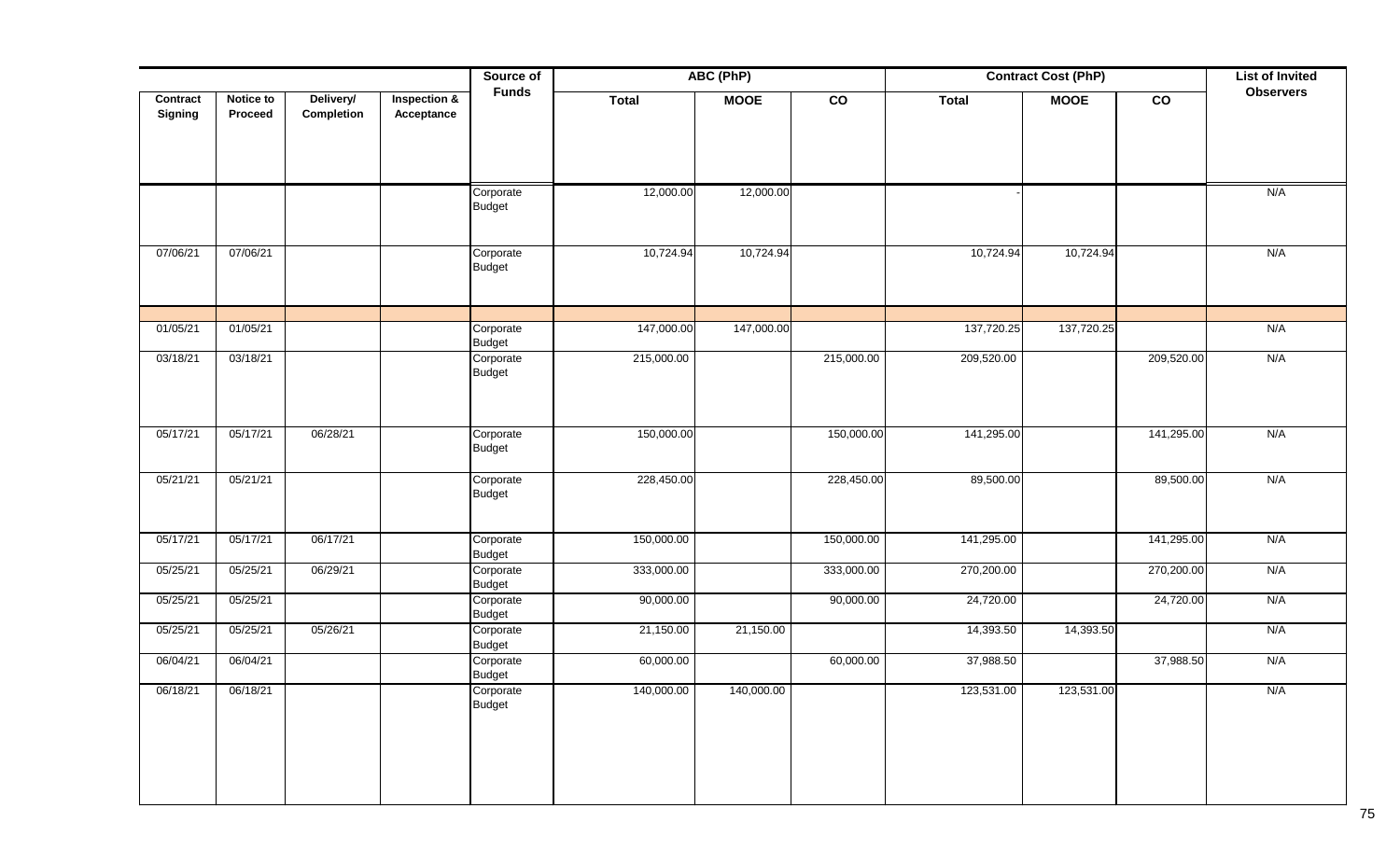|                     |                      |                         |                                       | ABC (PhP)<br>Source of     |              |             |                | <b>Contract Cost (PhP)</b> | <b>List of Invited</b> |                |                  |
|---------------------|----------------------|-------------------------|---------------------------------------|----------------------------|--------------|-------------|----------------|----------------------------|------------------------|----------------|------------------|
| Contract<br>Signing | Notice to<br>Proceed | Delivery/<br>Completion | <b>Inspection &amp;</b><br>Acceptance | <b>Funds</b>               | <b>Total</b> | <b>MOOE</b> | $\overline{c}$ | <b>Total</b>               | <b>MOOE</b>            | $\overline{c}$ | <b>Observers</b> |
| 06/04/21            | 06/04/21             |                         |                                       | Corporate<br><b>Budget</b> | 64,000.00    |             | 64,000.00      | 64,000.00                  |                        | 64,000.00      | N/A              |
| 06/22/21            | 06/22/21             | 06/22/21                |                                       | Corporate<br><b>Budget</b> | 52,898.00    | 52,898.00   |                | 23,506.00                  | 23,506.00              |                | N/A              |
| 06/21/21            | 06/21/21             |                         |                                       | Corporate<br><b>Budget</b> | 60,975.00    | 60,975.00   |                | 60,975.00                  | 60,975.00              |                | N/A              |
| 07/06/21            | 07/06/21             |                         |                                       | Corporate<br><b>Budget</b> | 644,224.00   |             | 644,224.00     | 603,400.00                 |                        | 603,400.00     | N/A              |
| 06/24/21            | 06/24/21             |                         |                                       | Corporate<br><b>Budget</b> | 183,000.00   |             | 183,000.00     | 137,556.00                 |                        | 137,556.00     | N/A              |
|                     |                      |                         |                                       | Corporate<br><b>Budget</b> | 95,000.00    | 95,000.00   |                | $\blacksquare$             |                        |                | N/A              |
|                     |                      |                         |                                       | Corporate<br><b>Budget</b> | 998,816.59   |             | 998,816.59     |                            |                        |                | N/A              |
|                     |                      |                         |                                       | Corporate<br><b>Budget</b> | 313,600.00   |             | 313,600.00     |                            |                        |                | N/A              |
|                     |                      |                         |                                       | Corporate<br><b>Budget</b> | 116,950.00   | 116,950.00  |                | $\blacksquare$             |                        |                | N/A              |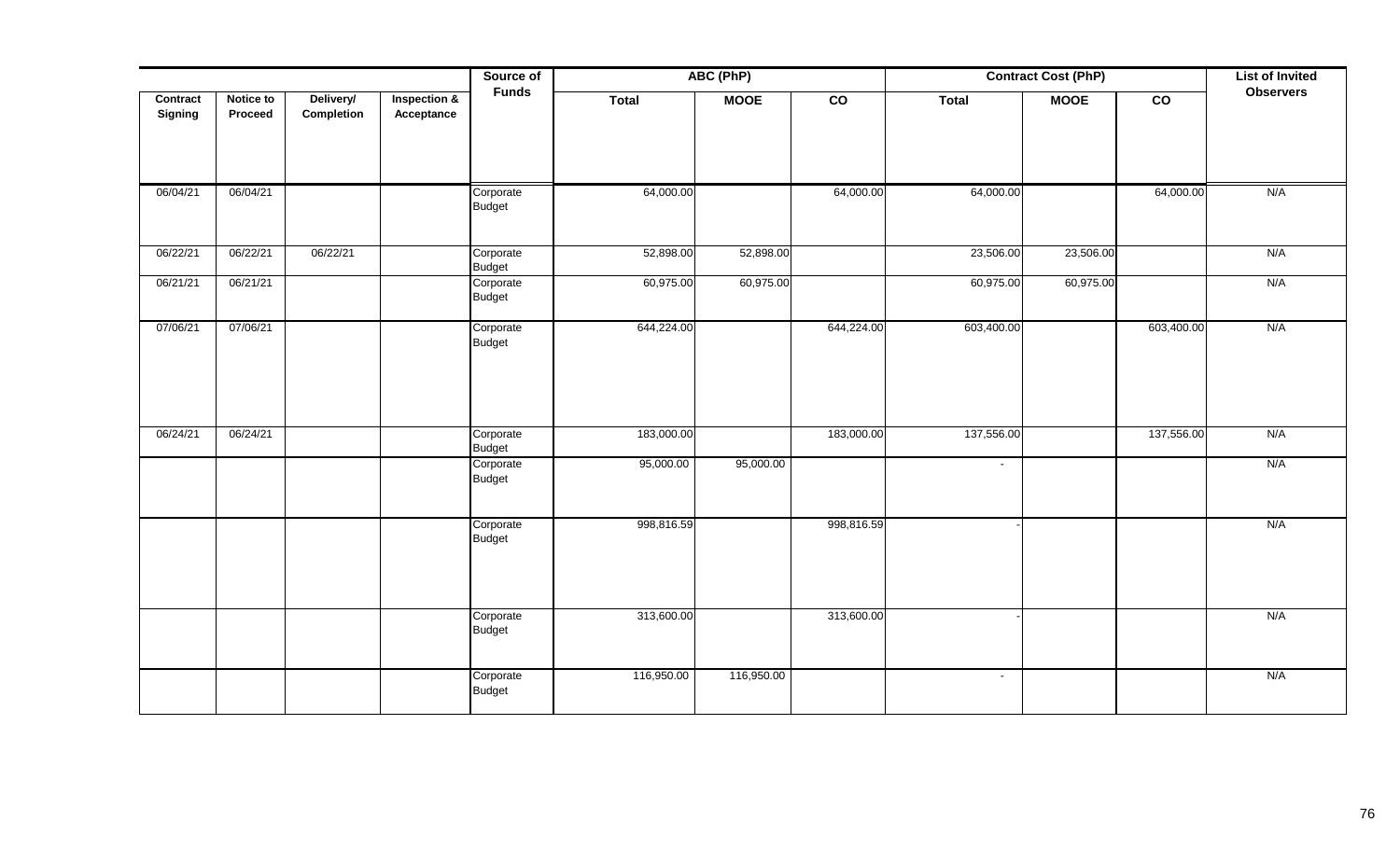|          |           | Source of<br>ABC (PhP) |                         | <b>Contract Cost (PhP)</b> |              |             | <b>List of Invited</b> |              |             |                |                  |
|----------|-----------|------------------------|-------------------------|----------------------------|--------------|-------------|------------------------|--------------|-------------|----------------|------------------|
| Contract | Notice to | Delivery/              | <b>Inspection &amp;</b> | <b>Funds</b>               | <b>Total</b> | <b>MOOE</b> | $\overline{c}$         | <b>Total</b> | <b>MOOE</b> | $\overline{c}$ | <b>Observers</b> |
| Signing  | Proceed   | Completion             | Acceptance              |                            |              |             |                        |              |             |                |                  |
|          |           |                        |                         |                            |              |             |                        |              |             |                |                  |
|          |           |                        |                         |                            |              |             |                        |              |             |                |                  |
|          |           |                        |                         | Corporate                  | 123,130.00   |             | 123,130.00             | $\sim$       |             |                | N/A              |
|          |           |                        |                         | <b>Budget</b>              |              |             |                        |              |             |                |                  |
|          |           |                        |                         |                            |              |             |                        |              |             |                |                  |
|          |           |                        |                         |                            |              |             |                        |              |             |                |                  |
|          |           |                        |                         |                            |              |             |                        |              |             |                |                  |
|          |           |                        |                         | Corporate                  | 190,000.00   |             | 190,000.00             |              |             |                | N/A              |
|          |           |                        |                         | <b>Budget</b>              |              |             |                        |              |             |                |                  |
|          |           |                        |                         |                            |              |             |                        |              |             |                |                  |
|          |           |                        |                         |                            |              |             |                        |              |             |                |                  |
|          |           |                        |                         | Corporate                  | 466,000.00   |             | 466,000.00             | $\sim$       |             |                | N/A              |
|          |           |                        |                         | <b>Budget</b>              |              |             |                        |              |             |                |                  |
|          |           |                        |                         |                            |              |             |                        |              |             |                |                  |
|          |           |                        |                         |                            |              |             |                        |              |             |                |                  |
|          |           |                        |                         |                            |              |             |                        |              |             |                |                  |
|          |           |                        |                         |                            |              |             |                        |              |             |                |                  |
|          |           |                        |                         |                            |              |             |                        |              |             |                |                  |
|          |           |                        |                         |                            |              |             |                        |              |             |                |                  |
|          |           |                        |                         |                            |              |             |                        |              |             |                |                  |
|          |           |                        |                         |                            |              |             |                        |              |             |                |                  |
|          |           |                        |                         |                            |              |             |                        |              |             |                |                  |
|          |           |                        |                         | Corporate                  | 174,325.00   |             | 174,325.00             | $\sim$       |             |                | N/A              |
|          |           |                        |                         | Budget                     |              |             |                        |              |             |                |                  |
|          |           |                        |                         | Corporate                  | 313,900.00   | 313,900.00  |                        | $\sim$       |             |                | N/A              |
|          |           |                        |                         | Budget<br>Corporate        | 55,000.00    |             | 55,000.00              |              |             |                | N/A              |
|          |           |                        |                         | Budget                     |              |             |                        |              |             |                |                  |
|          |           |                        |                         |                            |              |             |                        |              |             |                |                  |
| 12/28/19 | 12/28/19  |                        |                         | Corporate                  | 48,000.00    |             | 48,000.00              | 36,132.58    |             | 36,132.58      | N/A              |
|          |           |                        |                         | Budget                     |              |             |                        |              |             |                |                  |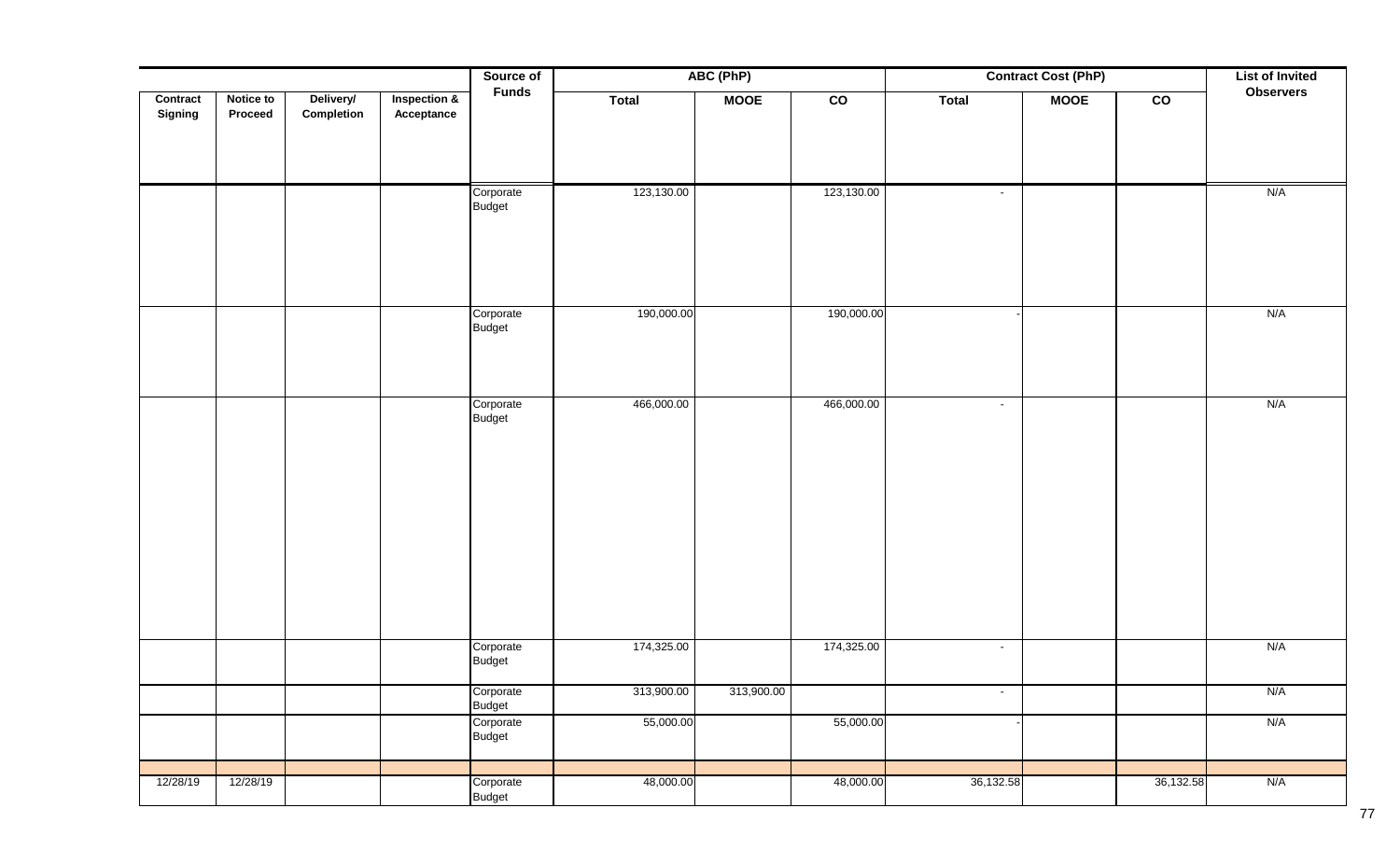|                     |                      |                         |                            | Source of                  |              | ABC (PhP)   |                 |              | <b>Contract Cost (PhP)</b> |                 | <b>List of Invited</b> |
|---------------------|----------------------|-------------------------|----------------------------|----------------------------|--------------|-------------|-----------------|--------------|----------------------------|-----------------|------------------------|
| Contract<br>Signing | Notice to<br>Proceed | Delivery/<br>Completion | Inspection &<br>Acceptance | <b>Funds</b>               | <b>Total</b> | <b>MOOE</b> | $\overline{co}$ | <b>Total</b> | <b>MOOE</b>                | $\overline{co}$ | <b>Observers</b>       |
| 03/01/21            | 03/01/21             | 03/02/21                |                            | Corporate<br><b>Budget</b> | 14,080.84    | 14,080.84   |                 | 14,080.64    | 14,080.64                  |                 | N/A                    |
| 03/29/21            | 03/29/21             |                         |                            | Corporate<br>Budget        | 15,000.00    |             | 15,000.00       | 14,306.00    |                            | 14,306.00       | N/A                    |
| 06/01/21            | 06/01/21             |                         |                            | Corporate<br><b>Budget</b> | 2,070.00     | 2,070.00    |                 | 2,070.00     | 2,070.00                   |                 | N/A                    |
| 06/03/21            | 06/03/21             |                         |                            | Corporate<br>Budget        | 5,700.00     | 5,700.00    |                 | 5,610.00     | 5,610.00                   |                 | N/A                    |
| 06/11/21            | 06/11/21             |                         |                            | Corporate<br><b>Budget</b> | 7,185.00     | 7,185.00    |                 | 7,185.00     | 7,185.00                   |                 | N/A                    |
| 06/07/21            | 06/07/21             | 06/29/21                |                            | Corporate<br>Budget        | 32,500.00    | 32,500.00   |                 | 24,050.00    | 24,050.00                  |                 | N/A                    |
| 06/29/21            | 06/29/21             |                         |                            | Corporate<br><b>Budget</b> | 20,000.00    | 20,000.00   |                 | 17,600.00    | 17,600.00                  |                 | N/A                    |
| 06/24/21            | 06/24/21             |                         |                            | Corporate<br>Budget        | 9,000.00     | 9,000.00    |                 | 9,000.00     | 9,000.00                   |                 | N/A                    |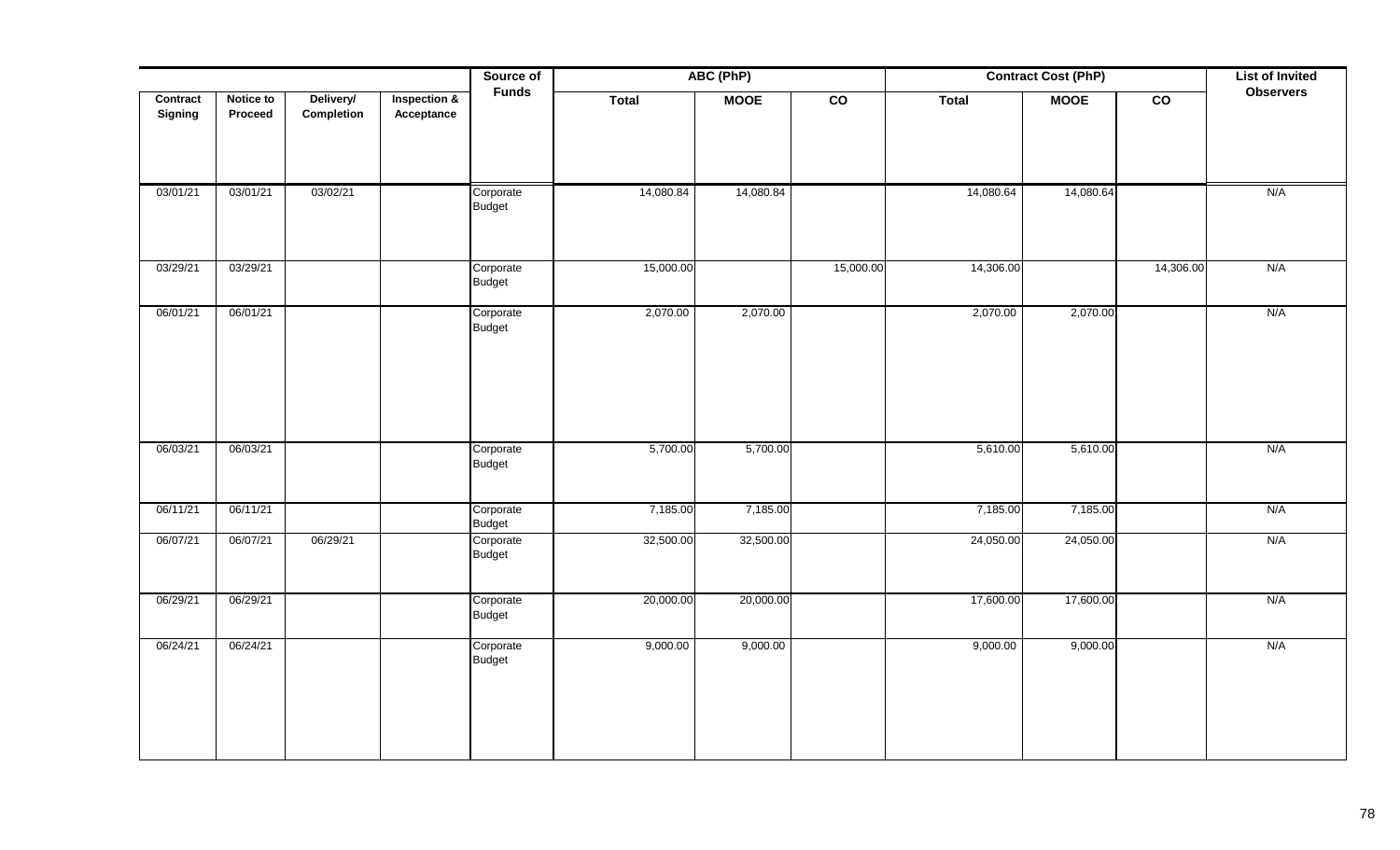|          |           |            |              | Source of                  | ABC (PhP) |             |                 | <b>Contract Cost (PhP)</b> | <b>List of Invited</b> |                 |                  |
|----------|-----------|------------|--------------|----------------------------|-----------|-------------|-----------------|----------------------------|------------------------|-----------------|------------------|
| Contract | Notice to | Delivery/  | Inspection & | <b>Funds</b>               | Total     | <b>MOOE</b> | $\overline{co}$ | <b>Total</b>               | <b>MOOE</b>            | $\overline{co}$ | <b>Observers</b> |
| Signing  | Proceed   | Completion | Acceptance   |                            |           |             |                 |                            |                        |                 |                  |
|          |           |            |              |                            |           |             |                 |                            |                        |                 |                  |
|          |           |            |              |                            |           |             |                 |                            |                        |                 |                  |
| 07/05/21 | 07/05/21  |            |              | Corporate                  | 25,000.00 | 25,000.00   |                 | 23,000.00                  | 23,000.00              |                 | N/A              |
|          |           |            |              | <b>Budget</b>              |           |             |                 |                            |                        |                 |                  |
|          |           |            |              |                            |           |             |                 |                            |                        |                 |                  |
|          |           |            |              |                            |           |             |                 |                            |                        |                 |                  |
|          |           |            |              |                            |           |             |                 |                            |                        |                 |                  |
|          |           |            |              | Corporate<br>Budget        | 10,000.00 | 10,000.00   |                 | 8,500.00                   | 8,500.00               |                 | N/A              |
|          |           |            |              |                            |           |             |                 |                            |                        |                 |                  |
|          |           |            |              | Corporate<br>Budget        | 6,750.00  | 6,750.00    |                 | 4,050.00                   | 4,050.00               |                 | N/A              |
|          |           |            |              |                            |           |             |                 |                            |                        |                 |                  |
| 06/23/21 | 06/23/21  |            |              | Corporate<br><b>Budget</b> | 26,040.00 | 26,040.00   |                 | 26,040.00                  | 26,040.00              |                 | N/A              |
|          |           |            |              |                            |           |             |                 |                            |                        |                 |                  |
|          |           |            |              |                            |           |             |                 |                            |                        |                 |                  |
| 06/24/21 | 06/24/21  | 06/25/21   |              | Corporate                  | 14,080.64 | 14,080.64   |                 | 14,080.64                  | 14,080.64              |                 | N/A              |
|          |           |            |              | <b>Budget</b>              |           |             |                 |                            |                        |                 |                  |
|          |           |            |              |                            |           |             |                 |                            |                        |                 |                  |
|          |           |            |              |                            |           |             |                 |                            |                        |                 |                  |
|          |           |            |              | Corporate                  | 18,000.00 | 18,000.00   |                 | 13,500.00                  | 13,500.00              |                 | N/A              |
|          |           |            |              | Budget                     |           |             |                 |                            |                        |                 |                  |
|          |           |            |              |                            |           |             |                 |                            |                        |                 |                  |
|          |           |            |              |                            |           |             |                 |                            |                        |                 |                  |
|          |           |            |              |                            |           |             |                 |                            |                        |                 |                  |
|          |           |            |              |                            |           |             |                 |                            |                        |                 |                  |
|          |           |            |              | Corporate<br>Budget        | 6,200.00  | 6,200.00    |                 | 5,960.00                   | 5,960.00               |                 | N/A              |
|          |           |            |              |                            |           |             |                 |                            |                        |                 |                  |
|          |           |            |              |                            |           |             |                 |                            |                        |                 |                  |
|          |           |            |              | Corporate                  | 45,000.00 |             | 45,000.00       |                            |                        |                 | N/A              |
|          |           |            |              | <b>Budget</b>              |           |             |                 |                            |                        |                 |                  |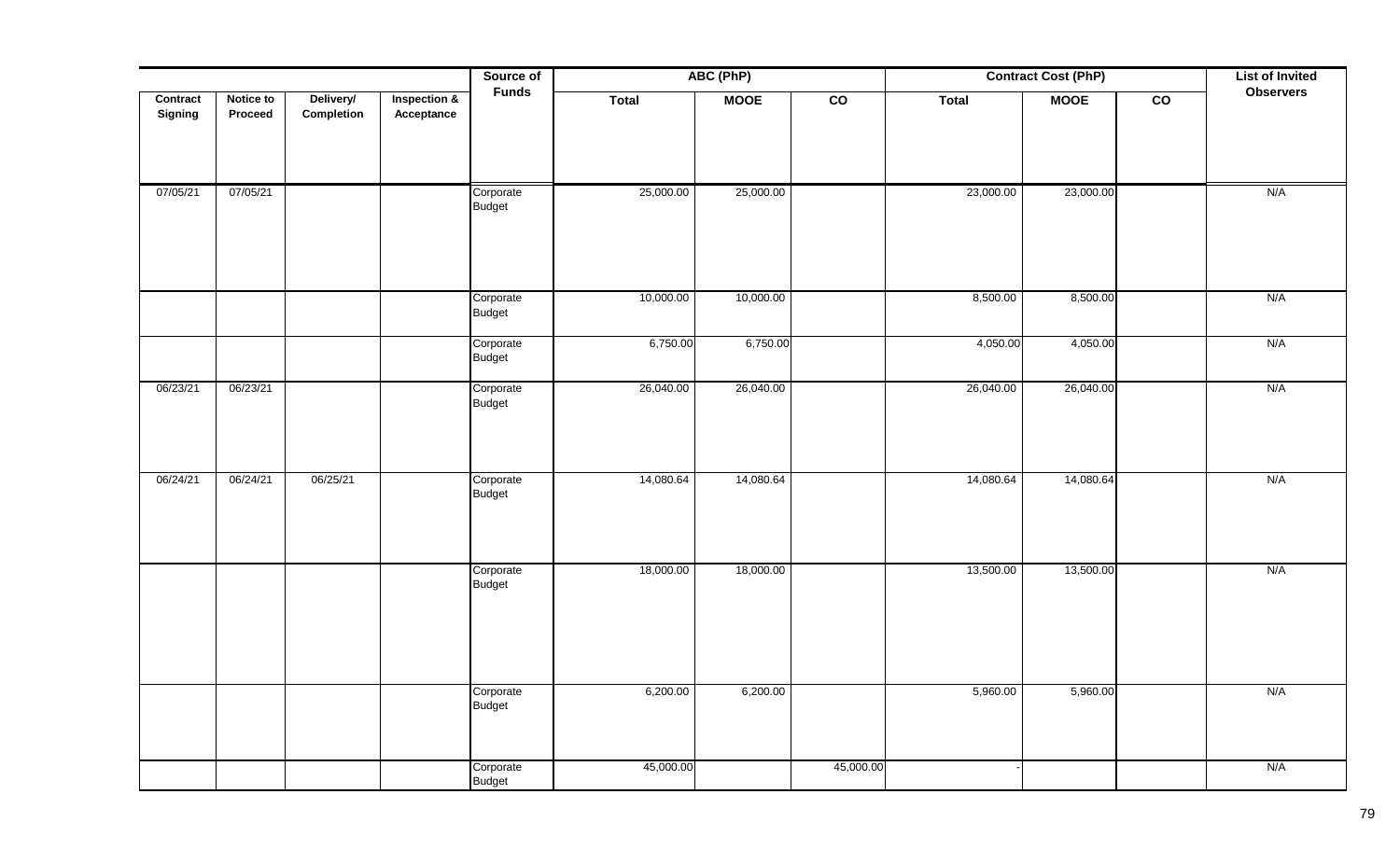|                            |                             |                                                                |                                       | Source of                  |               | ABC (PhP)   |                 |               | <b>Contract Cost (PhP)</b> |                 | <b>List of Invited</b> |
|----------------------------|-----------------------------|----------------------------------------------------------------|---------------------------------------|----------------------------|---------------|-------------|-----------------|---------------|----------------------------|-----------------|------------------------|
| Contract<br><b>Signing</b> | Notice to<br><b>Proceed</b> | Delivery/<br>Completion                                        | <b>Inspection &amp;</b><br>Acceptance | <b>Funds</b>               | <b>Total</b>  | <b>MOOE</b> | $\overline{co}$ | <b>Total</b>  | <b>MOOE</b>                | $\overline{co}$ | <b>Observers</b>       |
|                            |                             |                                                                |                                       | Corporate<br><b>Budget</b> | 6,120.00      | 6,120.00    |                 |               |                            |                 | N/A                    |
|                            |                             |                                                                |                                       | Corporate<br><b>Budget</b> | 35,000.00     | 35,000.00   |                 |               |                            |                 | N/A                    |
|                            |                             |                                                                |                                       | Corporate<br><b>Budget</b> | 30,000.00     | 30,000.00   |                 | 21,000.00     | 21,000.00                  |                 | N/A                    |
|                            |                             |                                                                |                                       | Corporate<br><b>Budget</b> | 32,000.00     | 32,000.00   |                 | 21,000.00     | 21,000.00                  |                 | N/A                    |
|                            |                             |                                                                |                                       | Corporate<br><b>Budget</b> | 7,500.00      | 7,500.00    |                 | 7,200.00      | 7,200.00                   |                 | N/A                    |
|                            |                             | <b>Total Alloted Budget of On-going Procurement Activities</b> |                                       |                            |               |             |                 |               |                            |                 |                        |
|                            |                             |                                                                |                                       |                            | 33,885,266.88 |             |                 | 17,168,506.76 |                            |                 |                        |

**Recommended for Approval by: APPROVED: APPROVED: APPROVED: APPROVED: APPROVED: APPROVED: APPROVED: APPROVED: APPROVED: APPROVED: APPROVED: APPROVED: APPROVED: APPROVED: APPROVED: A** 

**MARIA ROWENA Y. DENOYO RIO R. TEVES** BAC-CEV Chairperson **Entity** and the Procuring Entity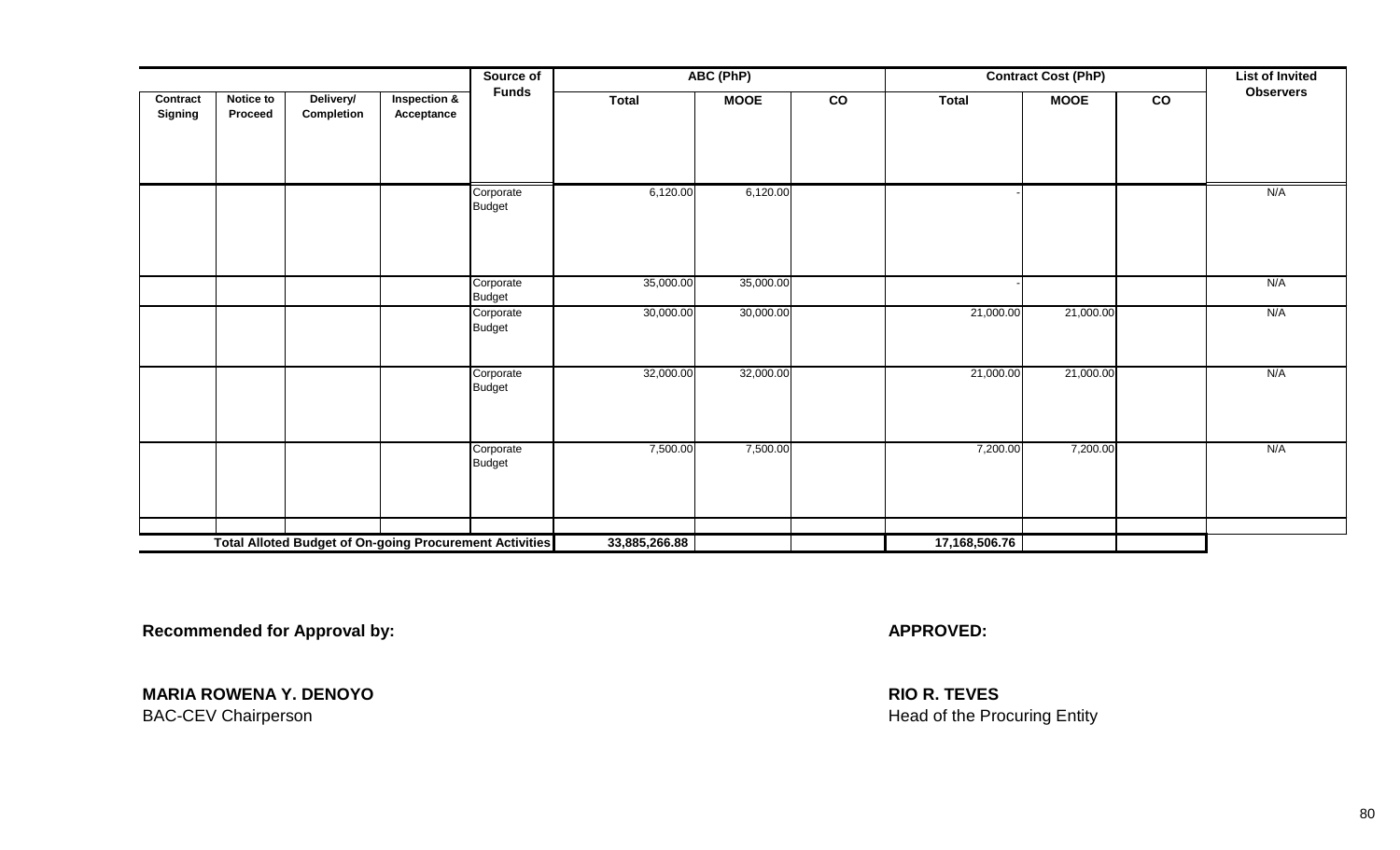|                 |                             | <b>Remarks</b>      |                                 |                  |                                                           |                                         |
|-----------------|-----------------------------|---------------------|---------------------------------|------------------|-----------------------------------------------------------|-----------------------------------------|
| Pre-bid<br>Conf | Eligibility<br><b>Check</b> | Sub/Open<br>of Bids | <b>Bid</b><br><b>Evaluation</b> | <b>Post Qual</b> | Delivery/<br>Completion/<br>Acceptance<br>(If applicable) | (Explaining<br>changes from<br>the APP) |
|                 |                             |                     |                                 |                  |                                                           |                                         |
| 10/30/19        | 10/30/19                    | 10/30/19            | 10/30/19                        | 11/20/19         |                                                           |                                         |
|                 |                             |                     |                                 |                  |                                                           |                                         |
| 12/06/19        | 12/06/19                    | 12/06/19            | 12/06/19                        | 12/20/19         |                                                           |                                         |
|                 |                             |                     |                                 |                  |                                                           |                                         |
|                 |                             |                     |                                 |                  |                                                           |                                         |
| 08/05/20        | 08/05/20                    | 08/07/20            | 08/28/20                        | 09/03/20         |                                                           |                                         |
|                 |                             |                     |                                 |                  |                                                           |                                         |
| 09/25/20        | 09/25/20                    | 09/25/20            | 10/16/20                        | 10/23/20         |                                                           |                                         |
|                 |                             |                     |                                 |                  |                                                           |                                         |
| 10/12/20        | 10/12/20                    | 10/26/20            | 10/26/20                        | 11/06/20         |                                                           |                                         |
| 11/17/20        | 11/17/20                    | 11/17/20            | 11/17/20                        | 12/11/20         |                                                           |                                         |
|                 |                             |                     |                                 |                  |                                                           |                                         |
|                 |                             |                     |                                 |                  |                                                           |                                         |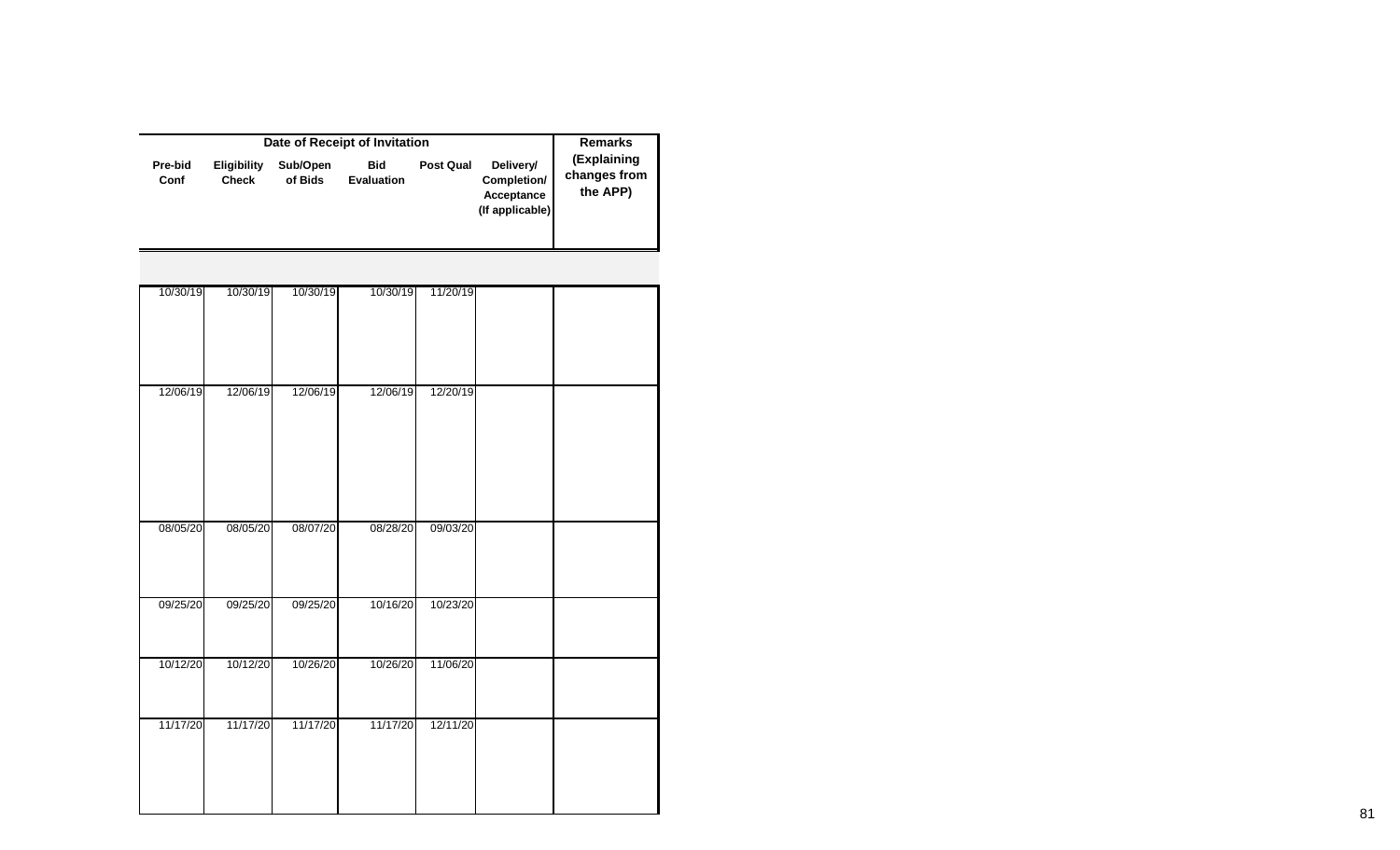|                 |                             | <b>Remarks</b>      |                          |           |                                                           |                                         |
|-----------------|-----------------------------|---------------------|--------------------------|-----------|-----------------------------------------------------------|-----------------------------------------|
| Pre-bid<br>Conf | Eligibility<br><b>Check</b> | Sub/Open<br>of Bids | <b>Bid</b><br>Evaluation | Post Qual | Delivery/<br>Completion/<br>Acceptance<br>(If applicable) | (Explaining<br>changes from<br>the APP) |
| 12/03/20        | 12/03/20                    | 12/03/20            | 12/03/20                 | 12/23/20  |                                                           |                                         |
|                 |                             |                     |                          |           |                                                           |                                         |
| 11/27/20        | 11/27/20                    | 11/27/20            | 11/27/20                 | 12/16/20  |                                                           |                                         |
| 02/09/21        | 02/09/21                    | 02/09/21            | 02/09/21                 | 03/04/21  |                                                           |                                         |
| 02/09/21        | 02/09/21                    | 02/09/21            | 02/09/21                 | 03/04/21  |                                                           |                                         |
| 03/04/21        | 03/04/21                    | 03/04/21            | 03/04/21                 | 03/24/21  |                                                           |                                         |
| 03/05/21        | 03/05/21                    | 03/05/21            | 03/05/21                 | 03/24/21  |                                                           |                                         |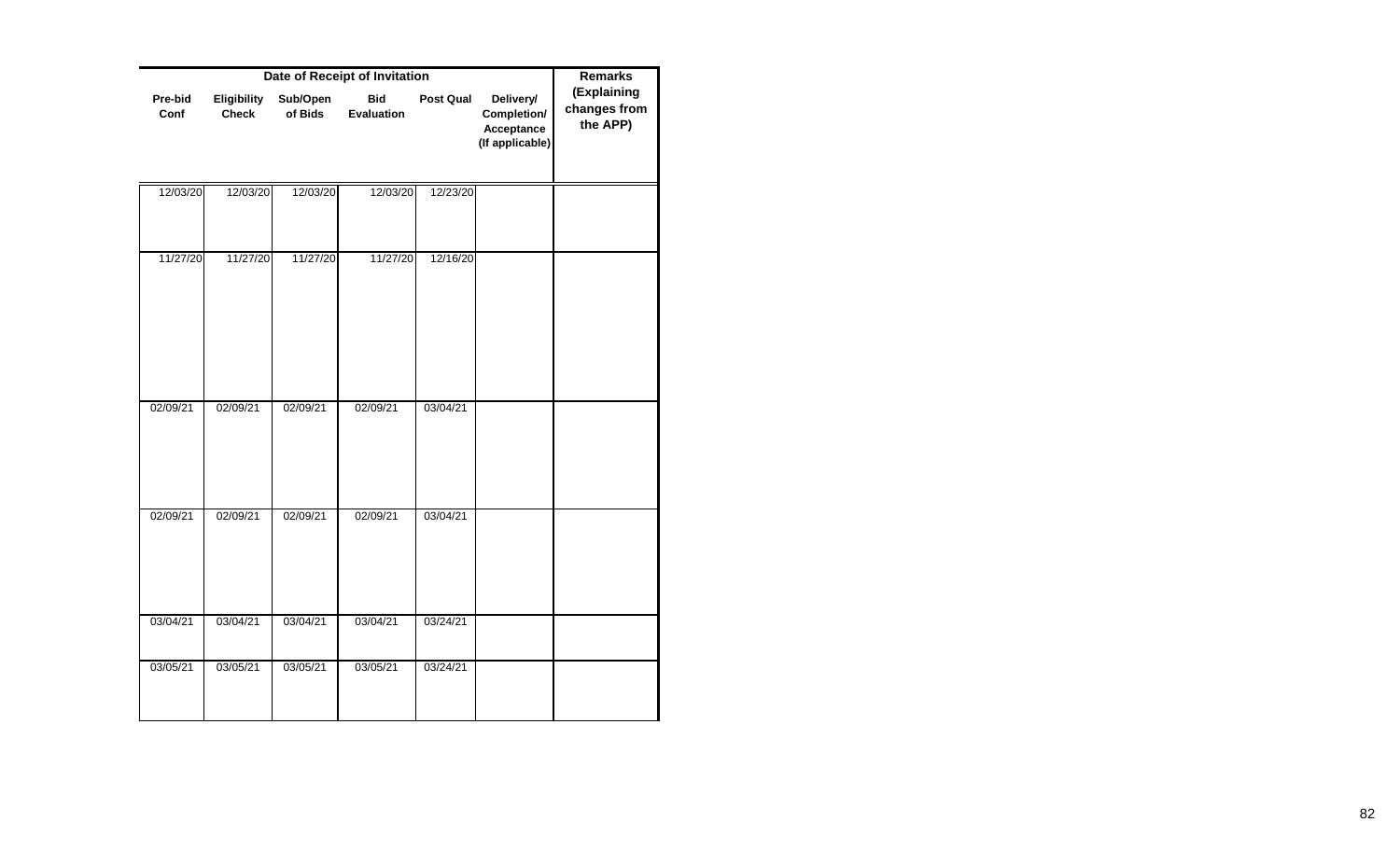|                 | <b>Remarks</b>              |                     |                          |                  |                                                           |                                         |
|-----------------|-----------------------------|---------------------|--------------------------|------------------|-----------------------------------------------------------|-----------------------------------------|
| Pre-bid<br>Conf | Eligibility<br><b>Check</b> | Sub/Open<br>of Bids | <b>Bid</b><br>Evaluation | <b>Post Qual</b> | Delivery/<br>Completion/<br>Acceptance<br>(If applicable) | (Explaining<br>changes from<br>the APP) |
| 03/30/21        | 03/30/21                    | 03/30/21            | 03/30/21                 | 04/23/21         |                                                           |                                         |
|                 |                             |                     |                          |                  |                                                           |                                         |
|                 |                             |                     |                          |                  |                                                           |                                         |
|                 |                             |                     |                          |                  |                                                           |                                         |
|                 |                             |                     |                          |                  |                                                           |                                         |
|                 |                             |                     |                          |                  |                                                           |                                         |
|                 |                             |                     |                          |                  |                                                           |                                         |
|                 |                             |                     |                          |                  |                                                           |                                         |
|                 |                             |                     |                          |                  |                                                           |                                         |
|                 |                             |                     |                          |                  |                                                           |                                         |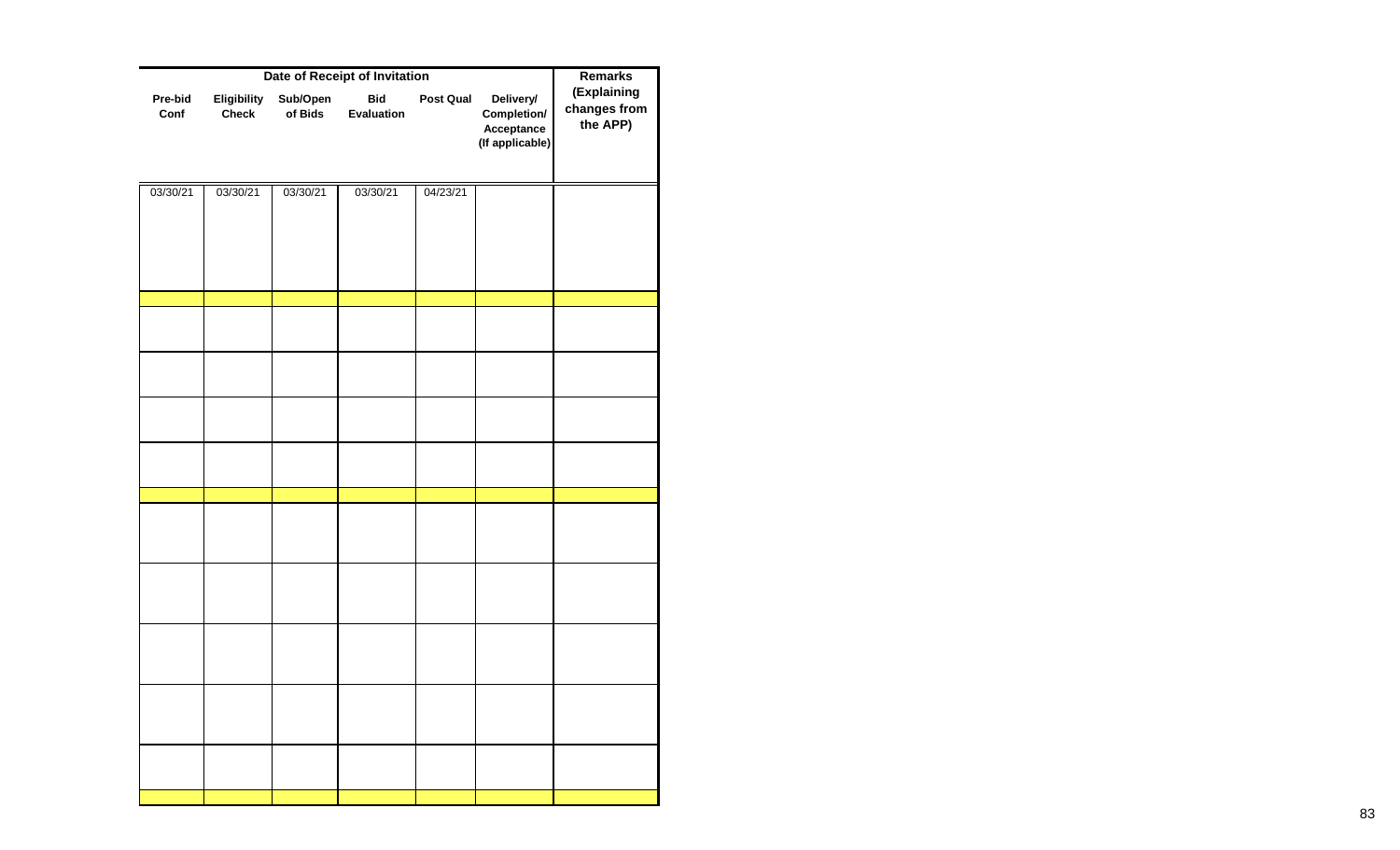|                 | <b>Remarks</b>              |                     |                          |           |                                                           |                                         |
|-----------------|-----------------------------|---------------------|--------------------------|-----------|-----------------------------------------------------------|-----------------------------------------|
| Pre-bid<br>Conf | Eligibility<br><b>Check</b> | Sub/Open<br>of Bids | <b>Bid</b><br>Evaluation | Post Qual | Delivery/<br>Completion/<br>Acceptance<br>(If applicable) | (Explaining<br>changes from<br>the APP) |
|                 |                             |                     |                          |           |                                                           |                                         |
|                 |                             |                     |                          |           |                                                           |                                         |
|                 |                             |                     |                          |           |                                                           |                                         |
|                 |                             |                     |                          |           |                                                           |                                         |
|                 |                             |                     |                          |           |                                                           |                                         |
|                 |                             |                     |                          |           |                                                           |                                         |
|                 |                             |                     |                          |           |                                                           |                                         |
|                 |                             |                     |                          |           |                                                           |                                         |
|                 |                             |                     |                          |           |                                                           |                                         |
|                 |                             |                     |                          |           |                                                           |                                         |
|                 |                             |                     |                          |           |                                                           |                                         |
|                 |                             |                     |                          |           |                                                           |                                         |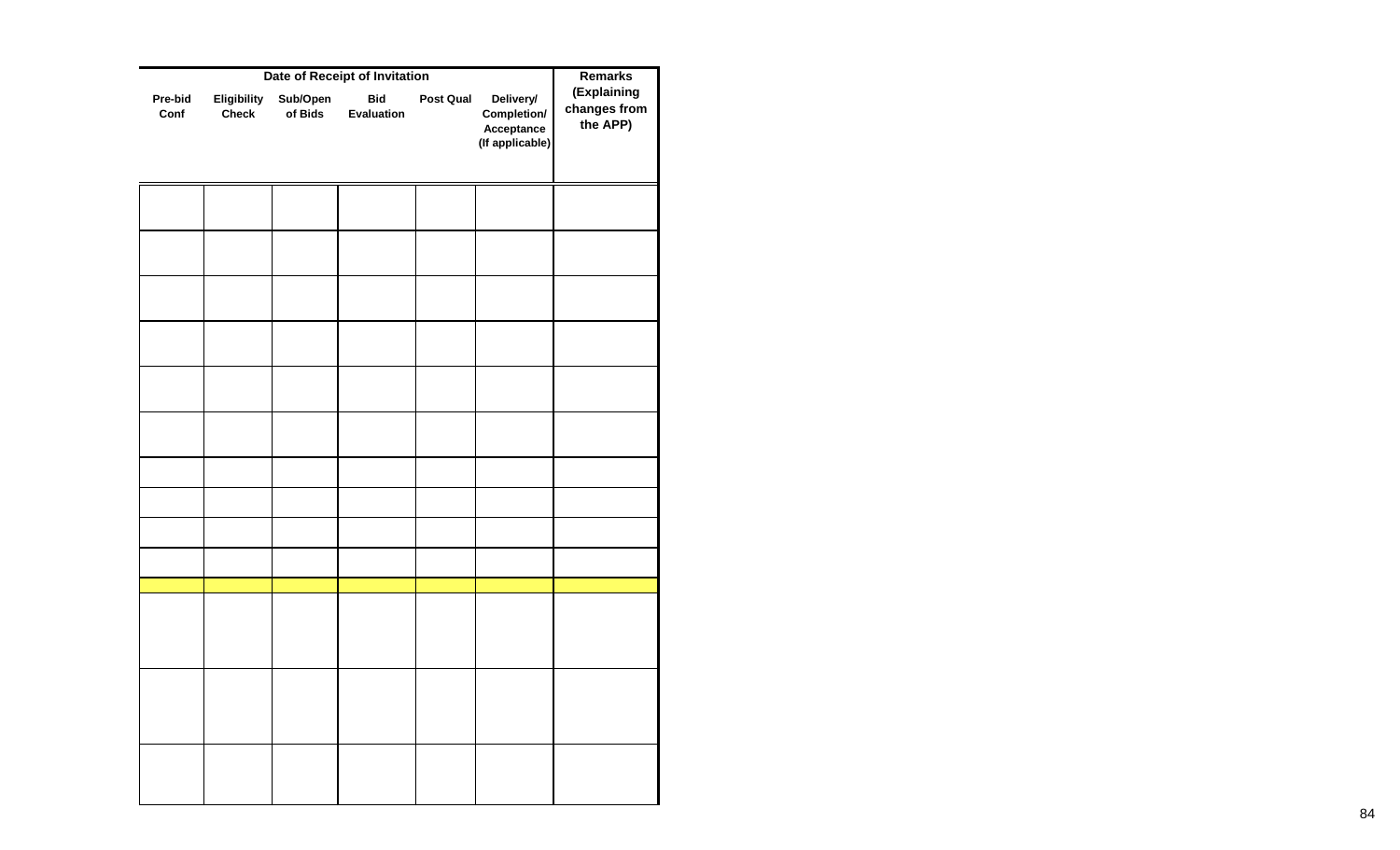| Pre-bid<br>Conf | Eligibility<br><b>Check</b> | Sub/Open | <b>Bid</b> | Post Qual | Delivery/                                    | (Explaining              |
|-----------------|-----------------------------|----------|------------|-----------|----------------------------------------------|--------------------------|
|                 |                             | of Bids  | Evaluation |           | Completion/<br>Acceptance<br>(If applicable) | changes from<br>the APP) |
|                 |                             |          |            |           |                                              |                          |
|                 |                             |          |            |           |                                              |                          |
|                 |                             |          |            |           |                                              |                          |
|                 |                             |          |            |           |                                              |                          |
|                 |                             |          |            |           |                                              |                          |
|                 |                             |          |            |           |                                              |                          |
|                 |                             |          |            |           |                                              |                          |
|                 |                             |          |            |           |                                              |                          |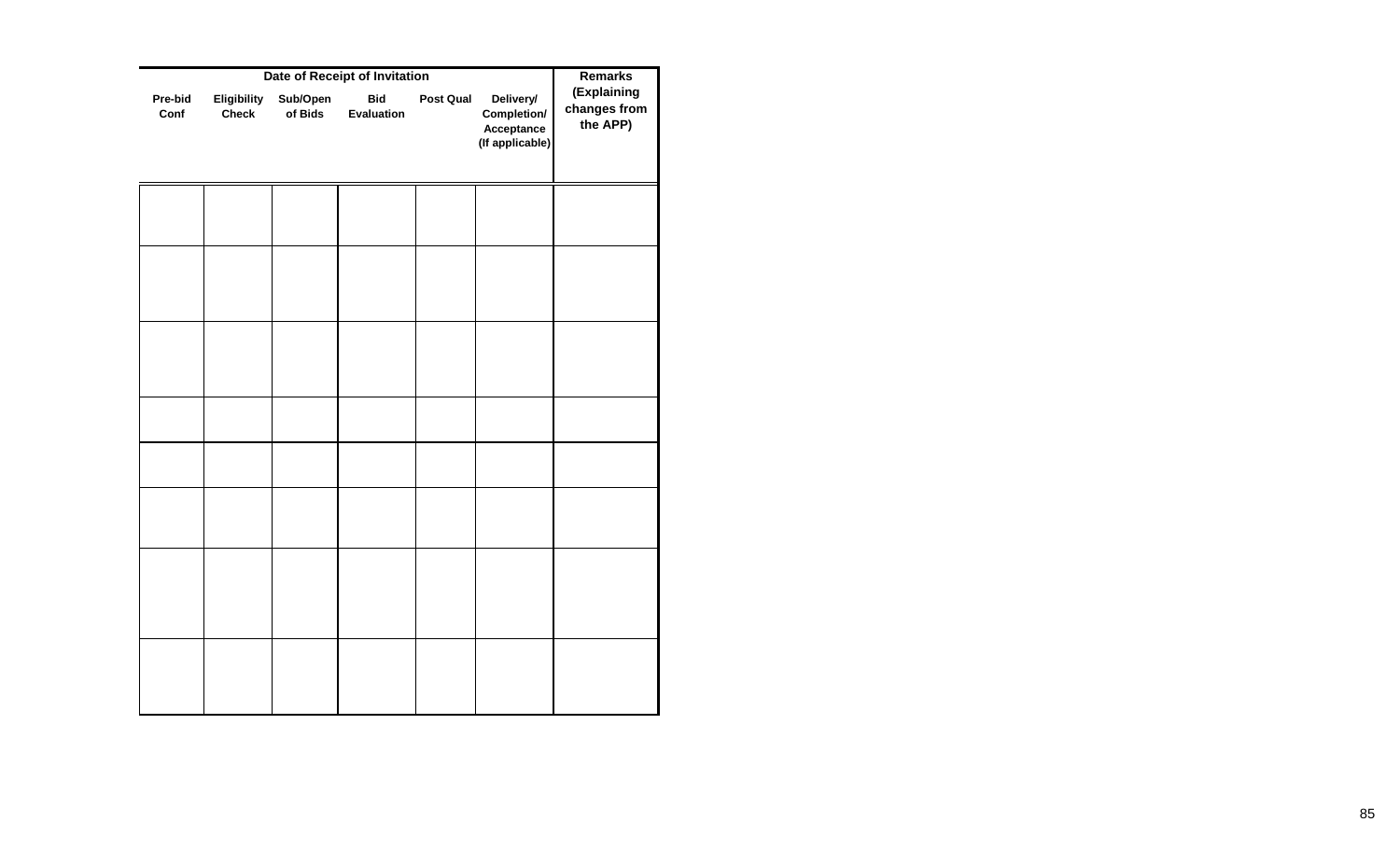|                 | <b>Remarks</b>              |                     |                          |                  |                                                           |                                         |
|-----------------|-----------------------------|---------------------|--------------------------|------------------|-----------------------------------------------------------|-----------------------------------------|
| Pre-bid<br>Conf | Eligibility<br><b>Check</b> | Sub/Open<br>of Bids | <b>Bid</b><br>Evaluation | <b>Post Qual</b> | Delivery/<br>Completion/<br>Acceptance<br>(If applicable) | (Explaining<br>changes from<br>the APP) |
|                 |                             |                     |                          |                  |                                                           |                                         |
|                 |                             |                     |                          |                  |                                                           |                                         |
|                 |                             |                     |                          |                  |                                                           |                                         |
|                 |                             |                     |                          |                  |                                                           |                                         |
|                 |                             |                     |                          |                  |                                                           |                                         |
|                 |                             |                     |                          |                  |                                                           |                                         |
|                 |                             |                     |                          |                  |                                                           |                                         |
|                 |                             |                     |                          |                  |                                                           |                                         |
|                 |                             |                     |                          |                  |                                                           |                                         |
|                 |                             |                     |                          |                  |                                                           |                                         |
|                 |                             |                     |                          |                  |                                                           |                                         |
|                 |                             |                     |                          |                  |                                                           |                                         |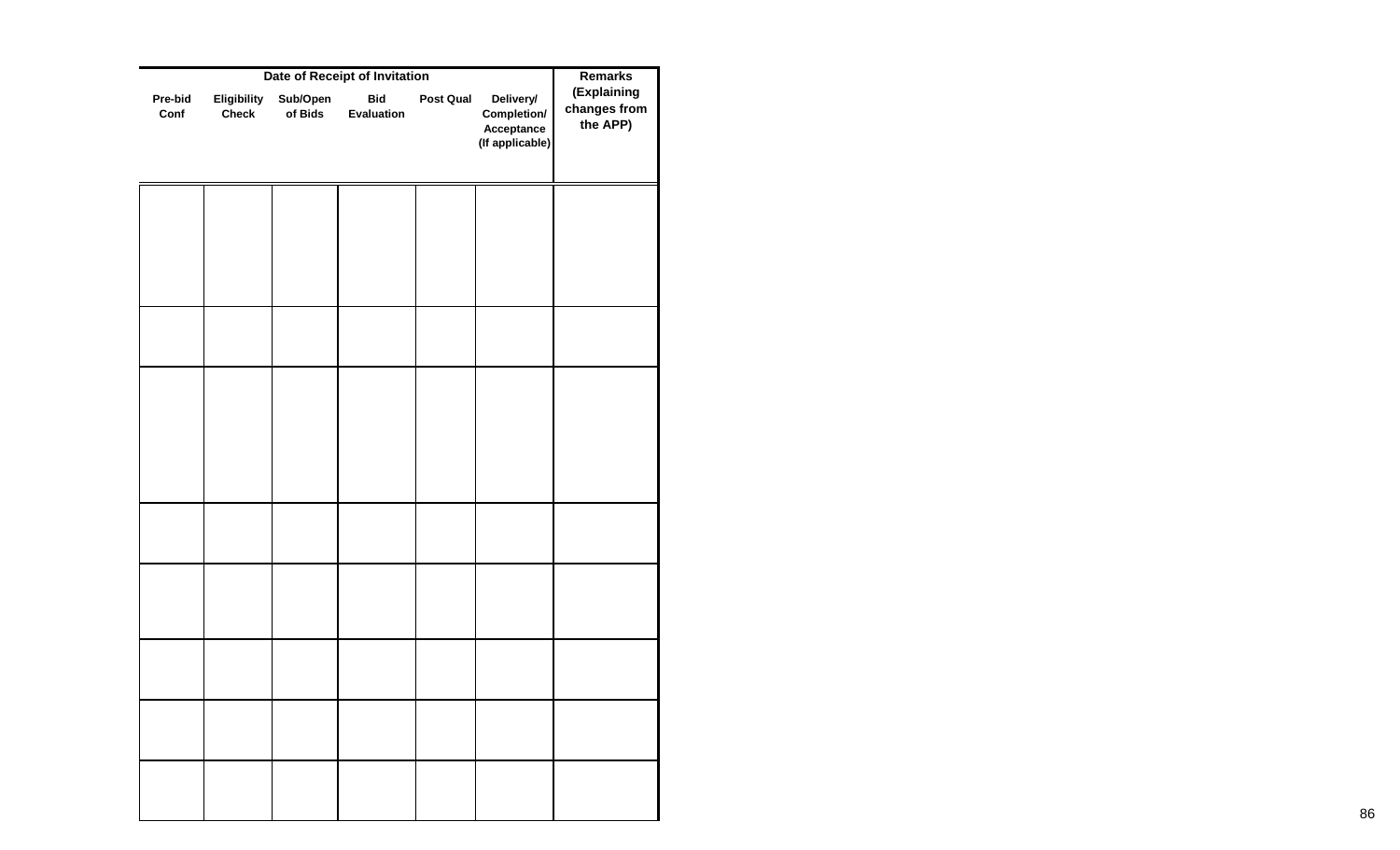|                 | Remarks                     |                     |                          |           |                                                           |                                         |
|-----------------|-----------------------------|---------------------|--------------------------|-----------|-----------------------------------------------------------|-----------------------------------------|
| Pre-bid<br>Conf | Eligibility<br><b>Check</b> | Sub/Open<br>of Bids | <b>Bid</b><br>Evaluation | Post Qual | Delivery/<br>Completion/<br>Acceptance<br>(If applicable) | (Explaining<br>changes from<br>the APP) |
|                 |                             |                     |                          |           |                                                           |                                         |
|                 |                             |                     |                          |           |                                                           |                                         |
|                 |                             |                     |                          |           |                                                           |                                         |
|                 |                             |                     |                          |           |                                                           |                                         |
|                 |                             |                     |                          |           |                                                           |                                         |
|                 |                             |                     |                          |           |                                                           |                                         |
|                 |                             |                     |                          |           |                                                           |                                         |
|                 |                             |                     |                          |           |                                                           |                                         |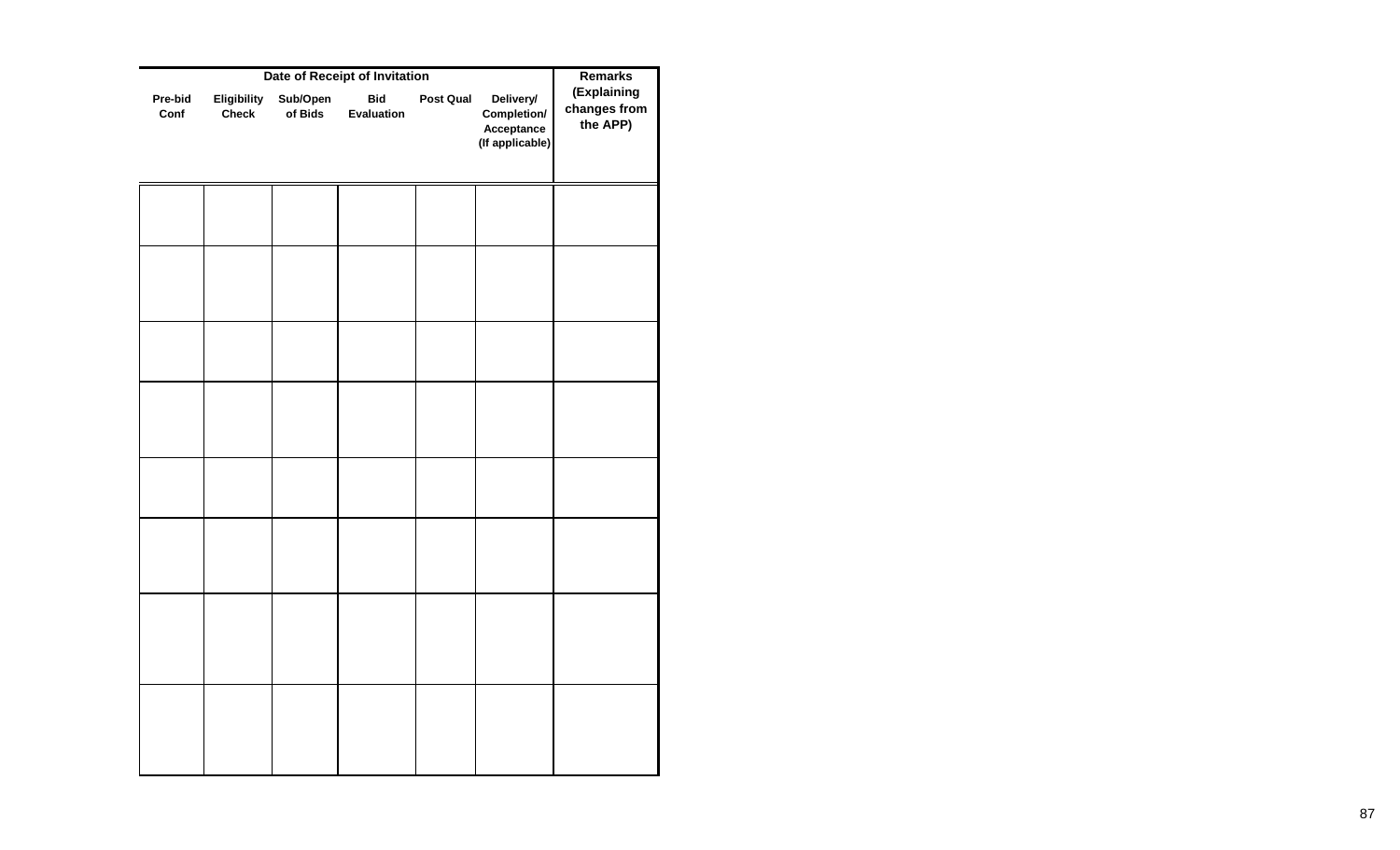|                 | Remarks                     |                     |                          |                  |                                                           |                                         |
|-----------------|-----------------------------|---------------------|--------------------------|------------------|-----------------------------------------------------------|-----------------------------------------|
| Pre-bid<br>Conf | Eligibility<br><b>Check</b> | Sub/Open<br>of Bids | <b>Bid</b><br>Evaluation | <b>Post Qual</b> | Delivery/<br>Completion/<br>Acceptance<br>(If applicable) | (Explaining<br>changes from<br>the APP) |
|                 |                             |                     |                          |                  |                                                           |                                         |
|                 |                             |                     |                          |                  |                                                           |                                         |
|                 |                             |                     |                          |                  |                                                           |                                         |
|                 |                             |                     |                          |                  |                                                           |                                         |
|                 |                             |                     |                          |                  |                                                           |                                         |
|                 |                             |                     |                          |                  |                                                           |                                         |
|                 |                             |                     |                          |                  |                                                           |                                         |
|                 |                             |                     |                          |                  |                                                           |                                         |
|                 |                             |                     |                          |                  |                                                           |                                         |
|                 |                             |                     |                          |                  |                                                           |                                         |
|                 |                             |                     |                          |                  |                                                           |                                         |
|                 |                             |                     |                          |                  |                                                           |                                         |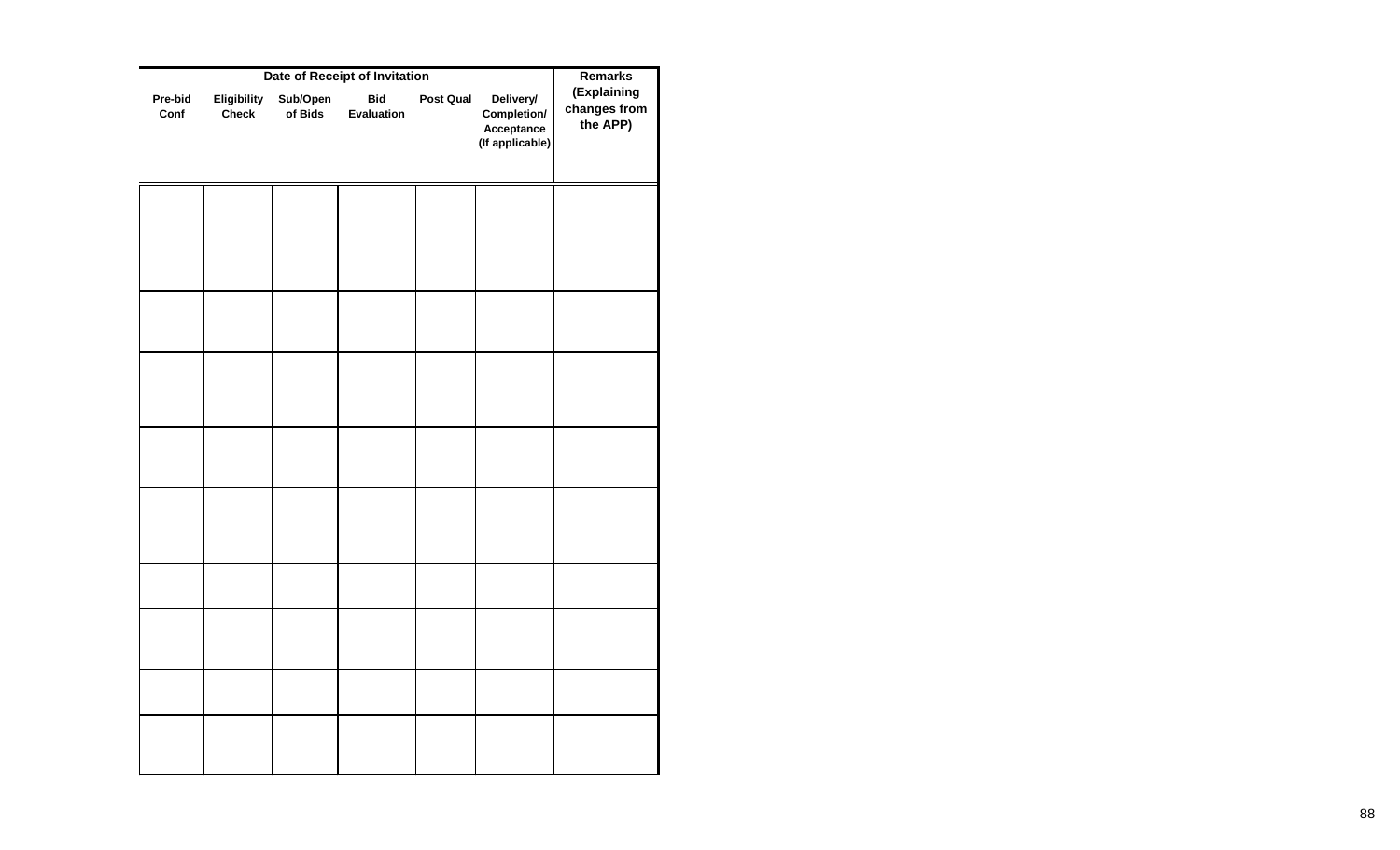|                 | <b>Remarks</b>              |                     |                          |           |                                                           |                                         |
|-----------------|-----------------------------|---------------------|--------------------------|-----------|-----------------------------------------------------------|-----------------------------------------|
| Pre-bid<br>Conf | Eligibility<br><b>Check</b> | Sub/Open<br>of Bids | <b>Bid</b><br>Evaluation | Post Qual | Delivery/<br>Completion/<br>Acceptance<br>(If applicable) | (Explaining<br>changes from<br>the APP) |
|                 |                             |                     |                          |           |                                                           |                                         |
|                 |                             |                     |                          |           |                                                           |                                         |
|                 |                             |                     |                          |           |                                                           |                                         |
|                 |                             |                     |                          |           |                                                           |                                         |
|                 |                             |                     |                          |           |                                                           |                                         |
|                 |                             |                     |                          |           |                                                           |                                         |
|                 |                             |                     |                          |           |                                                           |                                         |
|                 |                             |                     |                          |           |                                                           |                                         |
|                 |                             |                     |                          |           |                                                           |                                         |
|                 |                             |                     |                          |           |                                                           |                                         |
|                 |                             |                     |                          |           |                                                           |                                         |
|                 |                             |                     |                          |           |                                                           |                                         |
|                 |                             |                     |                          |           |                                                           |                                         |
|                 |                             |                     |                          |           |                                                           |                                         |
|                 |                             |                     |                          |           |                                                           |                                         |
|                 |                             |                     |                          |           |                                                           |                                         |
|                 |                             |                     |                          |           |                                                           |                                         |
|                 |                             |                     |                          |           |                                                           |                                         |
|                 |                             |                     |                          |           |                                                           |                                         |
|                 |                             |                     |                          |           |                                                           |                                         |
|                 |                             |                     |                          |           |                                                           |                                         |
|                 |                             |                     |                          |           |                                                           |                                         |
|                 |                             |                     |                          |           |                                                           |                                         |
|                 |                             |                     |                          |           |                                                           |                                         |
|                 |                             |                     |                          |           |                                                           |                                         |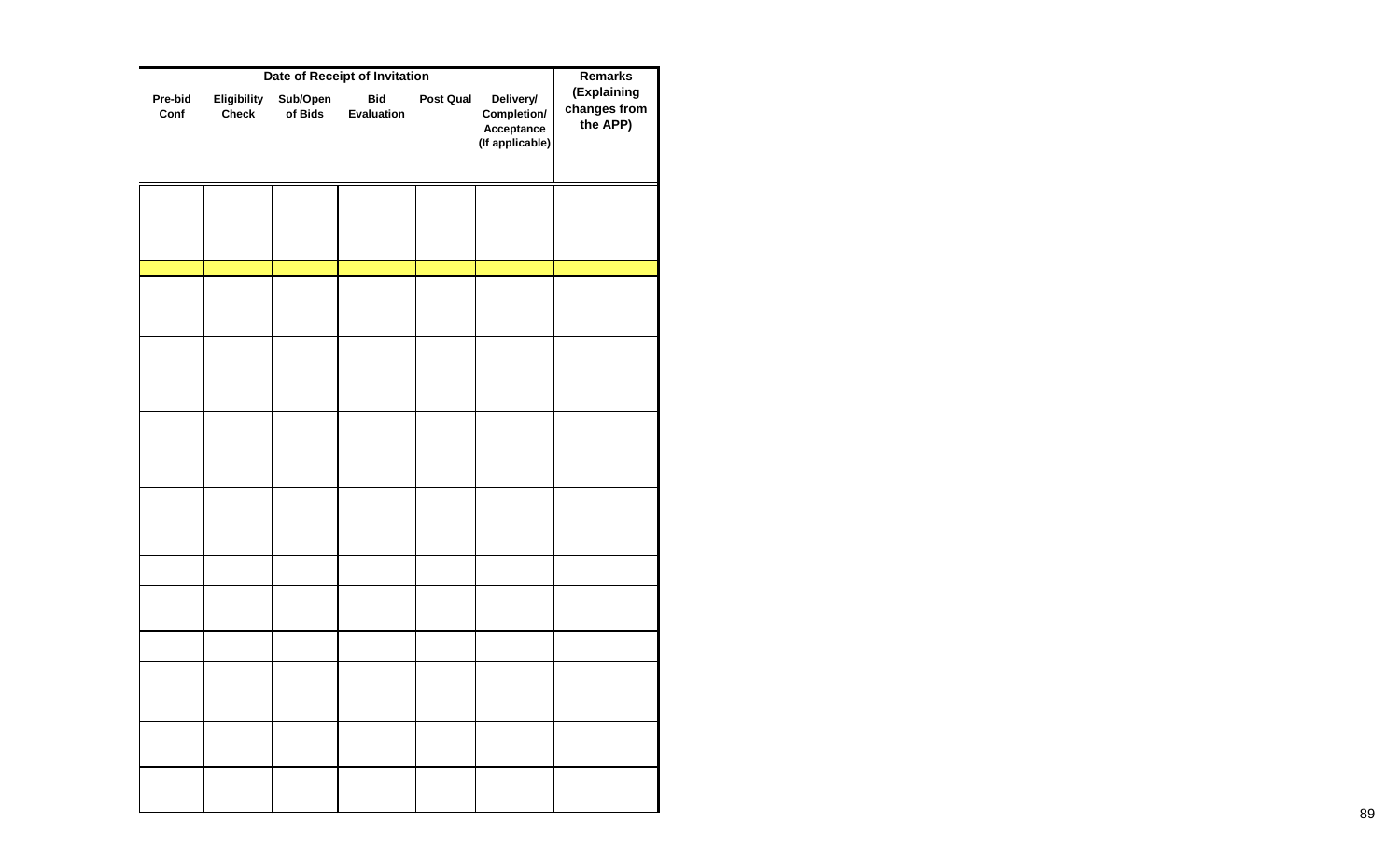|                 | <b>Remarks</b>              |                     |                          |           |                                                           |                                         |
|-----------------|-----------------------------|---------------------|--------------------------|-----------|-----------------------------------------------------------|-----------------------------------------|
| Pre-bid<br>Conf | Eligibility<br><b>Check</b> | Sub/Open<br>of Bids | <b>Bid</b><br>Evaluation | Post Qual | Delivery/<br>Completion/<br>Acceptance<br>(If applicable) | (Explaining<br>changes from<br>the APP) |
|                 |                             |                     |                          |           |                                                           |                                         |
|                 |                             |                     |                          |           |                                                           |                                         |
|                 |                             |                     |                          |           |                                                           |                                         |
|                 |                             |                     |                          |           |                                                           |                                         |
|                 |                             |                     |                          |           |                                                           |                                         |
|                 |                             |                     |                          |           |                                                           |                                         |
|                 |                             |                     |                          |           |                                                           |                                         |
|                 |                             |                     |                          |           |                                                           |                                         |
|                 |                             |                     |                          |           |                                                           |                                         |
|                 |                             |                     |                          |           |                                                           |                                         |
|                 |                             |                     |                          |           |                                                           |                                         |
|                 |                             |                     |                          |           |                                                           |                                         |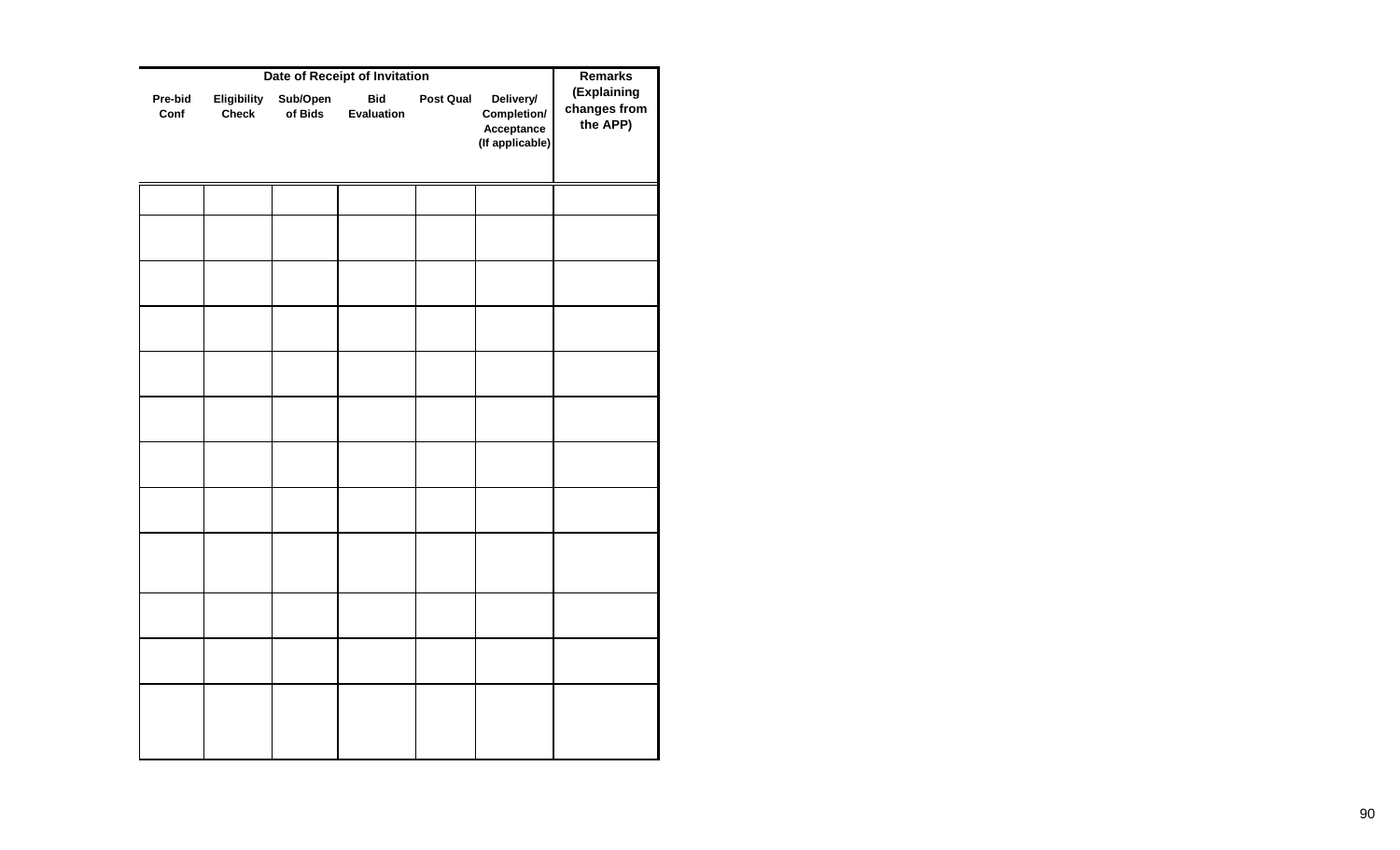|                 |                             | <b>Remarks</b>      |                          |           |                                                           |                                         |
|-----------------|-----------------------------|---------------------|--------------------------|-----------|-----------------------------------------------------------|-----------------------------------------|
| Pre-bid<br>Conf | Eligibility<br><b>Check</b> | Sub/Open<br>of Bids | <b>Bid</b><br>Evaluation | Post Qual | Delivery/<br>Completion/<br>Acceptance<br>(If applicable) | (Explaining<br>changes from<br>the APP) |
|                 |                             |                     |                          |           |                                                           |                                         |
|                 |                             |                     |                          |           |                                                           |                                         |
|                 |                             |                     |                          |           |                                                           |                                         |
|                 |                             |                     |                          |           |                                                           |                                         |
|                 |                             |                     |                          |           |                                                           |                                         |
|                 |                             |                     |                          |           |                                                           |                                         |
|                 |                             |                     |                          |           |                                                           |                                         |
|                 |                             |                     |                          |           |                                                           |                                         |
|                 |                             |                     |                          |           |                                                           |                                         |
|                 |                             |                     |                          |           |                                                           |                                         |
|                 |                             |                     |                          |           |                                                           |                                         |
|                 |                             |                     |                          |           |                                                           |                                         |
|                 |                             |                     |                          |           |                                                           |                                         |
|                 |                             |                     |                          |           |                                                           |                                         |
|                 |                             |                     |                          |           |                                                           |                                         |
|                 |                             |                     |                          |           |                                                           |                                         |
|                 |                             |                     |                          |           |                                                           |                                         |
|                 |                             |                     |                          |           |                                                           |                                         |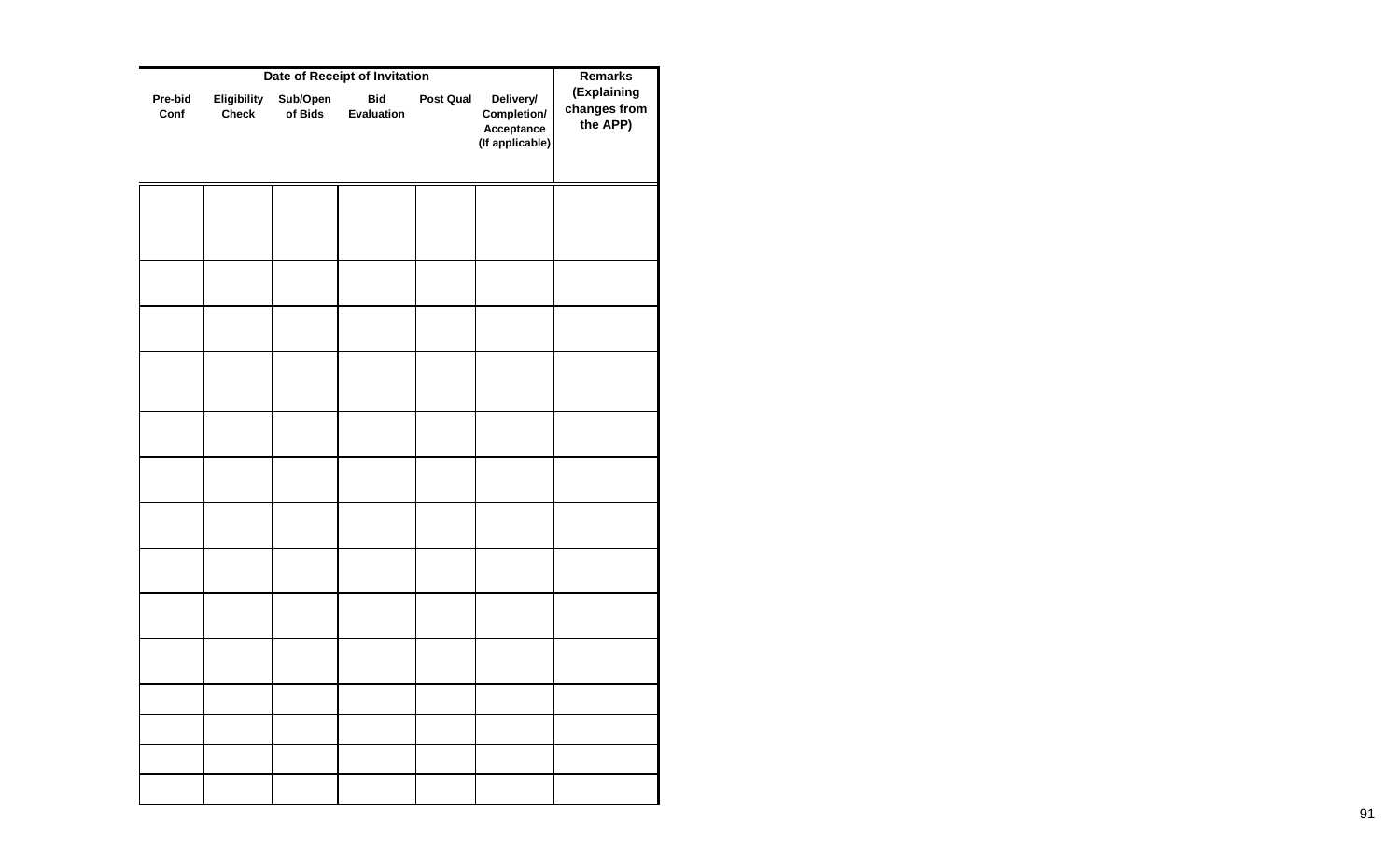|                 | <b>Remarks</b>              |                     |                          |           |                                                           |                                         |
|-----------------|-----------------------------|---------------------|--------------------------|-----------|-----------------------------------------------------------|-----------------------------------------|
| Pre-bid<br>Conf | Eligibility<br><b>Check</b> | Sub/Open<br>of Bids | <b>Bid</b><br>Evaluation | Post Qual | Delivery/<br>Completion/<br>Acceptance<br>(If applicable) | (Explaining<br>changes from<br>the APP) |
|                 |                             |                     |                          |           |                                                           |                                         |
|                 |                             |                     |                          |           |                                                           |                                         |
|                 |                             |                     |                          |           |                                                           |                                         |
|                 |                             |                     |                          |           |                                                           |                                         |
|                 |                             |                     |                          |           |                                                           |                                         |
|                 |                             |                     |                          |           |                                                           |                                         |
|                 |                             |                     |                          |           |                                                           |                                         |
|                 |                             |                     |                          |           |                                                           |                                         |
|                 |                             |                     |                          |           |                                                           |                                         |
|                 |                             |                     |                          |           |                                                           |                                         |
|                 |                             |                     |                          |           |                                                           |                                         |
|                 |                             |                     |                          |           |                                                           |                                         |
|                 |                             |                     |                          |           |                                                           |                                         |
|                 |                             |                     |                          |           |                                                           |                                         |
|                 |                             |                     |                          |           |                                                           |                                         |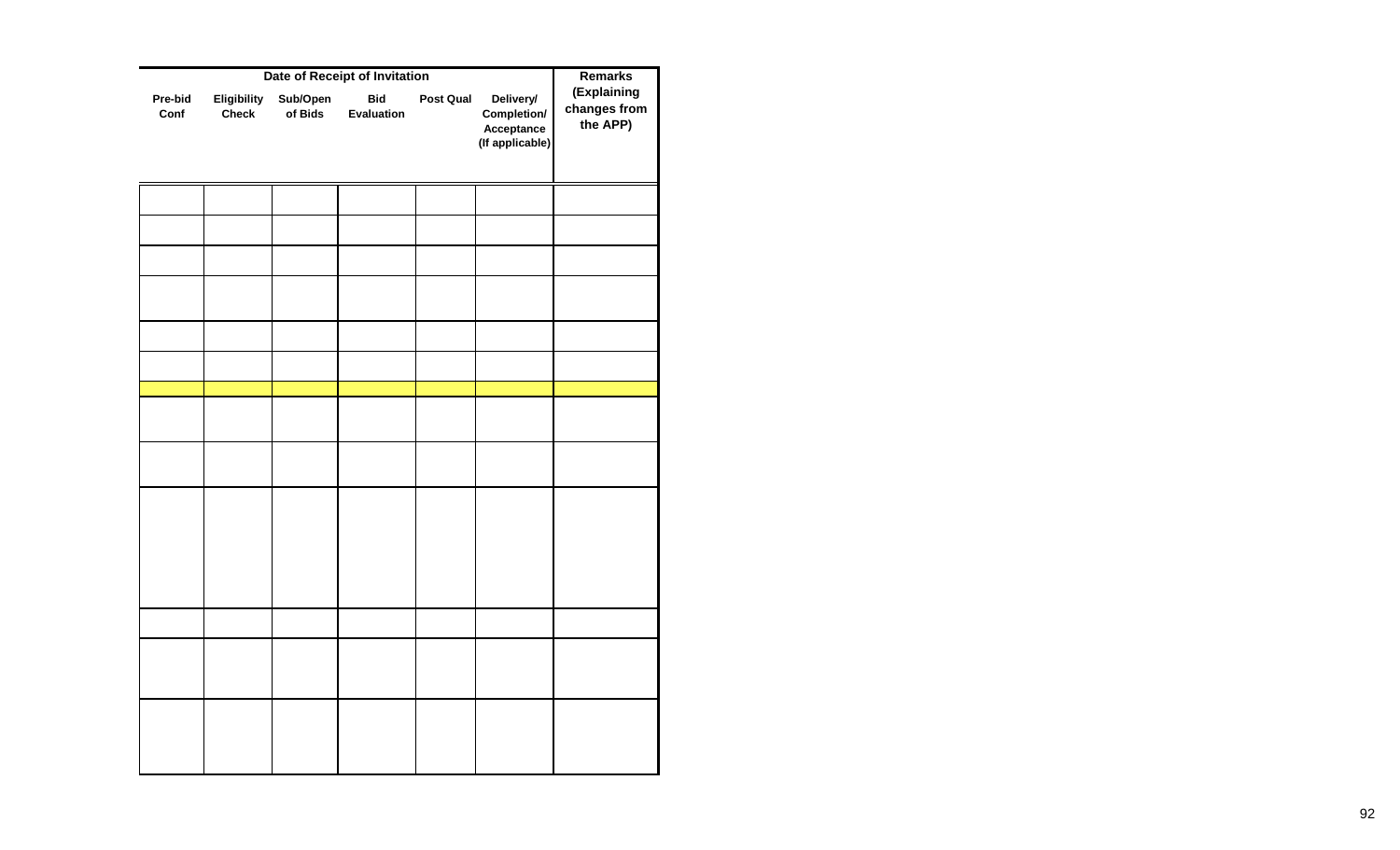|                 | <b>Remarks</b>              |                     |                          |           |                                                           |                                         |
|-----------------|-----------------------------|---------------------|--------------------------|-----------|-----------------------------------------------------------|-----------------------------------------|
| Pre-bid<br>Conf | Eligibility<br><b>Check</b> | Sub/Open<br>of Bids | <b>Bid</b><br>Evaluation | Post Qual | Delivery/<br>Completion/<br>Acceptance<br>(If applicable) | (Explaining<br>changes from<br>the APP) |
|                 |                             |                     |                          |           |                                                           |                                         |
|                 |                             |                     |                          |           |                                                           |                                         |
|                 |                             |                     |                          |           |                                                           |                                         |
|                 |                             |                     |                          |           |                                                           |                                         |
|                 |                             |                     |                          |           |                                                           |                                         |
|                 |                             |                     |                          |           |                                                           |                                         |
|                 |                             |                     |                          |           |                                                           |                                         |
|                 |                             |                     |                          |           |                                                           |                                         |
|                 |                             |                     |                          |           |                                                           |                                         |
|                 |                             |                     |                          |           |                                                           |                                         |
|                 |                             |                     |                          |           |                                                           |                                         |
|                 |                             |                     |                          |           |                                                           |                                         |
|                 |                             |                     |                          |           |                                                           |                                         |
|                 |                             |                     |                          |           |                                                           |                                         |
|                 |                             |                     |                          |           |                                                           |                                         |
|                 |                             |                     |                          |           |                                                           |                                         |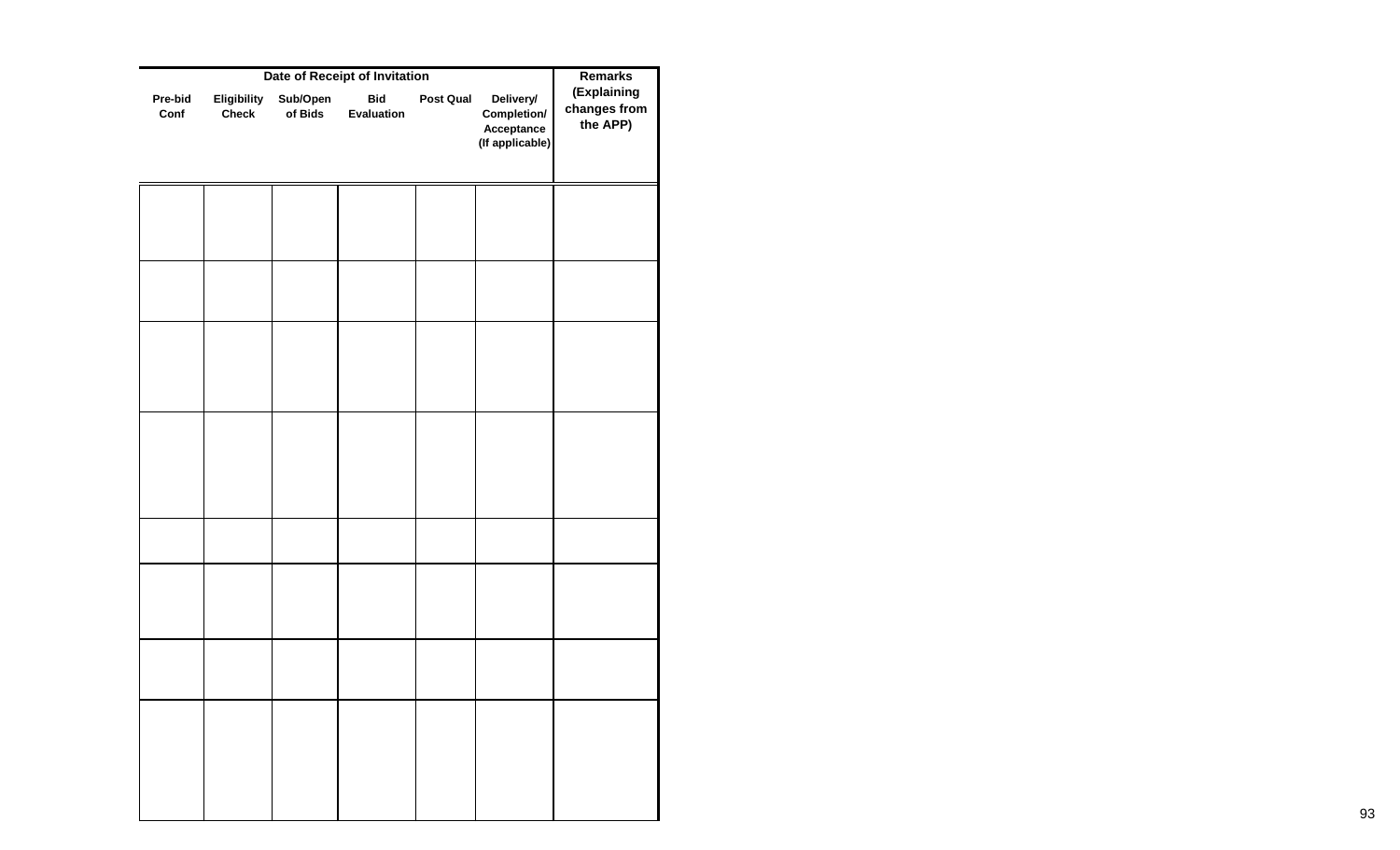|                 | <b>Remarks</b>              |                     |                          |           |                                                           |                                         |
|-----------------|-----------------------------|---------------------|--------------------------|-----------|-----------------------------------------------------------|-----------------------------------------|
| Pre-bid<br>Conf | Eligibility<br><b>Check</b> | Sub/Open<br>of Bids | <b>Bid</b><br>Evaluation | Post Qual | Delivery/<br>Completion/<br>Acceptance<br>(If applicable) | (Explaining<br>changes from<br>the APP) |
|                 |                             |                     |                          |           |                                                           |                                         |
|                 |                             |                     |                          |           |                                                           |                                         |
|                 |                             |                     |                          |           |                                                           |                                         |
|                 |                             |                     |                          |           |                                                           |                                         |
|                 |                             |                     |                          |           |                                                           |                                         |
|                 |                             |                     |                          |           |                                                           |                                         |
|                 |                             |                     |                          |           |                                                           |                                         |
|                 |                             |                     |                          |           |                                                           |                                         |
|                 |                             |                     |                          |           |                                                           |                                         |
|                 |                             |                     |                          |           |                                                           |                                         |
|                 |                             |                     |                          |           |                                                           |                                         |
|                 |                             |                     |                          |           |                                                           |                                         |
|                 |                             |                     |                          |           |                                                           |                                         |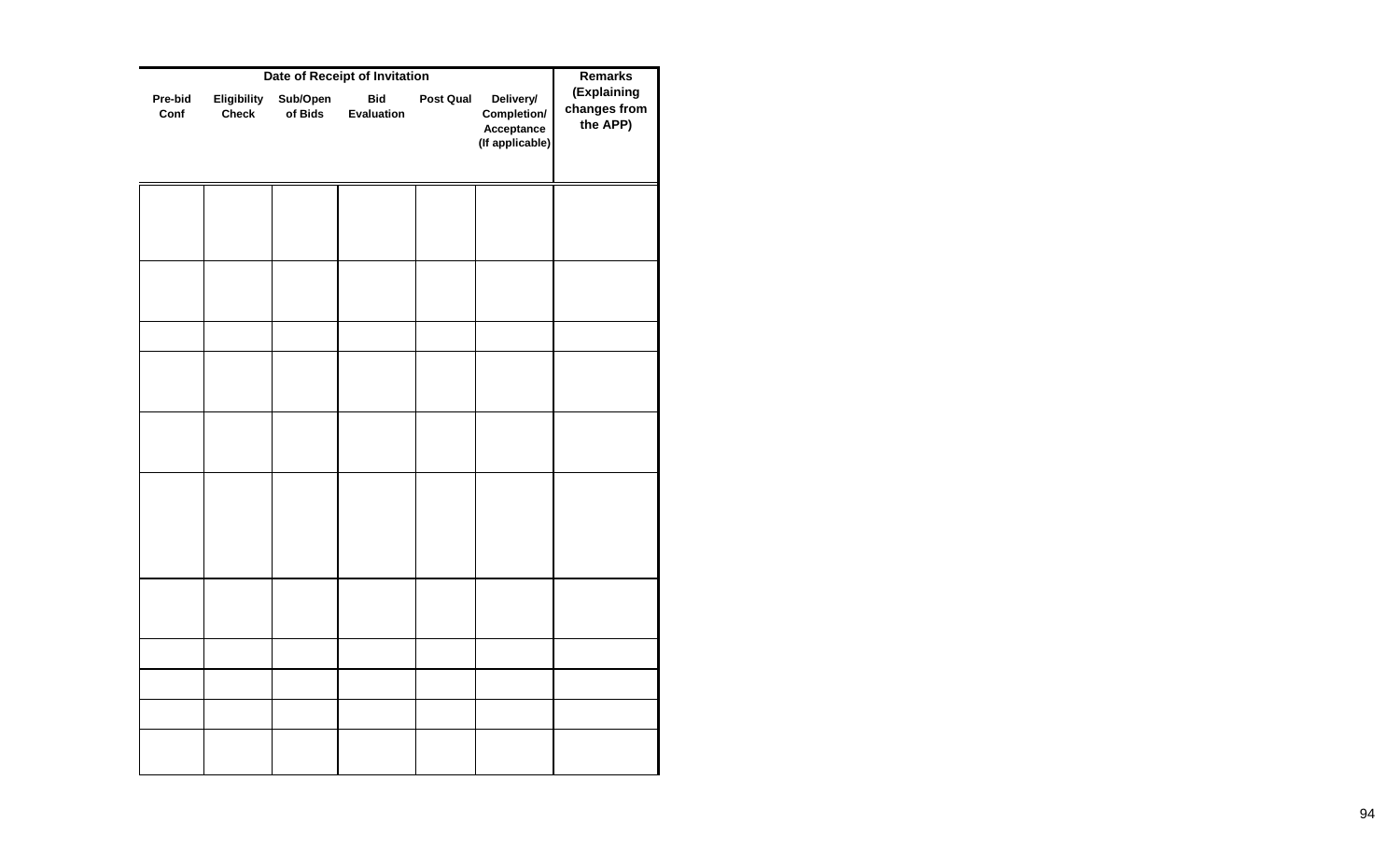|                 | <b>Remarks</b>              |                     |                          |           |                                                           |                                         |
|-----------------|-----------------------------|---------------------|--------------------------|-----------|-----------------------------------------------------------|-----------------------------------------|
| Pre-bid<br>Conf | Eligibility<br><b>Check</b> | Sub/Open<br>of Bids | <b>Bid</b><br>Evaluation | Post Qual | Delivery/<br>Completion/<br>Acceptance<br>(If applicable) | (Explaining<br>changes from<br>the APP) |
|                 |                             |                     |                          |           |                                                           |                                         |
|                 |                             |                     |                          |           |                                                           |                                         |
|                 |                             |                     |                          |           |                                                           |                                         |
|                 |                             |                     |                          |           |                                                           |                                         |
|                 |                             |                     |                          |           |                                                           |                                         |
|                 |                             |                     |                          |           |                                                           |                                         |
|                 |                             |                     |                          |           |                                                           |                                         |
|                 |                             |                     |                          |           |                                                           |                                         |
|                 |                             |                     |                          |           |                                                           |                                         |
|                 |                             |                     |                          |           |                                                           |                                         |
|                 |                             |                     |                          |           |                                                           |                                         |
|                 |                             |                     |                          |           |                                                           |                                         |
|                 |                             |                     |                          |           |                                                           |                                         |
|                 |                             |                     |                          |           |                                                           |                                         |
|                 |                             |                     |                          |           |                                                           |                                         |
|                 |                             |                     |                          |           |                                                           |                                         |
|                 |                             |                     |                          |           |                                                           |                                         |
|                 |                             |                     |                          |           |                                                           |                                         |
|                 |                             |                     |                          |           |                                                           |                                         |
|                 |                             |                     |                          |           |                                                           |                                         |
|                 |                             |                     |                          |           |                                                           |                                         |
|                 |                             |                     |                          |           |                                                           |                                         |
|                 |                             |                     |                          |           |                                                           |                                         |
|                 |                             |                     |                          |           |                                                           |                                         |
|                 |                             |                     |                          |           |                                                           |                                         |
|                 |                             |                     |                          |           |                                                           |                                         |
|                 |                             |                     |                          |           |                                                           |                                         |
|                 |                             |                     |                          |           |                                                           |                                         |
|                 |                             |                     |                          |           |                                                           |                                         |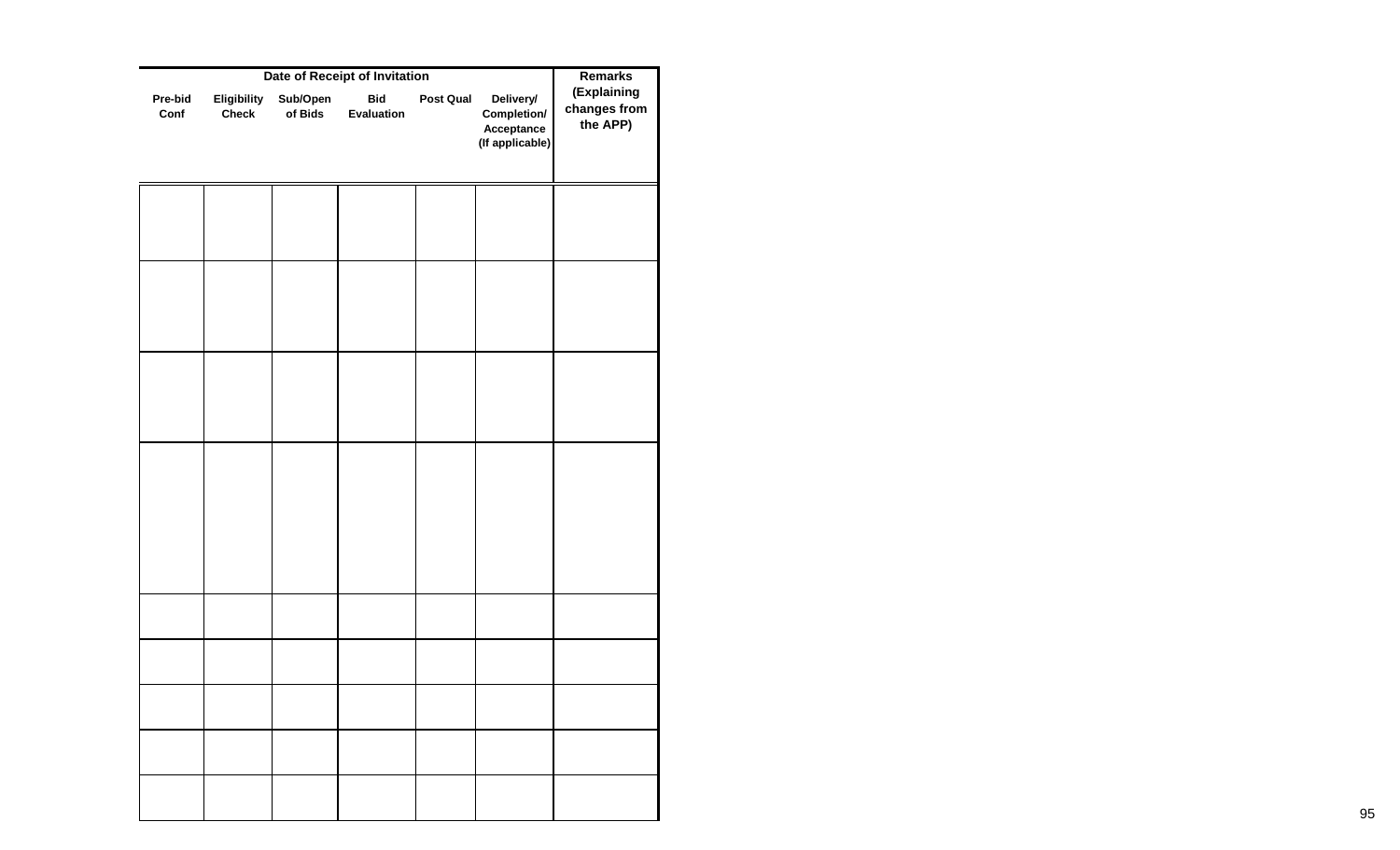|                 | Date of Receipt of Invitation |                     |                          |           |                                                           |                                         |  |  |  |
|-----------------|-------------------------------|---------------------|--------------------------|-----------|-----------------------------------------------------------|-----------------------------------------|--|--|--|
| Pre-bid<br>Conf | Eligibility<br><b>Check</b>   | Sub/Open<br>of Bids | <b>Bid</b><br>Evaluation | Post Qual | Delivery/<br>Completion/<br>Acceptance<br>(If applicable) | (Explaining<br>changes from<br>the APP) |  |  |  |
|                 |                               |                     |                          |           |                                                           |                                         |  |  |  |
|                 |                               |                     |                          |           |                                                           |                                         |  |  |  |
|                 |                               |                     |                          |           |                                                           |                                         |  |  |  |
|                 |                               |                     |                          |           |                                                           |                                         |  |  |  |
|                 |                               |                     |                          |           |                                                           |                                         |  |  |  |
|                 |                               |                     |                          |           |                                                           |                                         |  |  |  |
|                 |                               |                     |                          |           |                                                           |                                         |  |  |  |
|                 |                               |                     |                          |           |                                                           |                                         |  |  |  |
|                 |                               |                     |                          |           |                                                           |                                         |  |  |  |
|                 |                               |                     |                          |           |                                                           |                                         |  |  |  |
|                 |                               |                     |                          |           |                                                           |                                         |  |  |  |
|                 |                               |                     |                          |           |                                                           |                                         |  |  |  |
|                 |                               |                     |                          |           |                                                           |                                         |  |  |  |
|                 |                               |                     |                          |           |                                                           |                                         |  |  |  |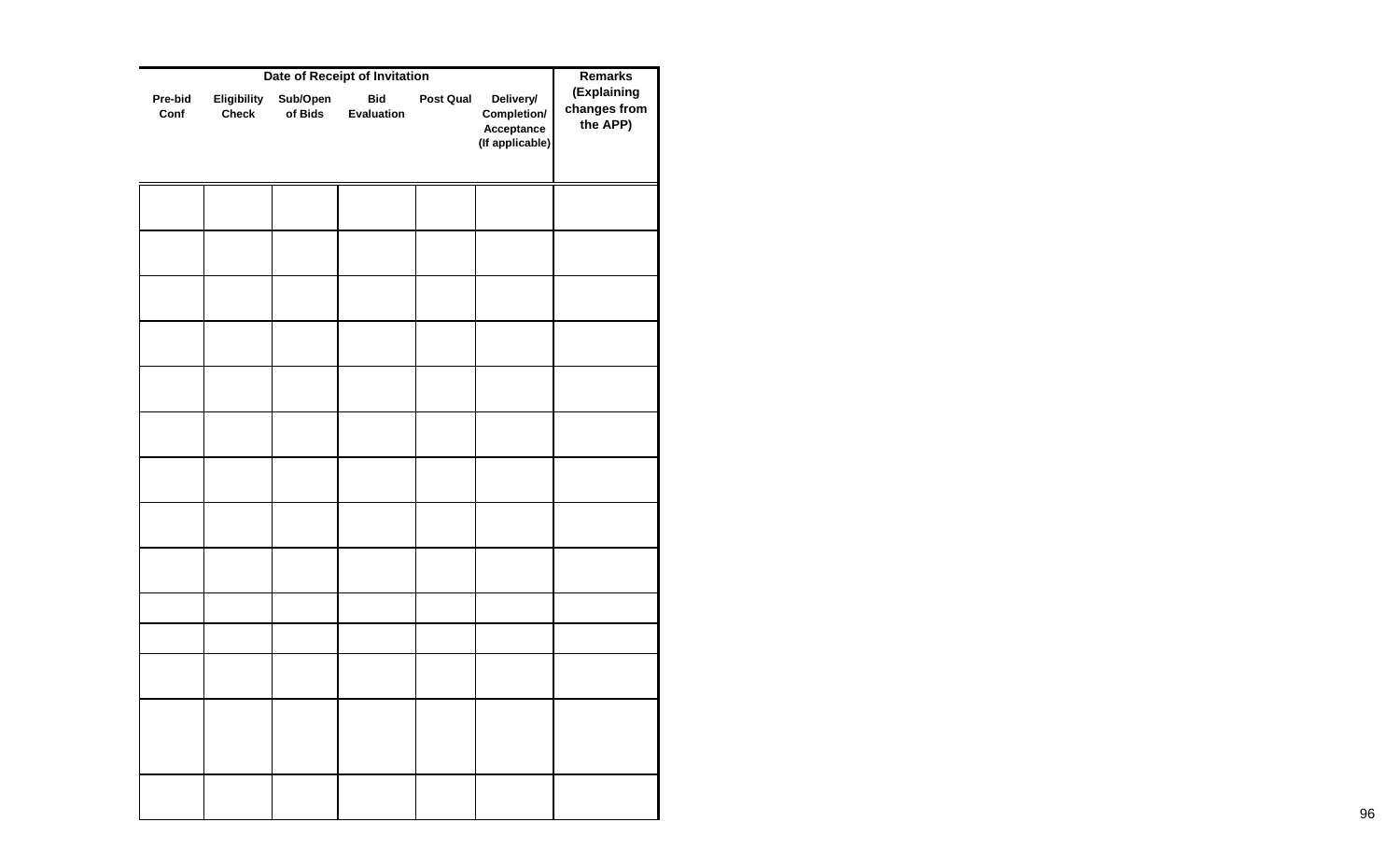|                 | <b>Remarks</b>              |                     |                          |                  |                                                           |                                         |
|-----------------|-----------------------------|---------------------|--------------------------|------------------|-----------------------------------------------------------|-----------------------------------------|
| Pre-bid<br>Conf | Eligibility<br><b>Check</b> | Sub/Open<br>of Bids | <b>Bid</b><br>Evaluation | <b>Post Qual</b> | Delivery/<br>Completion/<br>Acceptance<br>(If applicable) | (Explaining<br>changes from<br>the APP) |
|                 |                             |                     |                          |                  |                                                           |                                         |
|                 |                             |                     |                          |                  |                                                           |                                         |
|                 |                             |                     |                          |                  |                                                           |                                         |
|                 |                             |                     |                          |                  |                                                           |                                         |
|                 |                             |                     |                          |                  |                                                           |                                         |
|                 |                             |                     |                          |                  |                                                           |                                         |
|                 |                             |                     |                          |                  |                                                           |                                         |
|                 |                             |                     |                          |                  |                                                           |                                         |
|                 |                             |                     |                          |                  |                                                           |                                         |
|                 |                             |                     |                          |                  |                                                           |                                         |
|                 |                             |                     |                          |                  |                                                           |                                         |
|                 |                             |                     |                          |                  |                                                           |                                         |
|                 |                             |                     |                          |                  |                                                           |                                         |
|                 |                             |                     |                          |                  |                                                           |                                         |
|                 |                             |                     |                          |                  |                                                           |                                         |
|                 |                             |                     |                          |                  |                                                           |                                         |
|                 |                             |                     |                          |                  |                                                           |                                         |
|                 |                             |                     |                          |                  |                                                           |                                         |
|                 |                             |                     |                          |                  |                                                           |                                         |
|                 |                             |                     |                          |                  |                                                           |                                         |
|                 |                             |                     |                          |                  |                                                           |                                         |
|                 |                             |                     |                          |                  |                                                           |                                         |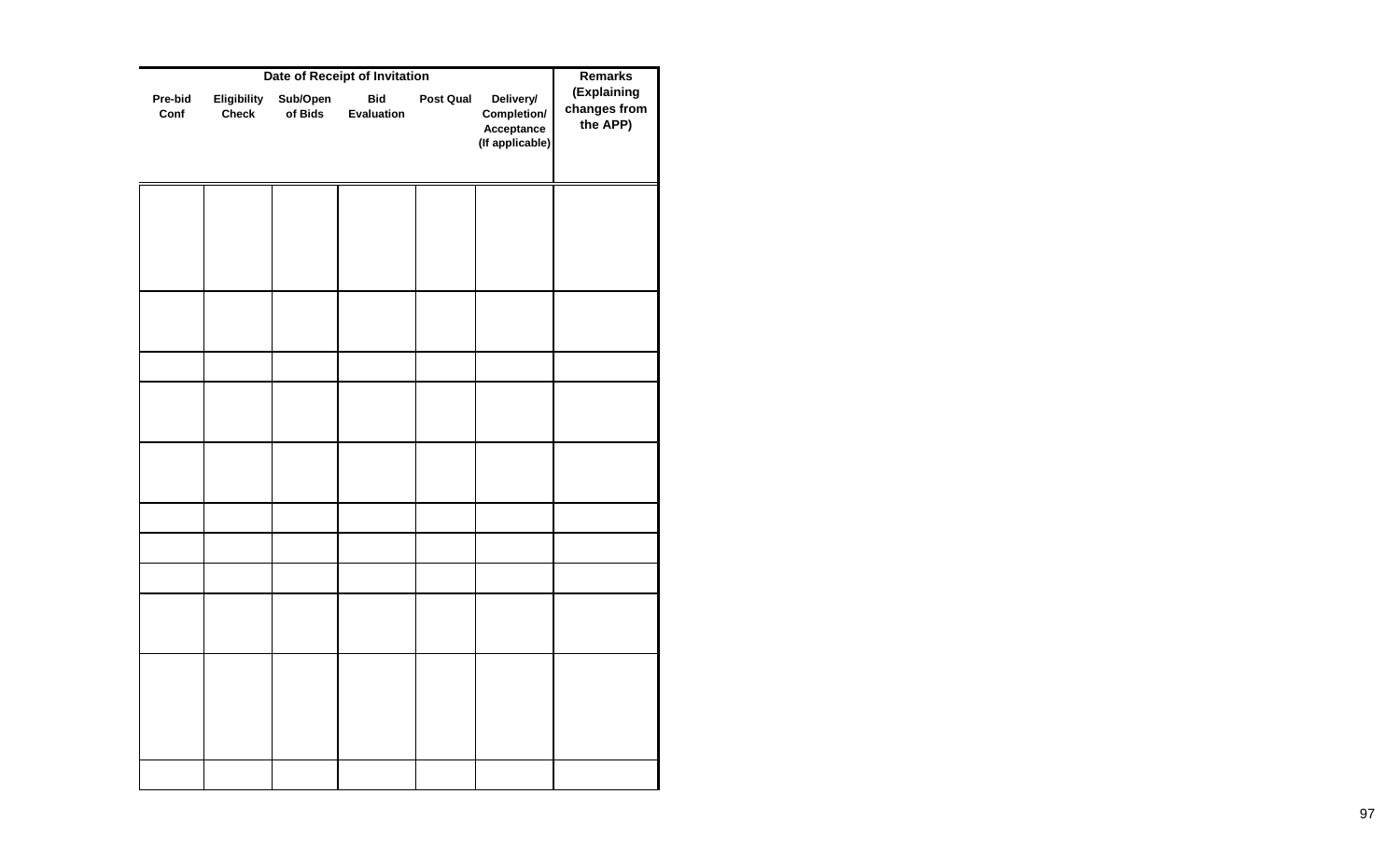|                 | <b>Remarks</b>              |                     |                          |                  |                                                           |                                         |
|-----------------|-----------------------------|---------------------|--------------------------|------------------|-----------------------------------------------------------|-----------------------------------------|
| Pre-bid<br>Conf | Eligibility<br><b>Check</b> | Sub/Open<br>of Bids | <b>Bid</b><br>Evaluation | <b>Post Qual</b> | Delivery/<br>Completion/<br>Acceptance<br>(If applicable) | (Explaining<br>changes from<br>the APP) |
|                 |                             |                     |                          |                  |                                                           |                                         |
|                 |                             |                     |                          |                  |                                                           |                                         |
|                 |                             |                     |                          |                  |                                                           |                                         |
|                 |                             |                     |                          |                  |                                                           |                                         |
|                 |                             |                     |                          |                  |                                                           |                                         |
|                 |                             |                     |                          |                  |                                                           |                                         |
|                 |                             |                     |                          |                  |                                                           |                                         |
|                 |                             |                     |                          |                  |                                                           |                                         |
|                 |                             |                     |                          |                  |                                                           |                                         |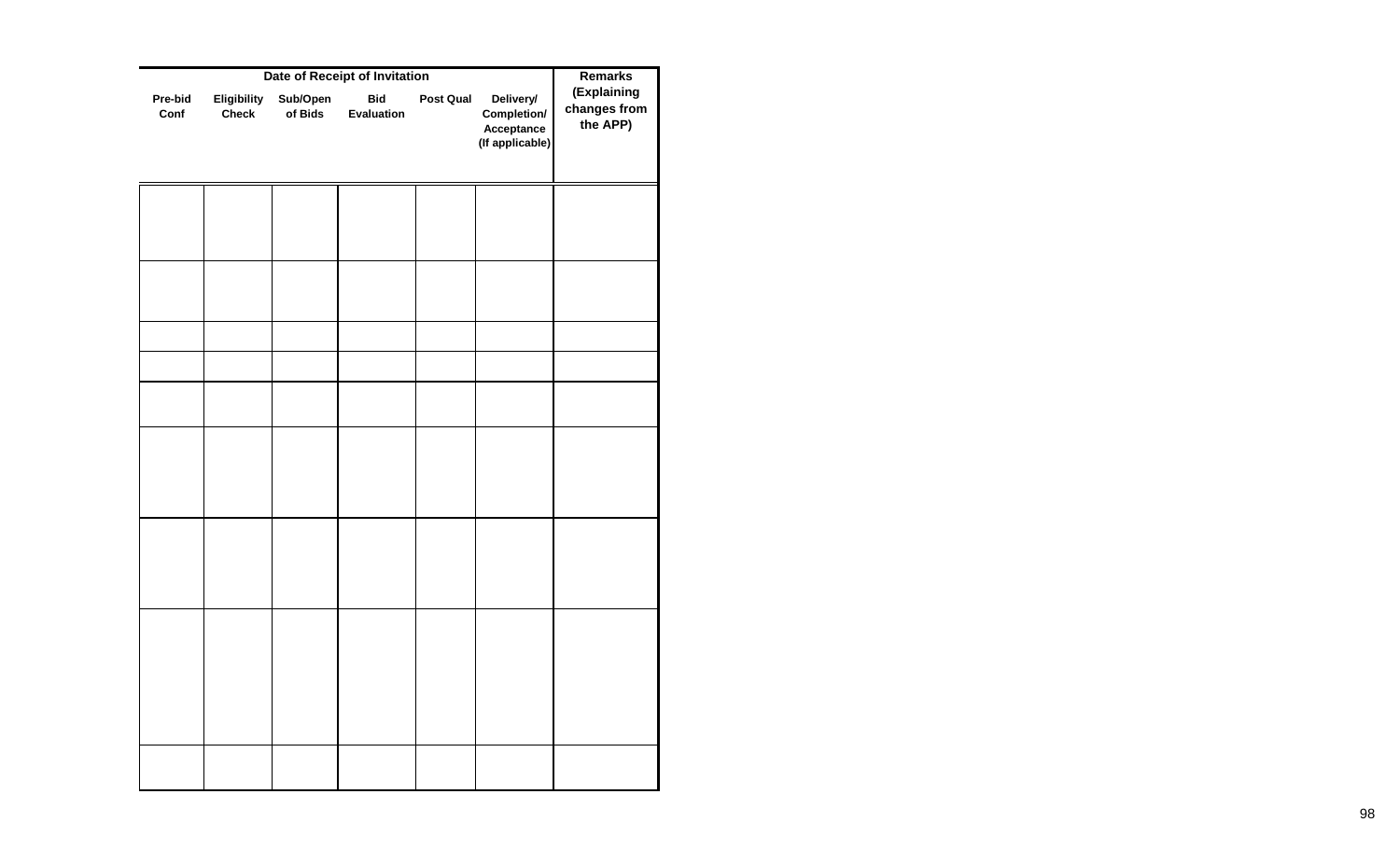| Eligibility  |                     |                          |           |                                                           |                                         |
|--------------|---------------------|--------------------------|-----------|-----------------------------------------------------------|-----------------------------------------|
| <b>Check</b> | Sub/Open<br>of Bids | <b>Bid</b><br>Evaluation | Post Qual | Delivery/<br>Completion/<br>Acceptance<br>(If applicable) | (Explaining<br>changes from<br>the APP) |
|              |                     |                          |           |                                                           |                                         |
|              |                     |                          |           |                                                           |                                         |
|              |                     |                          |           |                                                           |                                         |
|              |                     |                          |           |                                                           |                                         |
|              |                     |                          |           |                                                           |                                         |
|              |                     |                          |           |                                                           |                                         |
|              |                     |                          |           |                                                           |                                         |
|              |                     |                          |           |                                                           |                                         |
|              |                     |                          |           |                                                           |                                         |
|              |                     |                          |           |                                                           |                                         |
|              |                     |                          |           |                                                           |                                         |
|              |                     |                          |           |                                                           |                                         |
|              |                     |                          |           |                                                           |                                         |
|              |                     |                          |           |                                                           |                                         |
|              |                     |                          |           |                                                           |                                         |
|              |                     |                          |           |                                                           |                                         |
|              |                     |                          |           |                                                           |                                         |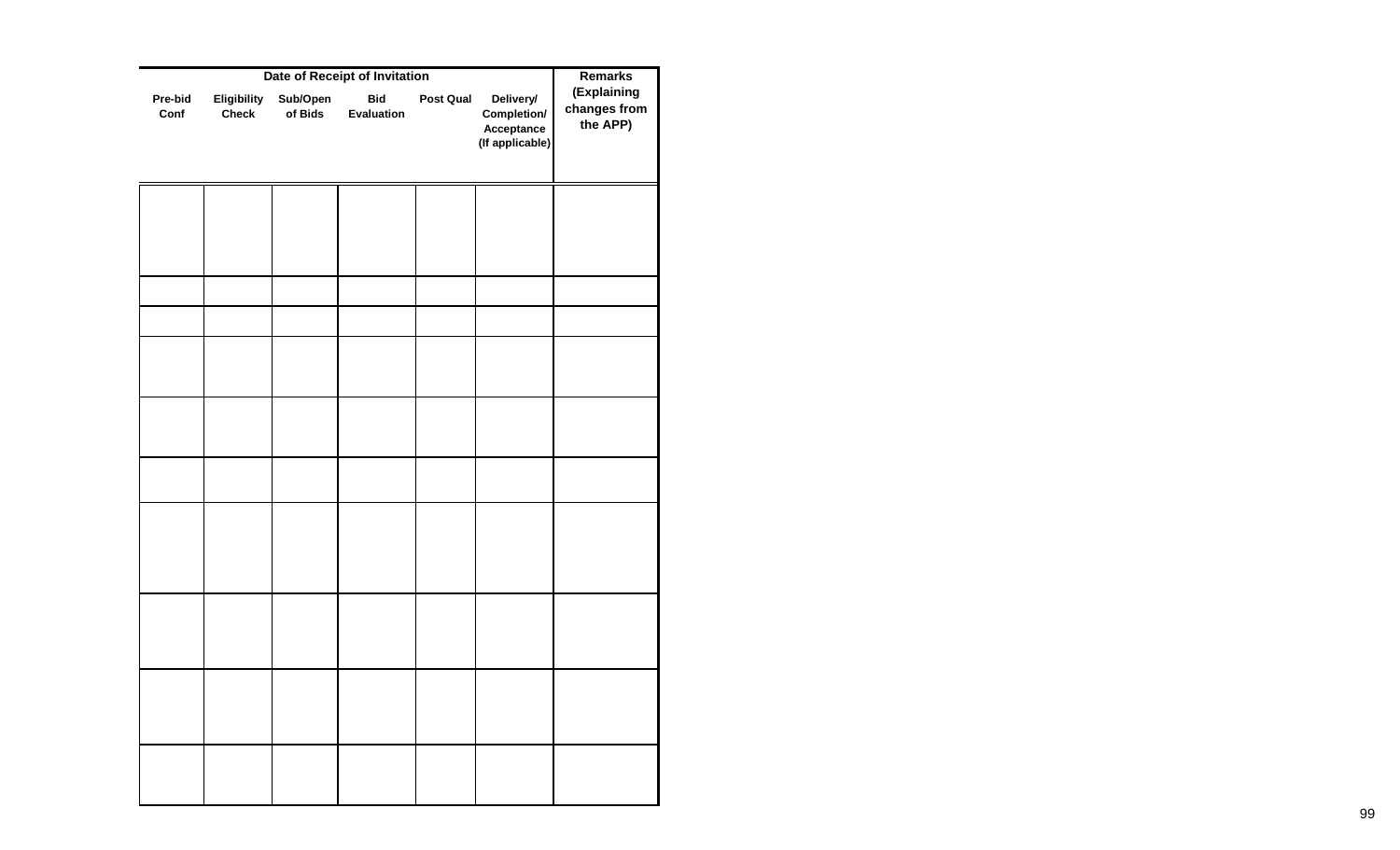|                 | Date of Receipt of Invitation |                     |                          |           |                                                           |                                         |  |  |
|-----------------|-------------------------------|---------------------|--------------------------|-----------|-----------------------------------------------------------|-----------------------------------------|--|--|
| Pre-bid<br>Conf | Eligibility<br><b>Check</b>   | Sub/Open<br>of Bids | <b>Bid</b><br>Evaluation | Post Qual | Delivery/<br>Completion/<br>Acceptance<br>(If applicable) | (Explaining<br>changes from<br>the APP) |  |  |
|                 |                               |                     |                          |           |                                                           |                                         |  |  |
|                 |                               |                     |                          |           |                                                           |                                         |  |  |
|                 |                               |                     |                          |           |                                                           |                                         |  |  |
|                 |                               |                     |                          |           |                                                           |                                         |  |  |
|                 |                               |                     |                          |           |                                                           |                                         |  |  |
|                 |                               |                     |                          |           |                                                           |                                         |  |  |
|                 |                               |                     |                          |           |                                                           |                                         |  |  |
|                 |                               |                     |                          |           |                                                           |                                         |  |  |
|                 |                               |                     |                          |           |                                                           |                                         |  |  |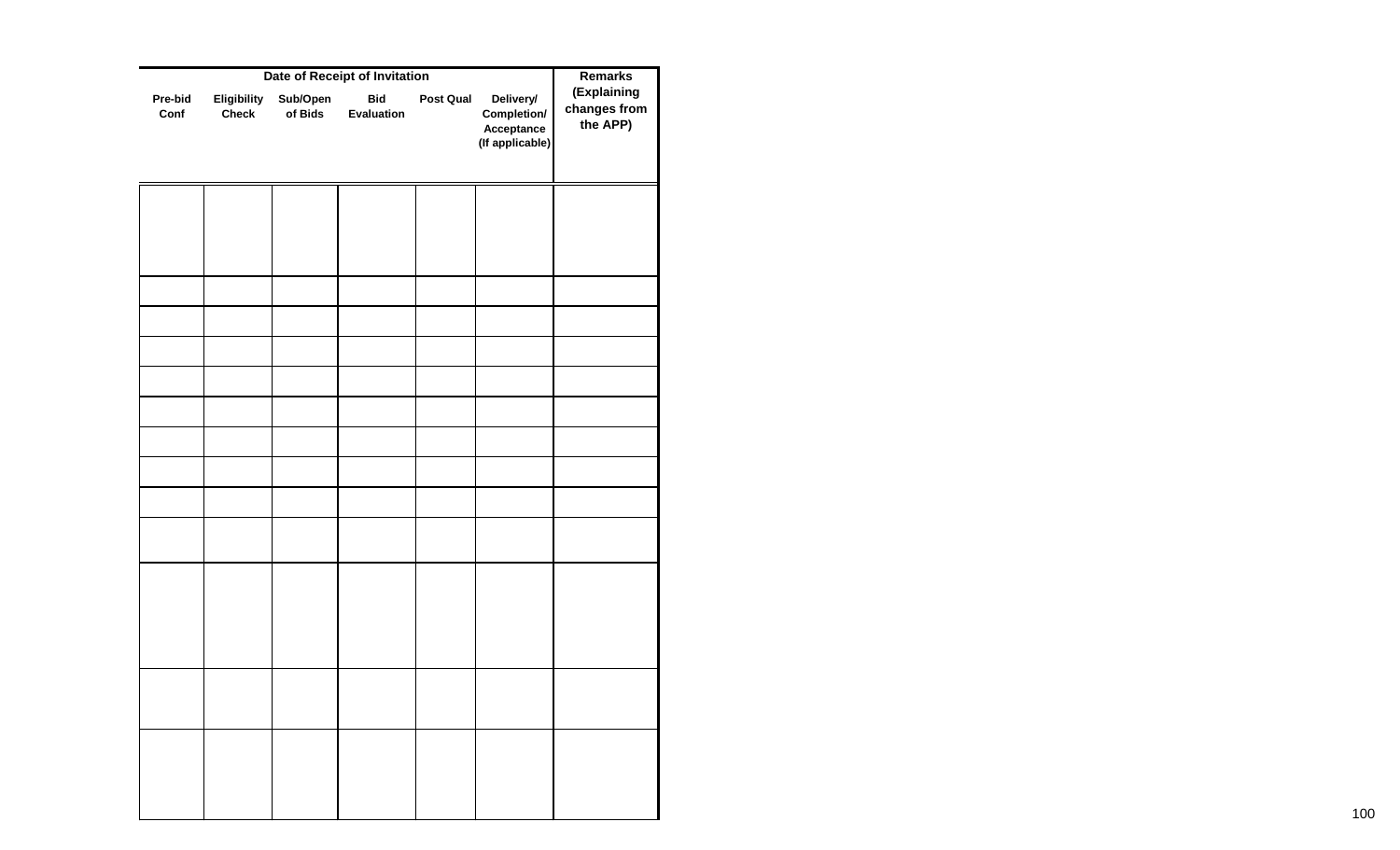|                 | <b>Remarks</b>              |                     |                          |           |                                                           |                                         |
|-----------------|-----------------------------|---------------------|--------------------------|-----------|-----------------------------------------------------------|-----------------------------------------|
| Pre-bid<br>Conf | Eligibility<br><b>Check</b> | Sub/Open<br>of Bids | <b>Bid</b><br>Evaluation | Post Qual | Delivery/<br>Completion/<br>Acceptance<br>(If applicable) | (Explaining<br>changes from<br>the APP) |
|                 |                             |                     |                          |           |                                                           |                                         |
|                 |                             |                     |                          |           |                                                           |                                         |
|                 |                             |                     |                          |           |                                                           |                                         |
|                 |                             |                     |                          |           |                                                           |                                         |
|                 |                             |                     |                          |           |                                                           |                                         |
|                 |                             |                     |                          |           |                                                           |                                         |
|                 |                             |                     |                          |           |                                                           |                                         |
|                 |                             |                     |                          |           |                                                           |                                         |
|                 |                             |                     |                          |           |                                                           |                                         |
|                 |                             |                     |                          |           |                                                           |                                         |
|                 |                             |                     |                          |           |                                                           |                                         |
|                 |                             |                     |                          |           |                                                           |                                         |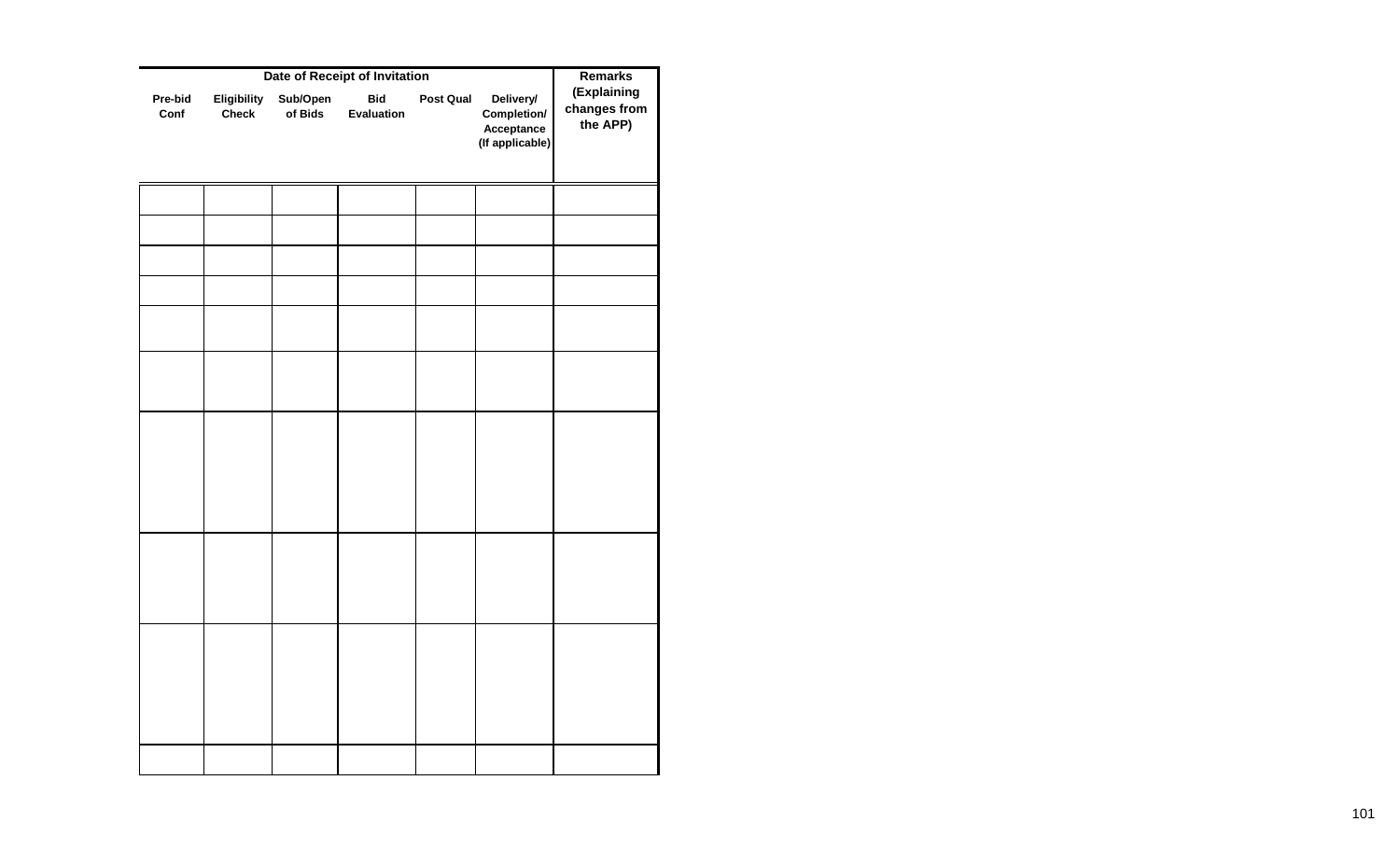|                 | <b>Remarks</b>              |                     |                          |                  |                                                           |                                         |
|-----------------|-----------------------------|---------------------|--------------------------|------------------|-----------------------------------------------------------|-----------------------------------------|
| Pre-bid<br>Conf | Eligibility<br><b>Check</b> | Sub/Open<br>of Bids | <b>Bid</b><br>Evaluation | <b>Post Qual</b> | Delivery/<br>Completion/<br>Acceptance<br>(If applicable) | (Explaining<br>changes from<br>the APP) |
|                 |                             |                     |                          |                  |                                                           |                                         |
|                 |                             |                     |                          |                  |                                                           |                                         |
|                 |                             |                     |                          |                  |                                                           |                                         |
|                 |                             |                     |                          |                  |                                                           |                                         |
|                 |                             |                     |                          |                  |                                                           |                                         |
|                 |                             |                     |                          |                  |                                                           |                                         |
|                 |                             |                     |                          |                  |                                                           |                                         |
|                 |                             |                     |                          |                  |                                                           |                                         |
|                 |                             |                     |                          |                  |                                                           |                                         |
|                 |                             |                     |                          |                  |                                                           |                                         |
|                 |                             |                     |                          |                  |                                                           |                                         |
|                 |                             |                     |                          |                  |                                                           |                                         |
|                 |                             |                     |                          |                  |                                                           |                                         |
|                 |                             |                     |                          |                  |                                                           |                                         |
|                 |                             |                     |                          |                  |                                                           |                                         |
|                 |                             |                     |                          |                  |                                                           |                                         |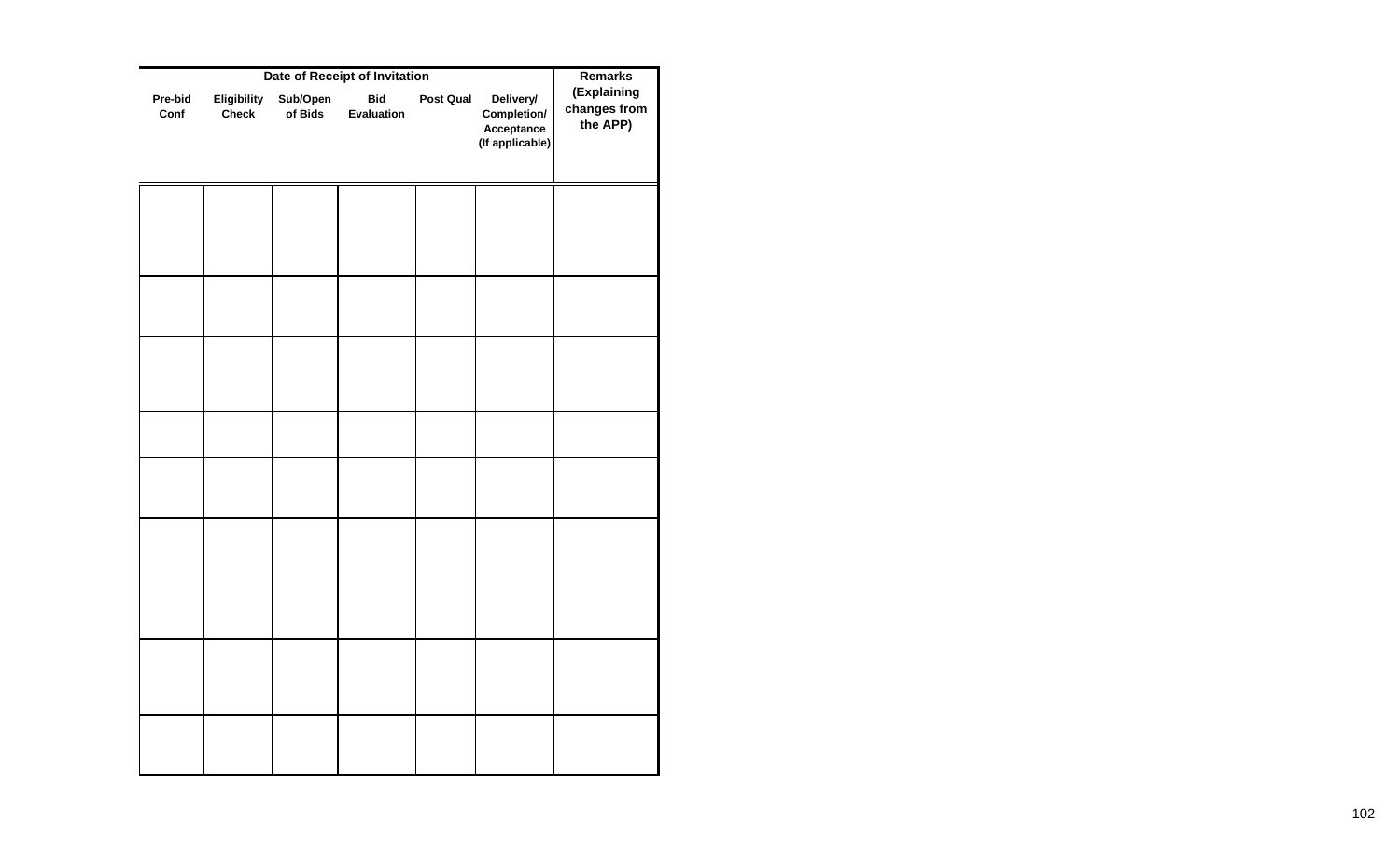|                 | <b>Remarks</b>              |                     |                          |           |                                                           |                                         |
|-----------------|-----------------------------|---------------------|--------------------------|-----------|-----------------------------------------------------------|-----------------------------------------|
| Pre-bid<br>Conf | Eligibility<br><b>Check</b> | Sub/Open<br>of Bids | <b>Bid</b><br>Evaluation | Post Qual | Delivery/<br>Completion/<br>Acceptance<br>(If applicable) | (Explaining<br>changes from<br>the APP) |
|                 |                             |                     |                          |           |                                                           |                                         |
|                 |                             |                     |                          |           |                                                           |                                         |
|                 |                             |                     |                          |           |                                                           |                                         |
|                 |                             |                     |                          |           |                                                           |                                         |
|                 |                             |                     |                          |           |                                                           |                                         |
|                 |                             |                     |                          |           |                                                           |                                         |
|                 |                             |                     |                          |           |                                                           |                                         |
|                 |                             |                     |                          |           |                                                           |                                         |
|                 |                             |                     |                          |           |                                                           |                                         |
|                 |                             |                     |                          |           |                                                           |                                         |
|                 |                             |                     |                          |           |                                                           |                                         |
|                 |                             |                     |                          |           |                                                           |                                         |
|                 |                             |                     |                          |           |                                                           |                                         |
|                 |                             |                     |                          |           |                                                           |                                         |
|                 |                             |                     |                          |           |                                                           |                                         |
|                 |                             |                     |                          |           |                                                           |                                         |
|                 |                             |                     |                          |           |                                                           |                                         |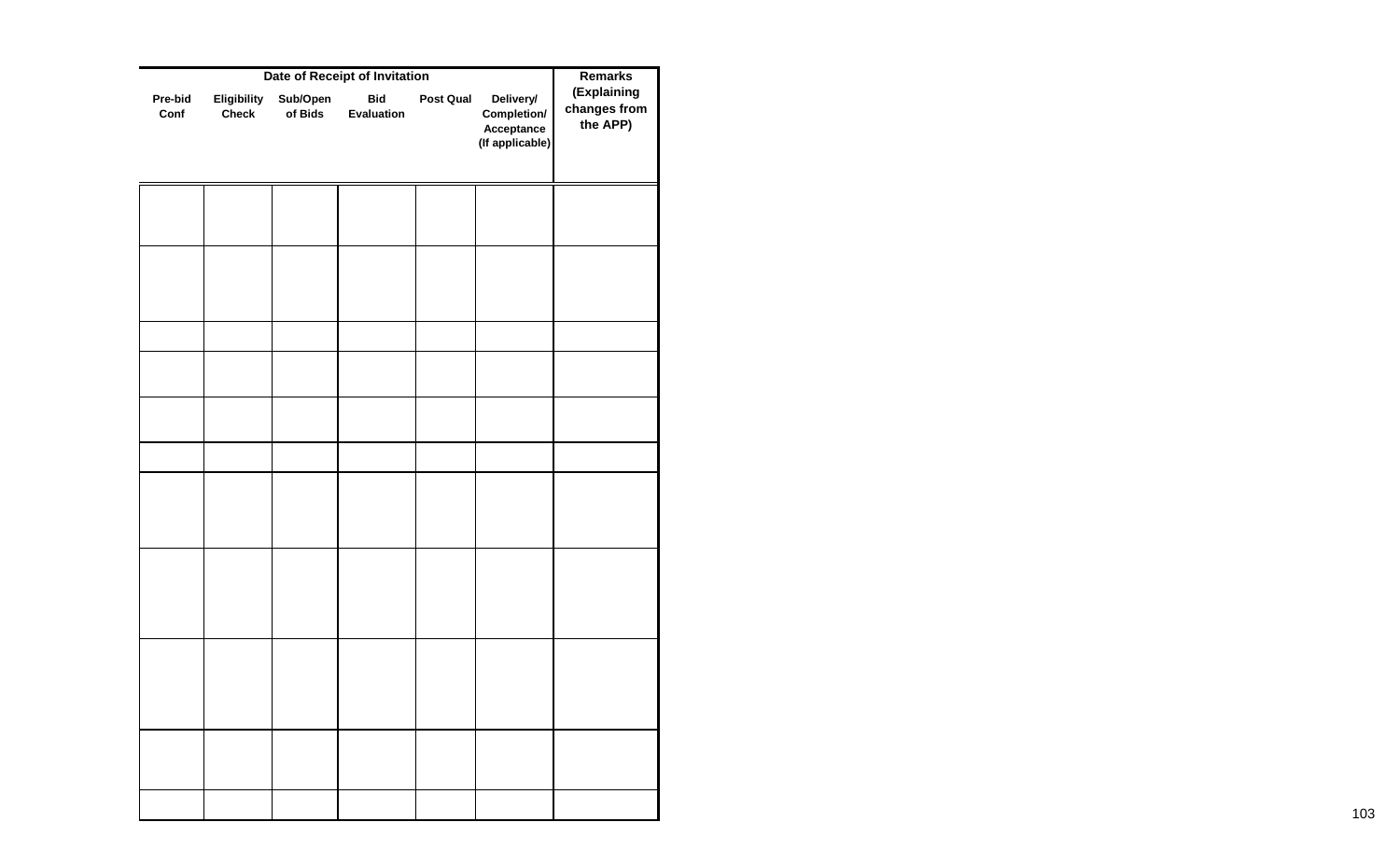| Date of Receipt of Invitation |                     |                          |  |                                                           |                                         |  |  |
|-------------------------------|---------------------|--------------------------|--|-----------------------------------------------------------|-----------------------------------------|--|--|
| Eligibility<br><b>Check</b>   | Sub/Open<br>of Bids | <b>Bid</b><br>Evaluation |  | Delivery/<br>Completion/<br>Acceptance<br>(If applicable) | (Explaining<br>changes from<br>the APP) |  |  |
|                               |                     |                          |  |                                                           |                                         |  |  |
|                               |                     |                          |  |                                                           |                                         |  |  |
|                               |                     |                          |  |                                                           |                                         |  |  |
|                               |                     |                          |  |                                                           |                                         |  |  |
|                               |                     |                          |  |                                                           |                                         |  |  |
|                               |                     |                          |  |                                                           |                                         |  |  |
|                               |                     |                          |  |                                                           |                                         |  |  |
|                               |                     |                          |  |                                                           |                                         |  |  |
|                               |                     |                          |  |                                                           |                                         |  |  |
|                               |                     |                          |  |                                                           |                                         |  |  |
|                               |                     |                          |  |                                                           | <b>Post Qual</b>                        |  |  |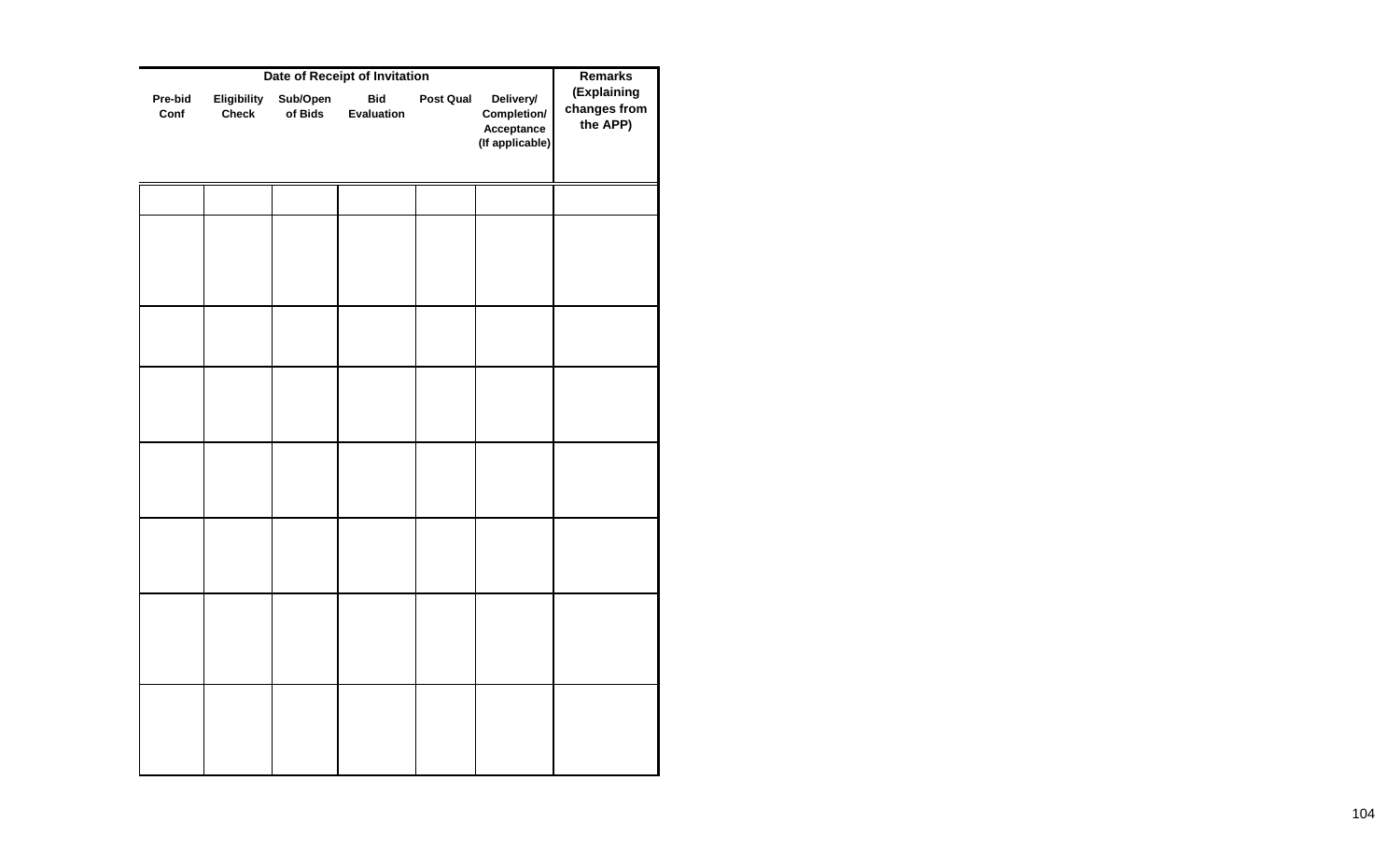|                 | <b>Remarks</b>              |                     |                          |                  |                                                           |                                         |
|-----------------|-----------------------------|---------------------|--------------------------|------------------|-----------------------------------------------------------|-----------------------------------------|
| Pre-bid<br>Conf | Eligibility<br><b>Check</b> | Sub/Open<br>of Bids | <b>Bid</b><br>Evaluation | <b>Post Qual</b> | Delivery/<br>Completion/<br>Acceptance<br>(If applicable) | (Explaining<br>changes from<br>the APP) |
|                 |                             |                     |                          |                  |                                                           |                                         |
|                 |                             |                     |                          |                  |                                                           |                                         |
|                 |                             |                     |                          |                  |                                                           |                                         |
|                 |                             |                     |                          |                  |                                                           |                                         |
|                 |                             |                     |                          |                  |                                                           |                                         |
|                 |                             |                     |                          |                  |                                                           |                                         |
|                 |                             |                     |                          |                  |                                                           |                                         |
|                 |                             |                     |                          |                  |                                                           |                                         |
|                 |                             |                     |                          |                  |                                                           |                                         |
|                 |                             |                     |                          |                  |                                                           |                                         |
|                 |                             |                     |                          |                  |                                                           |                                         |
|                 |                             |                     |                          |                  |                                                           |                                         |
|                 |                             |                     |                          |                  |                                                           |                                         |
|                 |                             |                     |                          |                  |                                                           |                                         |
|                 |                             |                     |                          |                  |                                                           |                                         |
|                 |                             |                     |                          |                  |                                                           |                                         |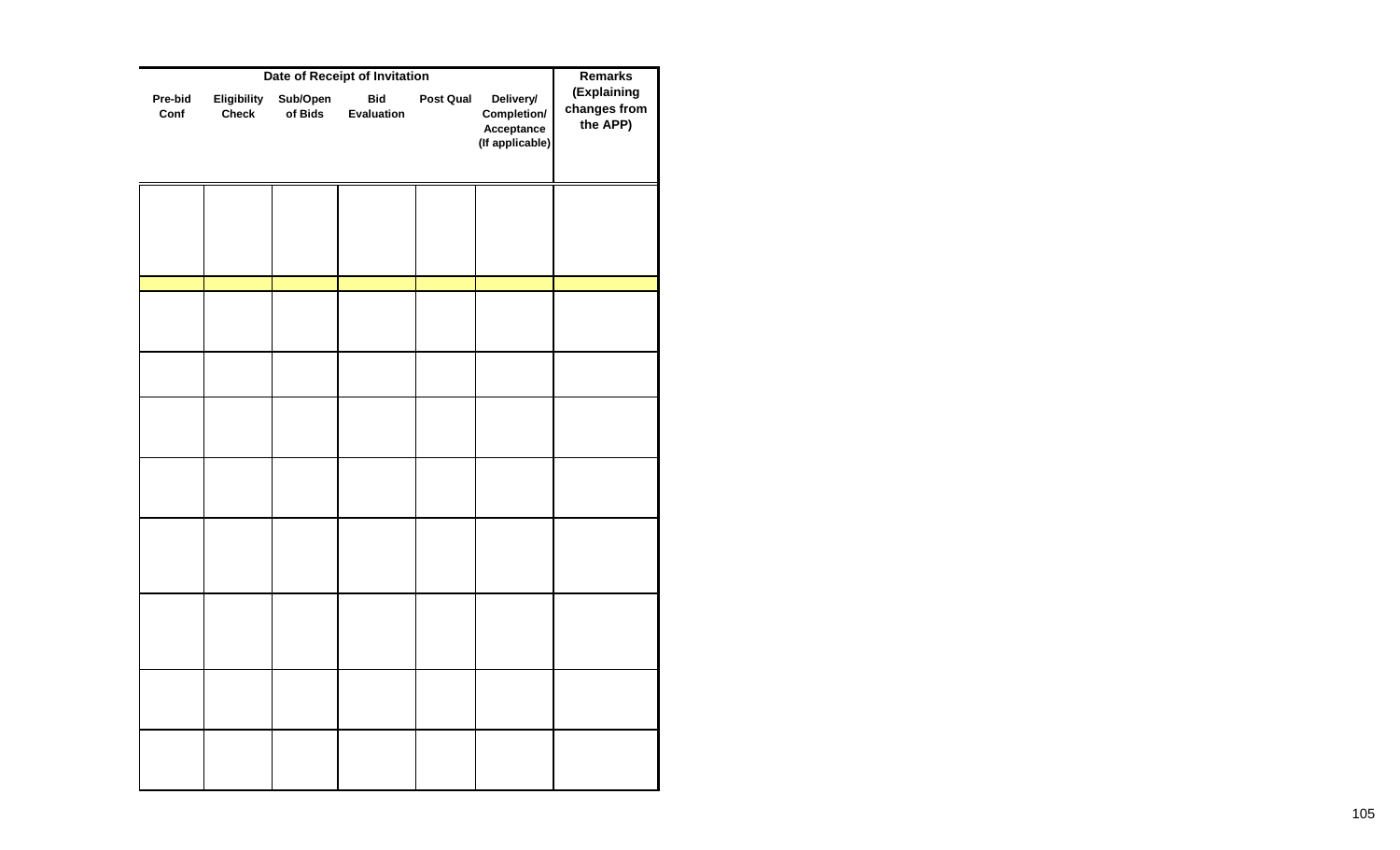|                 | <b>Remarks</b>              |                     |                                                           |           |                                                           |                                         |
|-----------------|-----------------------------|---------------------|-----------------------------------------------------------|-----------|-----------------------------------------------------------|-----------------------------------------|
| Pre-bid<br>Conf | Eligibility<br><b>Check</b> | Sub/Open<br>of Bids | Date of Receipt of Invitation<br><b>Bid</b><br>Evaluation | Post Qual | Delivery/<br>Completion/<br>Acceptance<br>(If applicable) | (Explaining<br>changes from<br>the APP) |
|                 |                             |                     |                                                           |           |                                                           |                                         |
|                 |                             |                     |                                                           |           |                                                           |                                         |
|                 |                             |                     |                                                           |           |                                                           |                                         |
|                 |                             |                     |                                                           |           |                                                           |                                         |
|                 |                             |                     |                                                           |           |                                                           |                                         |
|                 |                             |                     |                                                           |           |                                                           |                                         |
|                 |                             |                     |                                                           |           |                                                           |                                         |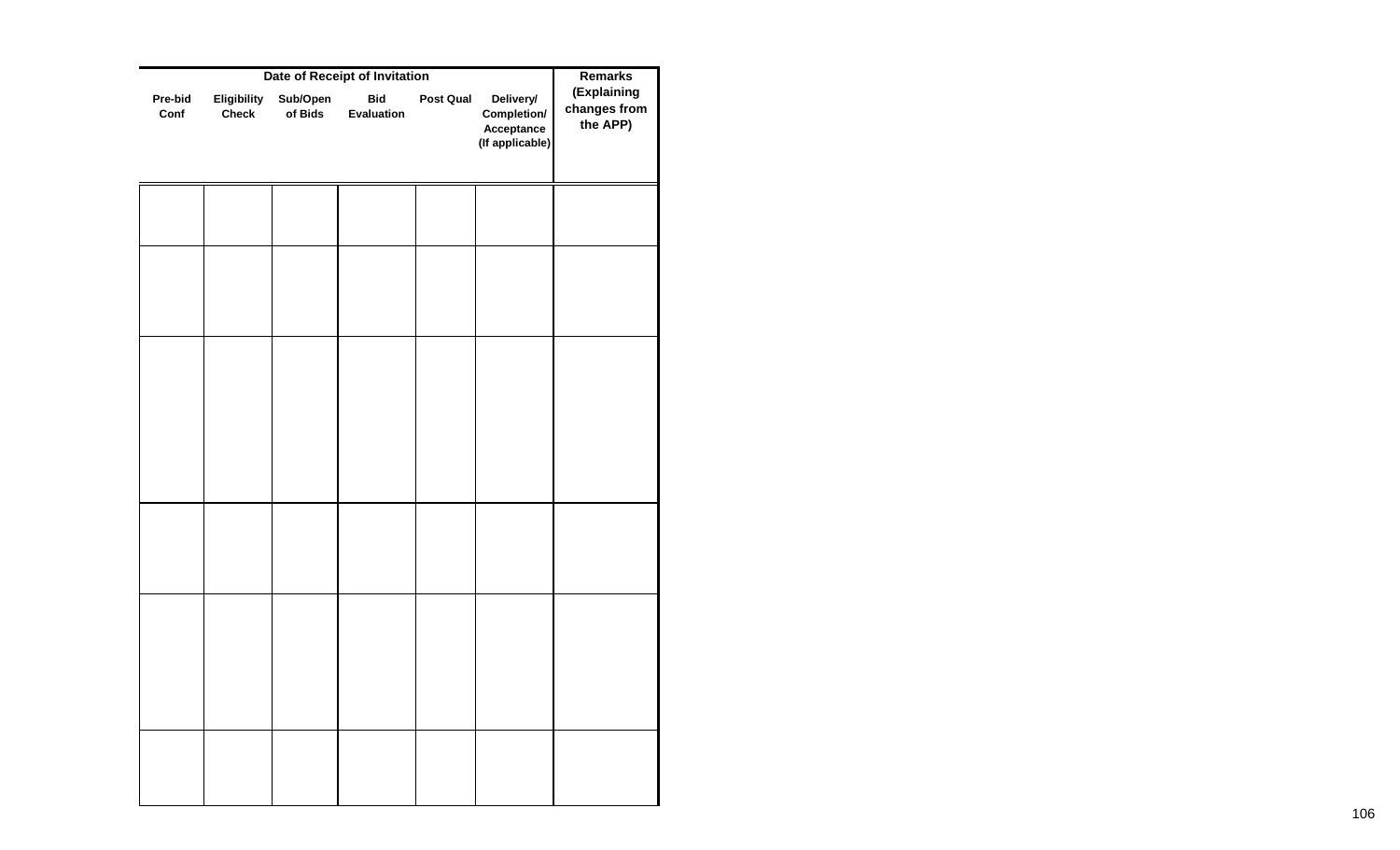|                 | <b>Remarks</b>              |                     |                                                           |           |                                                           |                                         |
|-----------------|-----------------------------|---------------------|-----------------------------------------------------------|-----------|-----------------------------------------------------------|-----------------------------------------|
| Pre-bid<br>Conf | Eligibility<br><b>Check</b> | Sub/Open<br>of Bids | Date of Receipt of Invitation<br><b>Bid</b><br>Evaluation | Post Qual | Delivery/<br>Completion/<br>Acceptance<br>(If applicable) | (Explaining<br>changes from<br>the APP) |
|                 |                             |                     |                                                           |           |                                                           |                                         |
|                 |                             |                     |                                                           |           |                                                           |                                         |
|                 |                             |                     |                                                           |           |                                                           |                                         |
|                 |                             |                     |                                                           |           |                                                           |                                         |
|                 |                             |                     |                                                           |           |                                                           |                                         |
|                 |                             |                     |                                                           |           |                                                           |                                         |
|                 |                             |                     |                                                           |           |                                                           |                                         |
|                 |                             |                     |                                                           |           |                                                           |                                         |
|                 |                             |                     |                                                           |           |                                                           |                                         |
|                 |                             |                     |                                                           |           |                                                           |                                         |
|                 |                             |                     |                                                           |           |                                                           |                                         |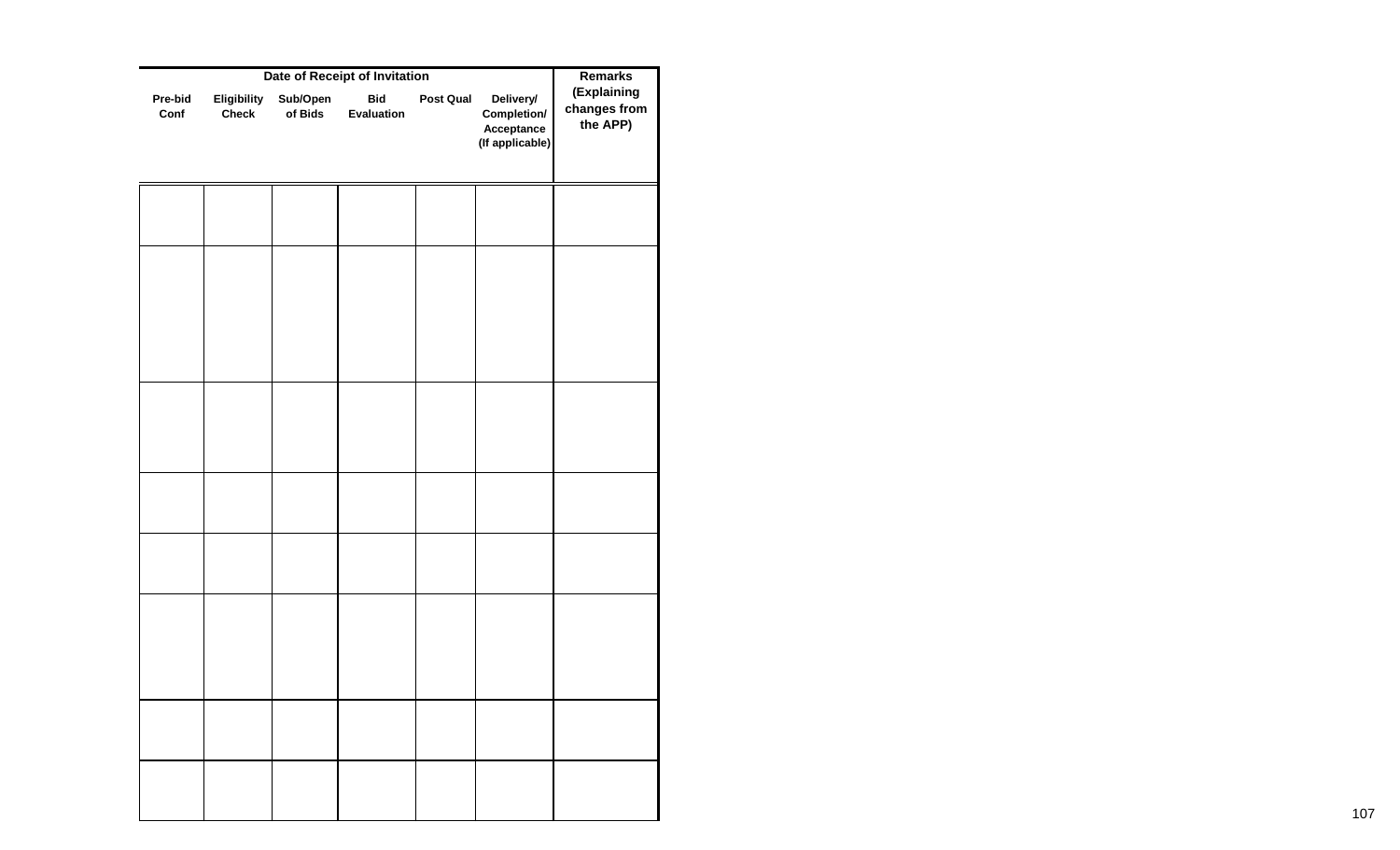|                 | <b>Remarks</b>              |                     |                          |           |                                                           |                                         |
|-----------------|-----------------------------|---------------------|--------------------------|-----------|-----------------------------------------------------------|-----------------------------------------|
| Pre-bid<br>Conf | Eligibility<br><b>Check</b> | Sub/Open<br>of Bids | <b>Bid</b><br>Evaluation | Post Qual | Delivery/<br>Completion/<br>Acceptance<br>(If applicable) | (Explaining<br>changes from<br>the APP) |
|                 |                             |                     |                          |           |                                                           |                                         |
|                 |                             |                     |                          |           |                                                           |                                         |
|                 |                             |                     |                          |           |                                                           |                                         |
|                 |                             |                     |                          |           |                                                           |                                         |
|                 |                             |                     |                          |           |                                                           |                                         |
|                 |                             |                     |                          |           |                                                           |                                         |
|                 |                             |                     |                          |           |                                                           |                                         |
|                 |                             |                     |                          |           |                                                           |                                         |
|                 |                             |                     |                          |           |                                                           |                                         |
|                 |                             |                     |                          |           |                                                           |                                         |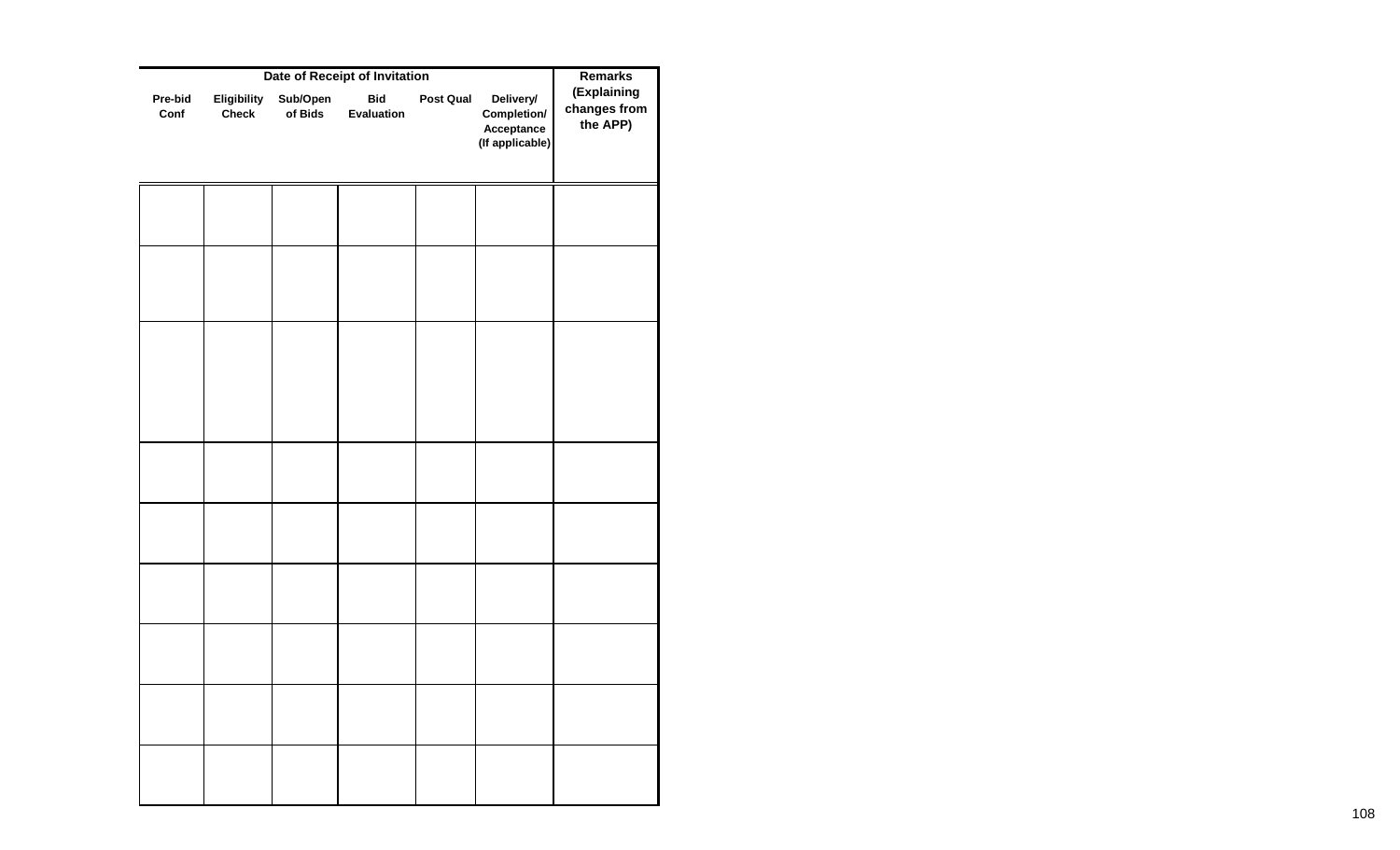|                 | <b>Remarks</b>              |                     |                          |                  |                                                           |                                         |
|-----------------|-----------------------------|---------------------|--------------------------|------------------|-----------------------------------------------------------|-----------------------------------------|
| Pre-bid<br>Conf | Eligibility<br><b>Check</b> | Sub/Open<br>of Bids | <b>Bid</b><br>Evaluation | <b>Post Qual</b> | Delivery/<br>Completion/<br>Acceptance<br>(If applicable) | (Explaining<br>changes from<br>the APP) |
|                 |                             |                     |                          |                  |                                                           |                                         |
|                 |                             |                     |                          |                  |                                                           |                                         |
|                 |                             |                     |                          |                  |                                                           |                                         |
|                 |                             |                     |                          |                  |                                                           |                                         |
|                 |                             |                     |                          |                  |                                                           |                                         |
|                 |                             |                     |                          |                  |                                                           |                                         |
|                 |                             |                     |                          |                  |                                                           |                                         |
|                 |                             |                     |                          |                  |                                                           |                                         |
|                 |                             |                     |                          |                  |                                                           |                                         |
|                 |                             |                     |                          |                  |                                                           |                                         |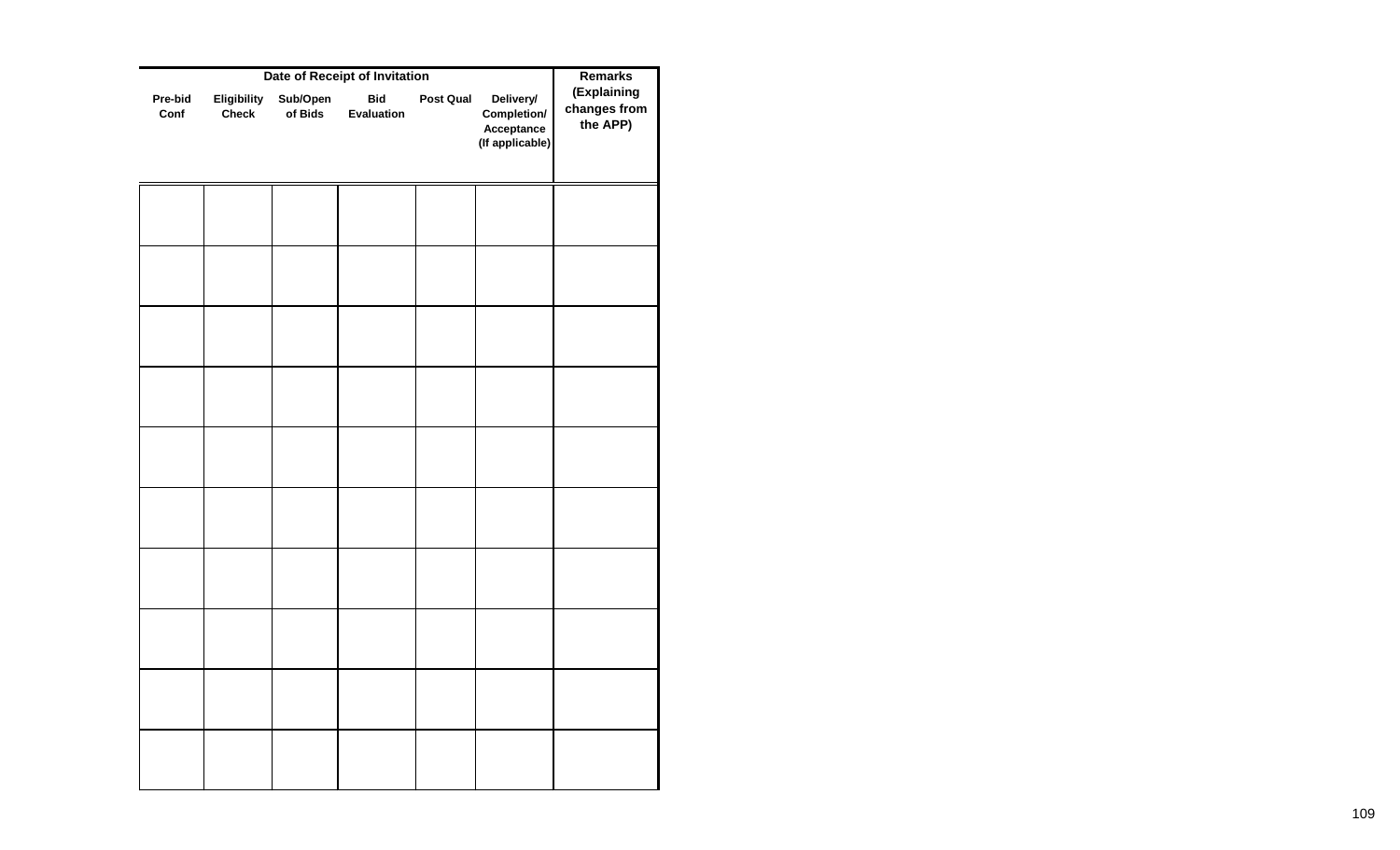|                 | <b>Remarks</b>              |                     |                          |                  |                                                           |                                         |
|-----------------|-----------------------------|---------------------|--------------------------|------------------|-----------------------------------------------------------|-----------------------------------------|
| Pre-bid<br>Conf | Eligibility<br><b>Check</b> | Sub/Open<br>of Bids | <b>Bid</b><br>Evaluation | <b>Post Qual</b> | Delivery/<br>Completion/<br>Acceptance<br>(If applicable) | (Explaining<br>changes from<br>the APP) |
|                 |                             |                     |                          |                  |                                                           |                                         |
|                 |                             |                     |                          |                  |                                                           |                                         |
|                 |                             |                     |                          |                  |                                                           |                                         |
|                 |                             |                     |                          |                  |                                                           |                                         |
|                 |                             |                     |                          |                  |                                                           |                                         |
|                 |                             |                     |                          |                  |                                                           |                                         |
|                 |                             |                     |                          |                  |                                                           |                                         |
|                 |                             |                     |                          |                  |                                                           |                                         |
|                 |                             |                     |                          |                  |                                                           |                                         |
|                 |                             |                     |                          |                  |                                                           |                                         |
|                 |                             |                     |                          |                  |                                                           |                                         |
|                 |                             |                     |                          |                  |                                                           |                                         |
|                 |                             |                     |                          |                  |                                                           |                                         |
|                 |                             |                     |                          |                  |                                                           |                                         |
|                 |                             |                     |                          |                  |                                                           |                                         |
|                 |                             |                     |                          |                  |                                                           |                                         |
|                 |                             |                     |                          |                  |                                                           |                                         |
|                 |                             |                     |                          |                  |                                                           |                                         |
|                 |                             |                     |                          |                  |                                                           |                                         |
|                 |                             |                     |                          |                  |                                                           |                                         |
|                 |                             |                     |                          |                  |                                                           |                                         |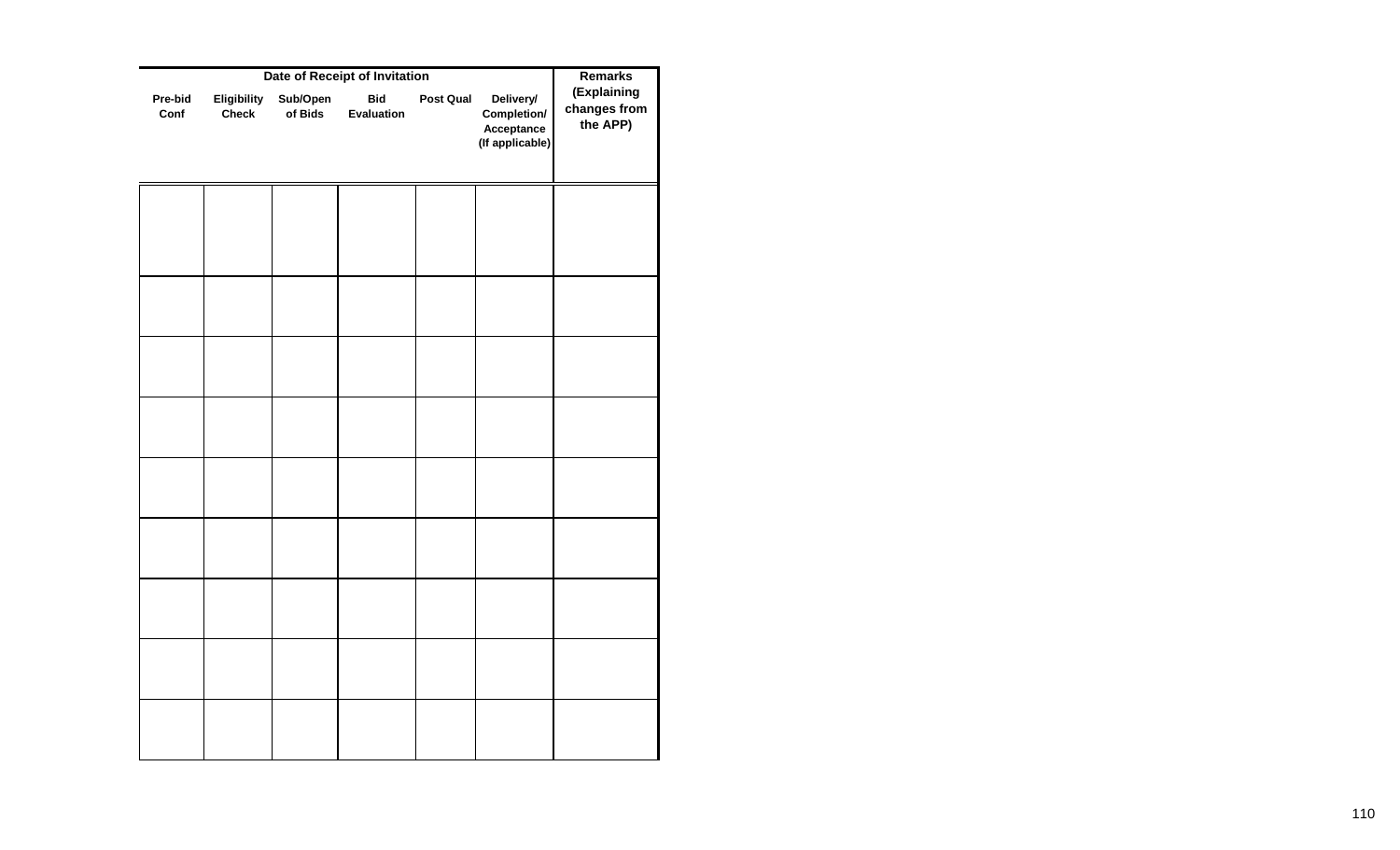|                 | <b>Remarks</b>              |                     |                          |           |                                                           |                                         |
|-----------------|-----------------------------|---------------------|--------------------------|-----------|-----------------------------------------------------------|-----------------------------------------|
| Pre-bid<br>Conf | Eligibility<br><b>Check</b> | Sub/Open<br>of Bids | <b>Bid</b><br>Evaluation | Post Qual | Delivery/<br>Completion/<br>Acceptance<br>(If applicable) | (Explaining<br>changes from<br>the APP) |
|                 |                             |                     |                          |           |                                                           |                                         |
|                 |                             |                     |                          |           |                                                           |                                         |
|                 |                             |                     |                          |           |                                                           |                                         |
|                 |                             |                     |                          |           |                                                           |                                         |
|                 |                             |                     |                          |           |                                                           |                                         |
|                 |                             |                     |                          |           |                                                           |                                         |
|                 |                             |                     |                          |           |                                                           |                                         |
|                 |                             |                     |                          |           |                                                           |                                         |
|                 |                             |                     |                          |           |                                                           |                                         |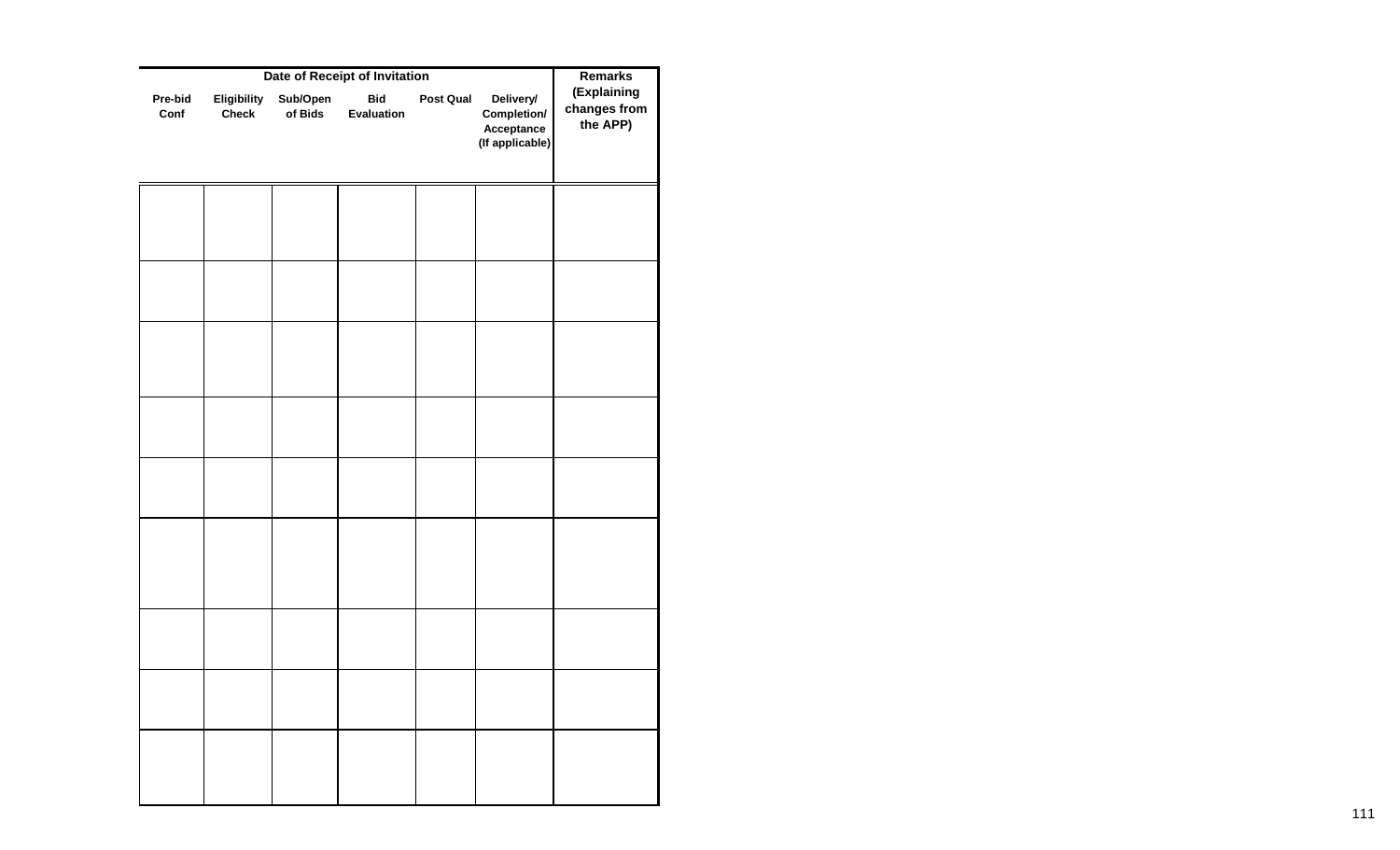|                 |                             | <b>Remarks</b>      |                          |                         |                                                           |                                         |
|-----------------|-----------------------------|---------------------|--------------------------|-------------------------|-----------------------------------------------------------|-----------------------------------------|
| Pre-bid<br>Conf | Eligibility<br><b>Check</b> | Sub/Open<br>of Bids | <b>Bid</b><br>Evaluation | Post Qual               | Delivery/<br>Completion/<br>Acceptance<br>(If applicable) | (Explaining<br>changes from<br>the APP) |
|                 |                             |                     |                          |                         |                                                           |                                         |
|                 |                             |                     |                          |                         |                                                           |                                         |
|                 |                             |                     |                          |                         |                                                           |                                         |
|                 |                             |                     |                          |                         |                                                           |                                         |
|                 |                             |                     |                          |                         |                                                           |                                         |
|                 |                             |                     |                          |                         |                                                           |                                         |
|                 |                             |                     |                          |                         |                                                           |                                         |
| 10/12/20        | 10/12/20                    | 10/26/20            | 10/26/20                 | 11/06/20                |                                                           |                                         |
| 12/03/20        | 12/03/20                    | 12/03/20            | 12/03/20                 | 12/23/20                |                                                           |                                         |
| 04/07/21        | 04/07/21                    | 04/07/21            | 04/07/21                 | $5/5/21$ and<br>5/12/21 |                                                           |                                         |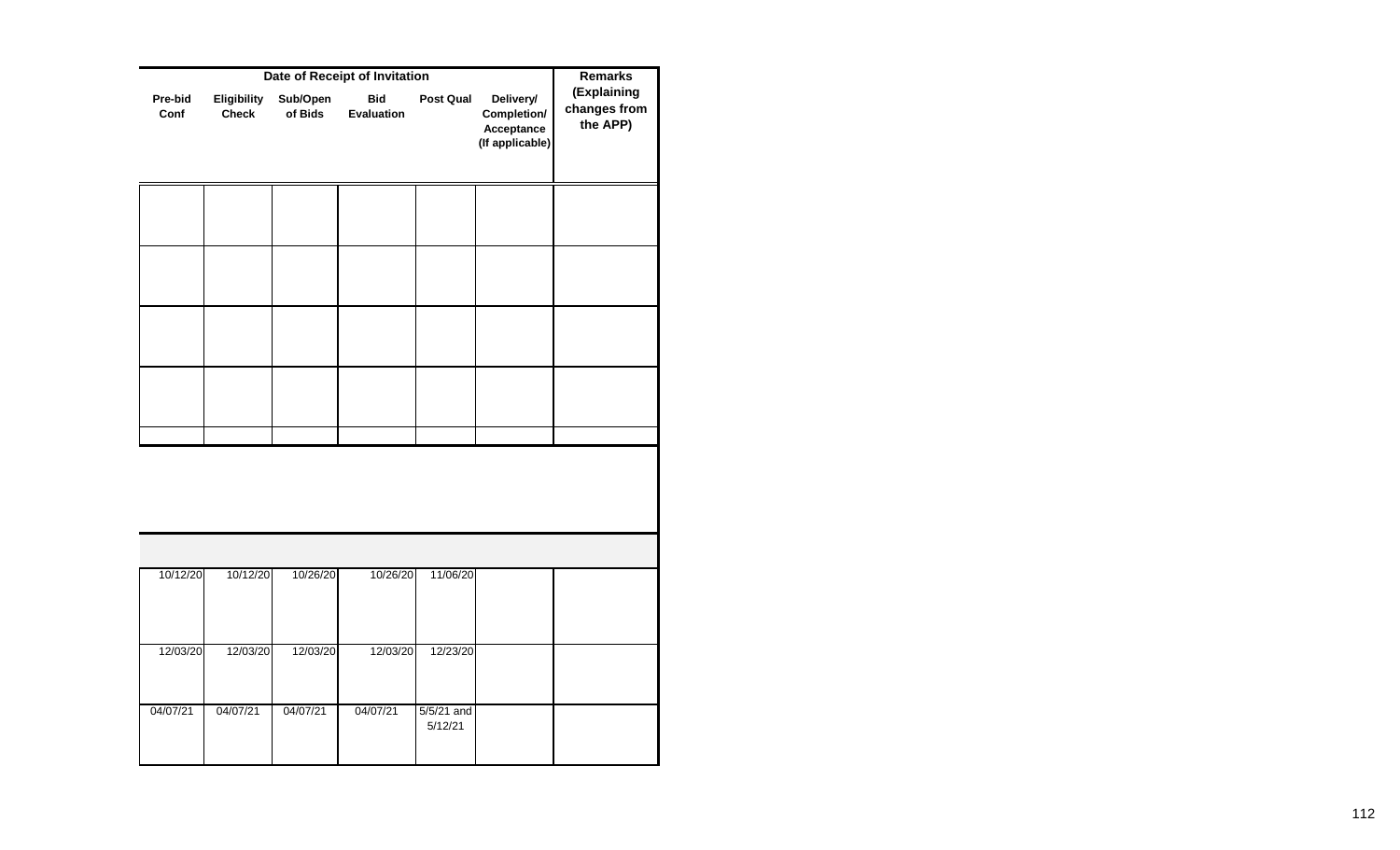|                 | <b>Remarks</b>              |                     |                          |           |                                                           |                                         |
|-----------------|-----------------------------|---------------------|--------------------------|-----------|-----------------------------------------------------------|-----------------------------------------|
| Pre-bid<br>Conf | Eligibility<br><b>Check</b> | Sub/Open<br>of Bids | <b>Bid</b><br>Evaluation | Post Qual | Delivery/<br>Completion/<br>Acceptance<br>(If applicable) | (Explaining<br>changes from<br>the APP) |
| 07/02/21        | 07/02/21                    | 07/02/21            | 07/02/21                 |           |                                                           |                                         |
| 06/18/21        | 06/18/21                    | 06/18/21            | 06/18/21                 |           |                                                           |                                         |
| 06/24/21        | 06/24/21                    | 06/24/21            | 06/24/21                 |           |                                                           |                                         |
| 07/02/21        | 07/02/21                    | 07/02/21            | 07/02/21                 |           |                                                           |                                         |
|                 |                             |                     |                          |           |                                                           |                                         |
|                 |                             |                     |                          |           |                                                           |                                         |
|                 |                             |                     |                          |           |                                                           |                                         |
|                 |                             |                     |                          |           |                                                           |                                         |
|                 |                             |                     |                          |           |                                                           |                                         |
|                 |                             |                     |                          |           |                                                           |                                         |
|                 |                             |                     |                          |           |                                                           |                                         |
|                 |                             |                     |                          |           |                                                           |                                         |
|                 |                             |                     |                          |           |                                                           |                                         |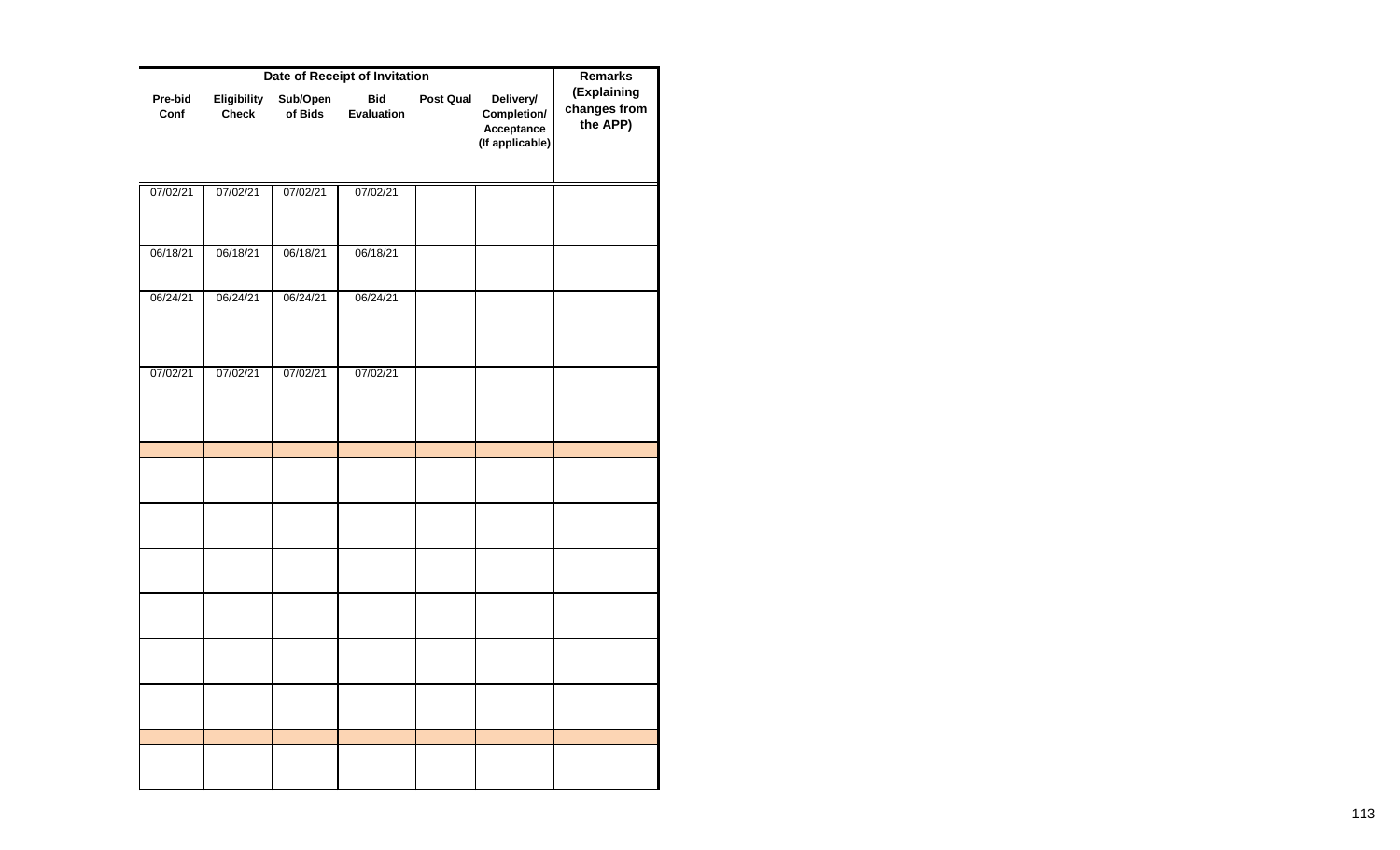|                 | Remarks                     |                     |                          |           |                                                           |                                         |
|-----------------|-----------------------------|---------------------|--------------------------|-----------|-----------------------------------------------------------|-----------------------------------------|
| Pre-bid<br>Conf | Eligibility<br><b>Check</b> | Sub/Open<br>of Bids | <b>Bid</b><br>Evaluation | Post Qual | Delivery/<br>Completion/<br>Acceptance<br>(If applicable) | (Explaining<br>changes from<br>the APP) |
|                 |                             |                     |                          |           |                                                           |                                         |
|                 |                             |                     |                          |           |                                                           |                                         |
|                 |                             |                     |                          |           |                                                           |                                         |
|                 |                             |                     |                          |           |                                                           |                                         |
|                 |                             |                     |                          |           |                                                           |                                         |
|                 |                             |                     |                          |           |                                                           |                                         |
|                 |                             |                     |                          |           |                                                           |                                         |
|                 |                             |                     |                          |           |                                                           |                                         |
|                 |                             |                     |                          |           |                                                           |                                         |
|                 |                             |                     |                          |           |                                                           |                                         |
|                 |                             |                     |                          |           |                                                           |                                         |
|                 |                             |                     |                          |           |                                                           |                                         |
|                 |                             |                     |                          |           |                                                           |                                         |
|                 |                             |                     |                          |           |                                                           |                                         |
|                 |                             |                     |                          |           |                                                           |                                         |
|                 |                             |                     |                          |           |                                                           |                                         |
|                 |                             |                     |                          |           |                                                           |                                         |
|                 |                             |                     |                          |           |                                                           |                                         |
|                 |                             |                     |                          |           |                                                           |                                         |
|                 |                             |                     |                          |           |                                                           |                                         |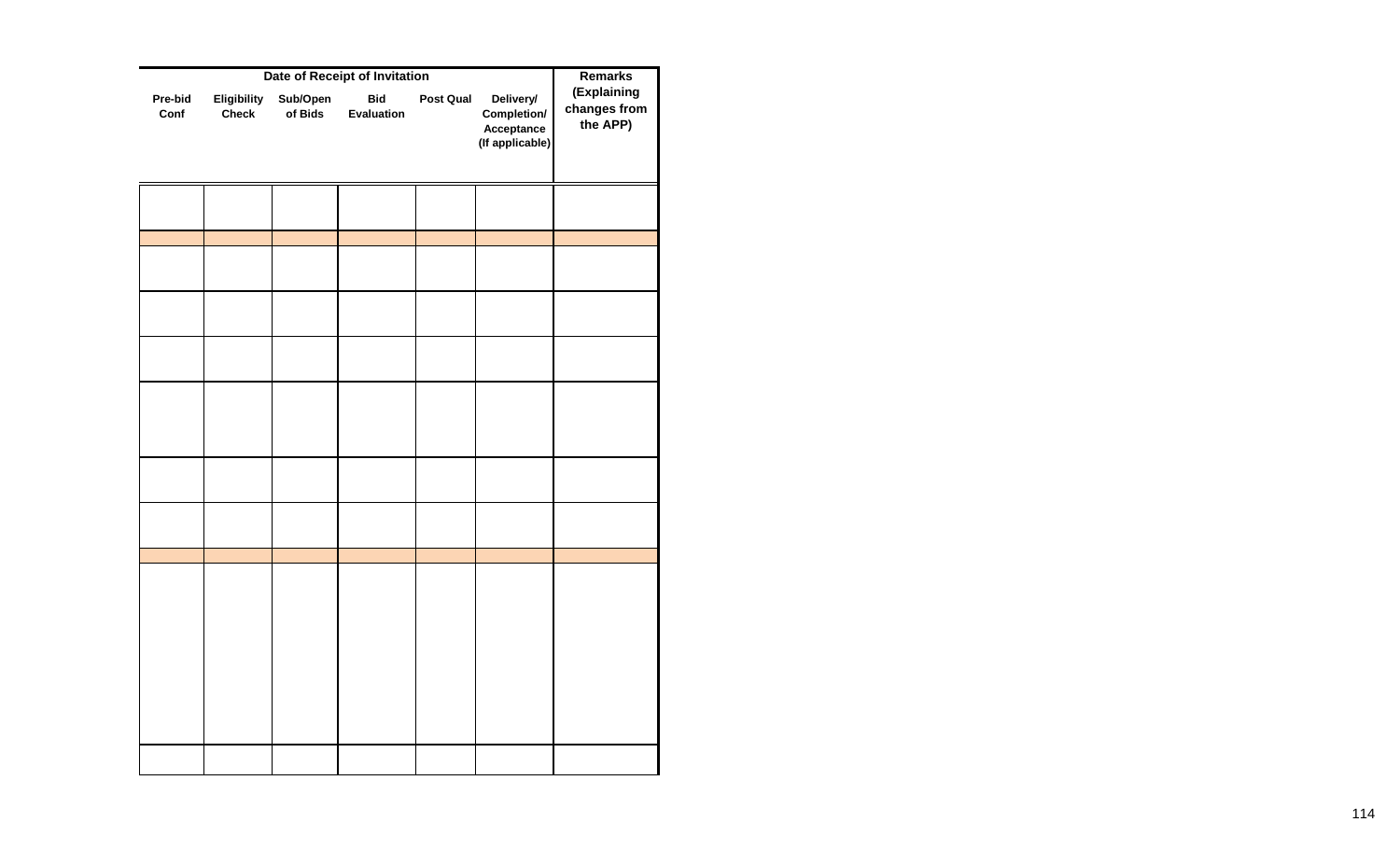|                 | <b>Remarks</b>              |                     |                          |           |                                                           |                                         |
|-----------------|-----------------------------|---------------------|--------------------------|-----------|-----------------------------------------------------------|-----------------------------------------|
| Pre-bid<br>Conf | Eligibility<br><b>Check</b> | Sub/Open<br>of Bids | <b>Bid</b><br>Evaluation | Post Qual | Delivery/<br>Completion/<br>Acceptance<br>(If applicable) | (Explaining<br>changes from<br>the APP) |
|                 |                             |                     |                          |           |                                                           |                                         |
|                 |                             |                     |                          |           |                                                           |                                         |
|                 |                             |                     |                          |           |                                                           |                                         |
|                 |                             |                     |                          |           |                                                           |                                         |
|                 |                             |                     |                          |           |                                                           |                                         |
|                 |                             |                     |                          |           |                                                           |                                         |
|                 |                             |                     |                          |           |                                                           |                                         |
|                 |                             |                     |                          |           |                                                           |                                         |
|                 |                             |                     |                          |           |                                                           |                                         |
|                 |                             |                     |                          |           |                                                           |                                         |
|                 |                             |                     |                          |           |                                                           |                                         |
|                 |                             |                     |                          |           |                                                           |                                         |
|                 |                             |                     |                          |           |                                                           |                                         |
|                 |                             |                     |                          |           |                                                           |                                         |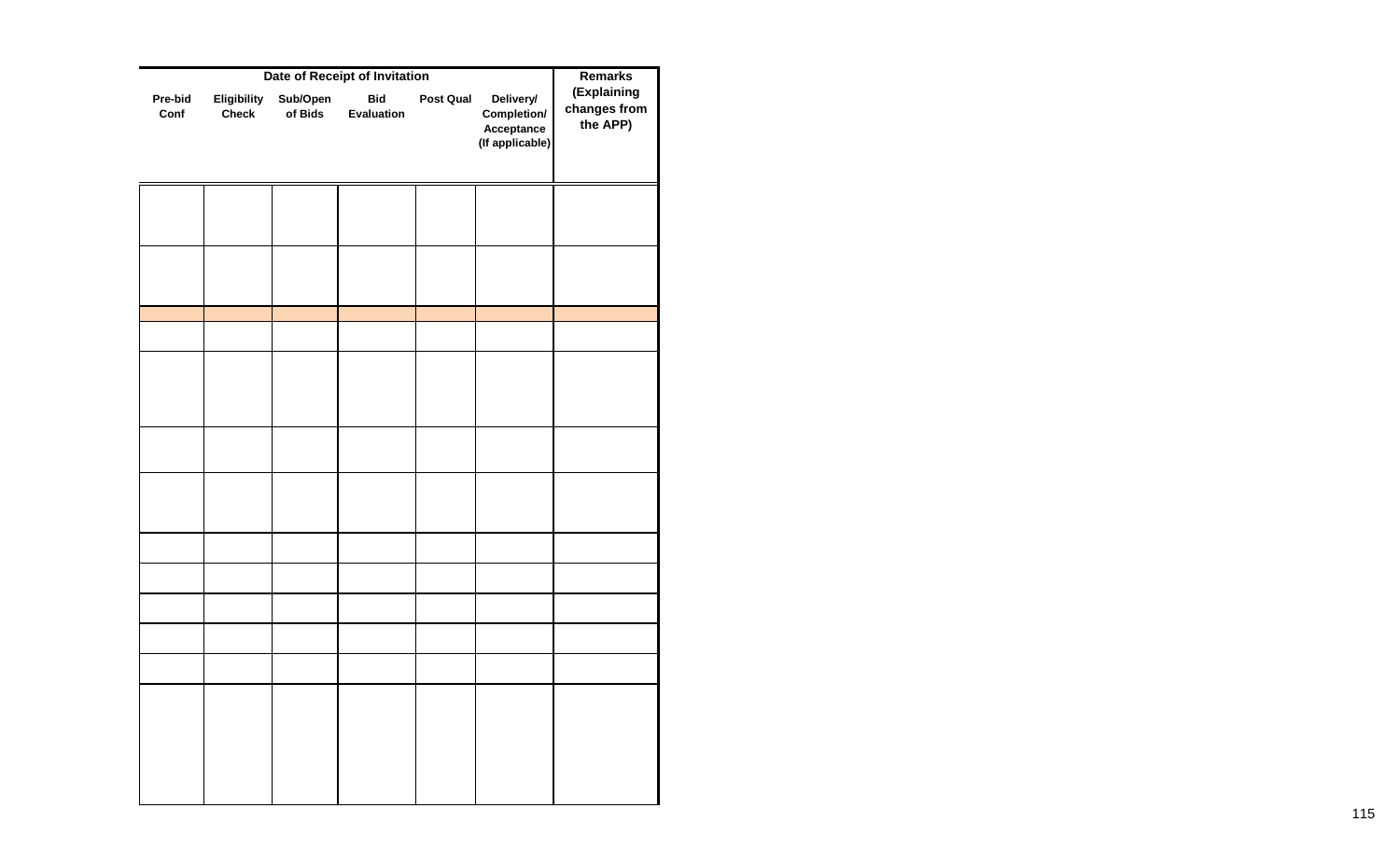|                 | <b>Remarks</b>              |                     |                          |                  |                                                           |                                         |
|-----------------|-----------------------------|---------------------|--------------------------|------------------|-----------------------------------------------------------|-----------------------------------------|
| Pre-bid<br>Conf | Eligibility<br><b>Check</b> | Sub/Open<br>of Bids | <b>Bid</b><br>Evaluation | <b>Post Qual</b> | Delivery/<br>Completion/<br>Acceptance<br>(If applicable) | (Explaining<br>changes from<br>the APP) |
|                 |                             |                     |                          |                  |                                                           |                                         |
|                 |                             |                     |                          |                  |                                                           |                                         |
|                 |                             |                     |                          |                  |                                                           |                                         |
|                 |                             |                     |                          |                  |                                                           |                                         |
|                 |                             |                     |                          |                  |                                                           |                                         |
|                 |                             |                     |                          |                  |                                                           |                                         |
|                 |                             |                     |                          |                  |                                                           |                                         |
|                 |                             |                     |                          |                  |                                                           |                                         |
|                 |                             |                     |                          |                  |                                                           |                                         |
|                 |                             |                     |                          |                  |                                                           |                                         |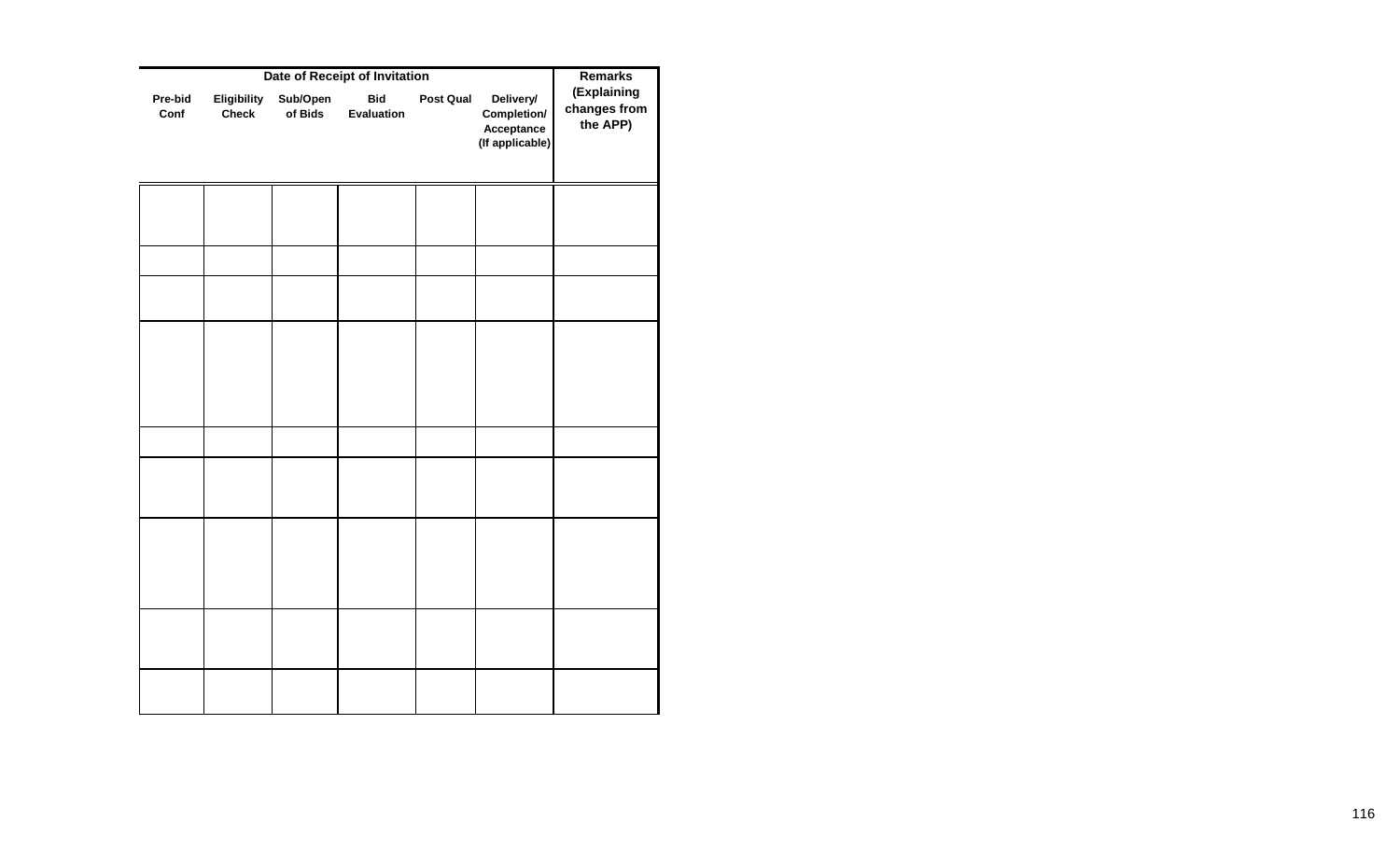|                 | <b>Remarks</b>              |                     |                          |           |                                                           |                                         |
|-----------------|-----------------------------|---------------------|--------------------------|-----------|-----------------------------------------------------------|-----------------------------------------|
| Pre-bid<br>Conf | Eligibility<br><b>Check</b> | Sub/Open<br>of Bids | <b>Bid</b><br>Evaluation | Post Qual | Delivery/<br>Completion/<br>Acceptance<br>(If applicable) | (Explaining<br>changes from<br>the APP) |
|                 |                             |                     |                          |           |                                                           |                                         |
|                 |                             |                     |                          |           |                                                           |                                         |
|                 |                             |                     |                          |           |                                                           |                                         |
|                 |                             |                     |                          |           |                                                           |                                         |
|                 |                             |                     |                          |           |                                                           |                                         |
|                 |                             |                     |                          |           |                                                           |                                         |
|                 |                             |                     |                          |           |                                                           |                                         |
|                 |                             |                     |                          |           |                                                           |                                         |
|                 |                             |                     |                          |           |                                                           |                                         |
|                 |                             |                     |                          |           |                                                           |                                         |
|                 |                             |                     |                          |           |                                                           |                                         |
|                 |                             |                     |                          |           |                                                           |                                         |
|                 |                             |                     |                          |           |                                                           |                                         |
|                 |                             |                     |                          |           |                                                           |                                         |
|                 |                             |                     |                          |           |                                                           |                                         |
|                 |                             |                     |                          |           |                                                           |                                         |
|                 |                             |                     |                          |           |                                                           |                                         |
|                 |                             |                     |                          |           |                                                           |                                         |
|                 |                             |                     |                          |           |                                                           |                                         |
|                 |                             |                     |                          |           |                                                           |                                         |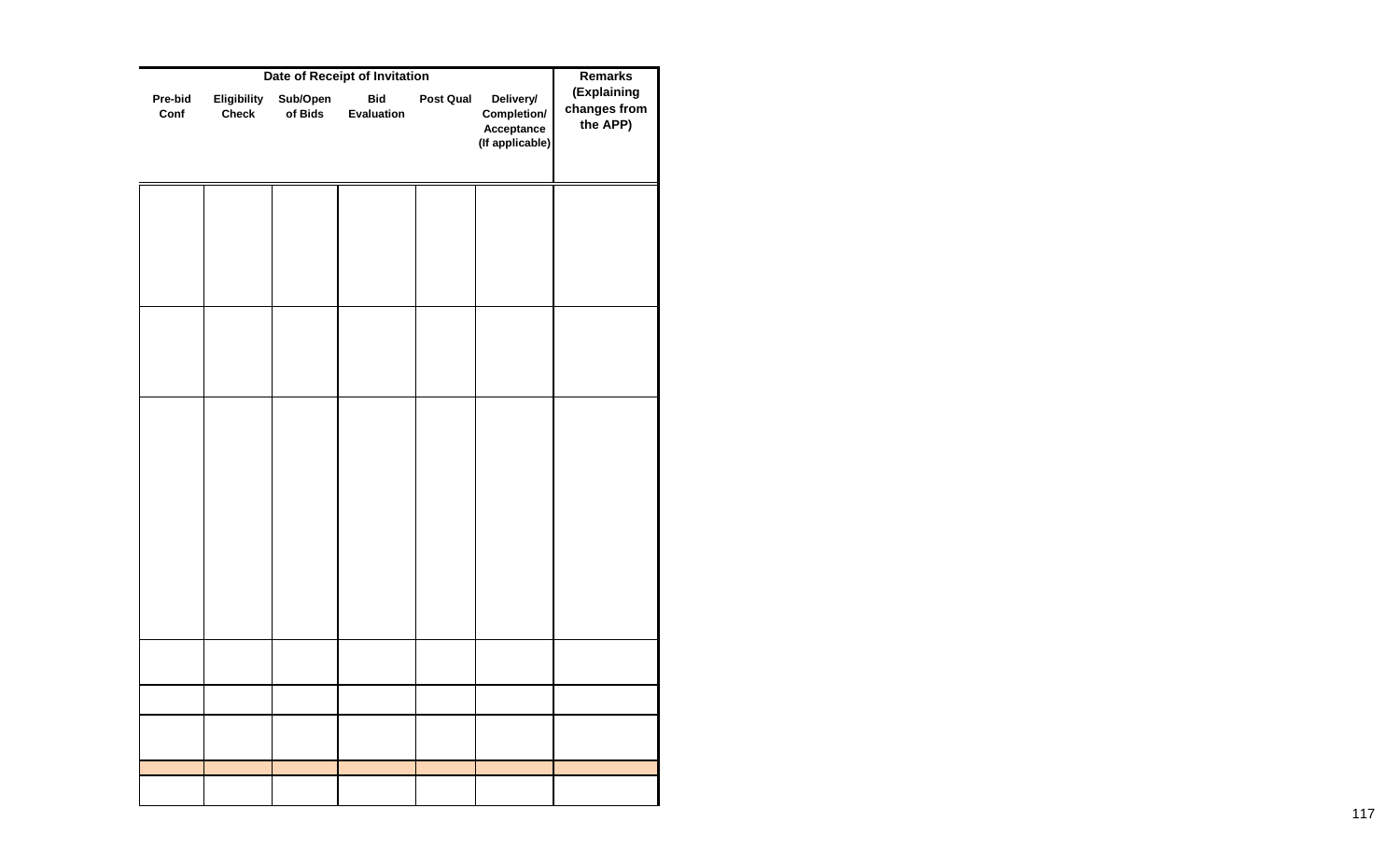|                 | <b>Remarks</b>              |                     |                          |                  |                                                           |                                         |
|-----------------|-----------------------------|---------------------|--------------------------|------------------|-----------------------------------------------------------|-----------------------------------------|
| Pre-bid<br>Conf | Eligibility<br><b>Check</b> | Sub/Open<br>of Bids | <b>Bid</b><br>Evaluation | <b>Post Qual</b> | Delivery/<br>Completion/<br>Acceptance<br>(If applicable) | (Explaining<br>changes from<br>the APP) |
|                 |                             |                     |                          |                  |                                                           |                                         |
|                 |                             |                     |                          |                  |                                                           |                                         |
|                 |                             |                     |                          |                  |                                                           |                                         |
|                 |                             |                     |                          |                  |                                                           |                                         |
|                 |                             |                     |                          |                  |                                                           |                                         |
|                 |                             |                     |                          |                  |                                                           |                                         |
|                 |                             |                     |                          |                  |                                                           |                                         |
|                 |                             |                     |                          |                  |                                                           |                                         |
|                 |                             |                     |                          |                  |                                                           |                                         |
|                 |                             |                     |                          |                  |                                                           |                                         |
|                 |                             |                     |                          |                  |                                                           |                                         |
|                 |                             |                     |                          |                  |                                                           |                                         |
|                 |                             |                     |                          |                  |                                                           |                                         |
|                 |                             |                     |                          |                  |                                                           |                                         |
|                 |                             |                     |                          |                  |                                                           |                                         |
|                 |                             |                     |                          |                  |                                                           |                                         |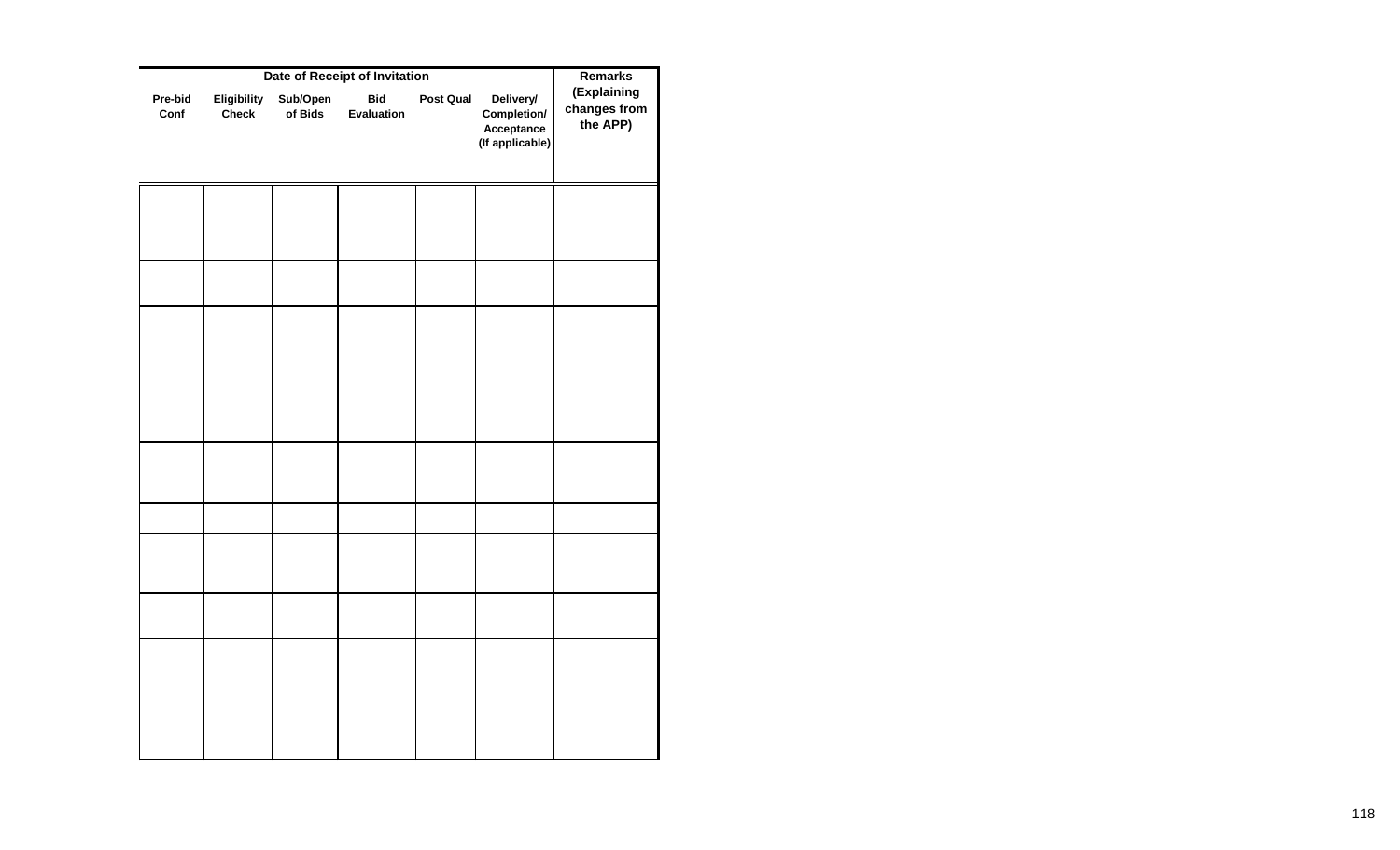|                 | <b>Remarks</b>              |                     |                          |           |                                                           |                                         |
|-----------------|-----------------------------|---------------------|--------------------------|-----------|-----------------------------------------------------------|-----------------------------------------|
| Pre-bid<br>Conf | Eligibility<br><b>Check</b> | Sub/Open<br>of Bids | <b>Bid</b><br>Evaluation | Post Qual | Delivery/<br>Completion/<br>Acceptance<br>(If applicable) | (Explaining<br>changes from<br>the APP) |
|                 |                             |                     |                          |           |                                                           |                                         |
|                 |                             |                     |                          |           |                                                           |                                         |
|                 |                             |                     |                          |           |                                                           |                                         |
|                 |                             |                     |                          |           |                                                           |                                         |
|                 |                             |                     |                          |           |                                                           |                                         |
|                 |                             |                     |                          |           |                                                           |                                         |
|                 |                             |                     |                          |           |                                                           |                                         |
|                 |                             |                     |                          |           |                                                           |                                         |
|                 |                             |                     |                          |           |                                                           |                                         |
|                 |                             |                     |                          |           |                                                           |                                         |
|                 |                             |                     |                          |           |                                                           |                                         |
|                 |                             |                     |                          |           |                                                           |                                         |
|                 |                             |                     |                          |           |                                                           |                                         |